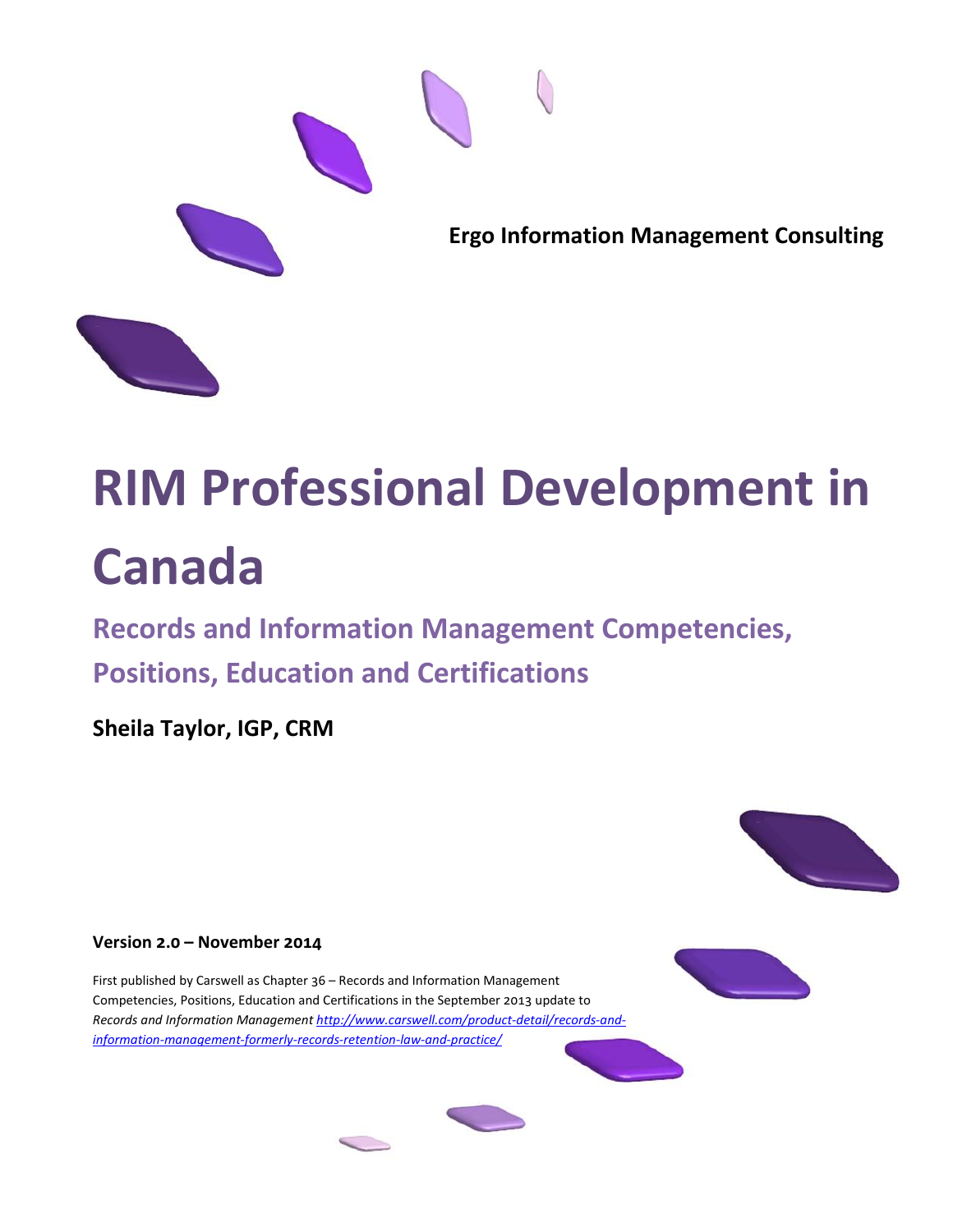# **Revision History**

Revisions (additions, updates, and changes) to this document since Version 1.0 was published in September 2013 are listed below.

For ease of reference, revisions (except revised URLs) are **highlighted** in the most current version.

| <b>Date</b>   | <b>Version</b> | <b>Revision(s)</b>                                                                                                                                                                                  |  |
|---------------|----------------|-----------------------------------------------------------------------------------------------------------------------------------------------------------------------------------------------------|--|
|               | #              |                                                                                                                                                                                                     |  |
| November 2014 | 2.0            | a) URLs, publication titles, statistics, and fees if/as required<br>b) Substantial content revisions made to the following sections:<br>- Section 2.0: additional AIEF programs                     |  |
|               |                | - Section 2.4.1, Figure 8: AllM's RIM Training Programs<br>- Section 2.4.2, Figure 9: ARMA International's RIM Certificates<br>- Section 3.2, Figure 12: Comparison of Eligibility, Examination and |  |
|               |                | <b>Certification Maintenance Requirements</b><br>- Section 3.2.2.3: reduced number of CRM certification maintenance<br>categories                                                                   |  |
|               |                | - Section 3.2.3.3: IGP certification maintenance requirements<br>- Section 3.3.5 (and various sub-sections): privacy certifications                                                                 |  |
|               |                |                                                                                                                                                                                                     |  |
|               |                |                                                                                                                                                                                                     |  |
|               |                |                                                                                                                                                                                                     |  |
|               |                |                                                                                                                                                                                                     |  |
|               |                |                                                                                                                                                                                                     |  |
|               |                |                                                                                                                                                                                                     |  |
|               |                |                                                                                                                                                                                                     |  |
|               |                |                                                                                                                                                                                                     |  |
|               |                |                                                                                                                                                                                                     |  |
|               |                |                                                                                                                                                                                                     |  |
|               |                |                                                                                                                                                                                                     |  |
|               |                |                                                                                                                                                                                                     |  |
|               |                |                                                                                                                                                                                                     |  |
|               |                |                                                                                                                                                                                                     |  |
|               |                |                                                                                                                                                                                                     |  |
|               |                |                                                                                                                                                                                                     |  |
|               |                |                                                                                                                                                                                                     |  |
|               |                |                                                                                                                                                                                                     |  |
|               |                |                                                                                                                                                                                                     |  |
|               |                |                                                                                                                                                                                                     |  |
|               |                |                                                                                                                                                                                                     |  |
|               |                |                                                                                                                                                                                                     |  |
|               |                |                                                                                                                                                                                                     |  |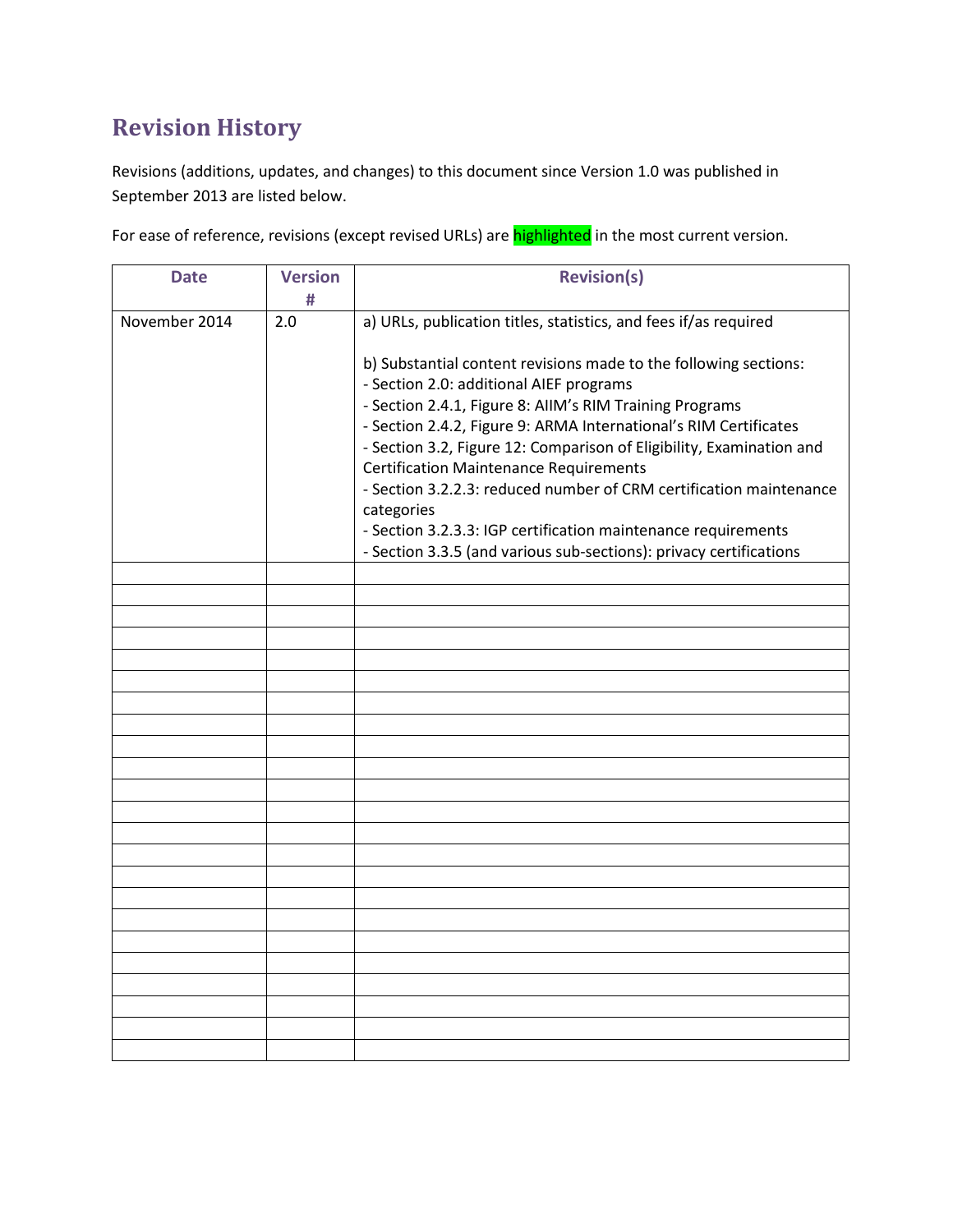## **Abstract**

This paper provides a comprehensive overview of professional development options for records and information management (RIM) practitioners in Canada. It is intended as a resource for those entering the RIM profession, existing RIM professionals, and RIM employers.

The paper is divided into three sections: competencies and positions in the RIM field, education and training options for entering and continuing in the profession, and certifications and accreditations offered by various industry bodies.

The initial version of this paper appeared in the Fall 2013 supplement of *Records and Information Management*, published by [Carswell.](http://www.carswell.com/) It is reprinted here by permission.

## **Table of Contents**

| 1.1   |                                                                                     |  |
|-------|-------------------------------------------------------------------------------------|--|
|       |                                                                                     |  |
|       | 1.1.2 Information Resources Management Specialists' Competency Analysis Tool Kit  5 |  |
|       | 1.1.3 Competencies of the Federal Government Information Management Community5      |  |
| 1.2   |                                                                                     |  |
|       |                                                                                     |  |
|       |                                                                                     |  |
|       | 1.2.3 Coordinator, Specialist, and Electronic Records Management Positions 10       |  |
|       |                                                                                     |  |
| 1.3   |                                                                                     |  |
| 1.4   |                                                                                     |  |
| 1.5   |                                                                                     |  |
|       |                                                                                     |  |
| 2.1   |                                                                                     |  |
| 2.2   |                                                                                     |  |
| 2.2.1 |                                                                                     |  |
| 2.2.2 |                                                                                     |  |
| 2.3   |                                                                                     |  |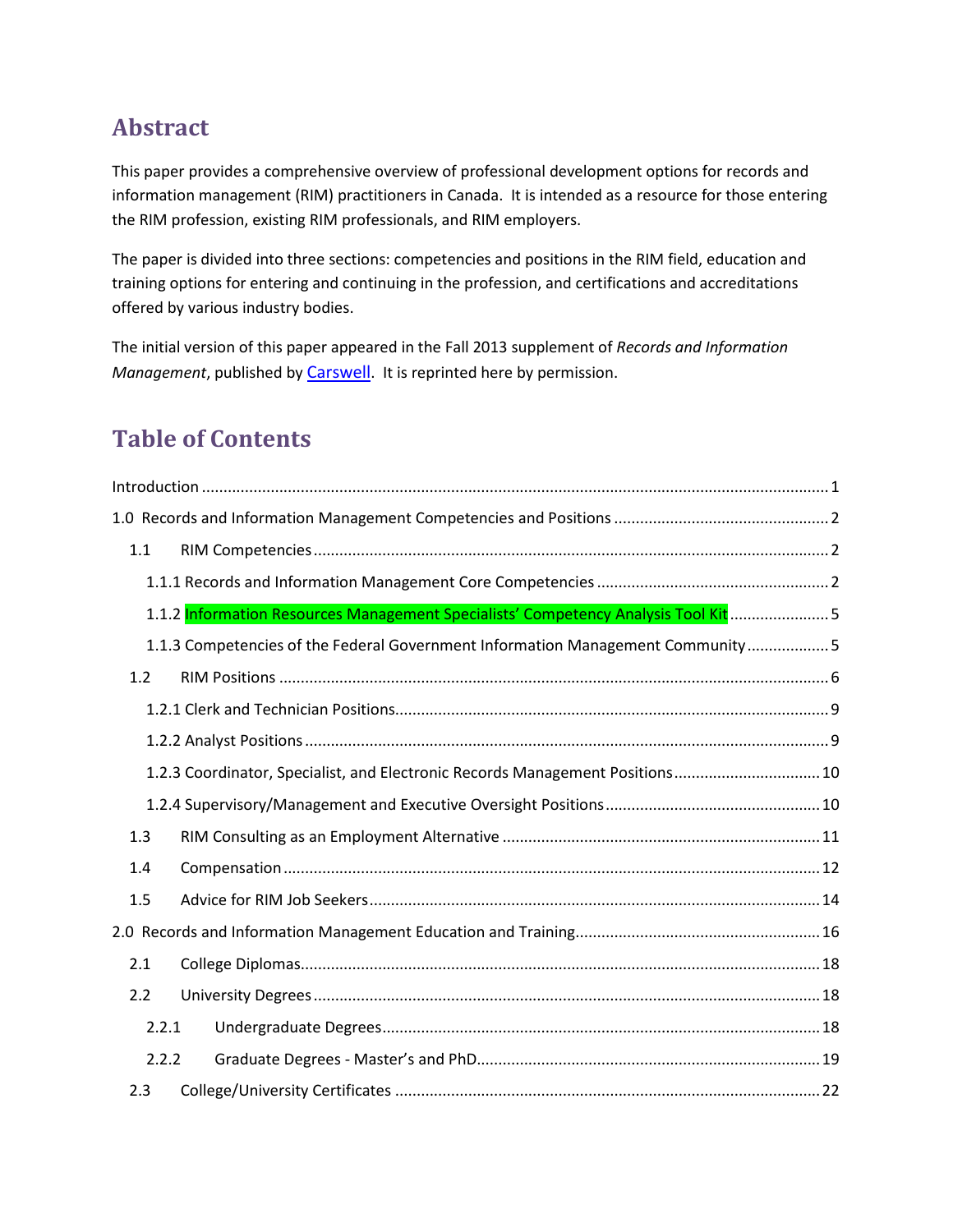| 2.4   |  |
|-------|--|
| 2.4.1 |  |
| 2.4.2 |  |
| 2.5   |  |
|       |  |
| 3.1   |  |
| 3.1.1 |  |
| 3.1.2 |  |
| 3.2   |  |
| 3.2.1 |  |
| 3.2.2 |  |
| 3.2.3 |  |
| 3.3   |  |
| 3.3.1 |  |
| 3.3.2 |  |
| 3.3.3 |  |
| 3.3.4 |  |
| 3.3.5 |  |
| 3.3.6 |  |
|       |  |
|       |  |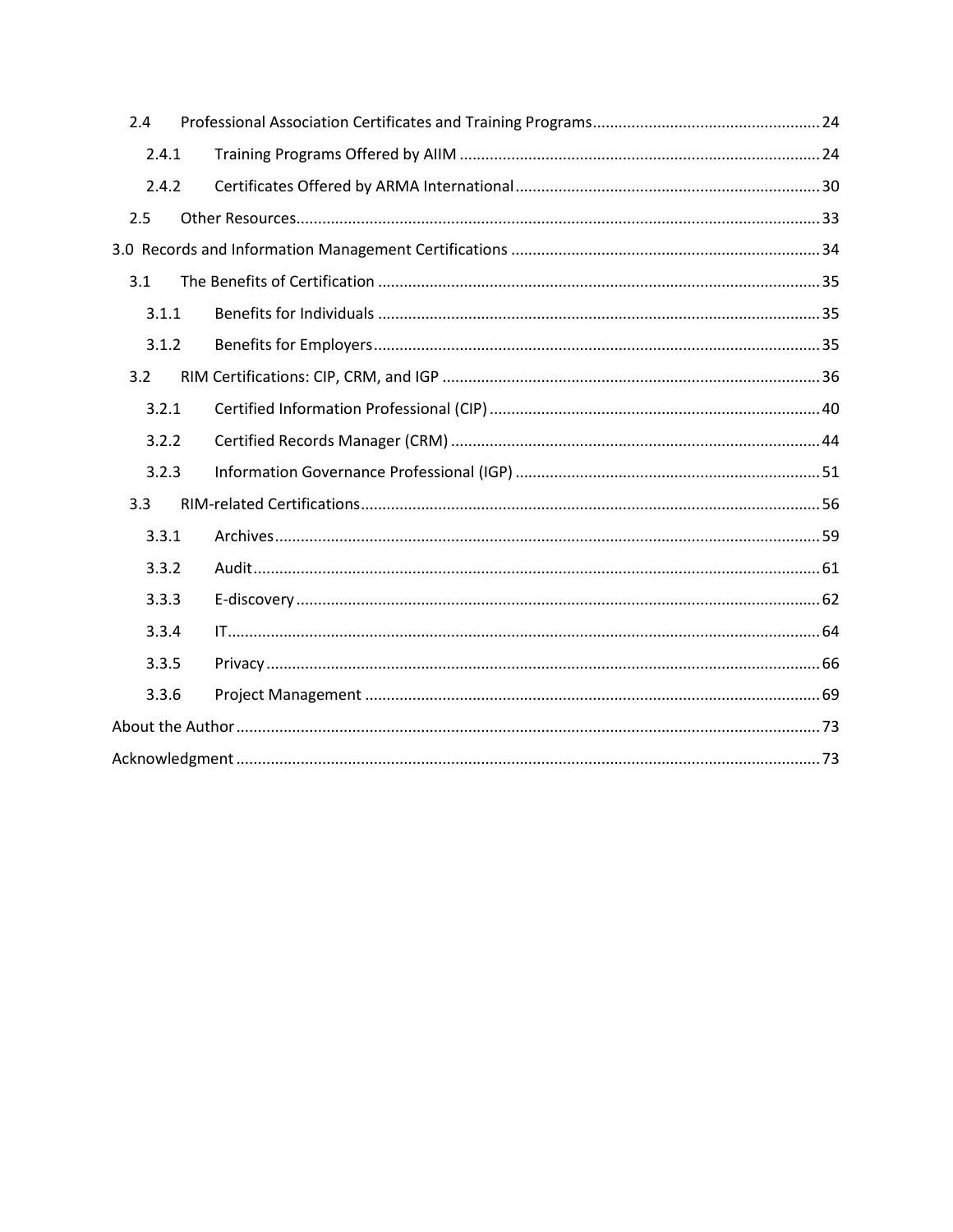

## <span id="page-4-0"></span>**Introduction**

This first section of this paper discusses records and information management (RIM) competencies and positions, RIM consulting as an employment alternative, and RIM compensation. It also provides job seeking advice for individuals seeking to break into the RIM profession and for more experienced RIM practitioners seeking their next position in the industry.

The second section outlines RIM education programs offered by colleges and universities as well as RIM training offered by the most prominent professional associations in the industry (ARMA International and AIIM). Other training resources are identified such as books and periodicals.

The paper concludes with a discussion of RIM certifications in the third section. The benefits of certification are identified, for both individuals and employers, and the eligibility, exam and certification maintenance requirements are reviewed for each of the Certified Information Professional (CIP), Certified Records Manager (CRM), and Information Governance Professional (IGP) certifications. RIM-related certifications in the archives, audit, e-discovery, IT, privacy, and project management domains are also briefly reviewed.

The goal is to provide helpful information for individuals who are contemplating a career in RIM, for RIM practitioners interested in pursuing additional education or training and/or industry certifications, and for employers who are establishing RIM positions and planning for their employees' continuing professional development.

*Note: All links and fees referenced in this document were correct as of November 6, 2014.*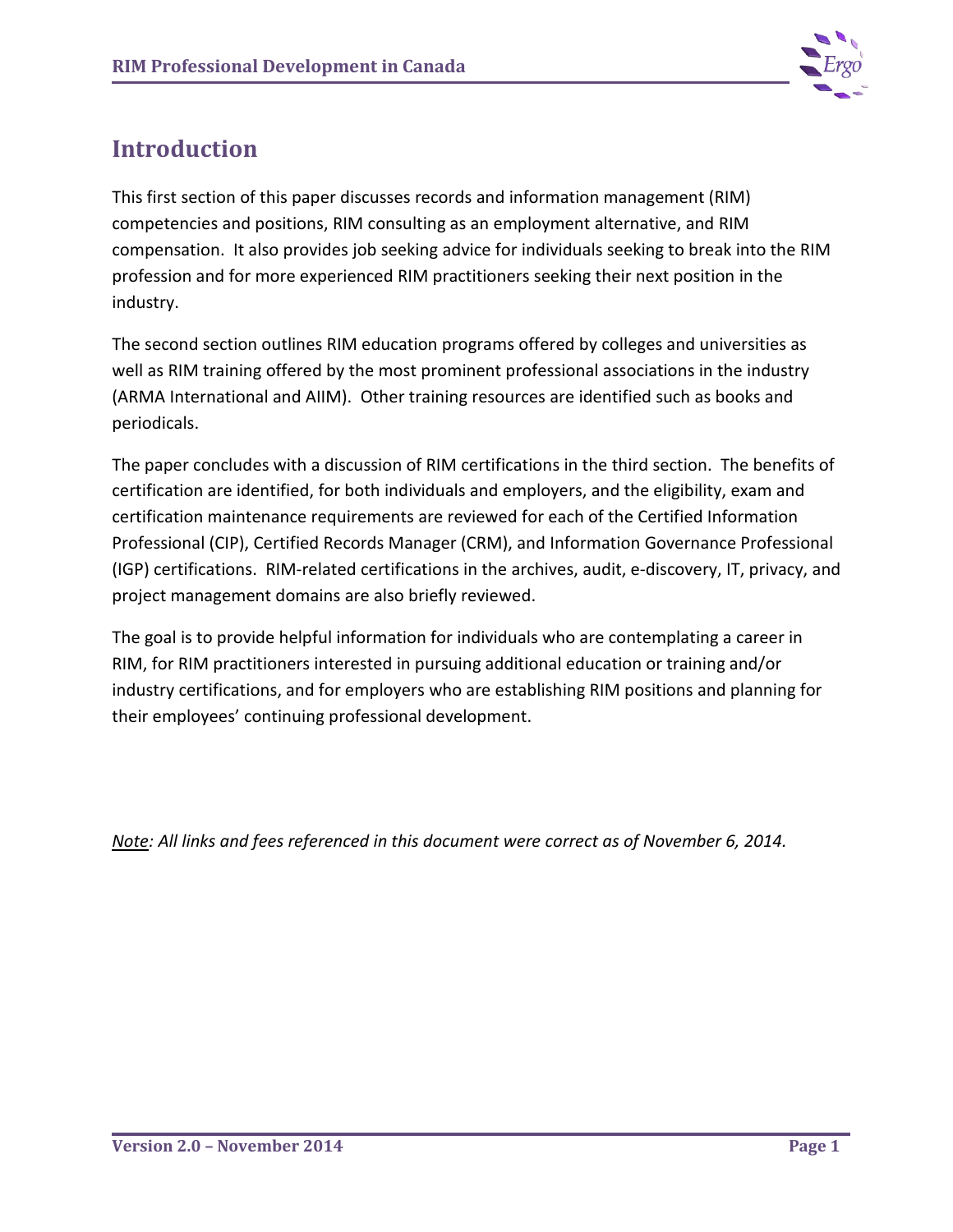

# <span id="page-5-0"></span>**1.0 Records and Information Management Competencies and Positions**

This section discusses competencies for records and information management (RIM), RIM positions, consulting as an employment alternative, and compensation. It also provides advice to job seekers, both individuals looking to break into the RIM profession and RIM professionals looking to advance their careers.

## <span id="page-5-1"></span>**1.1 RIM Competencies**

RIM, like any profession, has its own competencies. They have been described in various publications over the years, including the *Information Resources Management Specialists Chart*  of Competencies (2002) <sup>[1](#page-5-2)</sup>, Records and Information Management Core Competencies ([2](#page-5-3)007)<sup>2</sup>, and *Competencies of the Federal Government Information Management Community (*CGSB-192.2-2009)<sup>[3](#page-5-4)</sup>. Each of these is described in the following sections.

Competencies can be defined as "identified behaviors, knowledge, skills, and abilities that directly and positively impact the success of employees . . . Competencies can be objectively measured, enhanced, and improved through coaching and learning opportunities."<sup>[4](#page-5-5)</sup> As stated in ARMA International's *Records and Information Management Core Competencies[5](#page-5-6)* , competencies have organizational and personal benefits as follows:

- a) **For an organization**, competency-based human resources programs can be beneficial in hiring and selection, performance feedback and management, training and development, career development, and succession management.
- b) **For an individual**, using competencies can help to:
	- Identify gaps between present knowledge and skill sets and those required for excellent performance within the current job or for advancement to the next job level;
	- Effectively discuss performance, career aspirations, and development needs with one's supervisor;
	- Create a professional development plan to excel in one's job, organization and profession; and

 $\frac{1}{1}$ Available for download at [http://www.culturalhrc.ca/heritage/e/PDFs/CHRC\\_IRMS\\_Chart-en.pdf](http://www.culturalhrc.ca/heritage/e/PDFs/CHRC_IRMS_Chart-en.pdf)

<span id="page-5-3"></span><span id="page-5-2"></span>Available for download at<https://members.arma.org/eweb/home.aspx?site=ARMASTORE>3

<span id="page-5-4"></span>Available for purchase through the CGSB's bookstore http://www.techstreet.com/cgsb/products/1628085

<span id="page-5-5"></span><sup>&</sup>lt;sup>4</sup> Virginia Jobs [http://jobs.virginia.gov/cd\\_competencies.html](http://jobs.virginia.gov/cd_competencies.html)

<span id="page-5-6"></span>ARMA International, *Records and Information Management Core Competencies*, pages 1-2.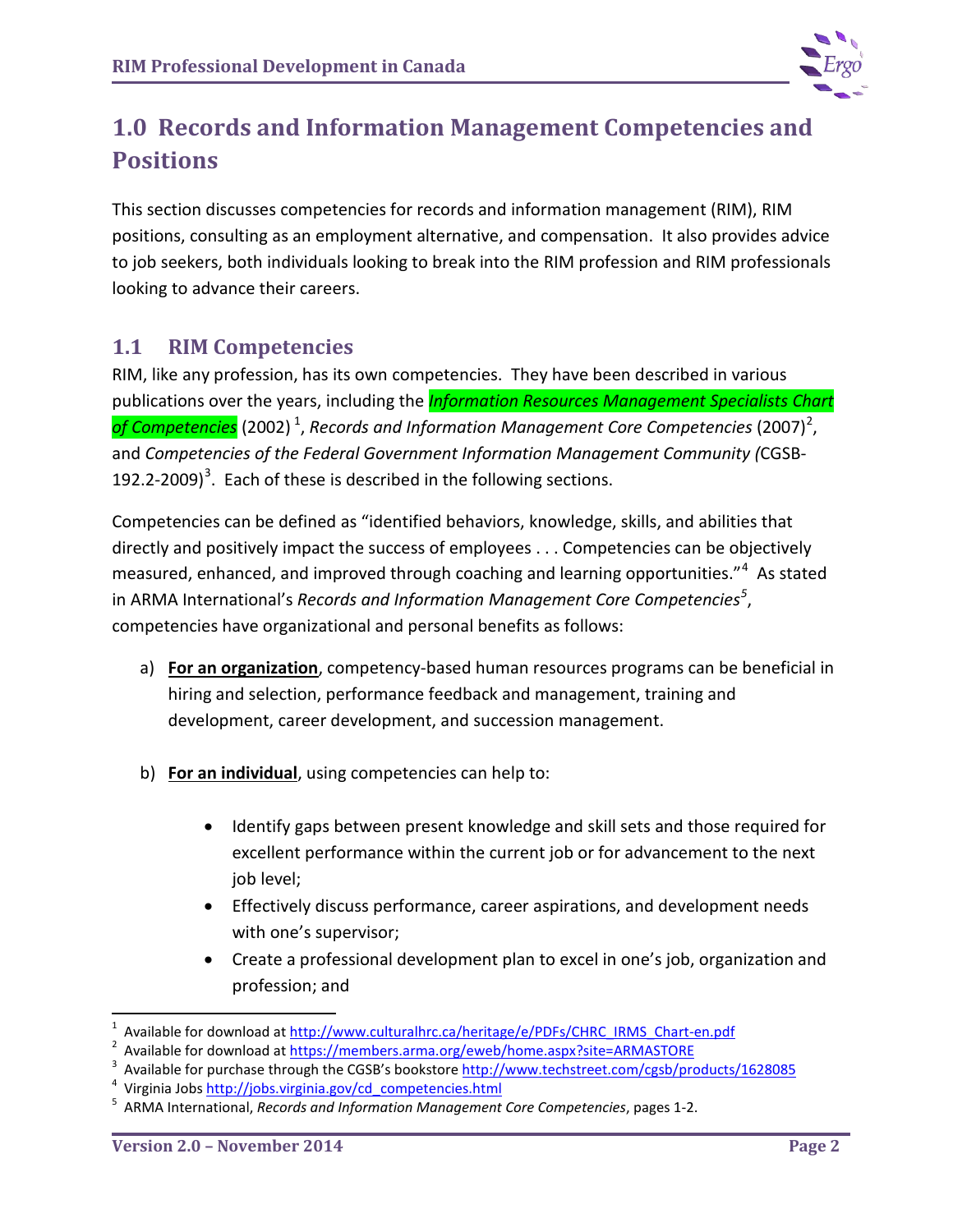

• Identify educational resources to address areas of personal need.

## <span id="page-6-0"></span>**1.1.1 Records and Information Management Core Competencies**

ARMA International developed the *Core Competencies* to "define the knowledge and skills needed to perform successfully in the profession. RIM professionals can use the competencies and the related self-assessment tool to identify their proficiency in each of six defined domains"[6](#page-6-1) . The *Core Competencies* are organized by competency level and performance domain:

- a) **Levels**: A reflection of an individual's amount of knowledge or experience relevant to a specific topic or skill set. The four levels represent a progression of responsibilities from entry- to executive-level practitioner. The levels are:
	- Level 1 A RIM practitioner holding an entry-level RIM position that does not require previous RIM experience. Level 1 practitioners have a basic understanding of what RIM encompasses and are acquiring basic, foundational RIM knowledge and skills. They may or may not have an undergraduate degree or work experience in another field.
	- Level 2 A RIM practitioner with prior RIM knowledge, skills, and experience. The individual has managed or developed RIM projects and is knowledgeable about information management lifecycle concepts. S/he may be developing specialty skills (e.g. analysis) and may have experience supervising other RIM staff. These practitioners generally hold an undergraduate degree, usually in a RIM-related field.
	- Level 3 A seasoned, enterprise-level RIM practitioner with extensive knowledge of the design, creation, implementation, and management of a RIM program and staff. These individuals look to high-level experts for best practices, advanced techniques, or technology innovations. Practitioners usually hold advanced degrees and/or appropriate certifications.
	- Level 4 A RIM practitioner at the executive level who makes strategic decisions, partners with organization executive management, and gives enterprise direction to RIM program staff and users. Practitioners frequently hold advanced degrees and appropriate certifications. Their continuing education focuses on business

<span id="page-6-1"></span><sup>-&</sup>lt;br>6 <sup>6</sup> Ibid., page ii.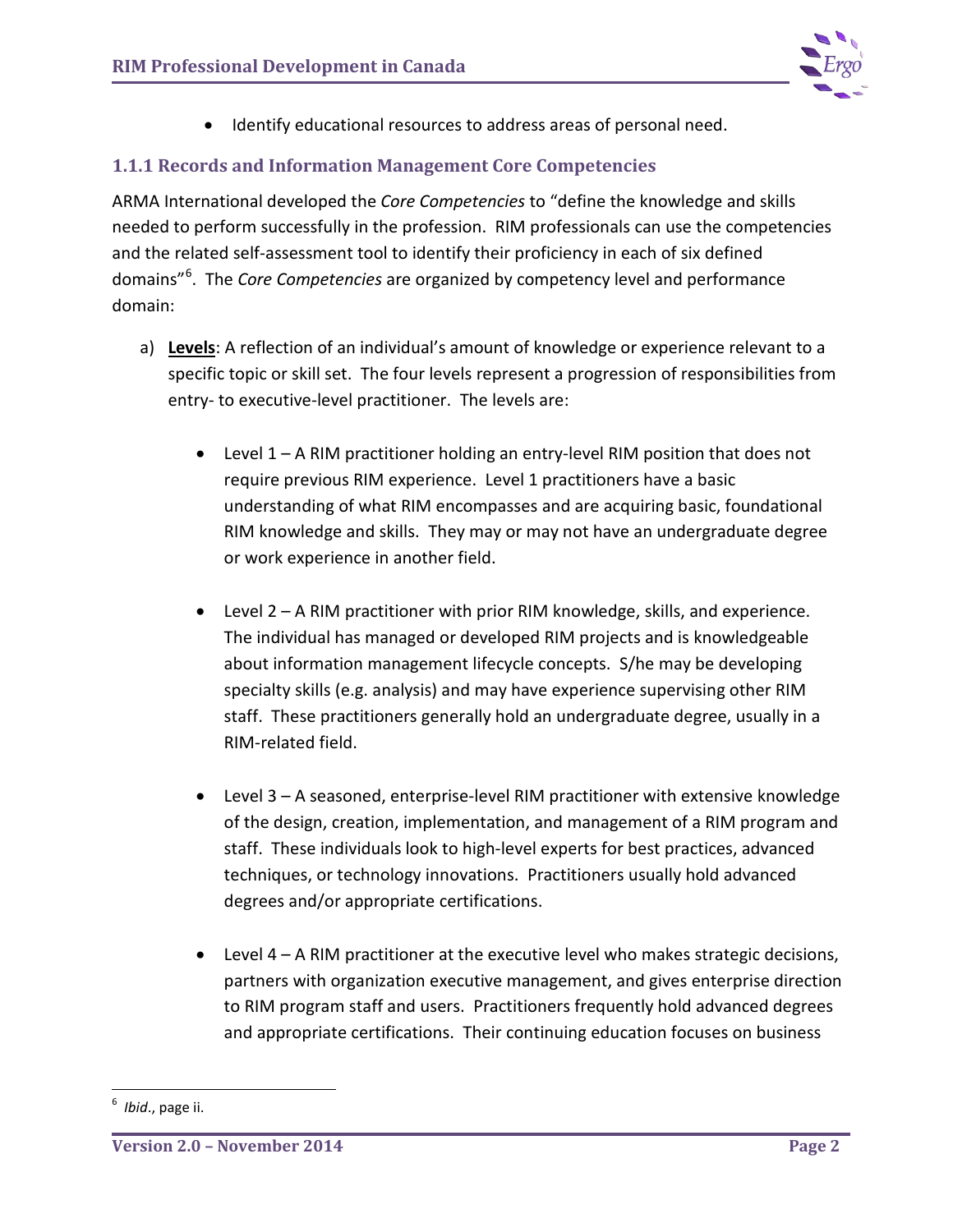

strategy, change management, business policies, leading teams, and collaboration and partnerships.

b) **Domains**: Categories of competencies in a given performance area constituting the major responsibilities or duties of the profession. The domains are defined in Figure 1 below.

| <b>Domain</b>             | <b>Description</b>                                                                     |  |  |
|---------------------------|----------------------------------------------------------------------------------------|--|--|
| <b>Business Functions</b> | This domain pertains to the knowledge and skills necessary to administer, implement,   |  |  |
|                           | or maintain the non-RIM specific functions an organization performs, or needs to       |  |  |
|                           | perform, to achieve its objectives. Examples of business functions include the         |  |  |
|                           | supervision of RIM staff, budgeting, providing customer service, identifying and       |  |  |
|                           | mapping work processes, providing input to management, and strategic planning.         |  |  |
| <b>RIM Practices</b>      | This domain pertains to the knowledge and skills required to systematically manage     |  |  |
|                           | records and information from creation or receipt through processing, distribution,     |  |  |
|                           | organization, storage and retrieval, and ultimate disposition. Information is a vital  |  |  |
|                           | organizational resource, and organizations depend on accurate, readily available       |  |  |
|                           | information to assist in management decision-making, provide litigation support,       |  |  |
|                           | improve organizational efficiency, document compliance with legislative and regulatory |  |  |
|                           | requirements, and to provide historical reference.                                     |  |  |
| <b>Risk Management</b>    | This domain pertains to the knowledge and skills necessary to proactively mitigate and |  |  |
|                           | manage the potential for damage to or loss of records and information. Two risk        |  |  |
|                           | management components-risk analysis, which identifies the probabilities that records   |  |  |
|                           | and information will be damaged or lost, and risk assessment, which examines known     |  |  |
|                           | or anticipated risk to records and information-are key concepts to systematically      |  |  |
|                           | controlling the level of risk exposure of an organization. Additional risk management  |  |  |
|                           | components from an operational perspective are business continuity and disaster        |  |  |
|                           | preparedness and recovery.                                                             |  |  |
| <b>Communications and</b> | This domain pertains to the knowledge and skills necessary to effectively exchange     |  |  |
| <b>Marketing</b>          | thoughts, messages, or information by speech, writing, or behavior and to effectively  |  |  |
|                           | champion the benefits of a RIM program within an organization. The Communications      |  |  |
|                           | and Marketing domain is vital to developing successful business relationships to       |  |  |
|                           | maximize RIM support and compliance, and promote the value of RIM principles and       |  |  |
|                           | best practices.                                                                        |  |  |

#### **Figure 1 – ARMA International's Core Competency Domains**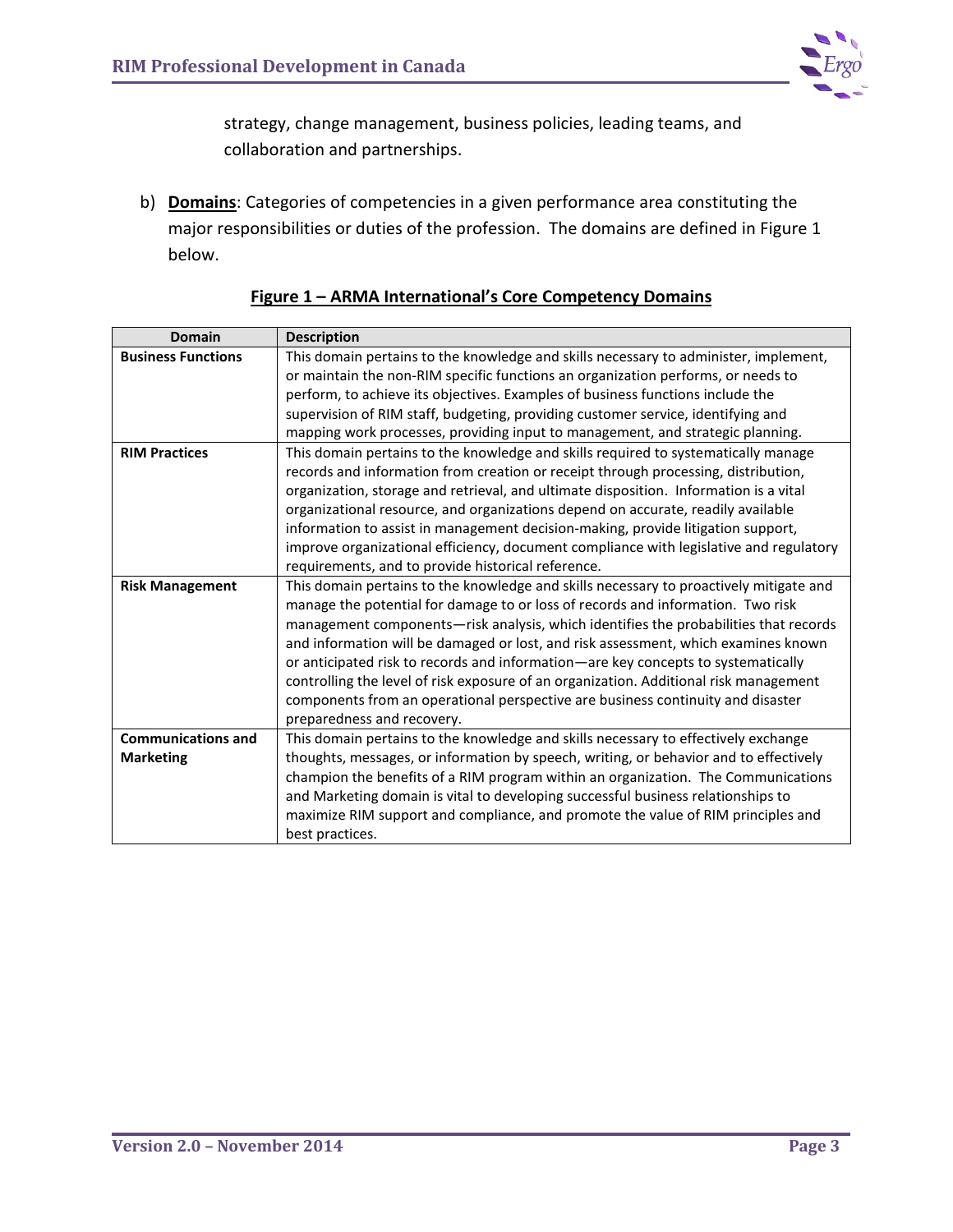

| <b>Domain</b>      | <b>Description</b>                                                                        |  |  |  |
|--------------------|-------------------------------------------------------------------------------------------|--|--|--|
| <b>Information</b> | This domain pertains to the knowledge and skills necessary to develop, maintain, and      |  |  |  |
| <b>Technology</b>  | use information processing systems, software applications, and supporting hardware        |  |  |  |
|                    | and networks for the processing and distribution of data. Examples of information         |  |  |  |
|                    | technology tasks in this context include the RIM software application selection process,  |  |  |  |
|                    | reprographics and imaging equipment, establishing requirements for IT related to          |  |  |  |
|                    | managing electronic repositories, and the identification of emerging technologies. As     |  |  |  |
|                    | RIM is operating in an increasingly electronic and digital environment, appropriate       |  |  |  |
|                    | knowledge and skills in relevant aspects of information technology are critical for RIM   |  |  |  |
|                    | professionals at all competency levels.                                                   |  |  |  |
| Leadership         | This domain pertains to the knowledge and skills necessary to motivate groups of          |  |  |  |
|                    | people toward the achievement of the RIM program goals within the context of the          |  |  |  |
|                    | organization's overall goals. Effective leaders must positively influence others by using |  |  |  |
|                    | leadership skills such as guiding, motivating, and mentoring; and interpersonal skills    |  |  |  |
|                    | such as empathy and sensitivity.                                                          |  |  |  |

Within each *Core Competencies*, a task statement addressing a specific work activity is provided for each level and domain combination. An example of a task statement is provided in Figure 2 below for Level 2 of the RIM Practices domain<sup>[7](#page-8-0)</sup>.

## **Figure 2 – Task Statement Example**

| Evaluate, assess, and recommend appropriate media and practices for RIM program. |                                               |  |  |
|----------------------------------------------------------------------------------|-----------------------------------------------|--|--|
| Knowledge of:                                                                    | Skills:                                       |  |  |
| Legal and policy framework governing the                                         | Identify the benefits and/or risks associated |  |  |
| $\bullet$                                                                        | $\bullet$                                     |  |  |
| organization and information management                                          | with adopting information management          |  |  |
| Current and evolving technologies and their                                      | solution components                           |  |  |
| $\bullet$                                                                        | Assess approaches to meet new and evolving    |  |  |
| application(s)                                                                   | $\bullet$                                     |  |  |
| Concepts, techniques, technologies, and roles                                    | program needs                                 |  |  |
| $\bullet$                                                                        | Communicate appropriately for the task        |  |  |
| associated with information management                                           | $\bullet$                                     |  |  |
| solution components                                                              | verbally and in writing                       |  |  |

<span id="page-8-0"></span><sup>-&</sup>lt;br>7 *Ibid.*, page 26.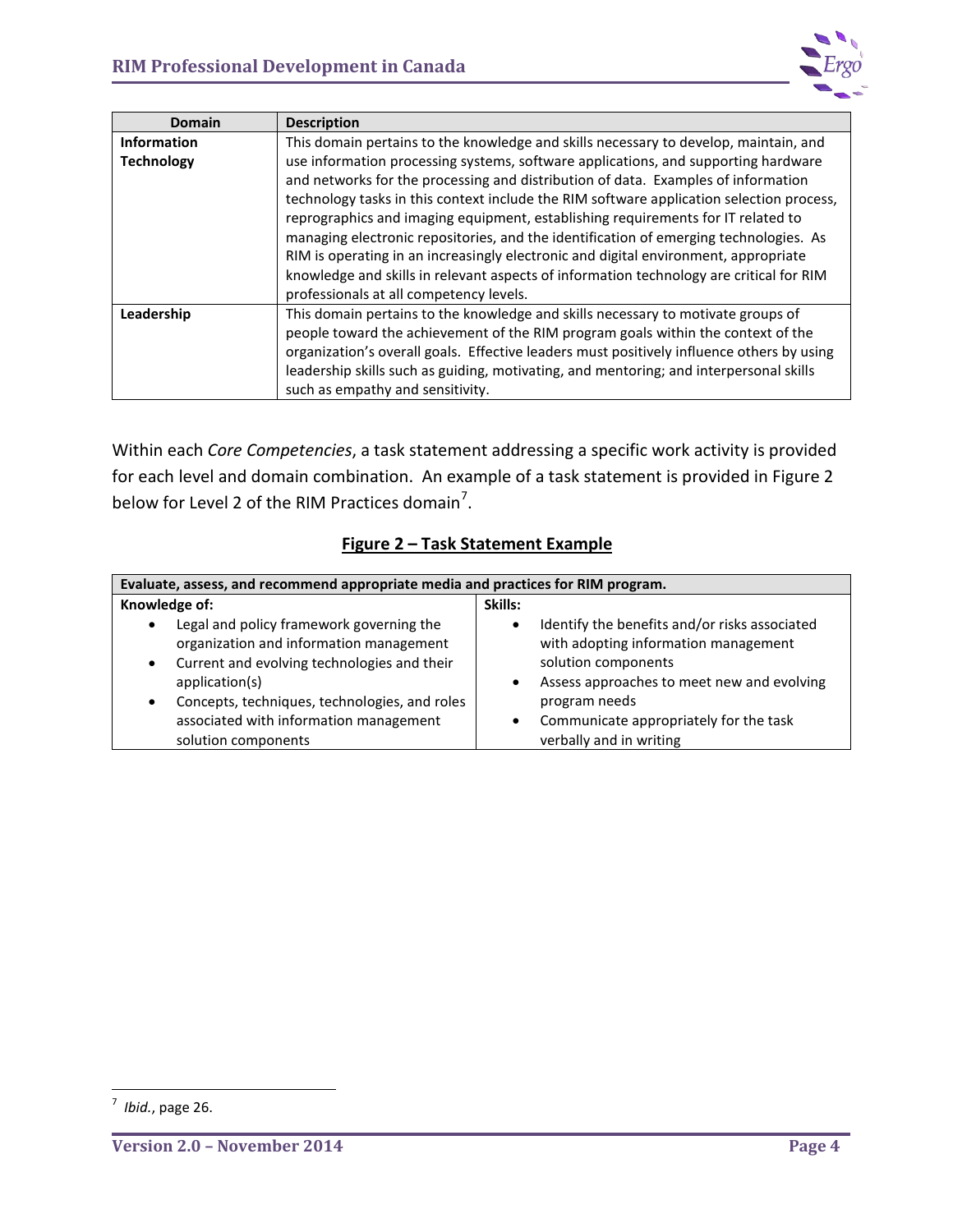

## <span id="page-9-0"></span>**1.1.2 Information Resources Management Specialists' Competency Analysis Tool Kit**

The tool kit "was developed by IRM Specialists in archives, libraries and records management (formerly ALARM) in partnership with the Cultural Human Resources Development Council with the generous support of Human Resources Development Canada. It presents the combined competencies that make up the work of professionals and technicians in information resources management occupations." The kit (available for purchase from the Cultural Human Resources Council)<sup>[8](#page-9-2)</sup> includes a CD which demonstrates how to use the competency profile and links directly to online modules. The tool kit can be used as follows:

"It can be used by individuals to evaluate their own skills and to determine areas where they should pursue additional training. On an institutional level, this material can be applied in defining job profiles, developing competency-based professional development programs, negotiating and customizing training programs from external sources, developing career planning programs, recruitment profiles and individual position descriptions. On a broader scale, the competency profile can be used to increase understanding of the roles information professionals play, especially in organizations whose core business is not information resources management."<sup>[9](#page-9-3)</sup>

The Chart of Competencies (freely available from the Council's website)<sup>[10](#page-9-4)</sup> is to be used in conjunction with the tool kit.

## <span id="page-9-1"></span>**1.1.3 Competencies of the Federal Government Information Management Community**

The Canadian General Standards Board (CGSB) published this standard for the Government of Canada's information management community. The standard's scope is<sup>[11](#page-9-5)</sup>:

"1.1 This standard defines the competencies that are essential to demonstrate proficiency in activities that are common to all, rather than specific to any, of the disciplines comprising the information management (IM) function within the Government of Canada.

1.2 This standard is intended to serve as the foundation for a Professional Development and Certification Program for IM functional specialists in the Government of Canada.

1.3 The competencies defined in this standard may also be used alone or in conjunction with other competency-based tools developed by or for specific IM disciplines, for the development of IM-related work descriptions, job competency profiles, organizational models, staffing initiatives and other related human resources management tools."

<sup>-&</sup>lt;br>8

<span id="page-9-2"></span>http://www.culturalhrc.ca/index-e.php<br>Information Resources Management Specialists Chart of Competencies, page 1.

<span id="page-9-4"></span><span id="page-9-3"></span>The Available for download a[t http://www.culturalhrc.ca/heritage/e/PDFs/CHRC\\_IRMS\\_Chart-en.pdf](http://www.culturalhrc.ca/heritage/e/PDFs/CHRC_IRMS_Chart-en.pdf)<br>
<sup>11</sup> From the full description of the standard at the CGSB's bookstore

<span id="page-9-5"></span><http://www.techstreet.com/cgsb/products/1628085>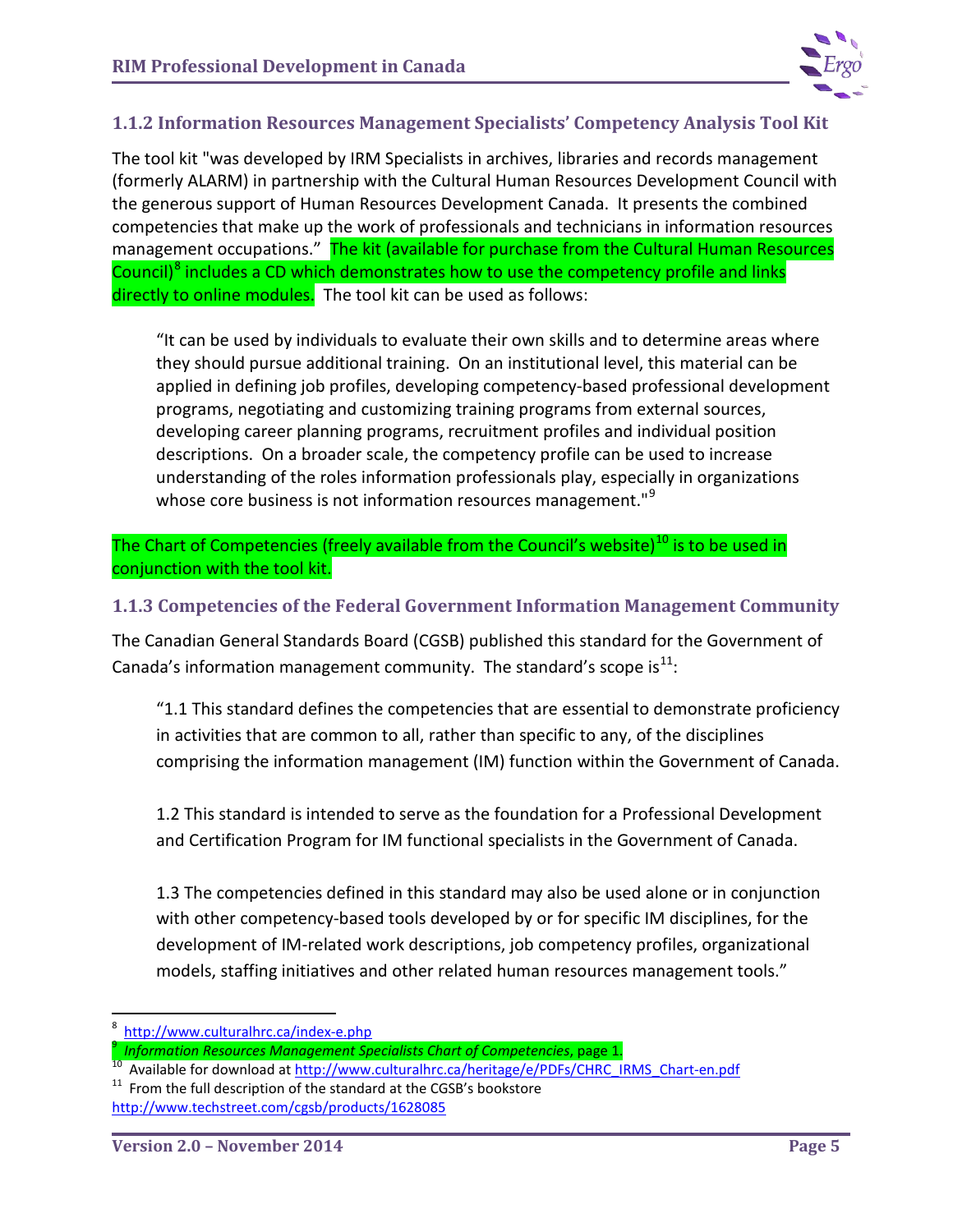

## <span id="page-10-0"></span>**1.2 RIM Positions**

If you ask a child or a teenager what he wants to be when he grows up, 'records and information management professional' is not a usual response. However, many individuals end up working in the RIM industry. Some enter the profession after completing a program of study in RIM (see Sections 2.1 to 2.3). Others are given RIM responsibility for their organization and then learn the skills of RIM through a combination of education/training and on-the-job experience. Individuals enter the RIM field from diverse backgrounds such as business administration, office management, facilities management, legal, and computer science/ information technology (IT), as well as from the related domains of library/information science and archives.

Regardless of how one enters the profession, there is a commonly understood progression or hierarchy of positions ranging from Records Clerk to Executive Officer (e.g. Chief Information Officer, Chief Records Officer, etc.). In addition, there are Consultant positions, both for selfemployed individuals and those working for a consulting company. *Job Descriptions for Records and Information Management[12](#page-10-1)* is a useful resource for RIM job titles and accompanying job descriptions which reflect ARMA International's *Records and Information Management Core Competencies* as discussed in Section 1.1.1 above. Job titles in the 2009 survey and 2010 report referenced below (both of which were authored by ARMA International) are based on information in *Job Descriptions for Records and Information Management*. Note: At press time, this was the most current salary and compensation report published by ARMA International.

In its *2009 Salary and Compensation Survey of the RIM Profession*[13](#page-10-2), ARMA International asked members to select the title of the position which most closely matched their primary job function. Respondents were presented with a list of thirteen job titles and were given the opportunity to review a description of each before responding. Respondents were also given an 'other' option to specify a different position title. The frequency with which respondents selfidentified with each job title is shown in Figure 3 below.

<span id="page-10-1"></span><sup>&</sup>lt;sup>12</sup> ARMA International, *Job Descriptions for Records and Information Management* is available for purchase from<br>the ARMA International bookstore https://members.arma.org/eweb/home.aspx?site=ARMASTORE

<span id="page-10-2"></span> $13$  8,142 members (6,786 from the United States and 1,356 from Canada) who had chosen to 'opt in' to receive email communications from ARMA International were invited to complete the survey. 2,078 responses were received for an overall response rate of 27%. Survey findings are compiled in the *2010 Records and Information Management Salary and Compensation Report* which is available for purchase from the ARMA International bookstor[e https://members.arma.org/eweb/home.aspx?site=ARMASTORE](https://members.arma.org/eweb/home.aspx?site=ARMASTORE)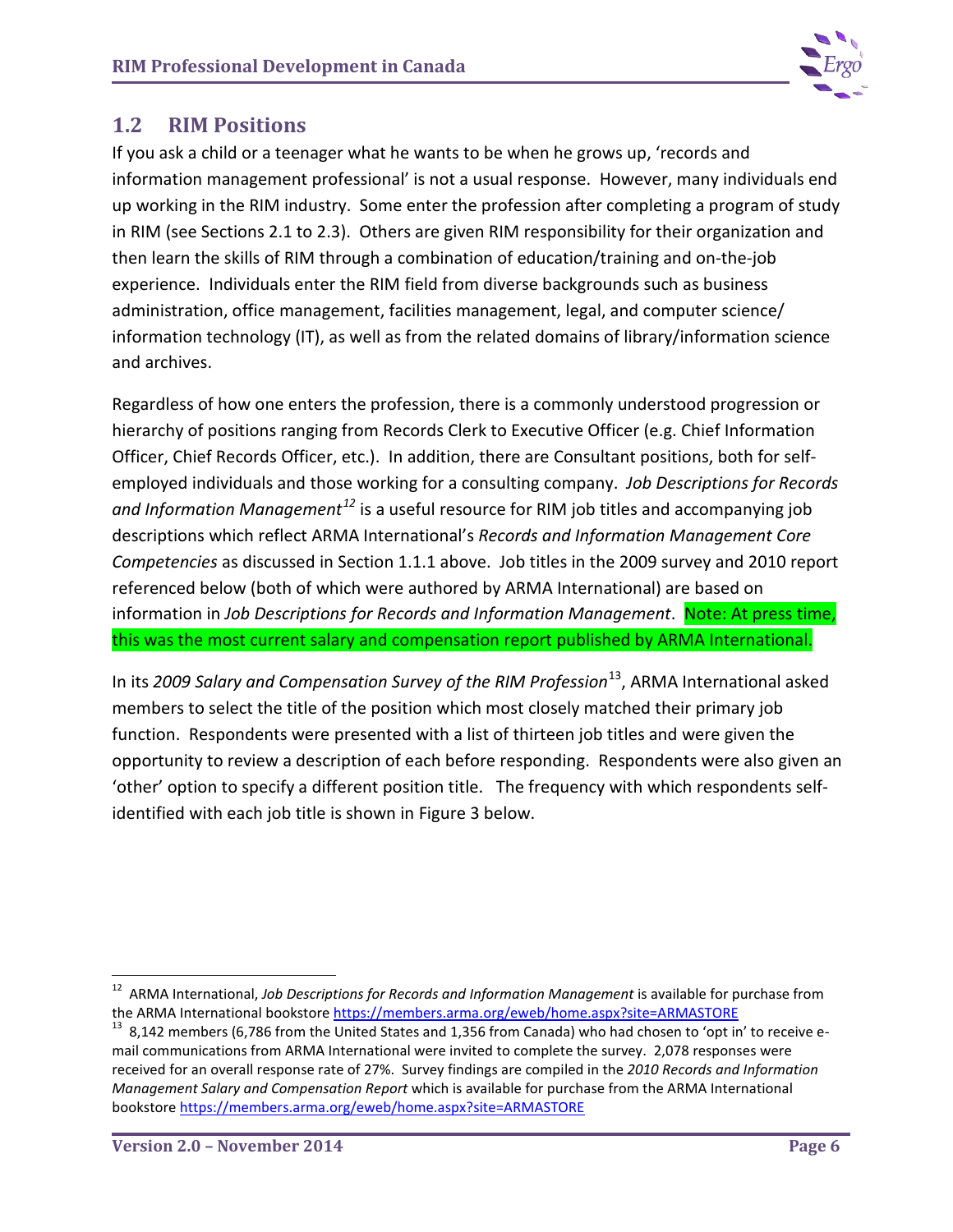

| <b>Job Title</b>                                       | Number of          | <b>Percentage of Total</b> |  |
|--------------------------------------------------------|--------------------|----------------------------|--|
|                                                        | <b>Respondents</b> | Respondents <sup>14</sup>  |  |
| Base (U.S. and Canada) <sup>15</sup>                   | 2,078              | 100%                       |  |
| Records Clerk                                          | 36                 | 2%                         |  |
| Records Technician                                     | 41                 | 2%                         |  |
| Senior Records Clerk                                   | 42                 | 2%                         |  |
| Records Analyst                                        | 114                | 5%                         |  |
| Senior Records Analyst                                 | 115                | 6%                         |  |
| Records Coordinator/Records Specialist                 | 235                | 11%                        |  |
| Electronic Records Management Administrator/Electronic | 67                 | 3%                         |  |
| <b>Records Management Architect</b>                    |                    |                            |  |
| Records and Information Management Supervisor          | 227                | 11%                        |  |
| Records and Information Management Manager             | 670                | 32%                        |  |
| Records and Information Management Director            | 218                | 10%                        |  |
| <b>Executive Officer</b>                               | 38                 | 2%                         |  |
| Self-employed RIM Consultant                           | 34                 | 2%                         |  |
| RIM Consultant Employed by Consulting Company          | 61                 | 3%                         |  |

#### **Figure 3 – Job Titles**

As shown above, 78% of respondents self-identified under the following seven position titles: Records Analyst, Senior Records Analyst, Records Coordinator/Records Specialist, Electronic Records Management Administrator/Electronic Records Management Architect, Records and Information Management Supervisor, Records and Information Management Manager, and Records and Information Management Director.

When reviewing the job titles and descriptions in the *2010 Records and Information Management Salary and Compensation Report*, it is important to remember that they only provide a baseline. Each organization will establish and name positions according to its requirements. For example, in many organizations the term 'Records' has been replaced by 'Records and Information Management (or RIM)' while some organizations are beginning to replace 'RIM' with terms such as 'Corporate Information Asset Management' or 'Information Governance'. Many organizations, particularly private sector organizations, are moving away from 'Clerk' in favour of 'Technician' to describe an entry-level RIM position. Further, a RIM Program may include only one or two positions resulting in the blending of roles (e.g. a Records Analyst also exercising Records Coordinator/Records Specialist responsibilities) and the streamlining of management responsibility, usually by eliminating the RIM Supervisor and RIM Director roles. In addition, many RIM Manager positions include some (or all) of the responsibilities ascribed to the RIM Director job title.

<span id="page-11-1"></span><span id="page-11-0"></span><sup>&</sup>lt;sup>14</sup> Due to rounding, percentages do not total 100.<br><sup>15</sup> 180 respondents (9%) did not answer this item or did not identify with any of these categories.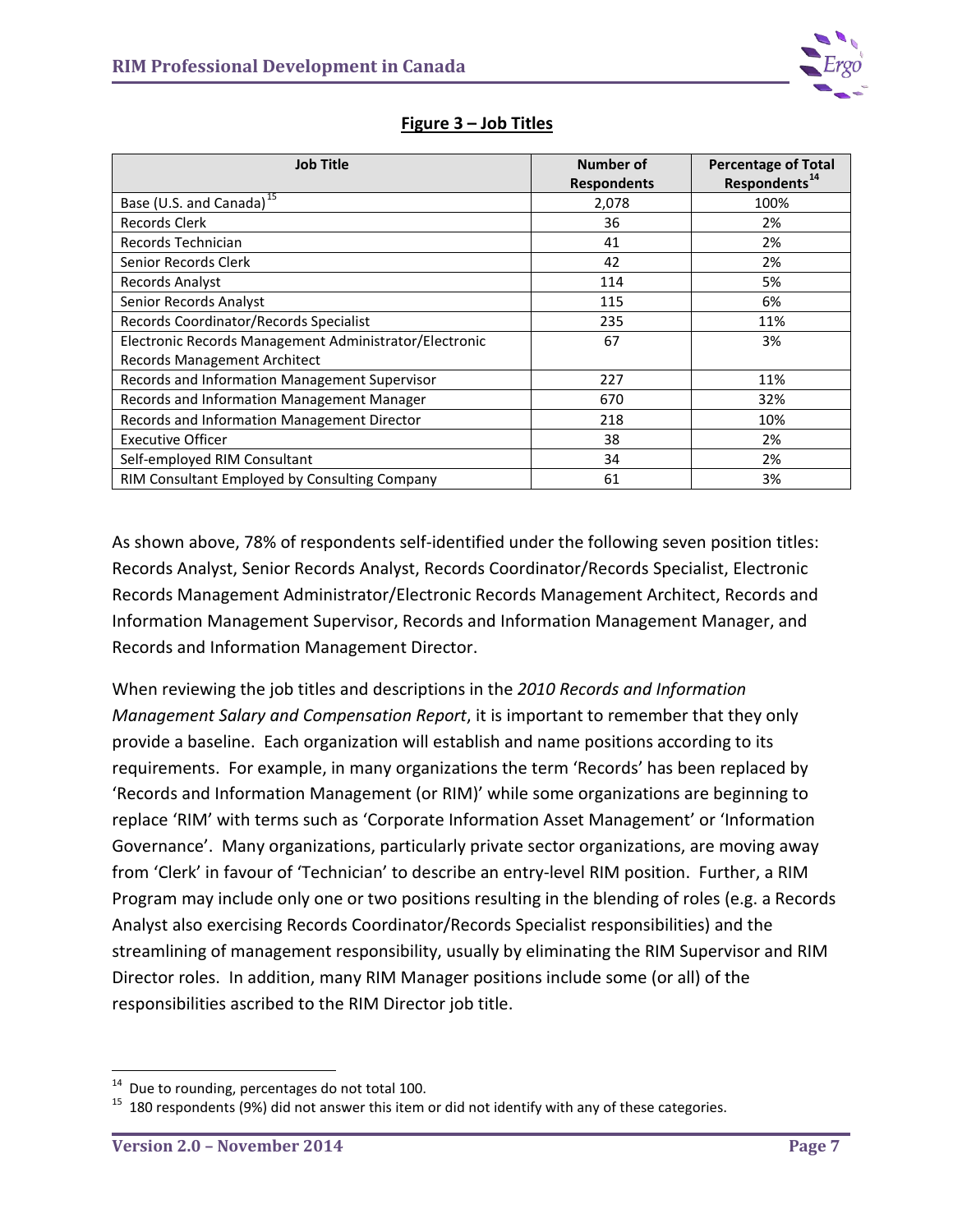

The report also provides evidence of the relatively low number of RIM positions in many organizations with 22% of respondents reporting that they constitute a 'department of one' while 57% said there were between two and nine RIM Department employees at their organizations. The relatively low level of RIM positions in most organizations is further illustrated by examining the number of employees supervised by a RIM professional. The report indicates a median of three employees supervised and a mean of 5.4 as shown below in Figure 4.

| <b>Number of Employees Supervised</b> | Percentage of Total Respondents <sup>16</sup> |
|---------------------------------------|-----------------------------------------------|
| No employees                          | 29%                                           |
| 1-4 employees                         | 35%                                           |
| 5-9 employees                         | 14%                                           |
| 10-14 employees                       | 6%                                            |
| 15-19 employees                       | 3%                                            |
| 20-24 employees                       | 2%                                            |
| 25 or more employees                  | 7%                                            |
| No answer                             | 3%                                            |

#### **Figure 4 – Number of Employees Supervised**

That many RIM professionals support hundreds (or thousands) of employees across an organization is shown by the following report findings: twenty-four percent (24%) of respondents said they worked in an organization with 1,000-4,999 employees and 20% said they worked in an organization with 100-499 employees. The next highest category was 12% of respondents working in an organization with 500-999 employees.

The verbatim job title selections<sup>[17](#page-12-1)</sup> in the survey on which the report is based are provided in Sections 1.2.1 to 1.2.4 below except for the Consultant job title which is discussed in Section 1.3. The job titles have been grouped by category to provide a high-level overview of the scope and hierarchy of RIM positions. For more detailed information about any of the job titles, please refer to ARMA International's *Job Descriptions for Records and Information Management.* 

<span id="page-12-1"></span><span id="page-12-0"></span><sup>&</sup>lt;sup>16</sup> Percentages do not total 100% due to rounding.<br><sup>17</sup> ARMA International, *2010 Records and Information Management Salary and Compensation Report, pages 7-9.*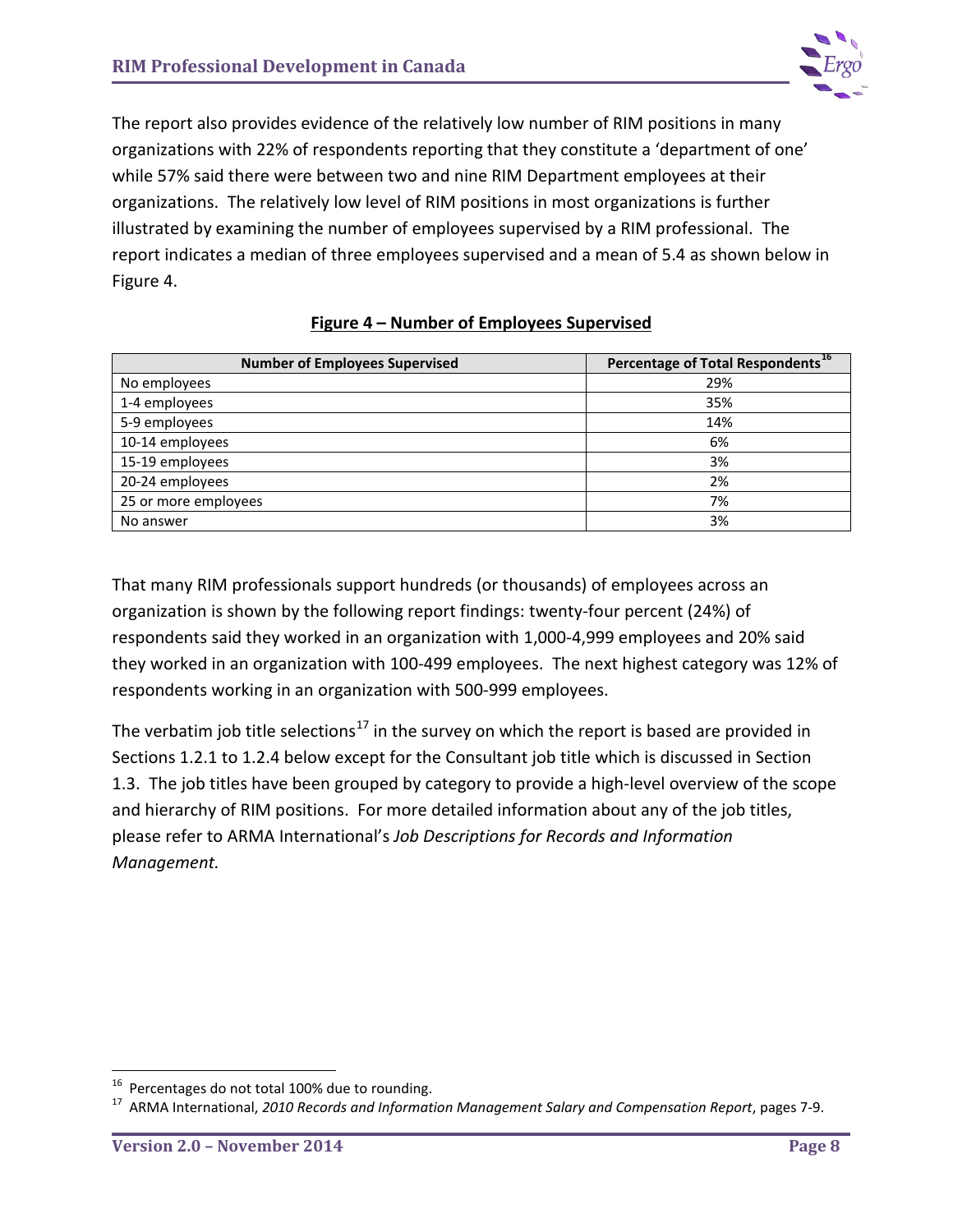

## <span id="page-13-0"></span>**1.2.1 Clerk and Technician Positions**

RIM Clerk and Technician positions can be described as follows. Note the progression from Records Clerk to Senior Records Clerk.

**Records Clerk**: Serves as a team member in an entry-level position and works under direct supervision. Assists in processing incoming information; sorts, classifies and codes material for integration into systems or into storage areas. Retrieves/references information for users. Maintains logs and indexes to provide status of information and accurate retrieval. Alternate titles: Administrative Assistant or Information Clerk or File Clerk.

**Records Technician**: Responsible for equipment operation and processing of materials, documents, or records for the organization's film or computer-based imaging operations. Equipment used includes imaging systems, scanners, digital and microfilm cameras, and other electronic media. Alternate title: Imaging Technician.

**Senior Records Clerk**: Executes defined procedures to ensure compliance with RIM policies and the organization's standard. Describes procedures and standards to others; interprets instructions; maintains documentation of procedures. Alternate titles: Senior Administrative Assistant or Senior Information Clerk or Senior File Clerk.

## <span id="page-13-1"></span>**1.2.2 Analyst Positions**

Analyst positions can be described as follows. Note the progression from Records Analyst to Senior Records Analyst.

**Records Analyst**: Performs complex analytical or interpretive tasks. Applies specialized technical skills as an independent worker under minimal supervision. Designs, evaluates, reviews, recommends, creates, implements, updates, and maintains records managementrelated systems. Responsibilities may include assisting in the inventory, evaluation, and recommendation of proper systems; writing procedures and providing training to users; conducting inventories; interviewing department staff; documenting procedures used to create schedules; and maintaining computer systems. Alternate title: Records Management Internal Consultant.

**Senior Records Analyst**: Directs, designs, develops, recommends, and implements manual and/or automated records filing and retrieval systems. Creates, updates, and maintains company retention schedules. Conducts legal research necessary to determine retention values, evaluating and recommending designation of records/information that are considered vital to the organization. Coordinates rotations and creates a secure and protected environment. Writes procedures and provides training to departmental personnel. Acts as a team leader to other Records Analysts.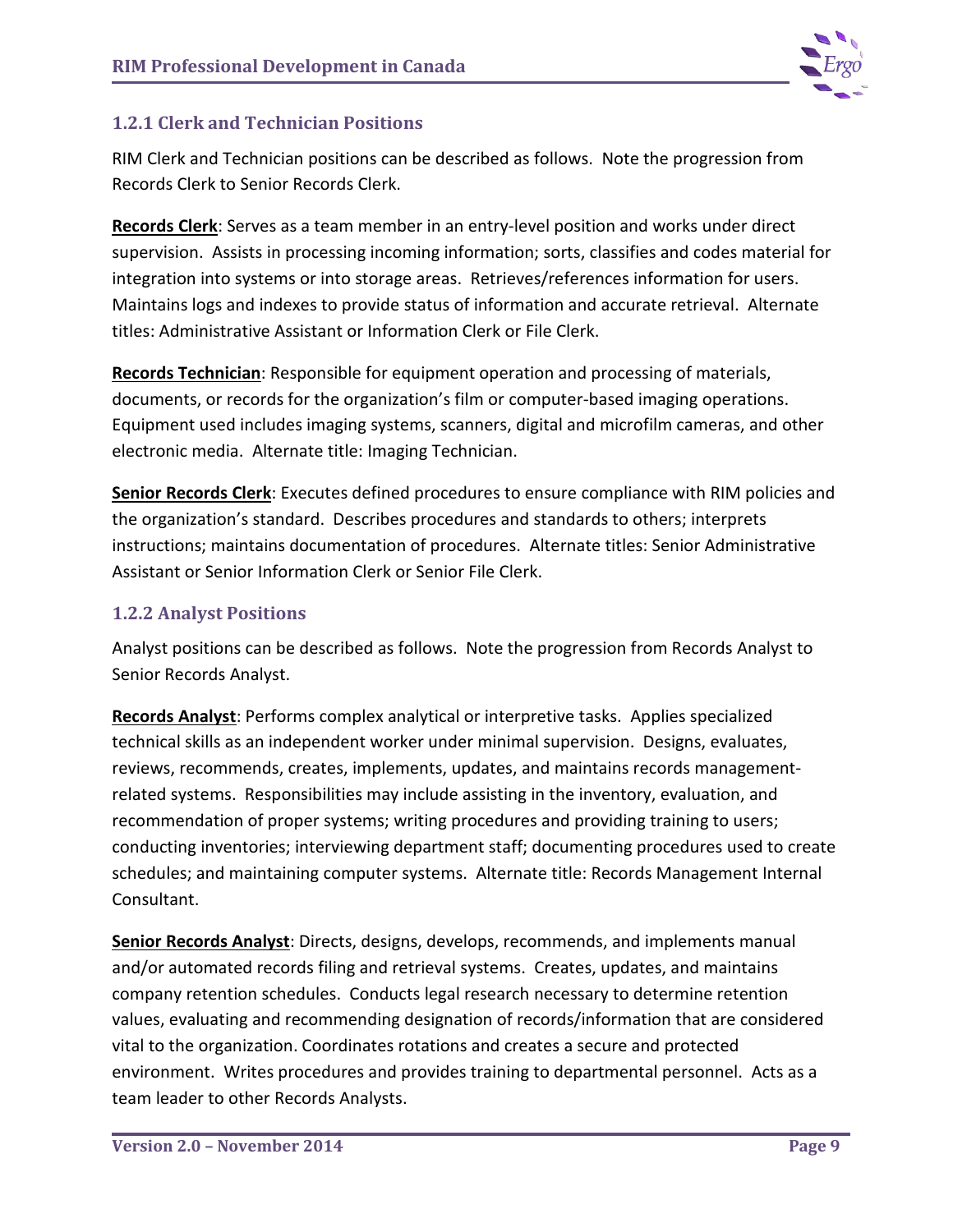

#### <span id="page-14-0"></span>**1.2.3 Coordinator, Specialist, and Electronic Records Management Positions**

The Records Coordinator/Specialist and Electronic Records Management Administrator/ Architect positions are described below.

**Records Coordinator/Records Specialist**: Provides expertise on a project or on an as requested basis on records and information management issues related to functional areas within the organization. May be utilized as a project coordinator in the implementation of active records systems and retention schedules. Researches methodologies for vital records retention. Alternate title: Technologies Information Specialist.

#### **Electronic Records Management Administrator/Electronic Records Management Architect**:

Designs, implements, manages, and administers electronic records management systems. Develops migration strategies to ensure the integrity of records and related metadata over the required lifetime of the records as information system are upgraded or replaced. Alternate Title: Project Manager.

#### <span id="page-14-1"></span>**1.2.4 Supervisory/Management and Executive Oversight Positions**

The RIM Supervisor, Manager, and Director positions and the Executive Officer positions are described below.

**RIM Supervisor**: Oversees all activities involved in the management of active, inactive, and vital records and records retention. Supervises operations of records centers. Provides guidance and acts as a team leader/builder. Develops procedures. Is responsible for quality assurance and compliance issues. Has budgeting and time management oversight responsibilities and is involved with staff training, evaluation, and development.

**RIM Manager**: Responsible for the organization's records and information management program and personnel. Manages, controls, and directs active records systems and centers, records organization and evaluation, inactive records systems, records canters and maintenance, correspondence control, repots and directives control, and record retention. Provides expertise and input into other functional areas that affect the recorded information of the organization (e.g. reprographics, electronic information) and assures that these functions fully support and implement the organization's records information management policies. Directs people and programs to achieve the assigned responsibilities and results. Audits organizational compliance on a regular basis. Uses tactical and business planning methods to achieve medium and short-term results. Is expected to pursue self-directed development. Also responsible for the organization's film or computer-based imaging operations and personal. Managers, controls, and directs production, quality assurance, and records of projects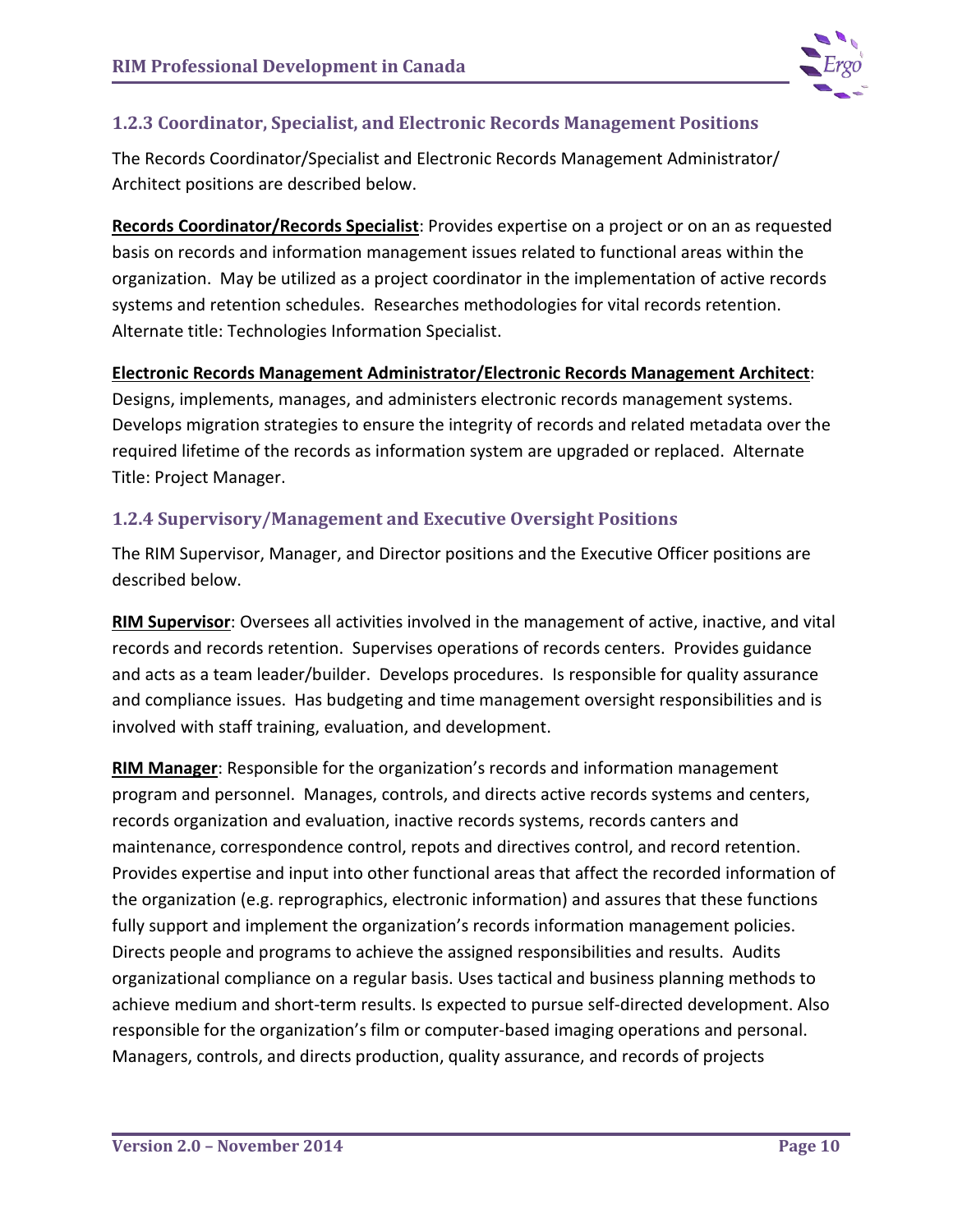

conducted by staff. Alternate titles: Senior Records and Information Management Supervisor or Imaging Manager.

**RIM Director**: Articulates and implements the organization's vision for records and information management through policy, budget, and inter-organizational initiatives. Directs people and programs to realize the records and information management vision through strategic and business planning. Possesses comprehensive management skills, including organizational leadership skills. Serves as the principal advisor to senior executive management concerning records and information management policies and practices and serves on related management committees. Reports to a first-level executive and ranks with similar positions that articulate and implement organization-wide policies (e.g. Director of Human Resources, Director of Internal Control, or Director of Financial Reporting). Responsible for all recorded information that the organization needs to do business. Directs operations that may include records management, forms management, electronic information and image management, and corporate history/archives management to ensure information is processed efficiently and effectively. Coordinates and implements procedures to ensure information and records are provided at the lowest possible cost and that the customer is receiving the maximum level of service possible.

**Executive Officer**: A top-level executive officer and the principal decision maker with responsibility to ensure that the organization leverages information for maximum effectiveness enterprise-wide. Protects information from a variety of threats and for a variety of purposes. Monitors the use of information to ensure consistency in information practices. Quantifies the value of information and forecasts information that will be needed to make business units successful. Maintains information for legal compliance and long-term access. Alternate titles: Vice President or Chief Information Officer or Chief Technology Officer or Chief Records Officer or General Counsel or Compliance Officer.

## <span id="page-15-0"></span>**1.3 RIM Consulting as an Employment Alternative**

In addition to the RIM practitioner positions described above in Sections 1.2.1 to 1.2.4, some individuals work as RIM consultants either on a self-employment basis or as an employee of a consulting firm. Those positions are described as follows in the *2010 Records and Information Management Salary and Compensation Report*:

**Self-employed RIM Consultant**: Makes recommendations to client organizations, assists in the development and implementation of records and information management programs, and may produce products used by client organizations. Works independently through self-owned business.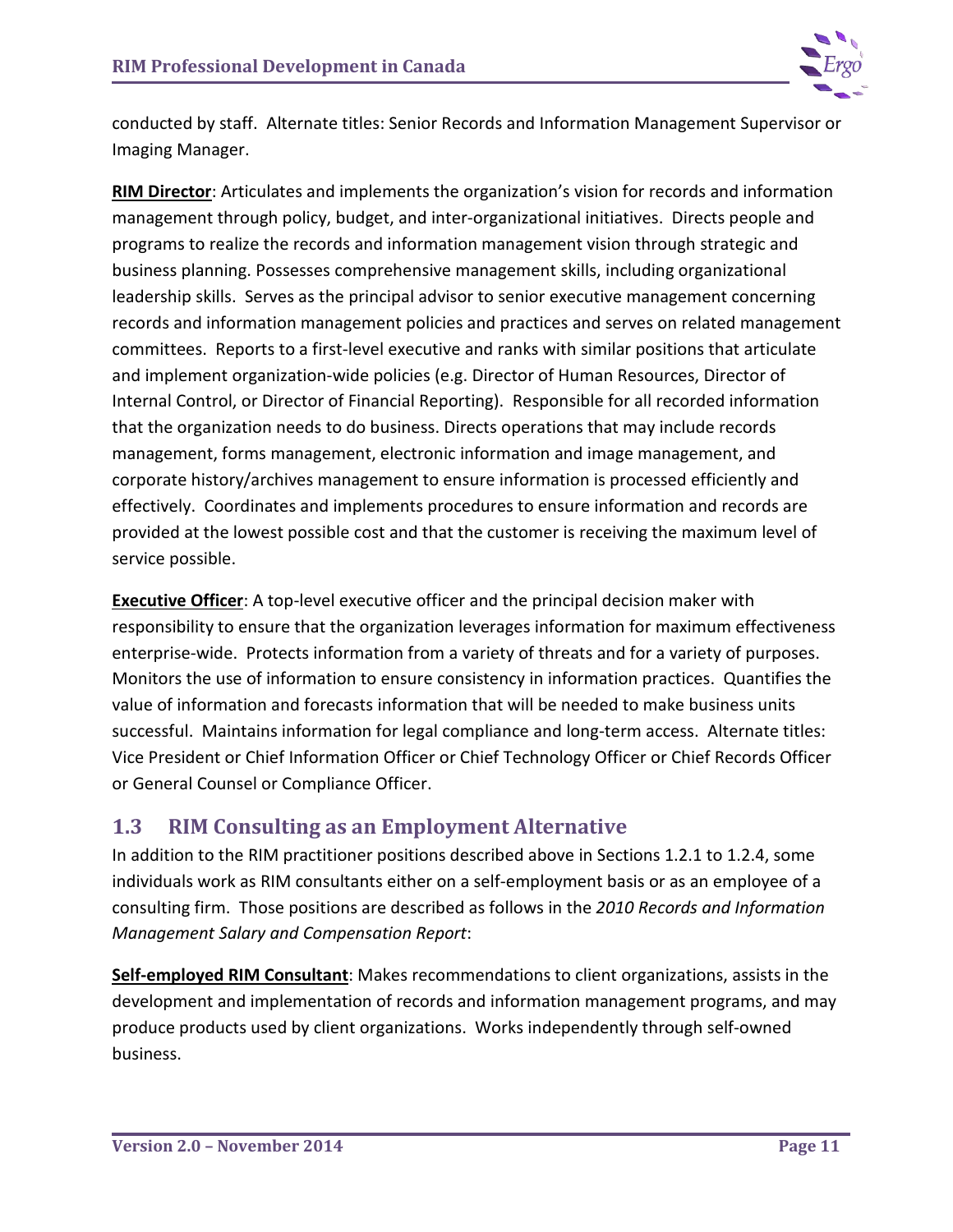

**RIM Consultant Employed by Consulting Company**: Makes recommendations to client organizations, assists in the development and implementation of records and information management programs, and may produce products used by client organizations. Works as an employee of a company that provides consulting services.

Depending on the size of the firm, RIM consultancy may employ one or more individuals with varying levels of experience and expertise. There are both niche or boutique consultancies specializing solely on RIM consulting and larger management consulting firms for which RIM consulting is one of many service lines. Vendors of RIM software typically provide professional services using in-house Consultants and/or sub-contractors. While consulting firms may advertise available positions, networking with owners or senior/hiring managers at RIM consulting firms is essential because of the importance of relationship building, trust, and personal reputation in the consulting business.

The *2010 Records and Information Management Salary and Compensation Report* provides information for Consultant base salaries in Canada as shown in Figure 5 below.

| Job Title                                                                                       | Number of<br><b>Respondents</b> | <b>Median Base</b><br><b>Salary</b> |  |
|-------------------------------------------------------------------------------------------------|---------------------------------|-------------------------------------|--|
| Self-employee RIM Consultant and RIM Consultant Employed<br>by Consulting Company <sup>18</sup> | 14                              | \$63,700                            |  |

#### **Figure 5 – Canadian Median Base Salary for Consultant Job Title**

That base salary is significantly lower than the median base salary reported by U.S. Consultants. The median base salary for U.S. self-employed RIM Consultants is \$87,500 (twelve responses) and the median base salary for U.S. RIM Consultants employed by a consulting company is \$111, 100 (41 responses).

## <span id="page-16-0"></span>**1.4 Compensation**

It is a challenge to obtain reliable compensation information for any industry and RIM is no exception. Fortunately, RIM professionals can turn to ARMA International's *2010 Records and Information Management Salary and Compensation Report* for compensation (salary and benefits) information for RIM positions in North America. Note: At press time, this was the most current salary and compensation report published by ARMA International.

<span id="page-16-2"></span><span id="page-16-1"></span> <sup>18</sup> Page 51 of the *2010 Records and Information Management Salary and Compensation Report* provides the following rationale for combining these job titles: "Due to low response level, the two job title groups in this row have been combined to provide more robust analysis and to protect respondent confidentiality/anonymity." <sup>19</sup> Dollar values are reported in native currency, i.e. U.S. dollars or Canadian dollars.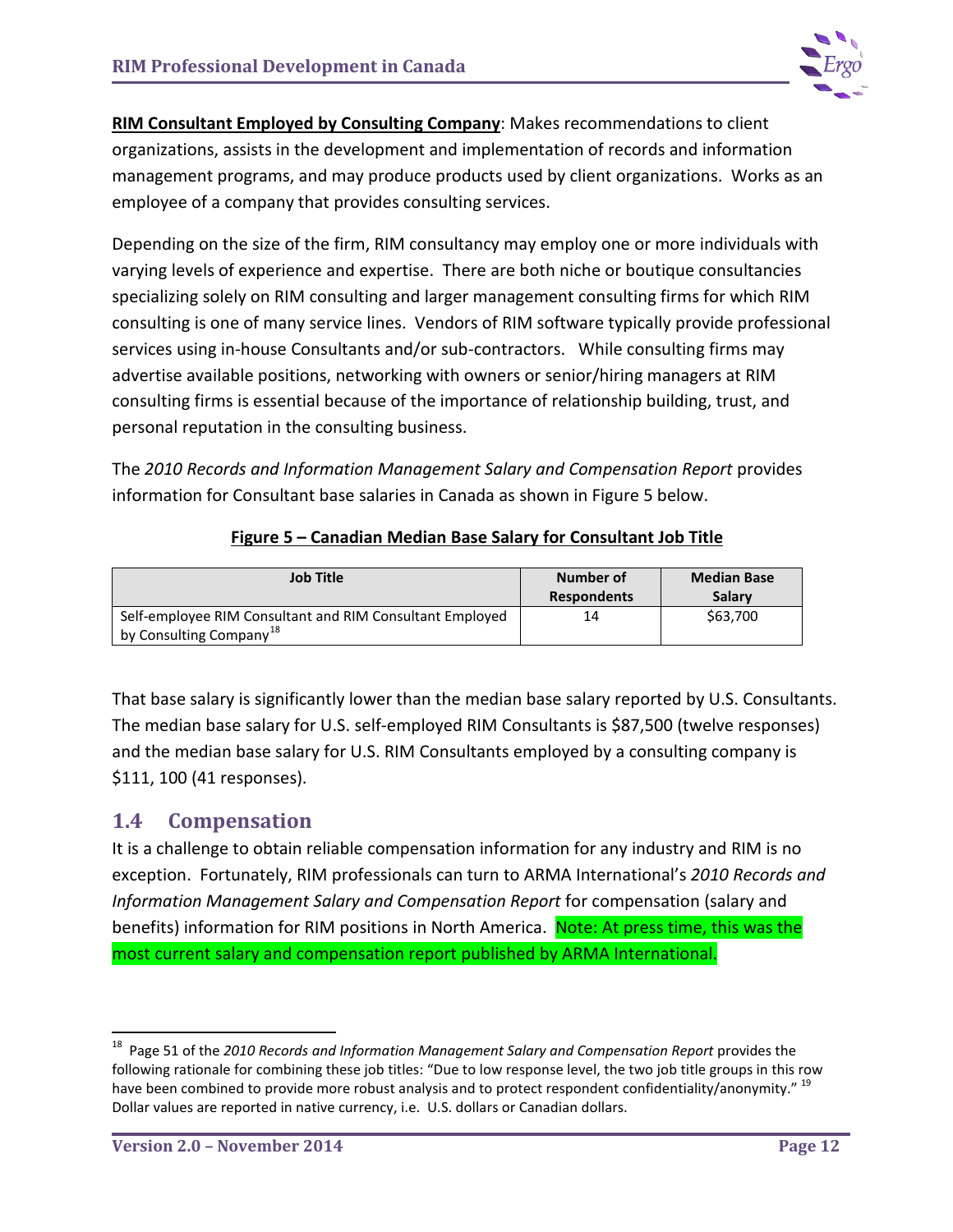

The report shows a \$65,000 median base salary for all U.S. job titles (see Sections 1.2.1 to 1.2.4 for a list of the job titles) and a \$61,200 media base salary for all Canadian job titles<sup>[19](#page-16-2)</sup>. Further, the report shows a 31% higher annual median salary for individuals with certification when the U.S. median base salary is analyzed by isolating Certified Records Managers (CRMs) from non-CRMs. Unfortunately, that calculation cannot be performed for Canadians with certification because salary data was provided by an insufficient number of Canadian respondents. While more women than men completed the survey from which the report was compiled (70% of respondents identified as 'female'), the report shows a lower median base salary for women in both countries: \$62,000 (U.S.) and \$59,700 (Canada) for females versus \$72,000 (U.S.) and \$72,800 (Canada) for males.

While bearing in mind ARMA International's recommendation that "Where sub-group sizes of respondents are small, caution is advised; those results are suitable for directional purposes, but would benefit from further investigation to enhance generalization to the larger population"<sup>20</sup>, Canadian RIM professionals may find the Canadian median base salary for each job title of interest in Figure 6 below. Note, however, the relatively small number of respondents (310) with just under 31% self-identifying with the RIM Manager job title. For the Consultant job title, see Section 1.3.

| <b>Job Title</b>                                      | <b>Number of</b>   | <b>Median Base Salary</b> |
|-------------------------------------------------------|--------------------|---------------------------|
|                                                       | <b>Respondents</b> |                           |
| Base <sup>21</sup>                                    | 310                | \$61,200                  |
| Records Clerk and Senior Records Clerk <sup>22</sup>  | 15                 | \$41,800                  |
| Records Technician                                    | 15                 | \$45,000                  |
| Records Analyst                                       | 34                 | \$49,500                  |
| Senior Records Analyst                                | 22                 | \$57,000                  |
| Records Coordinator/Specialist                        | 34                 | \$61,600                  |
| Electronic Records Management Administrator/Architect | 13                 | \$78,000                  |
| <b>RIM Supervisor</b>                                 | 35                 | \$62,400                  |
| <b>RIM Manager</b>                                    | 95                 | \$75,000                  |
| RIM Director and Executive Officer <sup>23</sup>      | 19                 | \$96,000                  |

#### **Figure 6 – Canadian Median Base Salary by Job Title**

Even if more current salary data was available (findings in the above-cited report are from a 2009 survey), the salary of a given position may be higher or lower than a similar position due

<span id="page-17-0"></span><sup>&</sup>lt;sup>19</sup> Dollar values are reported in native currency, i.e. U.S. dollars or Canadian dollars.<br><sup>20</sup> ARMA International, *2010 Records and Information Management Salary and Compensation Report*, pages 6-7.<br><sup>21</sup> 14 respondents

<span id="page-17-1"></span>

<span id="page-17-3"></span><span id="page-17-2"></span>following rationale for combining these job titles: "Due to low response level, the two job title groups in this row have been combined to provide more robust analysis and to protect respondent confidentiality/anonymity." 23 *Ibid.*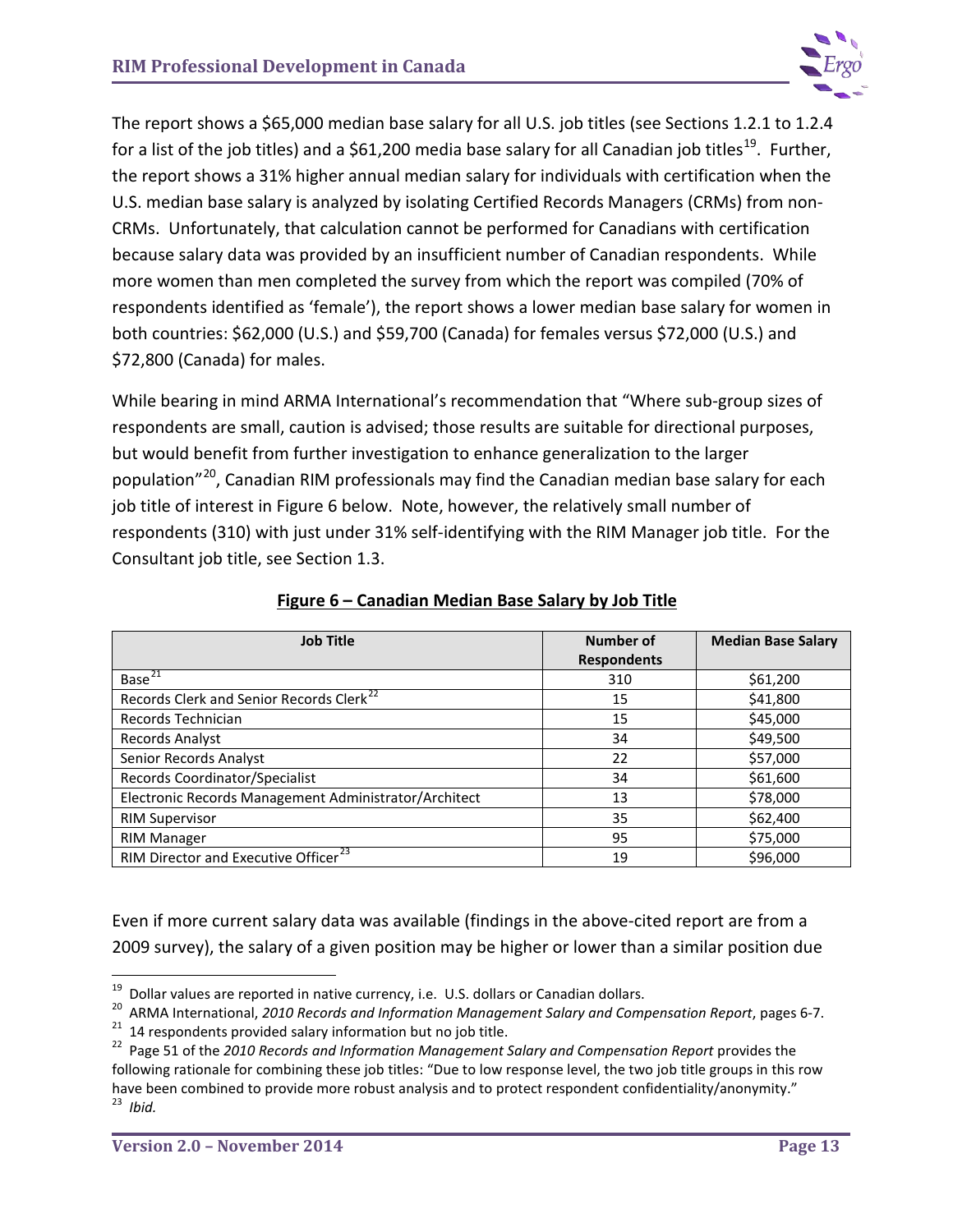

to differences in sector (i.e. public, private or non-profit, the latter of which tends to have lower salaries in general), location, and/or industry.

The *2010 Records and Information Management Salary and Compensation Report* shows a fairly high level of satisfaction with salary and benefit packages, with 66% of individuals being 'satisfied' or 'very satisfied' with their current level of compensation. When asked to identify the attributes most important to job satisfaction, salary/bonus compensation and benefits ranked highest as shown in Figure 7 below.

| <b>Attribute</b>                                  | <b>Percentage of Total Respondents</b> |
|---------------------------------------------------|----------------------------------------|
| Salary/bonus compensation                         | 69%                                    |
| <b>Benefits</b>                                   | 62%                                    |
| Professional challenge of job/position            | 50%                                    |
| Financial stability of company/organization       | 47%                                    |
| Having necessary tools and support to do job well | 38%                                    |
| Culture of company/organization                   | 33%                                    |
| Opportunities for training                        | 24%                                    |
| Telecommuting and/or flexible work schedules      | 22%                                    |
| Effectiveness of supervisor                       | 19%                                    |
| Reputation of company/organization                | 19%                                    |
| Potential for promotion                           | 17%                                    |
| Community distance                                | 15%                                    |
| Other                                             | 1%                                     |
| No answer                                         | 0                                      |

## **Figure 7 – Attributes Most Important to Job Satisfaction**

## <span id="page-18-0"></span>**1.5 Advice for RIM Job Seekers**

Individuals seeking to break into the RIM field will benefit from practical experience. Practical experience can be obtained in various ways: job shadowing, internships, and volunteer activities such as helping a small non-profit organization to organize the electronic records on its shared drive. For students enrolled in programs at accredited colleges and universities, there may also be opportunities for practicums and co-op work placements.

Both individuals seeking their first RIM position and more experienced RIM professionals looking to advance in their careers may find participation in the following activities beneficial:

- a) Reach out to recruiters, particularly individuals or firms specializing in RIM recruitment, by scheduling an information meeting and providing your resume.
- b) Actively participate in professional associations such as ARMA International and AIIM. There are many ways to be active in a professional association such as attending events,

<span id="page-18-1"></span><sup>&</sup>lt;sup>24</sup> Percentages do not total 100% because respondents could choose more than one answer.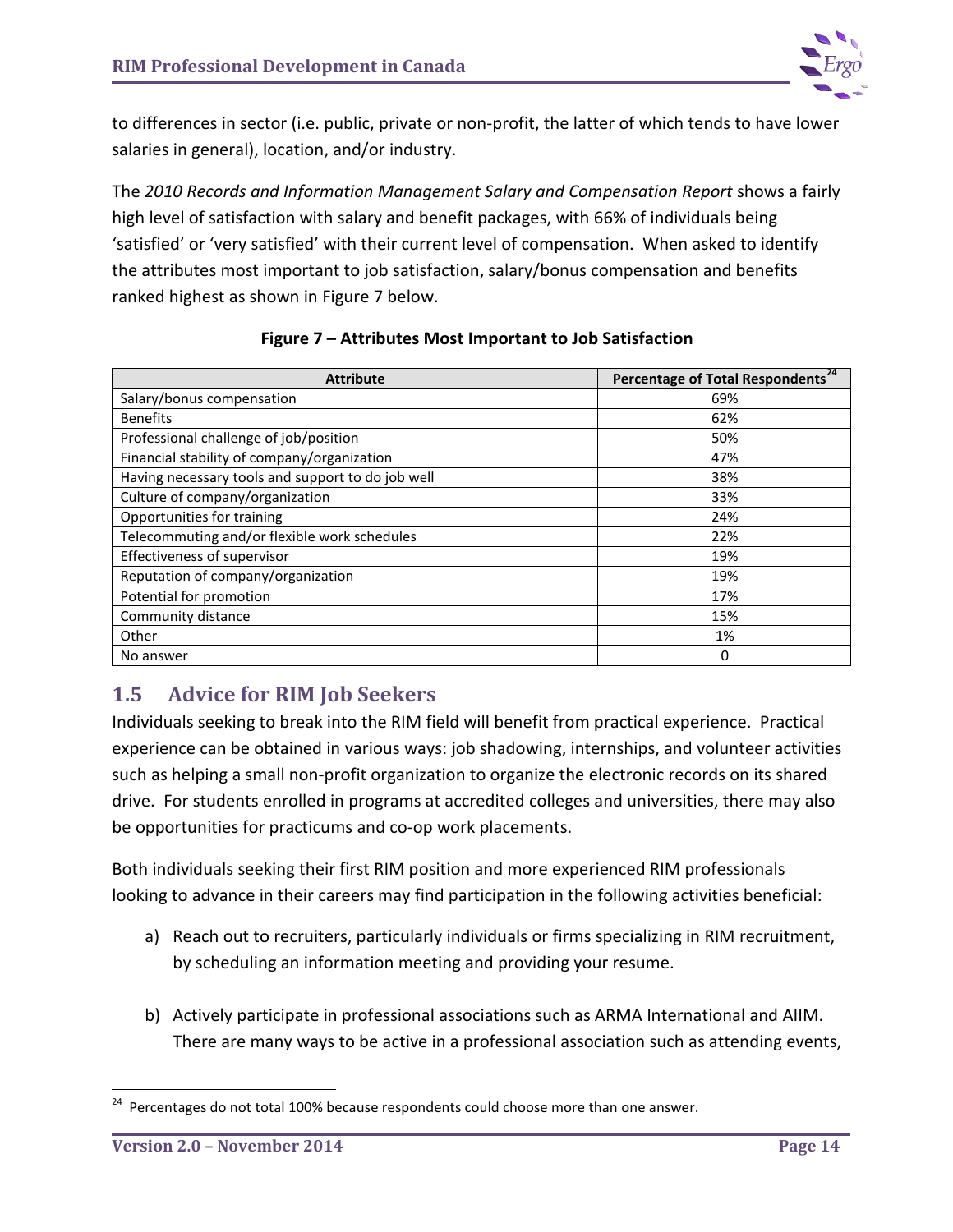

participating in working groups and task forces, contributing content to newsletters or journals, and participating in list serve discussions. You may also wish to stand for election to a professional association's executive body, particularly at the local level.

- c) Monitor job websites widely. Some websites of particular value are those of educational institutions offering RIM or RIM-related education (e.g. the Job Site<sup>[25](#page-19-0)</sup> at the University of Toronto's Faculty of Information), professional associations (e.g. the website of your local ARMA Chapter or Region) $^{26}$  $^{26}$  $^{26}$ , and third-party recruitment services (e.g. Workopolis.com). Depending on the site, you may be able to set up a RSS feed to be alerted when a new position is posted or an e-mail alert to be notified of positions targeted to your interests.
- d) Be active in social media. Social media participation provides an opportunity to network, demonstrate thought leadership, and view profiles of successful or prominent individuals in the field to see what has led to their success. Social media platforms such as LinkedIn also provide groups or communities in which you can participate.

Individuals who are open to contractual employment may wish to reach out to not only recruiters but also RIM consulting firms. The monitoring of web-based procurement bulletin boards (e.g. MERX) may also prove helpful.

<span id="page-19-1"></span><span id="page-19-0"></span><sup>&</sup>lt;sup>25</sup> The Job Site is available at <u>http://current.ischool.utoronto.ca/jobsite</u><br><sup>26</sup> The ARMA Canada website [\(http://www.armacanada.org/index.php\)](http://www.armacanada.org/index.php) serves as a portal to the websites of the fourteen Canadian chapters.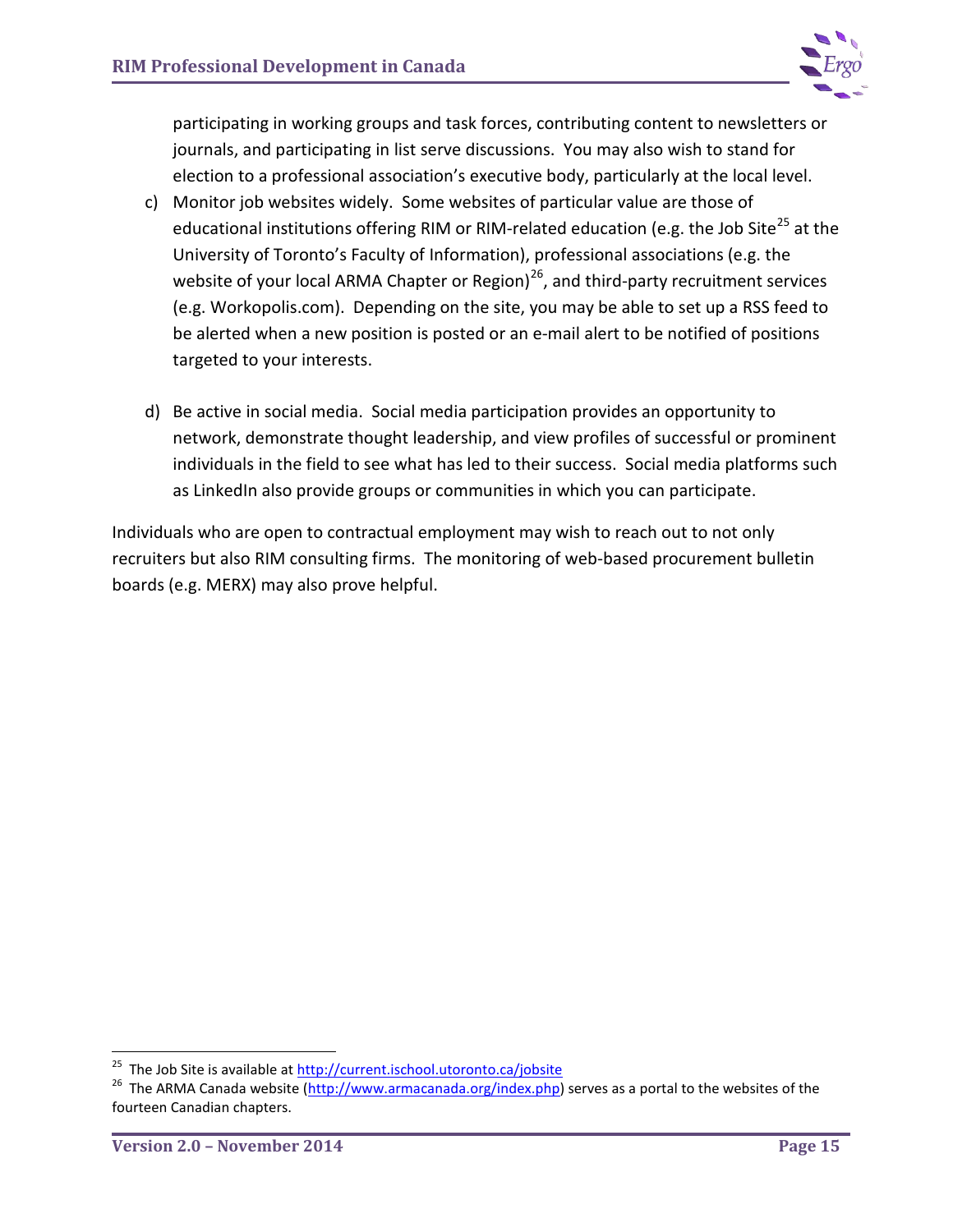

# <span id="page-20-0"></span>**2.0 Records and Information Management Education and Training**

This section describes education and training opportunities that will assist an individual to prepare for an RIM career or complete professional development once in the field. This section does not address professional accreditations (e.g. CRM, IGP), which are discussed in Section 3.

Because many certificates, diplomas or degrees are now offered online, the availability of education opportunities has expanded significantly in recent years and students can easily enroll in education programs offered in other countries. The **International Directory of English** Language Courses in Records and Information Management  $(RIM)^{27}$  $(RIM)^{27}$  $(RIM)^{27}$  is a good resource for finding out about English language RIM programs leading to Associate, Bachelor, Masters, and PhD degrees at accredited colleges and universities in Canada, the United States, and many other countries. The directory is a project of the ARMA International Educational Foundation (AIEF).

Individuals considering undergraduate or graduate level education in RIM should keep in mind the following financial assistance programs offered by the ARMA International Educational Foundation (AIEF): Undergraduate Tuition Reimbursement Program and the Graduate Scholarships. Under the Undergraduate Tuition Reimbursement Program, ten scholarships are currently granted for the fall semester and ten for the spring semester to support RIM practitioners who wish to earn an undergraduate degree to advance in the field. Nine graduate scholarships leading to the Masters or PhD degree are currently awarded each year under the Graduate Scholarships program. According to the AIEF website, "The types of course(s) that qualify for funding include, but are not limited to: Records Management; Records Technologies, Archival Administration; Information Science; Information Technology Management; Knowledge Management; Data Resources Management and Library Science."<sup>[28](#page-20-2)</sup> For more information or to apply, visit [http://www.armaedfoundation.org/grants\\_scholarships.html](http://www.armaedfoundation.org/grants_scholarships.html)

The AIEF offers two additional programs to "encourage development of the international records and information management community with an appropriately educated records and information management workforce"<sup>29</sup>. Those programs are the Access Leadership Scholars and RIM Educational Reimbursement Scholarship. The Access Leadership Scholars program "provides financial support for current and future RIM practitioners striving for positions of greater responsibility that require a college degree. Funding is provided through a grant from

<span id="page-20-2"></span>*Information Management (RIM*) [http://www.armaedfoundation.org/school\\_database/main.shtml](http://www.armaedfoundation.org/school_database/main.shtml) <sup>28</sup> ARMA International Educational Foundation, *Scholarships and Tuition Reimbursement Programs* [http://www.armaedfoundation.org/grants\\_scholarships.html 29](http://www.armaedfoundation.org/grants_scholarships.html) *Ibid*.

<span id="page-20-1"></span> <sup>27</sup> ARMA International Educational Foundation, *International Directory of English Language Courses in Records and* 

<span id="page-20-3"></span>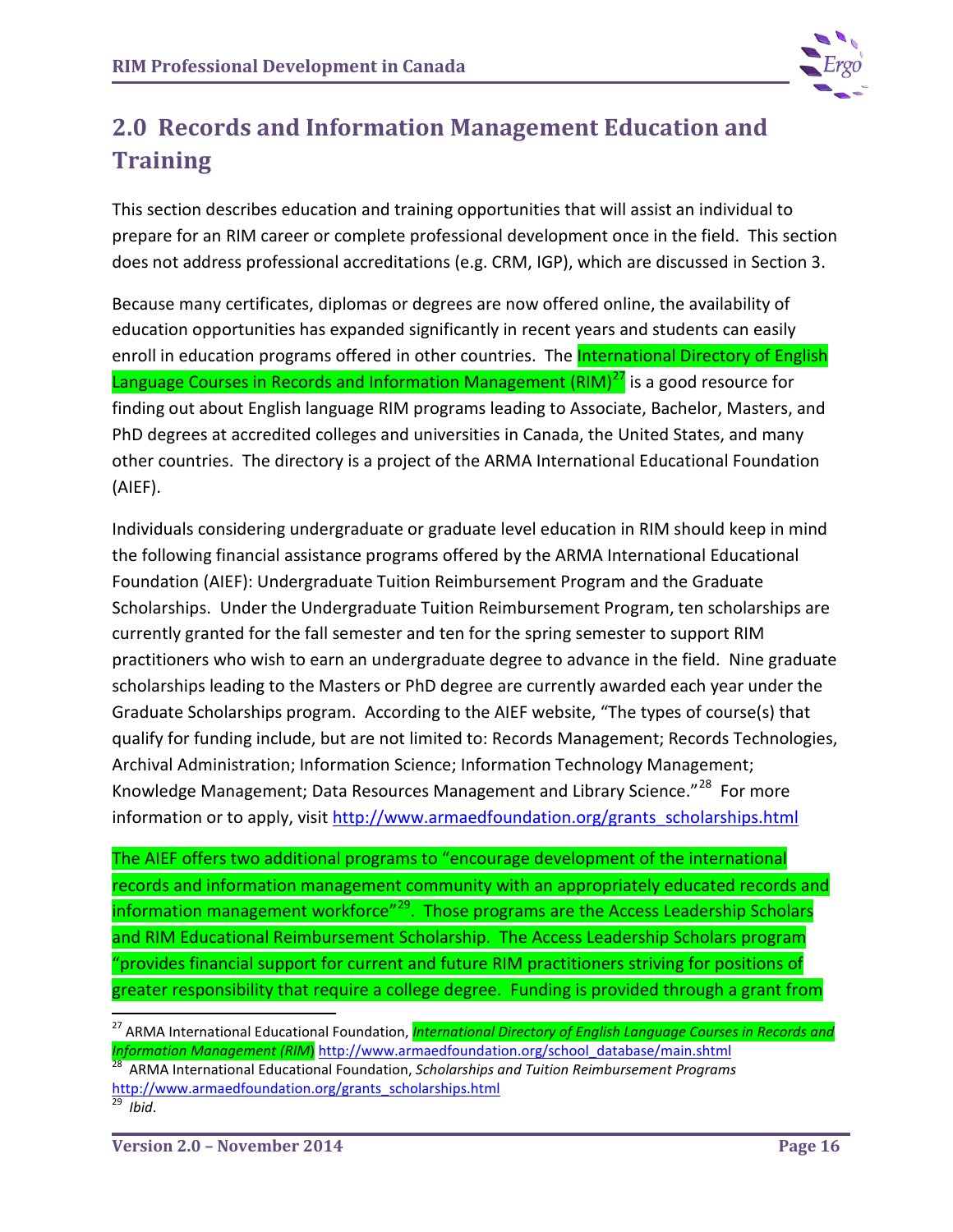

the ACCESS Corporation<sup>"30</sup>. The RIM Educational Reimbursement Scholarship program provides RIM professionals with a \$750 one time reimbursement for conference fees, travel and lodging. For more information or to apply, visit

[http://www.armaedfoundation.org/grants\\_scholarships.html](http://www.armaedfoundation.org/grants_scholarships.html) 

While this section focuses on formal education programs, certificates, and training/education resources from professional associations and other resources (e.g. books and conferences) for core RIM functions, the same types of resources exist for the other information governance domains (i.e. IT, privacy, legal and security) discussed in Section 3.3. Therefore, RIM professionals may wish to seek out these types of resources to expand their knowledge to include all of the information governance domains.

<span id="page-21-0"></span> <sup>30</sup> *Ibid*.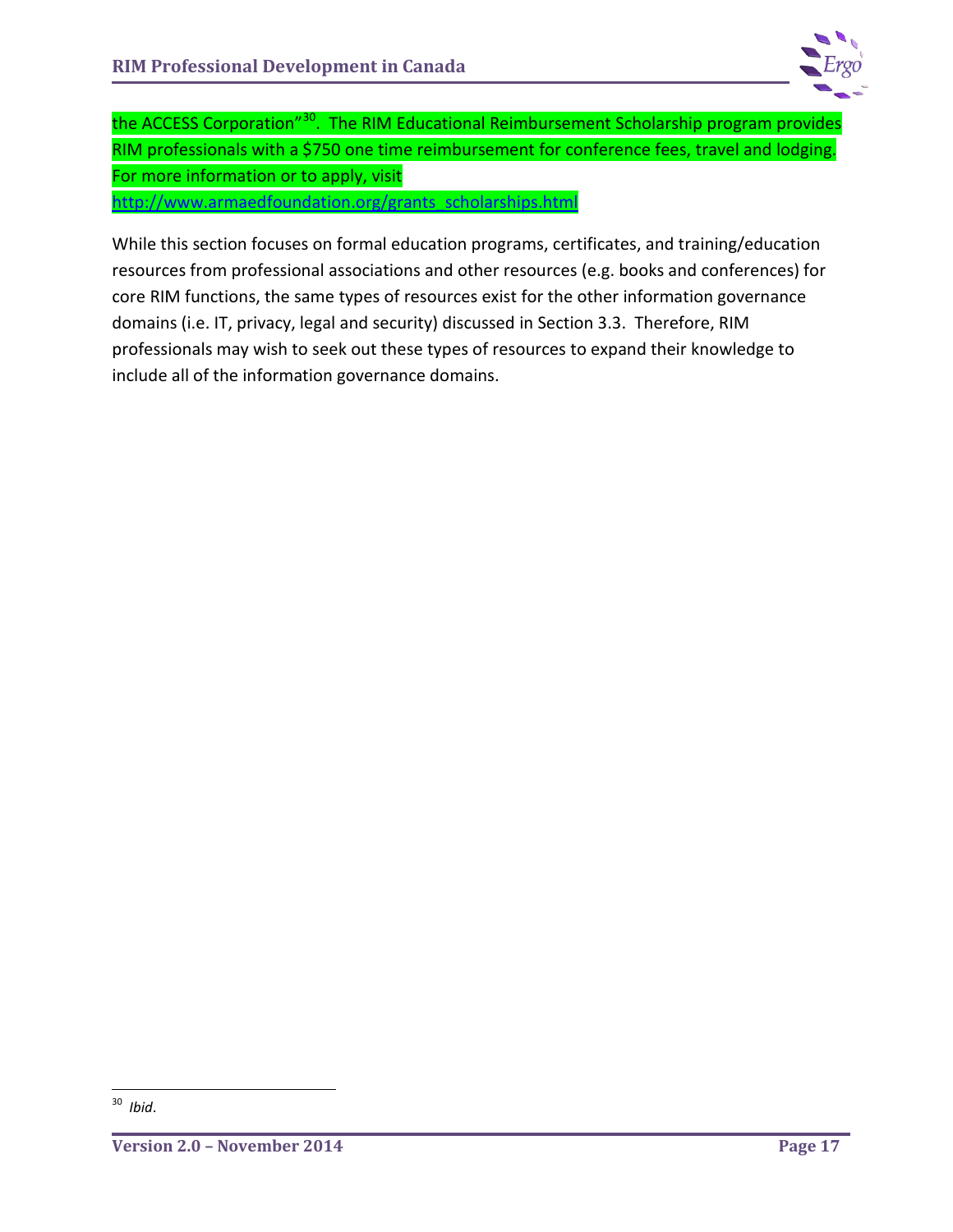

## <span id="page-22-0"></span>**2.1 College Diplomas**

In the United States an associate's degree is "th[e qualification](http://dictionary.cambridge.org/search/british/direct/?q=qualification) given to a [student](http://dictionary.cambridge.org/search/british/direct/?q=student) by a [junior](http://dictionary.cambridge.org/dictionary/british/junior-college)  [college](http://dictionary.cambridge.org/dictionary/british/junior-college) after [successfully](http://dictionary.cambridge.org/search/british/direct/?q=successfully) [finishing](http://dictionary.cambridge.org/search/british/direct/?q=finishing) two [years](http://dictionary.cambridge.org/search/british/direct/?q=years) o[f study.](http://dictionary.cambridge.org/search/british/direct/?q=study)"<sup>[31](#page-22-3)</sup> In Canada, that qualification is more commonly called a diploma. Associate's degrees in office administration, business technology, office systems, and similar disciplines often include one or more RIM courses. Some Canadian colleges also offer associate's degrees or diplomas in those disciplines.

Rarely is RIM the primary focus of an associate degree or college diploma. One exception is the Office Administration (Records and Information Management) diploma offered by College of the North Atlantic in Newfoundland. That program is described as follows: "This two-year diploma program incorporates a strong emphasis on office management, computer skills, and an intense study of records and information theories and practices. Major areas are Record Management Principles and Procedures, Document Production, and Office Management. Related areas include Communications (oral and written), Organizational Behaviour, and Human Resource Management."<sup>[32](#page-22-4)</sup> Examples of the RIM courses in the program are: Active and Semi-active Records; Management and Control of Records; and Information Security and Procedures.

## <span id="page-22-1"></span>**2.2 University Degrees**

This section discusses university degrees that specialize in or address RIM at the undergraduate and graduate levels.

## <span id="page-22-2"></span>**2.2.1 Undergraduate Degrees**

A few universities offer undergraduate degrees with a specialization in RIM. For example, the Charles Sturt University in Wagga Wagga, New South Wales (Australia) offers a part-time Bachelor of Information Studies by distance education over a six year period with a compulsory three-day course orientation, residential school scheduled at the beginning of the course (February and July). The degree is "designed to reflect the critical importance of information and knowledge management across a wide range of fields and institutions. The course provides students with an in-depth understanding of the creation, evaluation, collection, organisation, utilisation and dissemination of information in the contemporary.<sup>"33</sup> One of the three specializations (the other two are librarianship, and information and knowledge management) is records and archives management. That specialization is described as follows:

<span id="page-22-3"></span><sup>&</sup>lt;sup>31</sup> Cambridge Dictionaries Online <http://dictionary.cambridge.org/dictionary/british/associate-s-degree> 3<sup>2</sup> College of the North Atlantic, *Office Administration (Records and Information Management)* 

<span id="page-22-4"></span><http://www.cna.nl.ca/programs-courses/show-program-details.asp?program=28><br><sup>33</sup> Charles Sturt University, *Bachelor of Information Studies* 

<span id="page-22-5"></span>[http://www.csu.edu.au/courses/undergraduate/information\\_studies/course-overview](http://www.csu.edu.au/courses/undergraduate/information_studies/course-overview)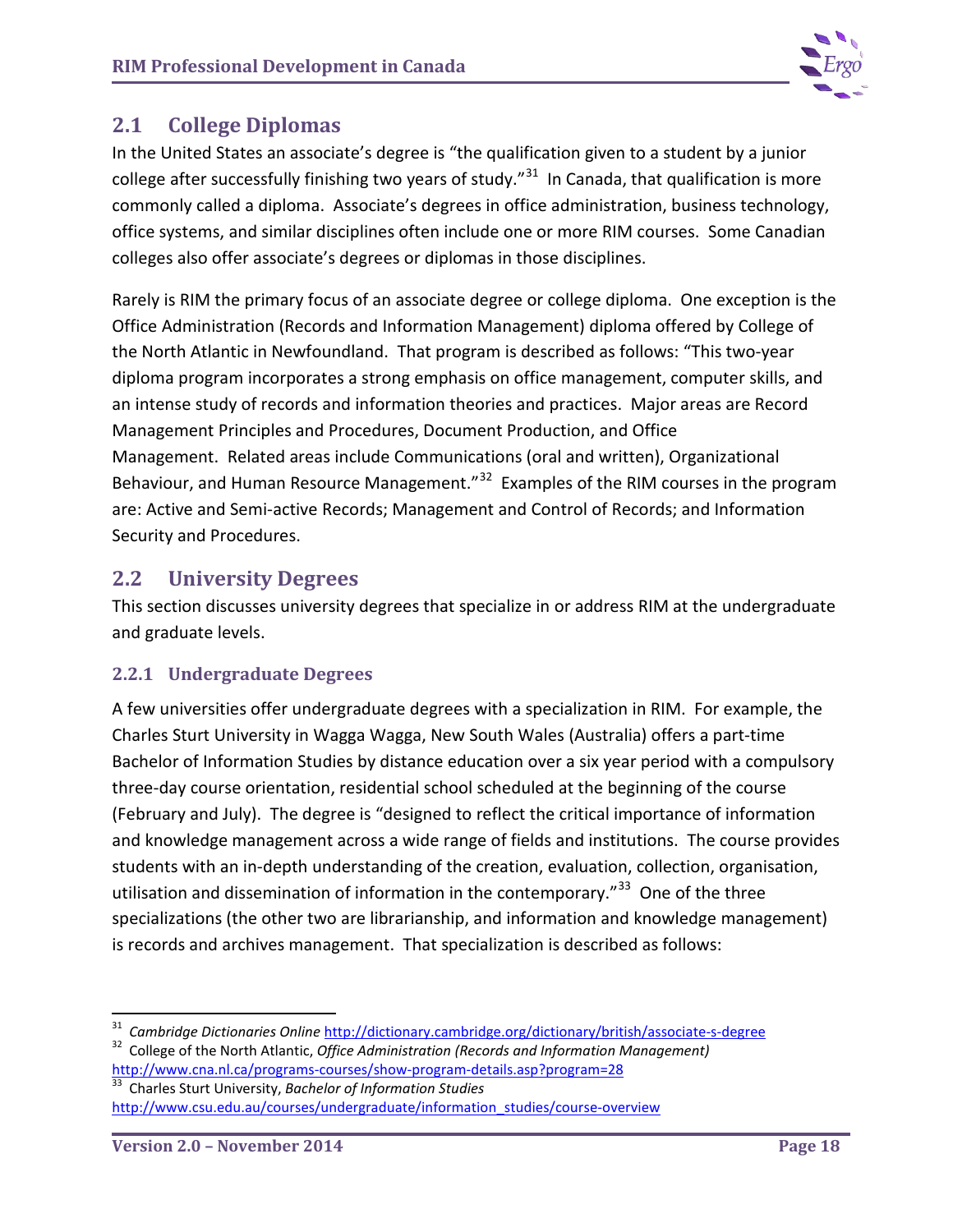

"The Records and Archives Management specialisation introduces students to the world of government, corporate, community and personal recordkeeping. It explores international and Australian theory and practice including standards, legislation and ethical issues relating to the management of digital and analogue records. The emphasis is on building knowledge and skills that students can apply in a range of organisational contexts and in a climate of rapid change."<sup>[34](#page-23-1)</sup>

Examples of courses in the records and archives management specialization include: Records, Archives, and Society; Records and Archives Practice; and Digital Preservation.

Another example is the Bachelor's degree in Information Science at the University of Pretoria in South Africa. The University suggests that completion of that degree opens up the following career opportunities <sup>[35](#page-23-2)</sup>:

- Information manager (manages information and knowledge resources);
- Information specialist (organizes, retrieves and adds value to information);
- Information consultant (consults on information products, services and systems);
- Information broker (acts as an 'infopreneur' and buys and sells information products and services); and
- Systems specialist (develops and analyzes information systems).

At press time, the author was not able to identify any undergraduate RIM degree programs in Canada.

## <span id="page-23-0"></span>**2.2.2 Graduate Degrees - Master's and PhD**

At the Master's level, RIM is often a stream or area of specialization in an information studies/ library science degree program. For example, archives and records management is one of the concentrations in the Master of Information degree offered by the University of Toronto's Faculty of Information (iSchool). According to the iSchool's website, graduates with the archives and records management specialization are "strongly equipped with the skills needed to thrive in the digital information economy and assume responsibility for the stewardship of born-digital and digitized materials."<sup>36</sup> Students "explore the multiple perspectives that inform documentary practices over time and draw on diverse foundational disciplines"<sup>[37](#page-23-4)</sup> including:

<span id="page-23-1"></span><sup>34</sup>*Ibid.* 35 University of South Africa, *BIS Specializing in Information Science*

<span id="page-23-3"></span><span id="page-23-2"></span>http://web.up.ac.za/default.asp?ipkCategoryID=3688<br><sup>36</sup> Faculty of Information, University of Toronto, *Archives and Records Management* <http://www.ischool.utoronto.ca/arm> <sup>37</sup>*Ibid.*

<span id="page-23-4"></span>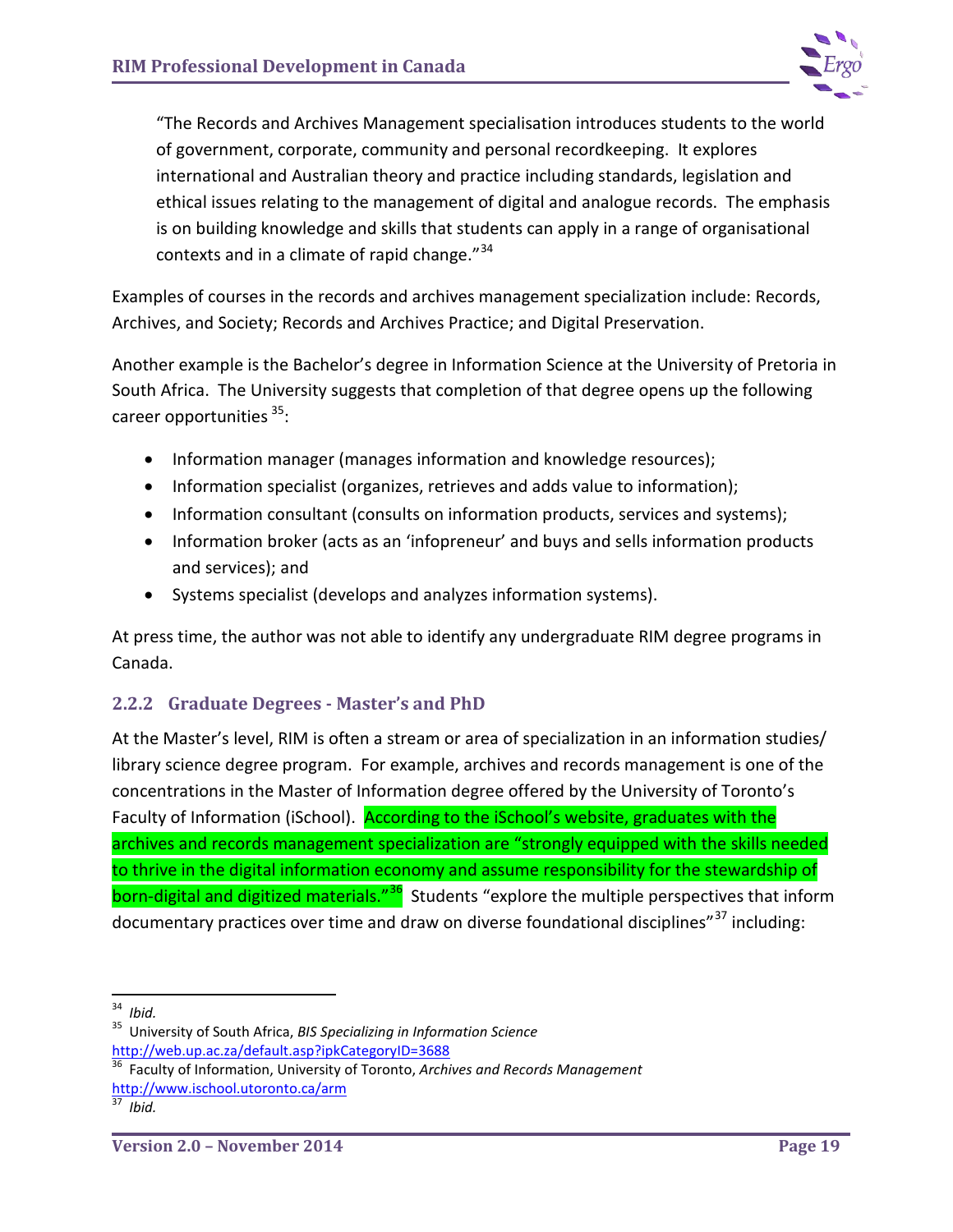

- Management theories for organizational records;
- Archival theory of arrangement and description;
- Appraisal theories and practices for diverse organizations;
- Preservation principles and technology migration management; and
- History of records and record keeping.

If specialization in RIM is not offered, most Master's programs in information studies/library science offer at least one RIM course. Further, in other courses for which there is choice of assignment topic, a student may wish to choose a topic that will get him/her reading the literature and exploring the current issues in the RIM field. It may also be possible to obtain practical experience in RIM through course practicums, internships, co-op work terms, summer jobs, and potentially by volunteering (e.g. assisting a small non-profit organization to develop a structure for organizing the contents of a shared network directory and implement a clean-up).

Some universities such as San Jose State University (SJSU) offer Master's degree programs focused exclusively on records and archives management. SJSU's fully-online Master of Archives and Records Administration (MARA) is designed to prepare "students for careers as archivists, records managers, or information professionals who are ready to work in the emerging field of electronic records and digital asset management . . . students learn to use sophisticated technologies to organize, preserve, and provide access to a growing volume of digital and analog assets."<sup>38</sup> The MARA core competencies are<sup>[39](#page-24-1)</sup>:

- a) Articulate the ethics, values, and foundational principles of archives and records management professionals and appreciate the important role record keepers play in social memory and organizational accountability;
- b) Recognize the social, cultural, and economic dimensions of records, recordkeeping, and records use;
- c) Understand the evolution of information recordkeeping systems in response to technological change;
- d) Have expertise in the basic concepts and principles used to identify, evaluate, select, organize, maintain, and provide access to records of current and enduring value;

<span id="page-24-0"></span> <sup>38</sup> San Jose State University, *Master of Archives and Records Administration program* <http://slisweb.sjsu.edu/programs/master-archives-and-records-administration-mara>

<span id="page-24-1"></span><sup>39</sup> San Jose State University, *Master of Archives and Records Administration core competencies* <http://slisweb.sjsu.edu/programs/mara/mara-core-competencies>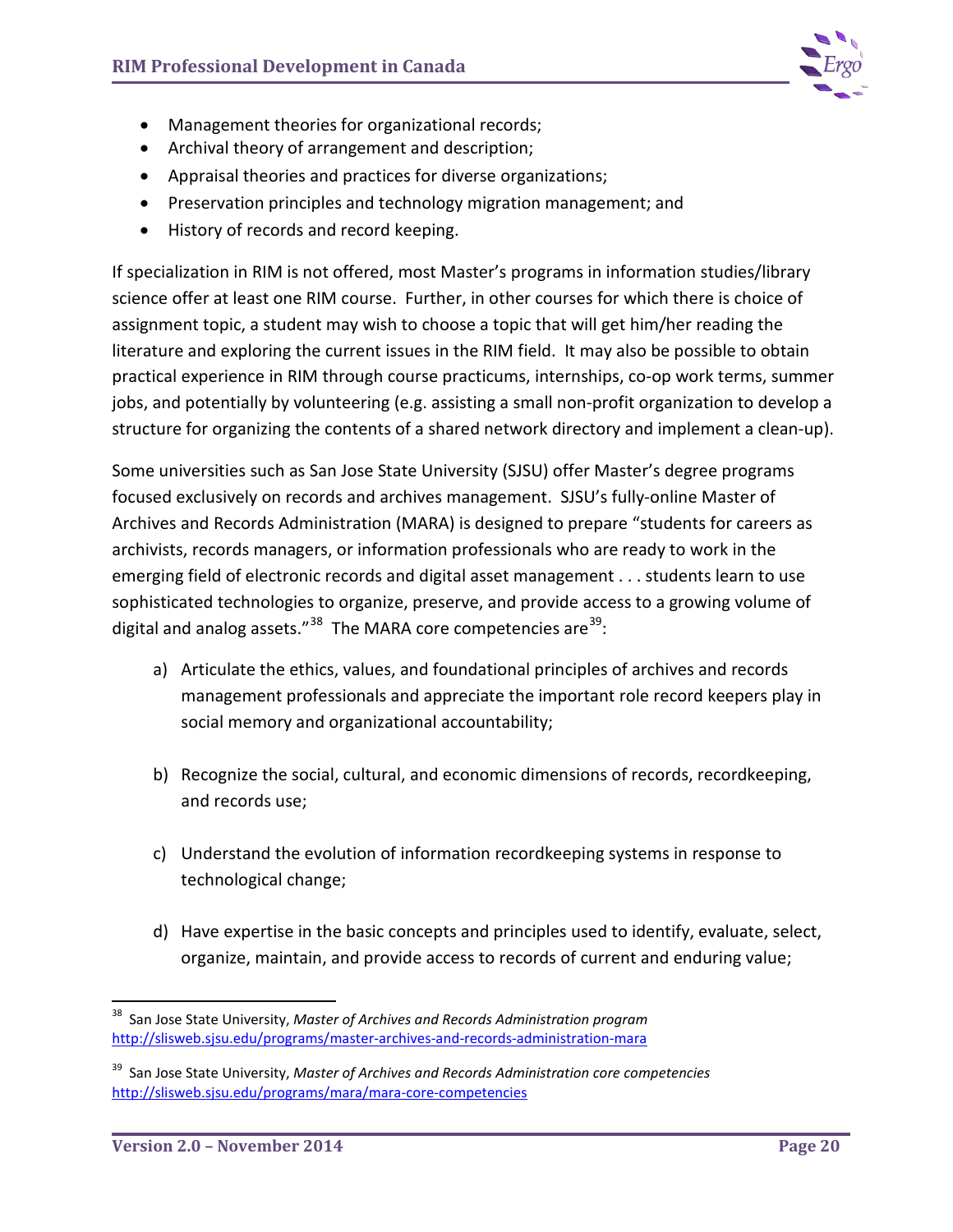

- e) Understand the system of standards and structures endorsed and utilized by the recordkeeping professions, particularly in the areas of electronic records and digital assets management;
- f) Apply fundamental management theories and principles to the administration of records and recordkeeping organizations;
- g) Know the legal requirements and ethical principles involved in records management and the role the recordkeeper plays in institutional compliance and risk management;
- h) Be conversant with current information technologies and best practices relating to records preservation and security; and
- i) Understand research design and research methods and possess the analytical, written, and oral communication skills to synthesize and disseminate research findings.

The Master of Information Management degree at Dalhousie University is an example of a Master's program designed for mid-career individuals. This limited enrollment, part-time program is for individuals with a minimum of five years' experience in the private, public, or NGO (non-governmental organization) sector. Interim credentials can be earned: Graduate Certificate in Information Management and Graduate Diploma in Information Management (after successfully completing three and six courses respectively). Courses are completed primarily by distance education and include, but are not limited to, courses on Organization of Information, Records Management, and Project Management. For more information, visit [http://www.dal.ca/academics/programs/graduate/information-management/program](http://www.dal.ca/academics/programs/graduate/information-management/program-overview.html)[overview.html](http://www.dal.ca/academics/programs/graduate/information-management/program-overview.html) 

It is also possible to complete a PhD with a focus on RIM at a graduate faculty of information studies/library science provided there is a faculty advisor to work with the student to develop an appropriate set of courses relevant to the student's research plan, provide advance study in the major area, and serve as the student's thesis supervisor at a later stage. Sometimes a different faculty advisor will serve as a student's thesis supervisor.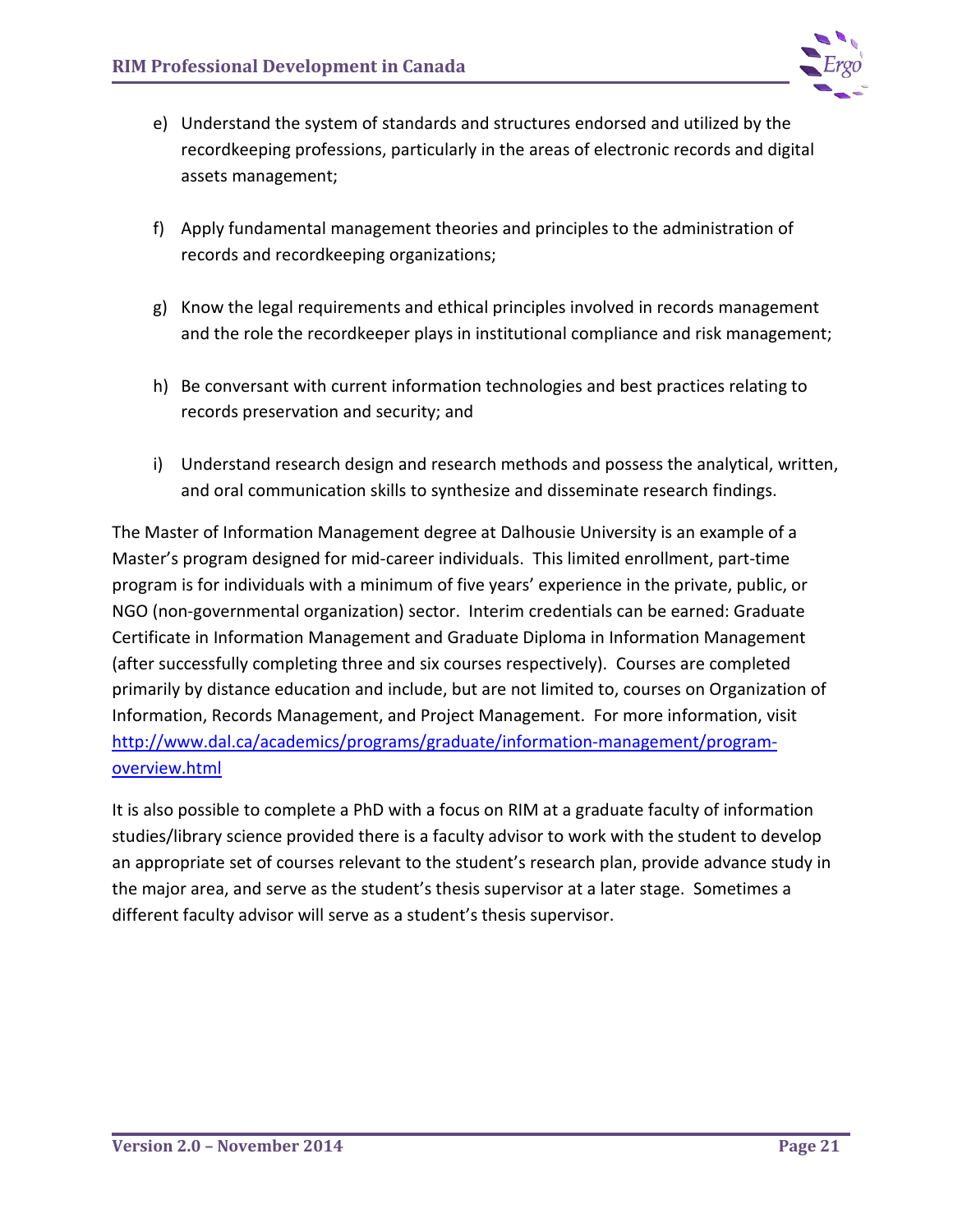

## <span id="page-26-0"></span>**2.3 College/University Certificates**

Essentially, "a certificate program teaches a particular set of content and then tests the attendee's understanding of that content."<sup>40</sup> Certificates, even certificates for the same domain or body of knowledge, vary considerably from one issuing body to another because each body may set its own eligibility requirements, program of study, and assessment mechanisms. Once an individual successfully completes the issuing body's requirements and is awarded a certificate, s/he is not usually subject to maintenance requirements. The same is not true for some certifications as discussed in Sections 3.2 and 3.3.

As opposed to the relatively small number of RIM diploma or degree programs, several colleges and universities offer certificates in RIM. One example is the online Records and Information Management Certificate offered by Mohawk College in Hamilton, Ontario. The certificate's program description reads as follows $^{41}$  $^{41}$  $^{41}$ :

"This program is designed to prepare you to operate a records management program in any organizational setting. With the increasing production of and demand for complex information and the widespread use of automated technologies, businesses, non-profit organizations and government agencies are striving to manage their information assets in an effective and efficient way. Records and information management programs contribute to the efficiency of an organization's operations by providing systematic control of information resources, from creation through use, storage and final disposition."

The following courses comprise the certificate: Records and Information Management Fundamentals, Active Records Management, Document Management Technology, Archives, MS Office 2007, and Research and Reporting – LGS. Courses are offered on a semester basis, three times a year (fall, winter, and spring). All courses have a set start date, end date, and due dates for assignments.

Southern Alberta Institute of Technology (SAIT) Polytechnic in Calgary, Alberta is another example of a Canadian college offering a RIM certificate. SAIT's Information and Records Management Certificate can be completed online or in the classroom. Some of the courses in that program include: Business Document Imaging, IRM Tools and Techniques, Enterprise Content Management, and Professional Communication and Presentation Skills. For more

 <sup>40</sup> AIIM website, *FAQ – The Certified Information Professional Development Process: "What's the difference* 

<span id="page-26-2"></span><span id="page-26-1"></span>between a certificate and a certification?" <http://www.aiim.org/Training/Certification/FAQs/CIP-Development><br><sup>41</sup> Mohawk College, Records and Information Management Certificate [http://www.mohawkcollege.ca/continuing](http://www.mohawkcollege.ca/continuing-education/records-information-management.html)[education/records-information-management.html](http://www.mohawkcollege.ca/continuing-education/records-information-management.html)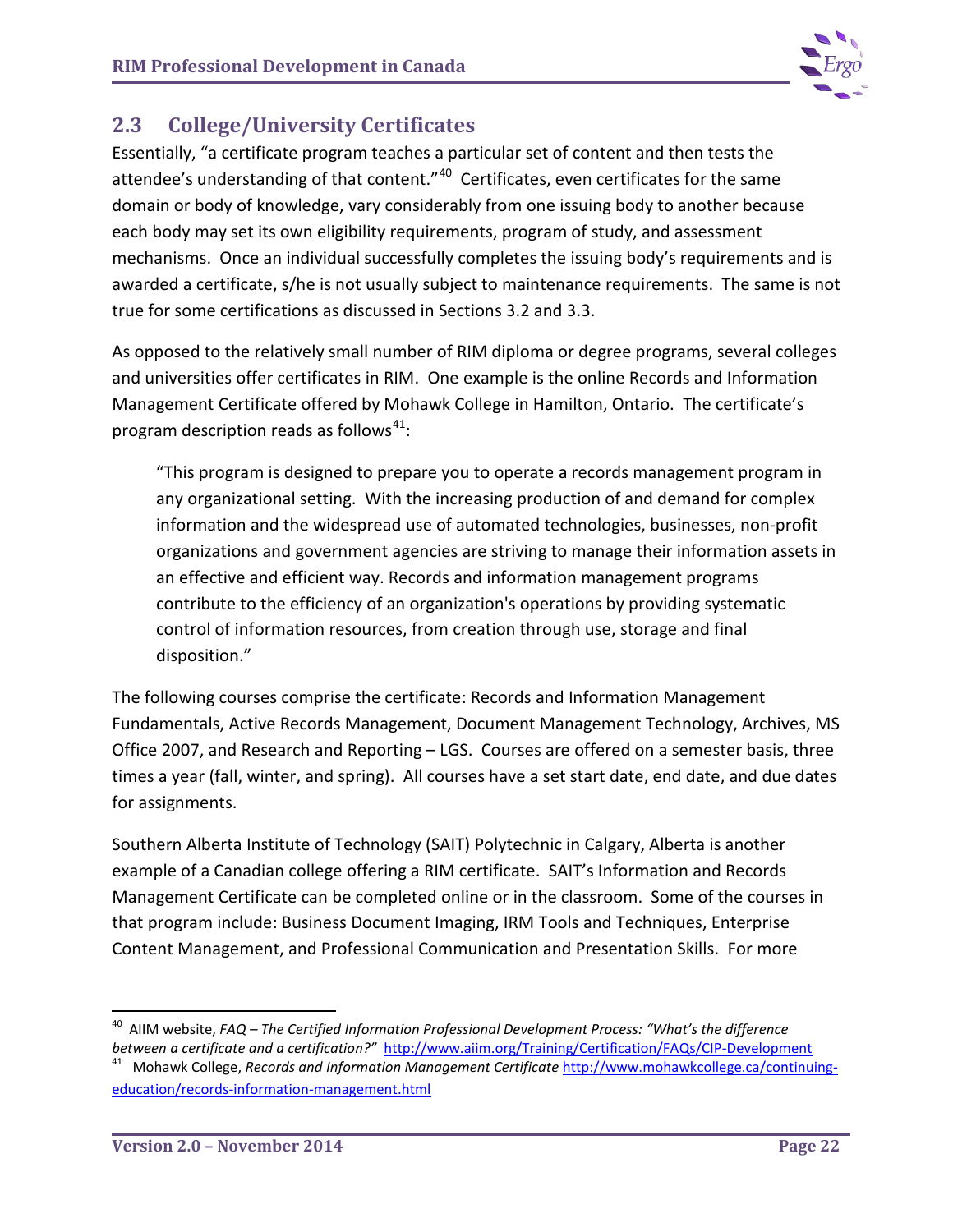

information, visit [http://www.sait.ca/programs-and-courses/continuing-education/courses](http://www.sait.ca/programs-and-courses/continuing-education/courses-and-certificates/information-and-records-management-certificate.php)[and-certificates/information-and-records-management-certificate.php](http://www.sait.ca/programs-and-courses/continuing-education/courses-and-certificates/information-and-records-management-certificate.php)

Some universities also offer RIM certificates as part of their continuing education curriculum. The iSchool Institute of the University of Toronto's Faculty of Information offers two RIM certificates online and in classroom (Toronto)<sup>[42](#page-27-0)</sup> in partnership with the university's School of Continuing Studies. The first level certificate, the Records Management Fundamentals Certificate, "provides the basics that people need when working with records, whether they are just getting into the field and have no prior knowledge or are currently records management practitioners without formal training who wish to strengthen their knowledge and understanding. It provides a well-rounded introduction to the value and theory of records management." Specifically, it "will help you develop the basic skills of the profession in records inventory, retention scheduling, classification, storage, and in planning and managing a records management program."<sup>[43](#page-27-1)</sup> The Records Management Practice Certificate (i.e. the second level certificate) expands on the material in the fundamentals certificate and

". . . focuses on the challenges facing the records management profession to effectively manage electronic records and to respond to the many forces in a changing information and business environment. The program begins with a consideration of laws affecting records management, and specifically describes the process for researching legislation to determine retention periods. Subsequent classes examine the major components in managing the electronic information of an organization and will provide an understanding of what is involved in developing and managing an electronic records management program and the role of records management in enterprise content management. Trends affecting the practice of records management in a changing environment are discussed in the closing course."<sup>[44](#page-27-2)</sup>

The practice certificate is directed towards individuals who have either completed the fundamentals certificate or can demonstrate equivalent knowledge through their work history.

<span id="page-27-0"></span>In the past, these certificates were also offered in the classroom in Ottawa and Edmonton.<br>University of Toronto, School of Continuing Studies, *Records Management Fundamentals Certificate* 

<span id="page-27-1"></span>[http://learn.utoronto.ca/courses-programs/business-professionals/certificates/records-management](http://learn.utoronto.ca/courses-programs/business-professionals/certificates/records-management-fundamentals)[fundamentals](http://learn.utoronto.ca/courses-programs/business-professionals/certificates/records-management-fundamentals)

<span id="page-27-2"></span><sup>44</sup> University of Toronto, School of Continuing Studies, *Records Management Practice Certificate* <http://learn.utoronto.ca/courses-programs/business-professionals/certificates/records-management-practice>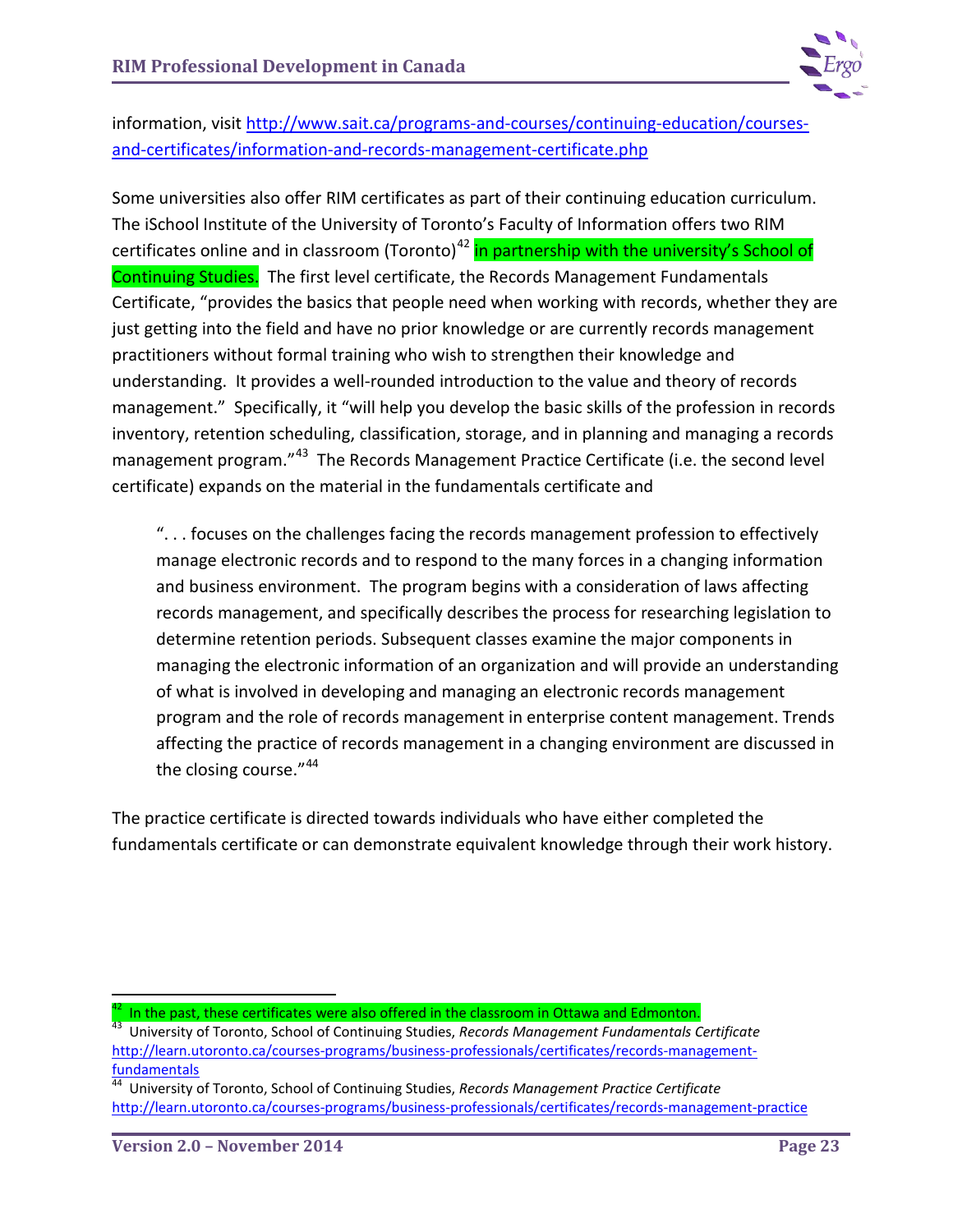

## <span id="page-28-0"></span>**2.4 Professional Association Certificates and Training Programs**

AIIM and ARMA International are the two main professional associations in the RIM industry that offer certificates or training programs. The certificates and training programs offered by each of those associations are described briefly below.

## <span id="page-28-1"></span>**2.4.1 Training Programs Offered by AIIM**

AIIM offers several programs, most of which are available in three streams: Practitioner, Specialist, and Master. AIIM defines those levels as follows<sup>[45](#page-28-2)</sup>:

- Practitioner programs cover the business drivers, methods and tools needed to understand the content and information management landscape.
- Specialist programs cover implementation strategies, project planning, execution, testing and deployment.
- The Master designation is granted to students who complete both Practitioner and Specialist programs, as well as a practical case study exercise.

Those streams are also the designations that are achieved by successfully completing a level in a training program. The requirements for achieving each level of a designation are as follows<sup>[46](#page-28-3)</sup>:

- a) To become a Practitioner
	- Option 1: Attend a 2-day Practitioner class and pass the online exam within six months of taking the class.
	- Option 2: Take all Practitioner training modules online and pass the online exam at the end of each module.
- b) To become a Specialist (where offered)
	- Option 1: Attend a 2-day Specialist class and pass the online exam within six months of taking the class.
	- Option 2: Take all Specialist training modules online and pass the online exam at the end of each module.

<span id="page-28-3"></span><span id="page-28-2"></span><sup>&</sup>lt;sup>45</sup> AIIM, *AIIM Training Programs Brochure* <http://www.aiim.org/education/Documents/AIIM-Training-2pager.pdf><br><sup>46</sup> AIIM, FAQs – *Exams and Designations* [http://www.aiim.org/Training/Certificate-Courses/FAQs/Exams-and-](http://www.aiim.org/Training/Certificate-Courses/FAQs/Exams-and-Designations)**[Designations](http://www.aiim.org/Training/Certificate-Courses/FAQs/Exams-and-Designations)**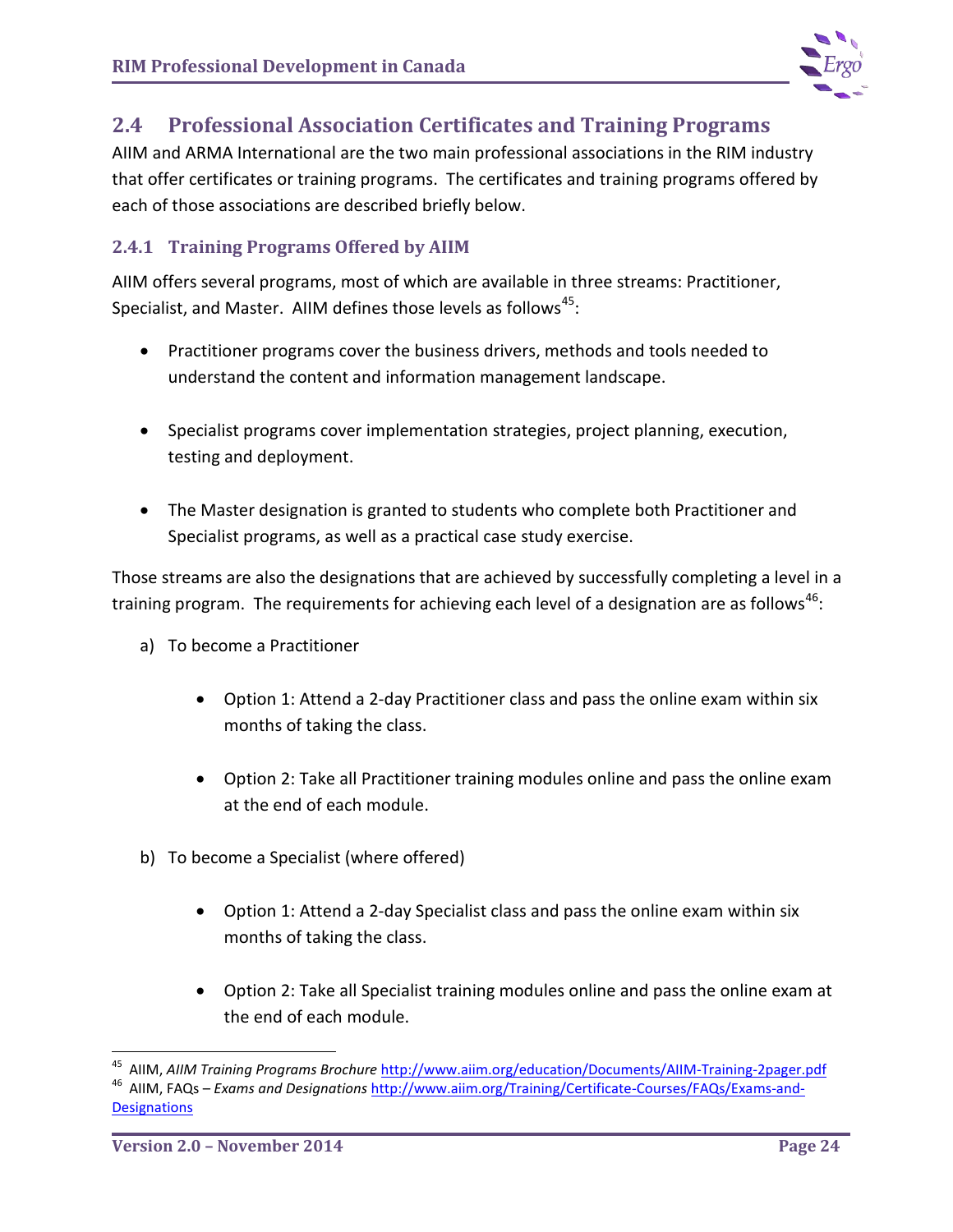

- c) To become a Master (where offered)
	- Option 1: a) Attend a 4-day Master class that includes the Practitioner and Specialist training programs in addition to case study exercises, b) pass the online exam within six months of taking the class, and c) produce and deliver to AIIM for approval within three months of taking the class a paper based on a workshop case study exercise.

Option 2 (for individuals already holding the Practitioner and Specialist designations for a training program): a) Attend a 2-day Master preparation workshop that includes the Practitioner and Specialist training programs in addition to case study exercises, b) pass the online exam within six months of taking the class, and c) produce and deliver to AIIM for approval within three months of taking the class a paper based on a workshop case study exercise. After earning a designation, an individual is entitled to use the associated logo and title on business cards, in email signatures, etc. For example, erm<sup>p</sup> is the designation for the Electronic Records Management Practitioner while  $ecm<sup>m</sup>$  is the designation for the Enterprise Content Management Master. The AIIM Education Advisory Groups are currently defining the designation renewal process.

AIIM's RIM training programs are summarized in Figure 8 below. For more information, visit <http://www.aiim.org/Training/Certificate-Courses>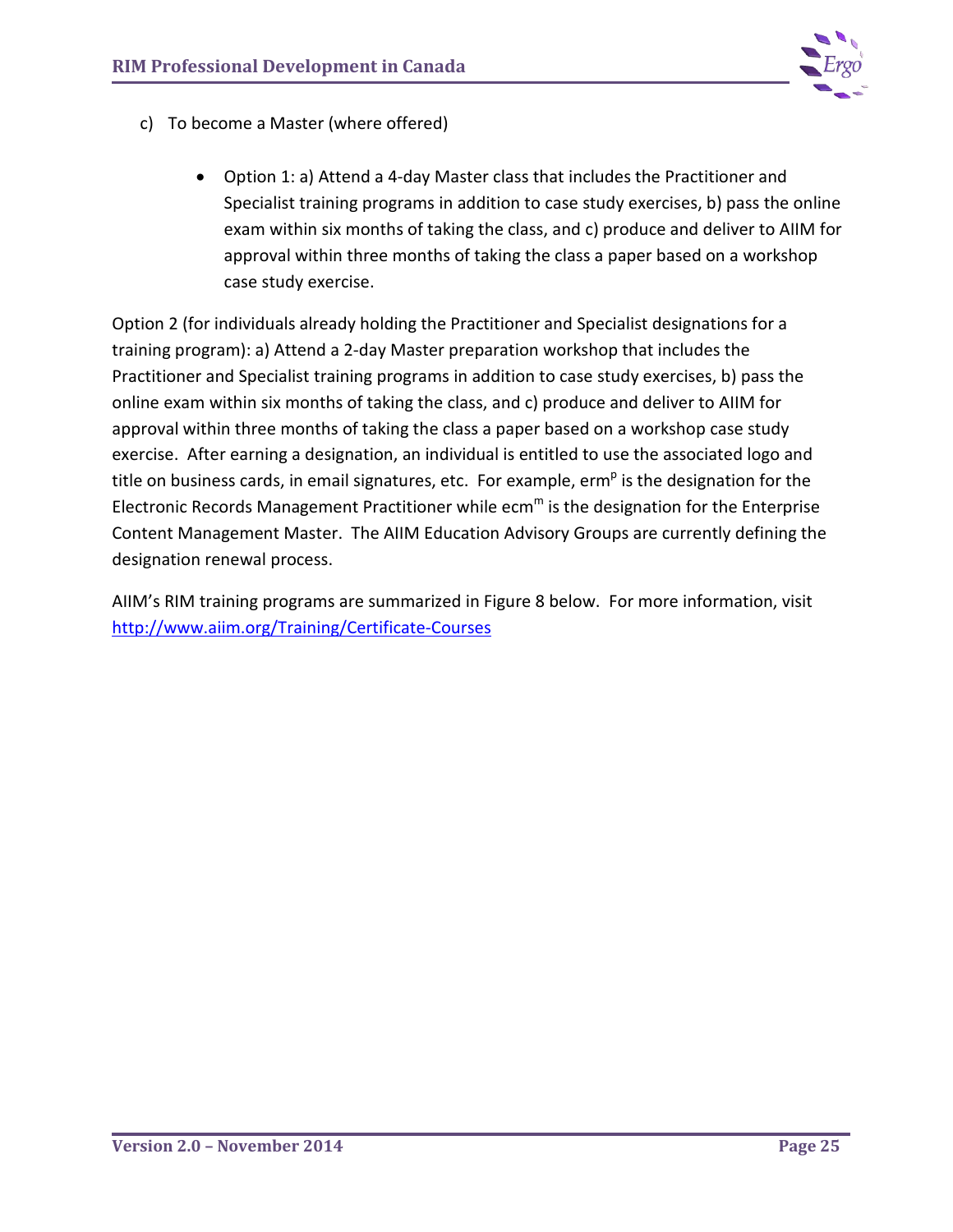<span id="page-30-2"></span><span id="page-30-1"></span><span id="page-30-0"></span>

## **Figure 8 – AIIM's RIM Training Programs**

| <b>Training</b>                                                 | <b>Program Overview</b>                                                                                                                                                                                                                                                                                                                                                                                                                                                                                                                                                                                                                            | <b>Training Level</b>                            | <b>Duration and</b>                                                                                                         |
|-----------------------------------------------------------------|----------------------------------------------------------------------------------------------------------------------------------------------------------------------------------------------------------------------------------------------------------------------------------------------------------------------------------------------------------------------------------------------------------------------------------------------------------------------------------------------------------------------------------------------------------------------------------------------------------------------------------------------------|--------------------------------------------------|-----------------------------------------------------------------------------------------------------------------------------|
| Program                                                         |                                                                                                                                                                                                                                                                                                                                                                                                                                                                                                                                                                                                                                                    |                                                  | <b>Instruction Method</b>                                                                                                   |
| <b>Business</b><br><b>Process</b><br>Management <sup>47</sup>   | Learn how to map, design, and automate operational processes using a combination of strategies, change<br>management, and technologies.                                                                                                                                                                                                                                                                                                                                                                                                                                                                                                            | <b>Business Process Practitioner</b>             | 2-day in-person<br>classroom format, or<br>online (24/7, self-paced)                                                        |
|                                                                 | Detailed information about the course content is provided in a data sheet available at the URL in footnote 47<br>below.                                                                                                                                                                                                                                                                                                                                                                                                                                                                                                                            | <b>Business Process Specialist</b>               | Online (24/7, self-paced)                                                                                                   |
|                                                                 |                                                                                                                                                                                                                                                                                                                                                                                                                                                                                                                                                                                                                                                    | <b>Business Process Master</b>                   | 3 day virtual live class, or<br>4 day in-person<br>classroom format                                                         |
| Capture and<br>$Imaging^{48}$                                   | Provides a systematic approach for:<br>Selecting appropriate capture formats based on the information to be captured and its intended uses<br>$\bullet$<br>Indexing the captured information<br>$\bullet$<br>Ensuring access to the captured information throughout its lifecycle<br>$\bullet$<br>The course consists of 10 modules that may be purchased individually or as a complete package leading to the<br>AIIM Capture and Imaging Practitioner designation that is earned upon successful passing of the exam.<br>Detailed information about the course content is provided in a data sheet available at the URL in footnote 48<br>below. | <b>Capture Practitioner</b>                      | Online (24/7, self-paced)<br>Occasionally offered in a<br>live, instructor-led virtual<br>and in-person classroom<br>format |
| <b>Electronic</b><br><b>Records</b><br>Management <sup>49</sup> | Learn best practices and technologies for capturing and managing electronic records.<br>Detailed information about the course content is provided in a data sheet available at the URL in footnote 49<br>below.                                                                                                                                                                                                                                                                                                                                                                                                                                    | <b>ERM Practitioner</b><br><b>ERM Specialist</b> | 2-day in-person<br>classroom format, or<br>online (24/7, self-paced)<br>Online (24/7, self-paced)                           |
|                                                                 |                                                                                                                                                                                                                                                                                                                                                                                                                                                                                                                                                                                                                                                    | <b>ERM Master</b>                                | 3 day virtual live class, or<br>4 day in-person<br>classroom format                                                         |
| <b>Enterprise</b><br>Content                                    | Learn best practices and technologies for managing content across the enterprise.                                                                                                                                                                                                                                                                                                                                                                                                                                                                                                                                                                  | <b>ECM Practitioner</b>                          | 2-day in-person<br>classroom format, or<br>online (24/7, self-paced)                                                        |

<sup>47</sup> AIIM, Business Process Management (BPM) Training Program http://www.aiim.org/Training/Certificate-Courses/Business-Process-Management<br><sup>48</sup> AIIM, Capture and Imaging Training Program http://www.aiim.org/Training/Certific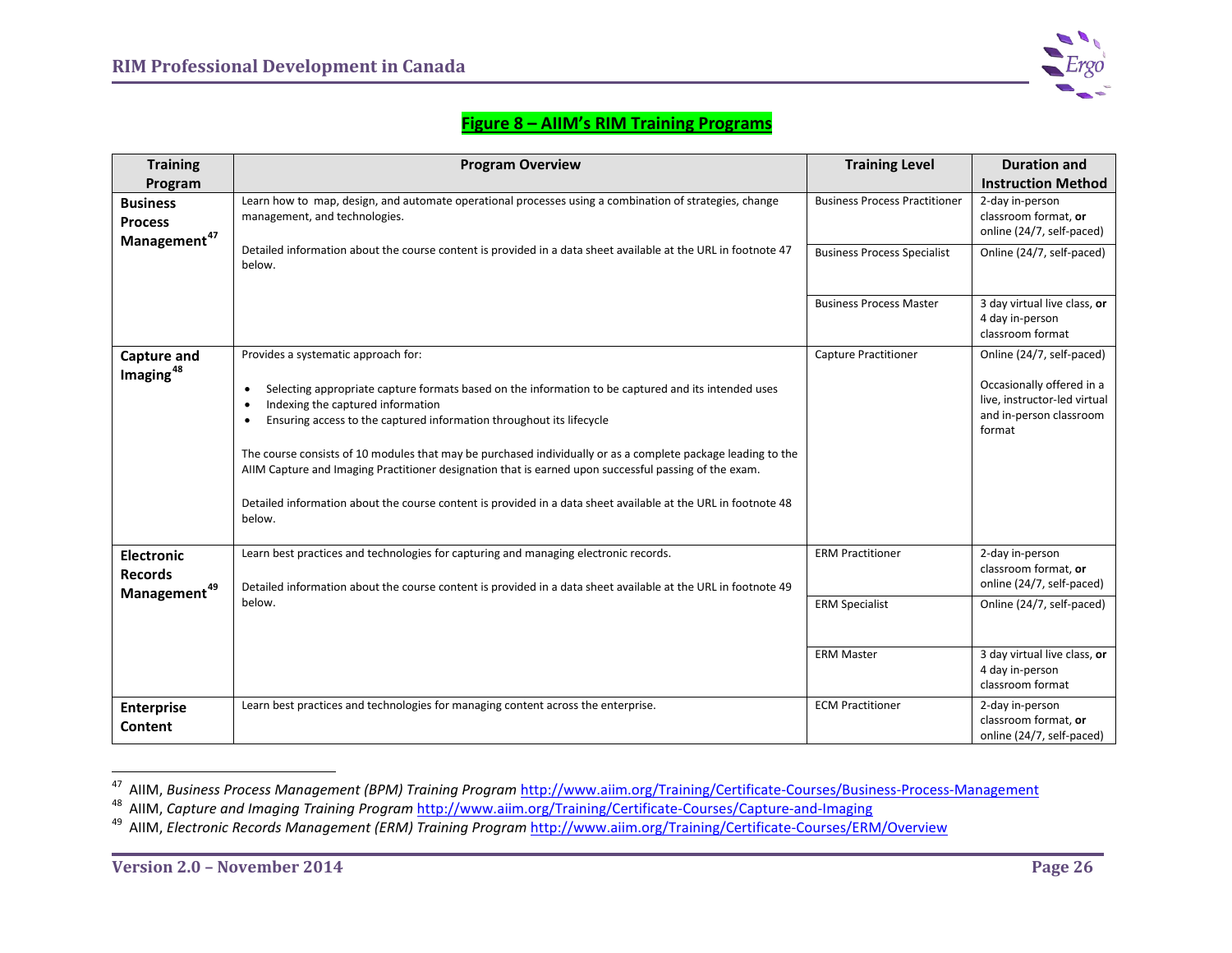<span id="page-31-3"></span><span id="page-31-2"></span><span id="page-31-1"></span><span id="page-31-0"></span>

| <b>Training</b>                                                                             | <b>Program Overview</b>                                                                                                                                                                                                                                                                                     | <b>Training Level</b>                                                 | <b>Duration and</b>                                                                                |
|---------------------------------------------------------------------------------------------|-------------------------------------------------------------------------------------------------------------------------------------------------------------------------------------------------------------------------------------------------------------------------------------------------------------|-----------------------------------------------------------------------|----------------------------------------------------------------------------------------------------|
| Program                                                                                     |                                                                                                                                                                                                                                                                                                             |                                                                       | <b>Instruction Method</b>                                                                          |
| Management <sup>50</sup>                                                                    | Detailed information about the course content is provided in a data sheet available at the URL in footnote 50<br>below.                                                                                                                                                                                     | <b>ECM Specialist</b><br><b>ECM Master</b>                            | Online (24/7, self-paced)<br>3 day virtual live class, or<br>4 day in-person<br>classroom format   |
| <b>Information</b><br>Governance <sup>51</sup>                                              | Learn how to turn information chaos into information opportunities.<br>Detailed information about the course content is provided in a data sheet available at the URL in footnote 51<br>below.                                                                                                              | <b>Information Governance</b><br>Practitioner                         |                                                                                                    |
|                                                                                             |                                                                                                                                                                                                                                                                                                             | <b>Information Governance</b><br>Specialist                           | Not available                                                                                      |
|                                                                                             |                                                                                                                                                                                                                                                                                                             | <b>Information Governance</b><br>Master                               | Not available                                                                                      |
| <b>Managing</b><br><b>Records and</b><br>eDiscovery in<br><b>SharePoint</b><br>$20013^{52}$ | Learn how to best use SharePoint 2013 to manage records, ensure compliance, and prepare for civil litigation<br>requests.<br>Detailed information about the course content is provided in a data sheet available at the URL in footnote 52<br>below.                                                        | Managing Records and<br>eDiscovery in SharePoint<br>2013 Practitioner | 2-day in-person<br>classroom format, or<br>online (24/7, self-paced)                               |
|                                                                                             |                                                                                                                                                                                                                                                                                                             | Managing Records and<br>eDiscovery in SharePoint<br>2013 Specialist   | Not available                                                                                      |
|                                                                                             |                                                                                                                                                                                                                                                                                                             | Managing Records and<br>eDiscovery in SharePoint<br>2013 Master       | Not available                                                                                      |
| <b>SharePoint for</b><br>Collaboration <sup>53</sup>                                        | Provides a strategy and structure for using native SharePoint capabilities to foster collaboration. Students<br>learn how to use familiar content sharing tools and how to integrate social technologies into the SharePoint<br>collaborative environment, all within a policies and permissions framework. | SharePoint for Collaboration<br>Practitioner                          | Online (24/7, self-paced)<br>Occasionally, all levels of<br>this course are also                   |
|                                                                                             | The course consists of multiple modules that may be purchased individually or as a complete package leading<br>to one or all of three levels of designation that are earned upon successful passing of an online exam:                                                                                      | SharePoint for Collaboration<br>Specialist                            | offered in a live,<br>instructor-led classroom<br>format - as a virtual<br>webcast and in physical |

<sup>&</sup>lt;sup>50</sup> AIIM, Enterprise Content Management (ECM) Training Program <http://www.aiim.org/Training/Certificate-Courses/Enterprise-Content-Management><br><sup>51</sup> AIIM, Information Governance Training Program http://www.aiim.org/Training

<sup>&</sup>lt;sup>53</sup> AIIM, SharePoint 2010 for Collaboration Training Program http://www.aiim.org/Training/Certificate-Courses/SharePoint-2010-Collaboration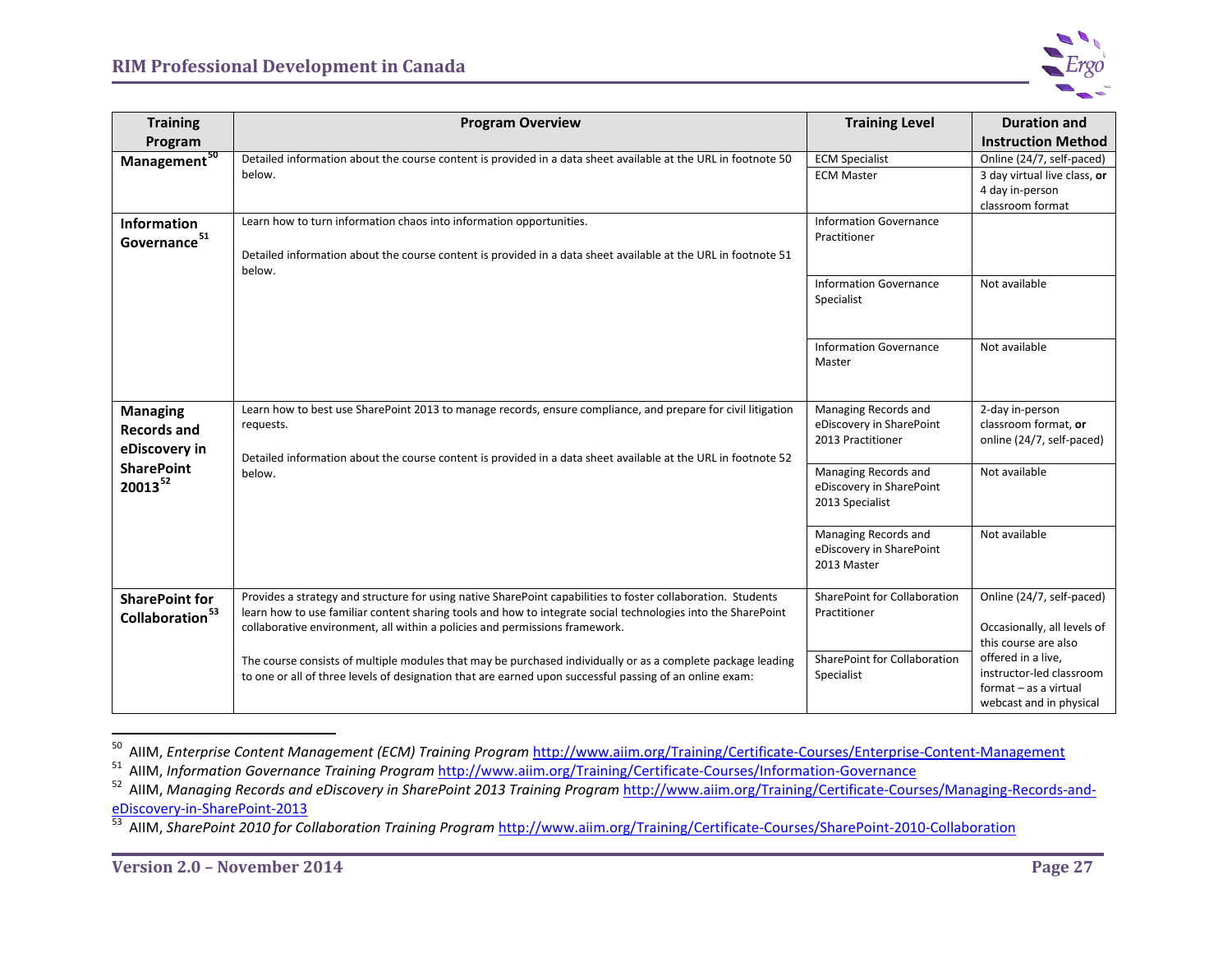<span id="page-32-1"></span><span id="page-32-0"></span>

| <b>Training</b>                                                   | <b>Program Overview</b>                                                                                                                                                                                                                                                                                                                                                                                                                                                                                        | <b>Training Level</b>                                                                            | <b>Duration and</b>                                                                                                                                                                                                      |
|-------------------------------------------------------------------|----------------------------------------------------------------------------------------------------------------------------------------------------------------------------------------------------------------------------------------------------------------------------------------------------------------------------------------------------------------------------------------------------------------------------------------------------------------------------------------------------------------|--------------------------------------------------------------------------------------------------|--------------------------------------------------------------------------------------------------------------------------------------------------------------------------------------------------------------------------|
| Program                                                           |                                                                                                                                                                                                                                                                                                                                                                                                                                                                                                                |                                                                                                  | <b>Instruction Method</b>                                                                                                                                                                                                |
|                                                                   | Practitioner, Specialist, and Master.<br>Detailed information about the course content is provided in a data sheet available at the URL in footnote 53<br>below.                                                                                                                                                                                                                                                                                                                                               | SharePoint for Collaboration<br>Master                                                           | classrooms in select<br>cities                                                                                                                                                                                           |
| <b>SharePoint 2010</b><br>for Content<br>Management <sup>54</sup> | Provides a strategy and structure for creating a SharePoint 2010 environment for managing enterprise<br>content.<br>The course consists of multiple modules that may be purchased individually or as a complete package leading<br>to one or all of three levels of designation that are earned upon successful passing of an online exam:<br>Practitioner, Specialist, and Master.<br>Detailed information about the course content is provided in a data sheet available at the URL in footnote 54<br>below. | SharePoint for ECM<br>Practitioner<br>SharePoint for ECM Specialist<br>SharePoint for ECM Master | Online (24/7, self-paced)<br>Occasionally, all levels of<br>this course are also<br>offered in a live,<br>instructor-led classroom<br>format - as a virtual<br>webcast and in physical<br>classrooms in select<br>cities |
| <b>Taxonomy and</b><br>Metadata <sup>55</sup>                     | Learn how to develop and optimize taxonomies and metadata models for improving information navigation,<br>findability, and discovery.<br>Detailed information about the course content is provided in a data sheet available at the URL in footnote 55<br>below.                                                                                                                                                                                                                                               | Taxonomy and Metadata<br>Practitioner<br>Taxonomy and Metadata<br>Specialist                     | 2-day in-person<br>classroom format, or<br>online (24/7, self-paced)<br>Not available                                                                                                                                    |
|                                                                   |                                                                                                                                                                                                                                                                                                                                                                                                                                                                                                                |                                                                                                  |                                                                                                                                                                                                                          |

 <sup>54</sup> AIIM, *SharePoint 2010 for Content Management Training Program* [http://www.aiim.org/Training/Certificate-Courses/SharePoint-2010-Content-](http://www.aiim.org/Training/Certificate-Courses/SharePoint-2010-Content-Management)Management<br>
<sup>55</sup> AIIM, *Taxonomy and Metadata Training Program* <http://www.aiim.org/Training/Certificate-Courses/Taxonomy-Metadata/Overview>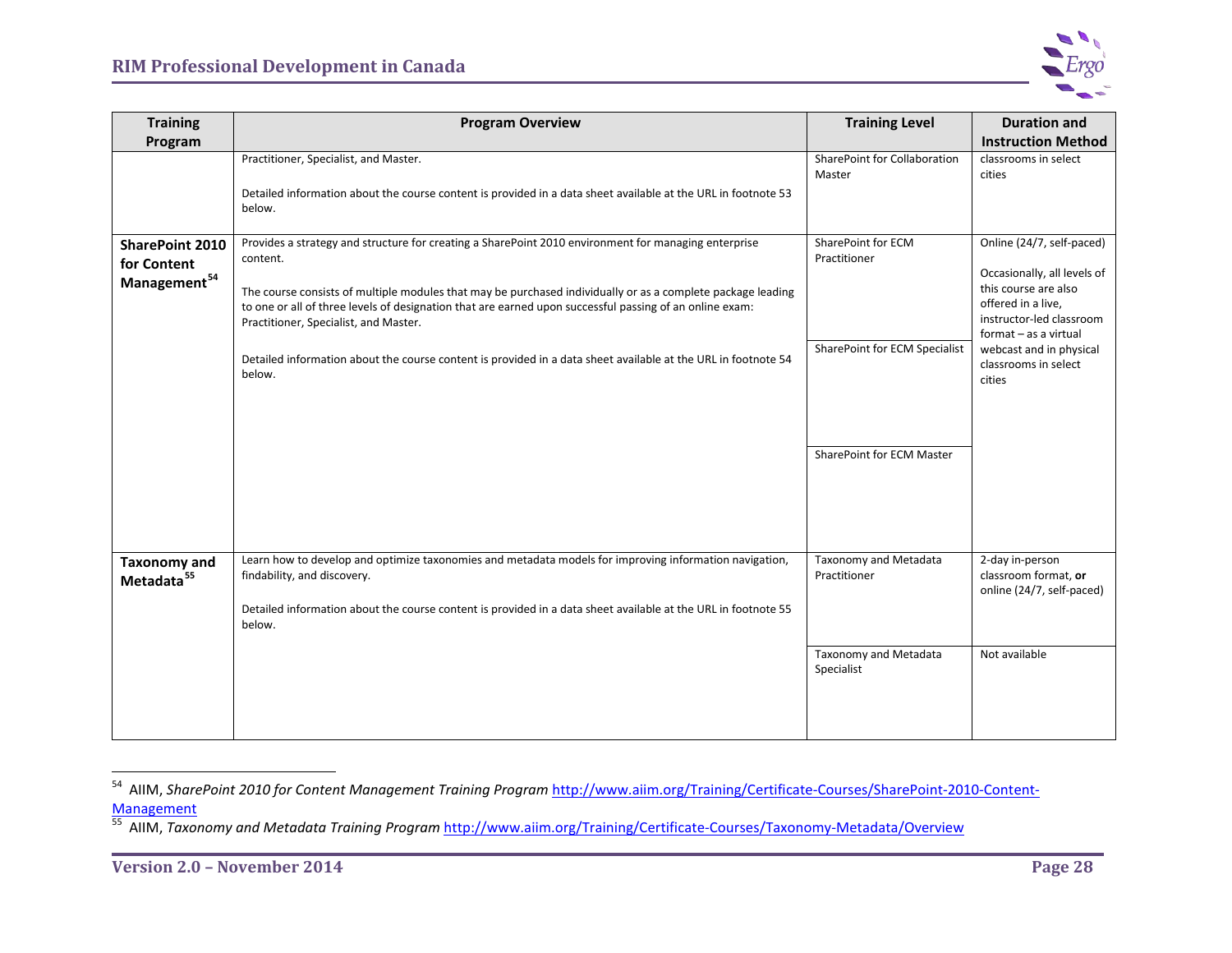<span id="page-33-0"></span>

| <b>Training</b><br>Program | <b>Program Overview</b> | <b>Training Level</b>           | <b>Duration and</b><br><b>Instruction Method</b> |
|----------------------------|-------------------------|---------------------------------|--------------------------------------------------|
|                            |                         | Taxonomy and Metadata<br>Master | Not available                                    |

In addition, AIIM offers a course (Selling Content Management) for content management sales professionals and channel partners. This course teaches solution providers how to engage prospects before the requirements have been set, educate the customer about their needs, tailor their messages accordingly, and take control over the buying cycle. This training is primarily offered as a private, on-premises course that is customized to the solution provider's unique business.<sup>[56](#page-33-0)</sup> Detailed information about the course content is provided in a data sheet available at the URL in footnote 56 below.

 <sup>56</sup> AIIM, *Selling Content Management Training Program* <http://www.aiim.org/Training/Certificate-Courses/Selling-Content-Management>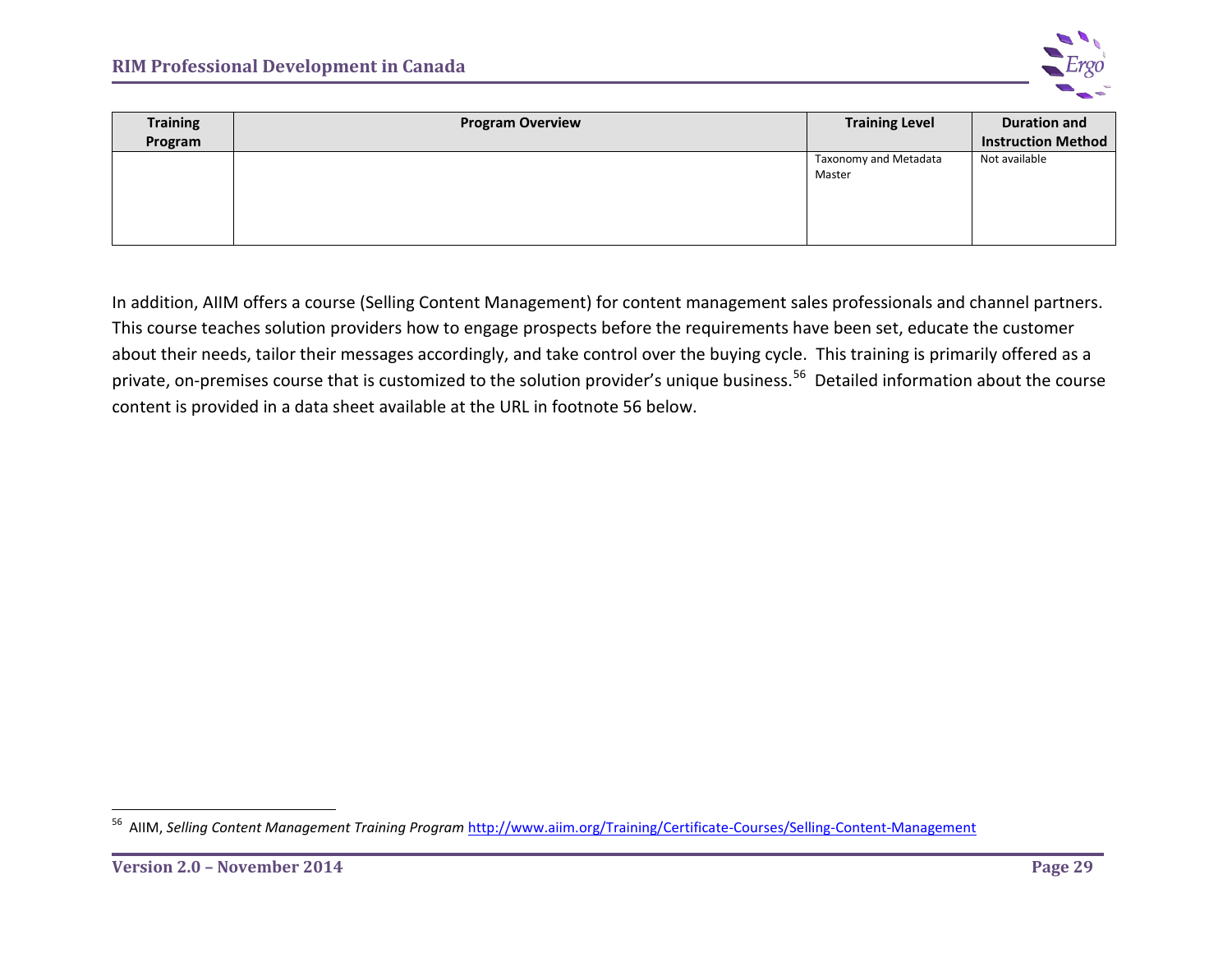

## <span id="page-34-0"></span>**2.4.2 Certificates Offered by ARMA International**

ARMA International currently offers four certificates<sup>57</sup>, as summarized in Figure 9 below.

<span id="page-34-1"></span><sup>&</sup>lt;sup>57</sup> This table is based on information about each certificate, as accessed at [http://www.arma.org/r1/professional](http://www.arma.org/r1/professional-development/certificate-programs)[development/certificate-programs](http://www.arma.org/r1/professional-development/certificate-programs)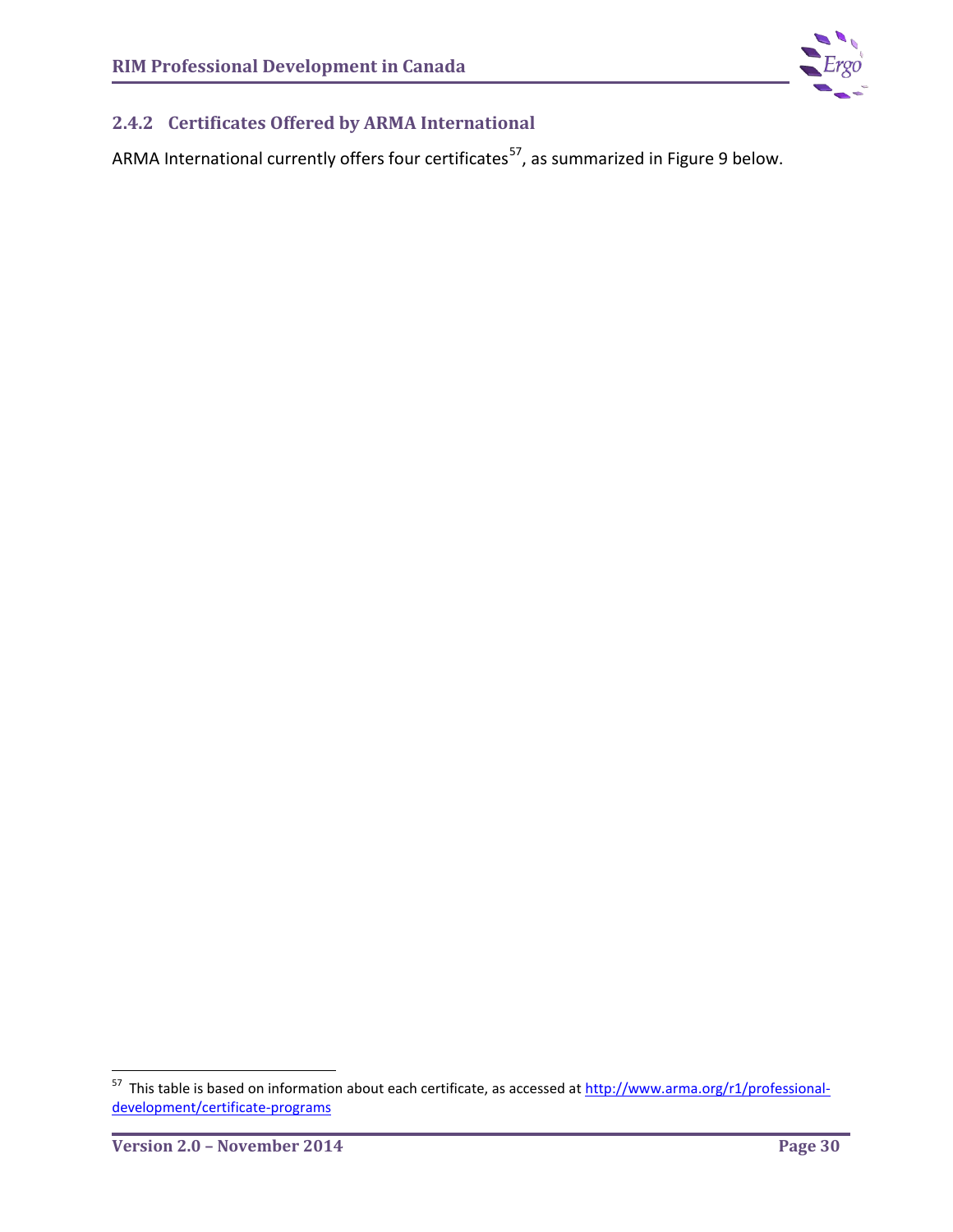<span id="page-35-2"></span><span id="page-35-1"></span><span id="page-35-0"></span>

## **Figure 9 – ARMA International's RIM Certificates**

| <b>Certificate</b>                                                                                    | <b>Certificate Overview</b>                                                                                                                                                                                                                                                                                                                                                                                                                                                                                                                                                                                                                                                                                                                                                                                                                                                                                                                                          | <b>Level of Instruction</b>                                                                                                                                                          | <b>Duration and</b>                 |
|-------------------------------------------------------------------------------------------------------|----------------------------------------------------------------------------------------------------------------------------------------------------------------------------------------------------------------------------------------------------------------------------------------------------------------------------------------------------------------------------------------------------------------------------------------------------------------------------------------------------------------------------------------------------------------------------------------------------------------------------------------------------------------------------------------------------------------------------------------------------------------------------------------------------------------------------------------------------------------------------------------------------------------------------------------------------------------------|--------------------------------------------------------------------------------------------------------------------------------------------------------------------------------------|-------------------------------------|
|                                                                                                       |                                                                                                                                                                                                                                                                                                                                                                                                                                                                                                                                                                                                                                                                                                                                                                                                                                                                                                                                                                      |                                                                                                                                                                                      | <b>Instruction Method</b>           |
| <b>Essentials of the</b><br><b>Generally</b><br>Accepted<br>Recordkeeping<br>Principles <sup>58</sup> | Learn how to apply The Principles to identify and address gaps in an information governance program and<br>prepare it for virtually any legal challenge.<br>Materials include the following online courses:<br>Introduction to The Generally Accepted Recordkeeping Principles <sup>®</sup><br>$\bullet$<br>Applying the Principles to Achieve Organizational Excellence<br>$\bullet$<br>The Principles and Legally Defensible Information Governance<br>Detailed information about the certificate is provided at the URL in footnote 58 below.                                                                                                                                                                                                                                                                                                                                                                                                                     | Designed for both beginners<br>and seasoned RIM<br>professionals                                                                                                                     | Online                              |
| <b>Essentials of</b><br>Information<br>Governance <sup>59</sup>                                       | Designed to help professionals build the knowledge and skills they need to transition into more strategic,<br>collaborative roles in their organizations.<br>Days 1 and 2 focus largely on how to use the Generally Accepted Recordkeeping Principles® and the IG<br>$\bullet$<br>Maturity Model (IGMM) to identify and address business-related and risk-related gaps so the student can<br>implement an information governance (IG) program that the key stakeholders will support.<br>Day 3 focuses on the types of management and change management skills an IG professional must have<br>in order to move the organization's IG goals forward.<br>Day 4 consists of ARMA International's Information Governance Professional (IGP) prepatory workshop<br>$\bullet$<br>which previews what candidates will encounter on the road to attaining the IGP certification.<br>Detailed information about the certificate is provided at the URL in footnote 59 below. | Not specified                                                                                                                                                                        | 4-day in-person<br>classroom format |
| <b>Essentials of</b><br>RIM <sup>60</sup>                                                             | Includes the following courses:<br>What is RIM?<br>$\bullet$<br>Assessing and mitigating risk<br>Auditing basics for RIM professionals<br>Electronic records management<br>$\bullet$                                                                                                                                                                                                                                                                                                                                                                                                                                                                                                                                                                                                                                                                                                                                                                                 | Designed for entry-level<br>information management<br>professionals and other<br>individuals whose jobs<br>involve records, such as<br>attorneys, paralegals, IT<br>specialists, and | Online                              |

<sup>&</sup>lt;sup>58</sup> ARMA International, *Essentials of the Generally Accepted Recordkeeping Principles Certificate* http://www.arma.org/r1/professional-<br>development/certificate-programs/essentials-of-the-generally-accepted-recordkeeping-

*of-ig-certificate* [60](http://www.arma.org/r1/professional-development/certificate-programs/essentials-of-ig-certificate) ARMA International, *Essentials of RIM Certificate* <http://www.arma.org/r1/professional-development/certificate-programs/essentials-of-rim-certificate>

<sup>59</sup> ARMA International, Essentials of Information Governance Certificate http://www.arma.org/r1/professional-development/certificate-programs/essentials-<br>of-ig-certificate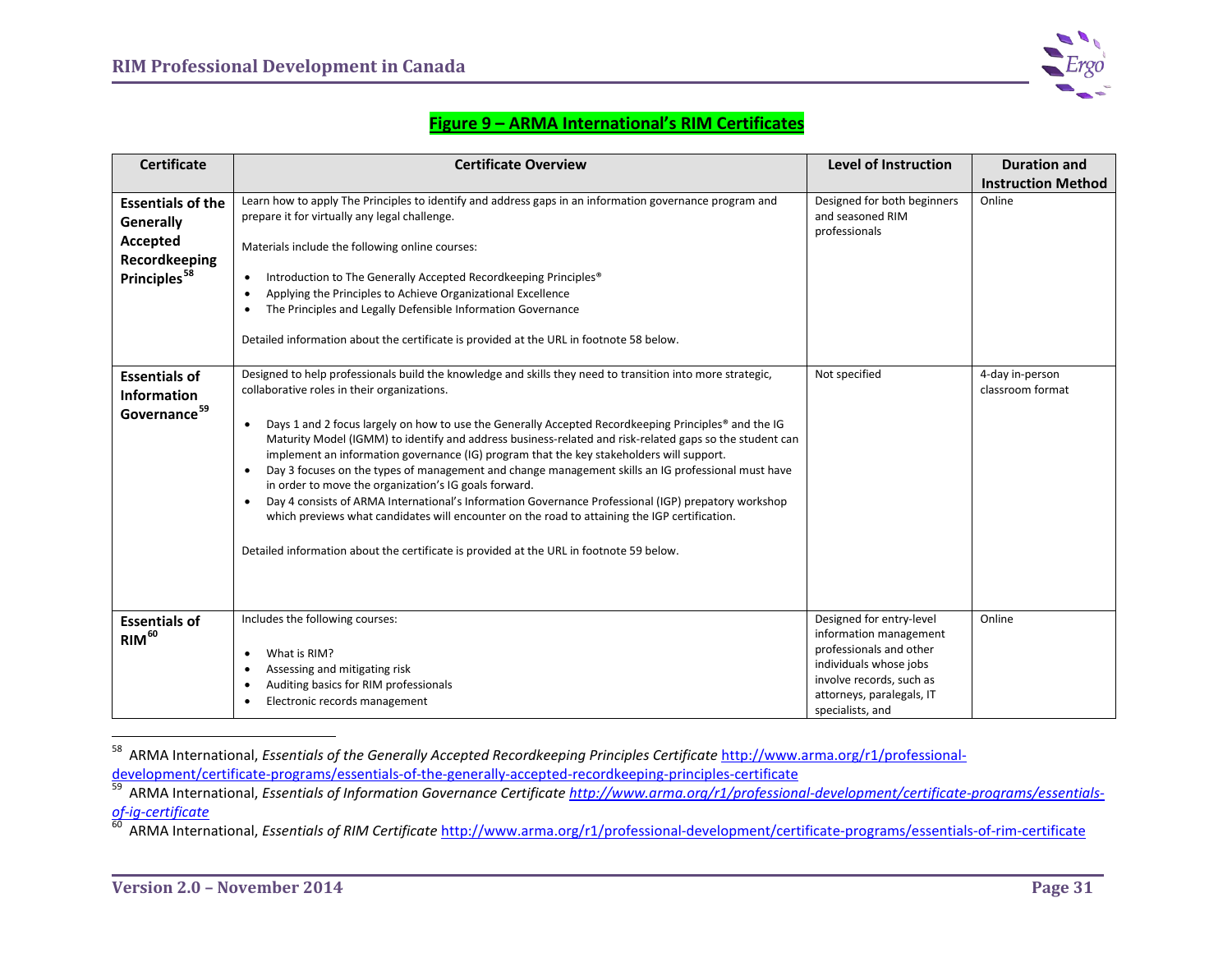<span id="page-36-0"></span>

| <b>Certificate</b>                       | <b>Certificate Overview</b>                                                                                                                                                                                                                                                                                                                                                                                                                                                                                                                                                                                                                                                                                                                                                                                               | <b>Level of Instruction</b>                                                                                   | <b>Duration and</b>       |
|------------------------------------------|---------------------------------------------------------------------------------------------------------------------------------------------------------------------------------------------------------------------------------------------------------------------------------------------------------------------------------------------------------------------------------------------------------------------------------------------------------------------------------------------------------------------------------------------------------------------------------------------------------------------------------------------------------------------------------------------------------------------------------------------------------------------------------------------------------------------------|---------------------------------------------------------------------------------------------------------------|---------------------------|
|                                          |                                                                                                                                                                                                                                                                                                                                                                                                                                                                                                                                                                                                                                                                                                                                                                                                                           |                                                                                                               | <b>Instruction Method</b> |
|                                          | Managing physical records<br>$\bullet$<br>Micrographics<br>$\bullet$<br>Privacy and security in RIM<br>$\bullet$<br>Records management and the law<br>$\bullet$<br>Records retention and disposition<br>$\bullet$<br>Vital records and business continuity<br>$\bullet$<br>Records Management and the Law<br>$\bullet$<br>The complete course outline is provided at the URL in footnote 60 below.                                                                                                                                                                                                                                                                                                                                                                                                                        | administrators                                                                                                |                           |
|                                          | Fee includes ten ARMA International publications such as Records Management: Making the Transition from<br>Paper to Electronic and How to Develop a Retention Schedule.                                                                                                                                                                                                                                                                                                                                                                                                                                                                                                                                                                                                                                                   |                                                                                                               |                           |
| Professional<br>Leadership <sup>61</sup> | According to ARMA International, the five courses in this certificate focus on the most important leadership<br>roles and skills. The program includes "coaching styles, delivering feedback and constructive criticism, tips<br>and techniques for time-management, negotiating deals, resolving conflict, preventing burnout and<br>promoting recognition."<br>The following courses are included:<br>How to Communicate More Effectively<br>٠<br><b>Effective Coaching for Leaders</b><br>$\bullet$<br><b>Strategies for Motivating Your Team</b><br>$\bullet$<br>Keys to Successful Negotiation and Conflict Resolution<br>$\bullet$<br>How to Improve Your Time Management Skills<br>$\bullet$<br>Detailed information about the certificate and each of the courses is provided at the URL in footnote 61<br>below. | Designed for individuals<br>seeking "a simple and<br>efficient way to enhance<br>their key leadership skills" | Online                    |

 <sup>61</sup> ARMA International, *Professional Leadership Certificate* [http://www.arma.org/r1/professional-development/certificate-programs/professional-leadership](http://www.arma.org/r1/professional-development/certificate-programs/professional-leadership-certificate)[certificate](http://www.arma.org/r1/professional-development/certificate-programs/professional-leadership-certificate)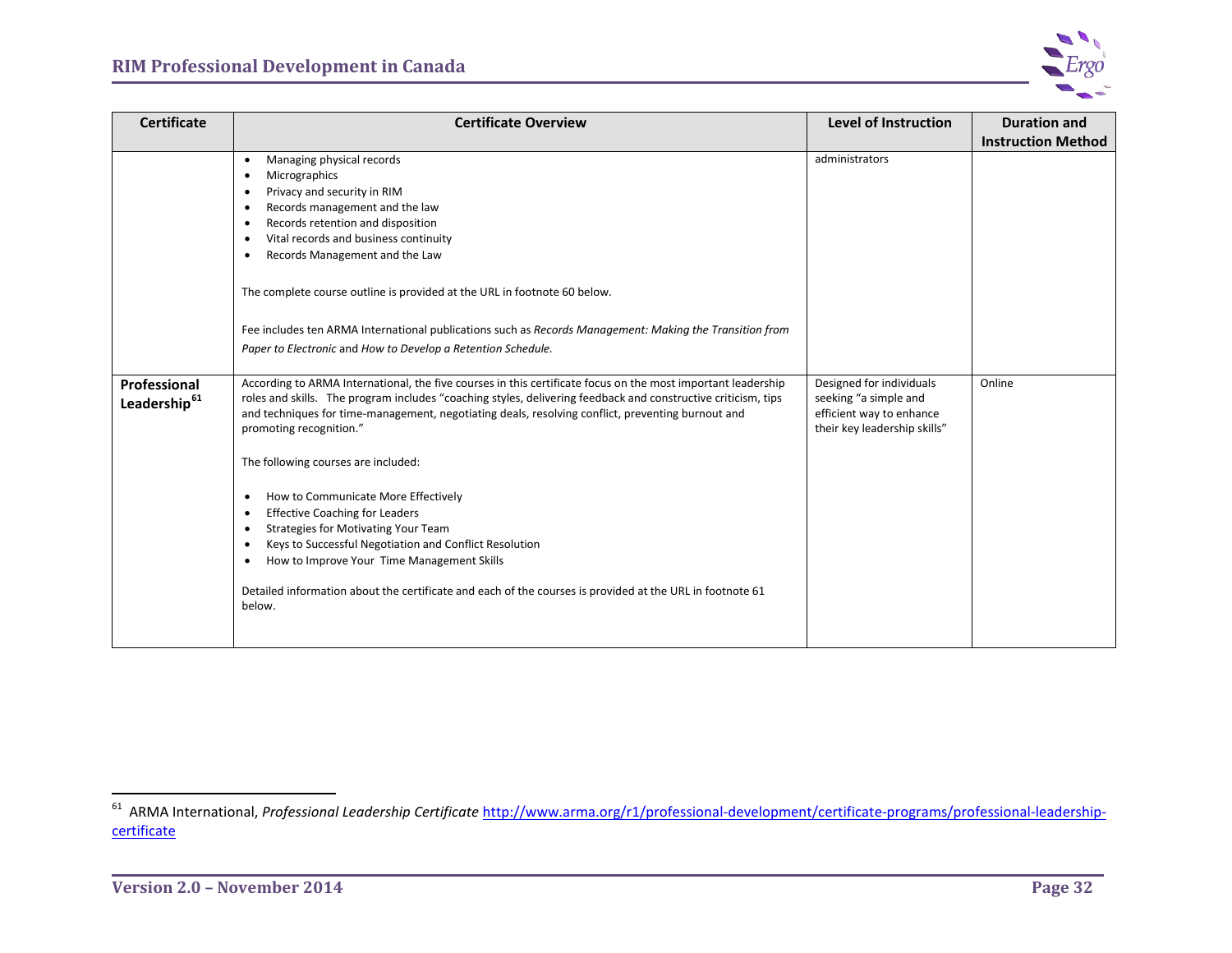

## **2.5 Other Resources**

In addition to the formal education programs discussed above, many other resources can assist individuals to prepare for a RIM career or support knowledge-building by newcomers to the field. These resources (listed below) can also assist more experienced RIM practitioners to further develop their RIM knowledge by keeping abreast of regulatory and standards developments as well as technology issues, advances, and trends to enable them to better assist an organization to manage its records. In addition, a more experienced practitioner looking to move into management needs to think more strategically and less operationally so s/he will require resources about business management functions such as strategic planning and marketing.

- a) Webinars offered by professional associations (e.g. AIIM), vendors, and sometimes by consultants. Many webinars are offered free of charge or for a modest fee.
- b) Conferences and other education events (e.g. ARMA chapter meetings and workshops).
- c) Books published by ARMA International and other publishers, periodicals (e.g. *Information Management* magazine is published bi-monthly by ARMA International), and newsletters.
- d) Internet list serves and social media communities (e.g. LinkedIn groups such as Electronic Documents and Records Management Professionals).
- e) White papers and case studies published by vendors of RIM products/services and sometimes by consultants.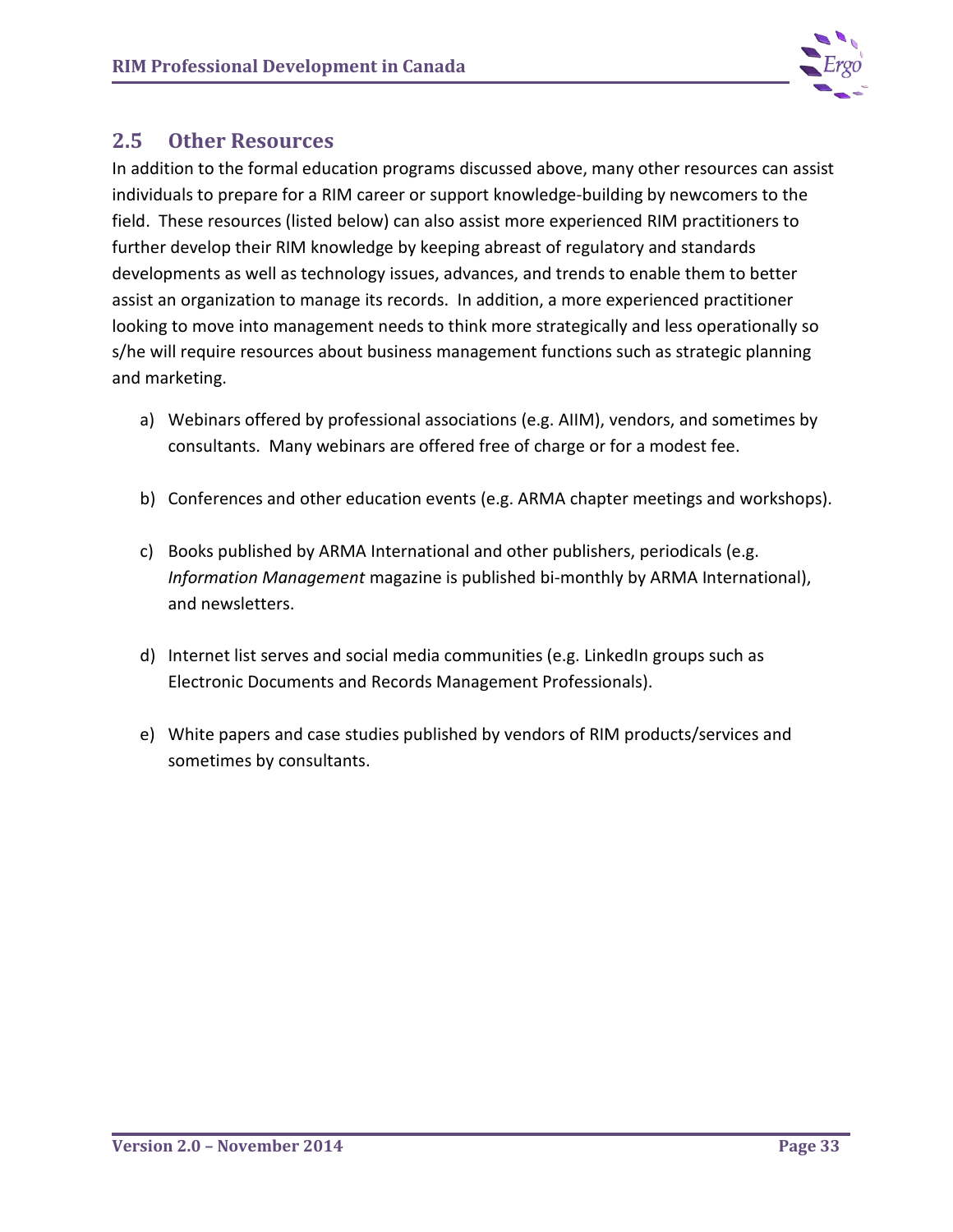

# **3.0 Records and Information Management Certifications**

A certification tests an individual's knowledge and understanding of industry-accepted practices for specific tasks associated with a profession or body of knowledge. It is a formal assessment independent of any particular training course. Most certification programs have eligibility requirements, including minimum levels of education and/or experience, and require candidates to successfully complete one (or more) examinations. When an individual passes a certification exam, s/he is entitled to use a designation such as 'IGP' (Information Governance Professional). Some certifying bodies require certified individuals to maintain their certification by demonstrating that they are continuing to keep current in their knowledge and skills.

Some individuals use the terms 'certification' and 'certificate' interchangeably or believe that certification is achieved by completing a certificate program. Figure 10 below<sup>[62](#page-38-0)</sup> compares and contrasts 'certification' and 'certificate' to supplement the discussion of certification above and the discussion of certificates in Sections 2.3 and 2.4.

| <b>Certification</b>                                              | <b>Certificate</b>                                       |
|-------------------------------------------------------------------|----------------------------------------------------------|
| Results from an assessment process                                | Results from an educational process                      |
| Usually requires some amount of education and/or                  | For both newcomers and experienced professionals         |
| professional experience                                           |                                                          |
| Awarded by a 3 <sup>rd</sup> party, standard-setting organization | Awarded by an educational institution, professional      |
|                                                                   | association or other body which is not a standard-       |
|                                                                   | setting organization                                     |
| Indicates mastery/competency as measured against a                | Indicates completion of a course or series of courses    |
| defensible set of standards, usually by application or            | with specific focus (not the same, however, as a degree  |
| exam                                                              | granting program)                                        |
| Standards are set through a defensible, industry-wide             | Course content is set in a variety of ways (e.g. faculty |
| process (e.g. job analysis/role delineation) that results         | committee, instructor, etc.)                             |
| in an outline of required knowledge and skills                    |                                                          |
| Usually results in a designation to use after one's name          | Usually listed in one's resume detailing educational     |
| (e.g. CRM, IGP, etc.). May also result in a document to           | achievements. May result in a document to hang on        |
| hang on the wall.                                                 | the wall.                                                |
| A certified individual is often required to demonstrate           | An end result, demonstrating knowledge of course         |
| that s/he meets ongoing requirements. Failure to do so            | content at the end of a set time period. No ongoing      |
| normally results in decertification.                              | requirements to maintain the certificate.                |

## **Figure 10 – Certification vs. Certificate**

<span id="page-38-0"></span> <sup>62</sup> This table is based on information on the CFRE International website, *Certificate vs. Certification* [http://www.cfre.org/apply/certificate-vs-certification/.](http://www.cfre.org/apply/certificate-vs-certification/) CFRE International provides voluntary certification of fundraising professionals.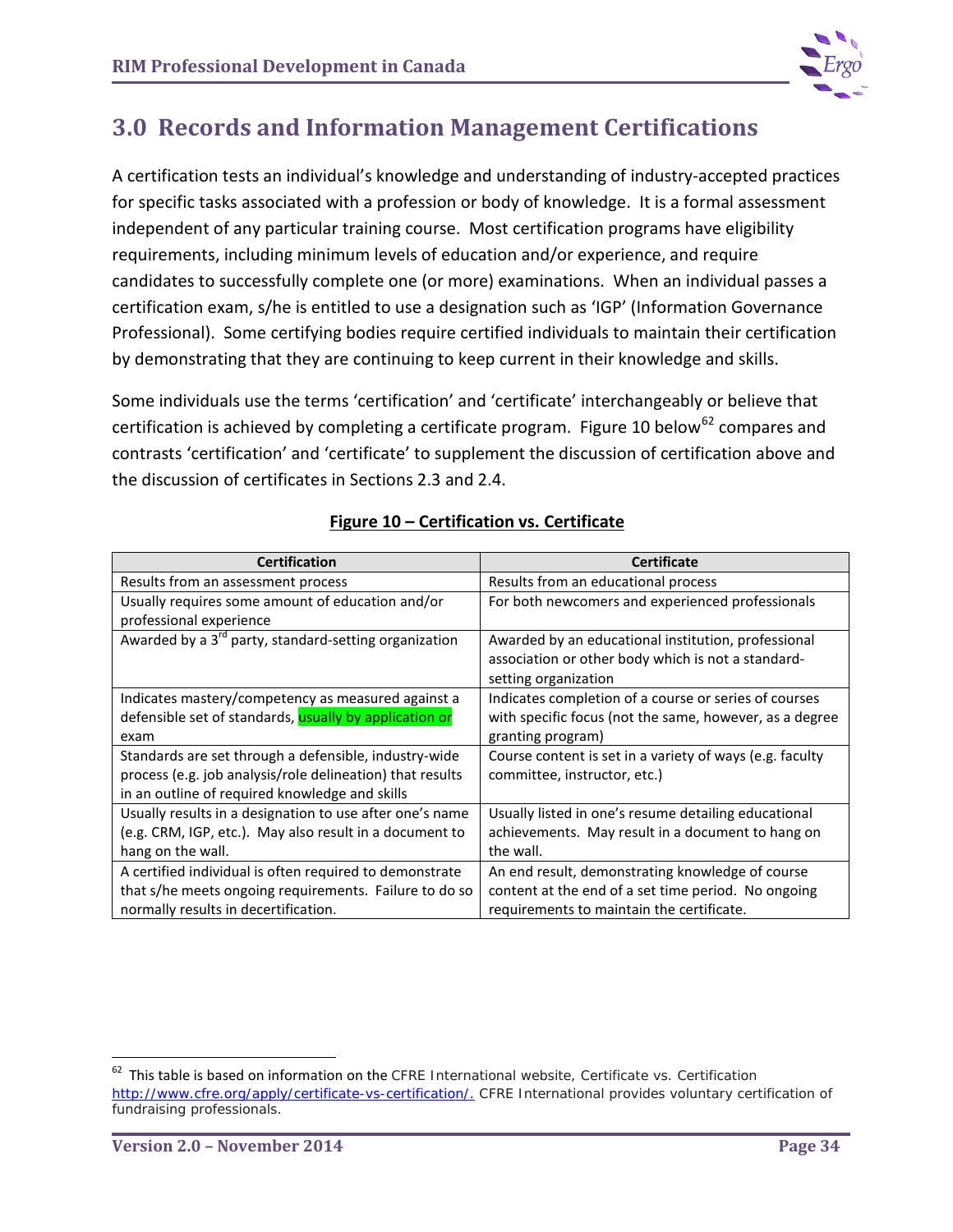

## **3.1 The Benefits of Certification**

Both individuals and employers benefit from certification.

## **3.1.1 Benefits for Individuals**

There are many benefits to the individual in achieving professional certification. Most individuals pursue certification for reasons of career advancement, either in the short term (e.g. attempting to secure a salary increase) or in the longer term by planning for a higher level position in the future. There are several other motivations, however. Many will embark on this journey as part of their personal growth or development plan; they want to prove to themselves that they have mastered the knowledge of their discipline. Successfully attaining a certification, therefore, provides an opportunity for increased self-esteem and confidence. Studying to write a certification exam also provides an opportunity refresh one's knowledge of the exam subjects and, sometimes, gain additional knowledge. There is also the benefit of obtaining tangible documentation of one's knowledge and experience in the case of certifications for which the eligibility requirements also include specific experience. For some, certification results in an increased salary. The *2010 Records and Information Management Salary and Compensation Report* found a 31% higher annual median salary for individuals with certification when the U.S. median base salary in that report was analyzed by isolating Certified Records Managers (CRMs) from non-CRMs<sup>63</sup>.

Individuals may perceive the value and importance of certification differently depending on the stage they're at in their careers. For example, someone who is relatively new to the profession may be motivated to achieve a certification to secure tangible documentation of his/her knowledge. Conversely, an individual with considerable industry experience may pursue certification to demonstrate credibility and advance to a more senior role with a commensurate salary increase.

Regardless of one's motivation, there are many RIM and RIM-related certifications from which to choose. No certification is necessarily better than another. What's important is for an individual to identify his/her career goals and select the certification(s) that best support the realization of those goals.

## **3.1.2 Benefits for Employers**

For the employer, certifications have value because they are recognized proof of professional achievement. An employer can review the subjects or domains that are tested and be confident that an applicant (or an employee) has met a standardized level of education, knowledge, and/or experience in the field. Prospective employers often view a certification as

<span id="page-39-0"></span> $63$  Unfortunately, as stated in Section 1.4 of this chapter, that calculation cannot be performed for Canadians with the CRM certification because salary data was provided by an insufficient number of Canadian respondents.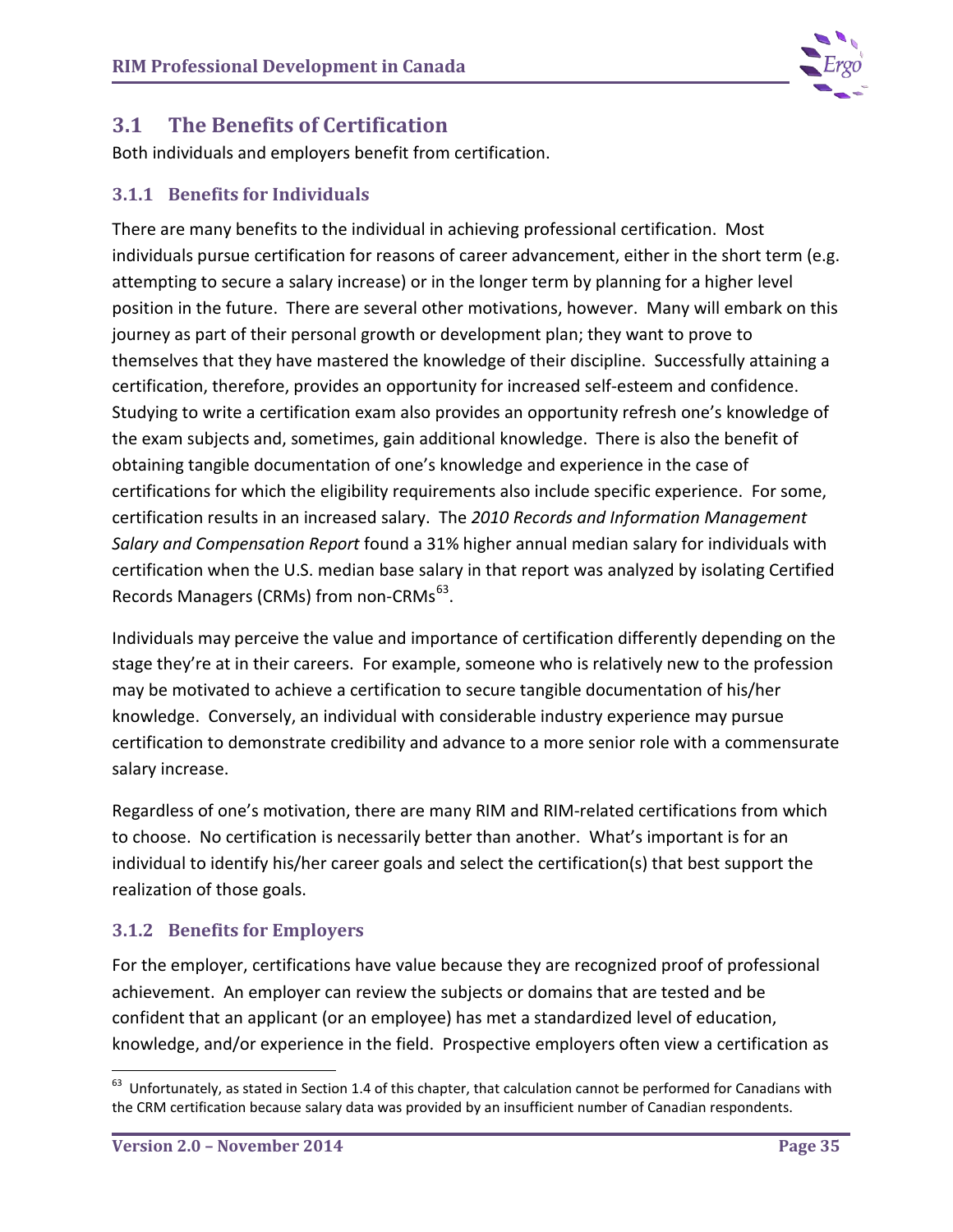

demonstrating commitment to one's profession. And for certifications such as the Certified Records Manager (or CRM) for which maintenance requirements apply, employers also often view job applicants (or employees) as having a commitment to lifelong learning to maintain their active credential.

Occasionally, employers of RIM practitioners, like employers in other professions, can be susceptible to credentialism (i.e. the over-emphasis on credentials when hiring or promoting staff). An employer may require, for example, a university degree for an entry-level position or a CRM designation for a relatively junior position despite the fact that the job can be done perfectly well by applying skills acquired through experience and/or less rigorous study (e.g. completion of a certificate). In an ideal world, hiring managers would work with an organization's human resources professionals and RIM subject matter experts to determine the appropriate combination of education and experience for each RIM position and appropriately specify requirements (or preferences) for RIM certifications.

## **3.2 RIM Certifications: CIP, CRM, and IGP**

Certifications marketed to records and information management practitioners are described below in terms of their eligibility, examination, and certification maintenance requirements. The certifications in Figure 11 below are discussed:

| <b>Certification</b>                      | <b>Certification Body</b> | URL                                 |
|-------------------------------------------|---------------------------|-------------------------------------|
| Certified Information Professional (CIP)  | AIIM                      | www.aiim.org/Training/Certification |
| Certified Records Manager (CRM)           | Institute of Certified    | www.icrm.org                        |
|                                           | <b>Records Managers</b>   |                                     |
| Information Governance Professional (IGP) | <b>ARMA International</b> | www.arma.org/r2/igp-certification   |
|                                           |                           |                                     |

## **Figure 11 – RIM Certifications and Certification Bodies**

For ease of reference, Figure 12 below compares those requirements for each of the three certifications. The table also provides current pricing for application, exam, and certification maintenance fees.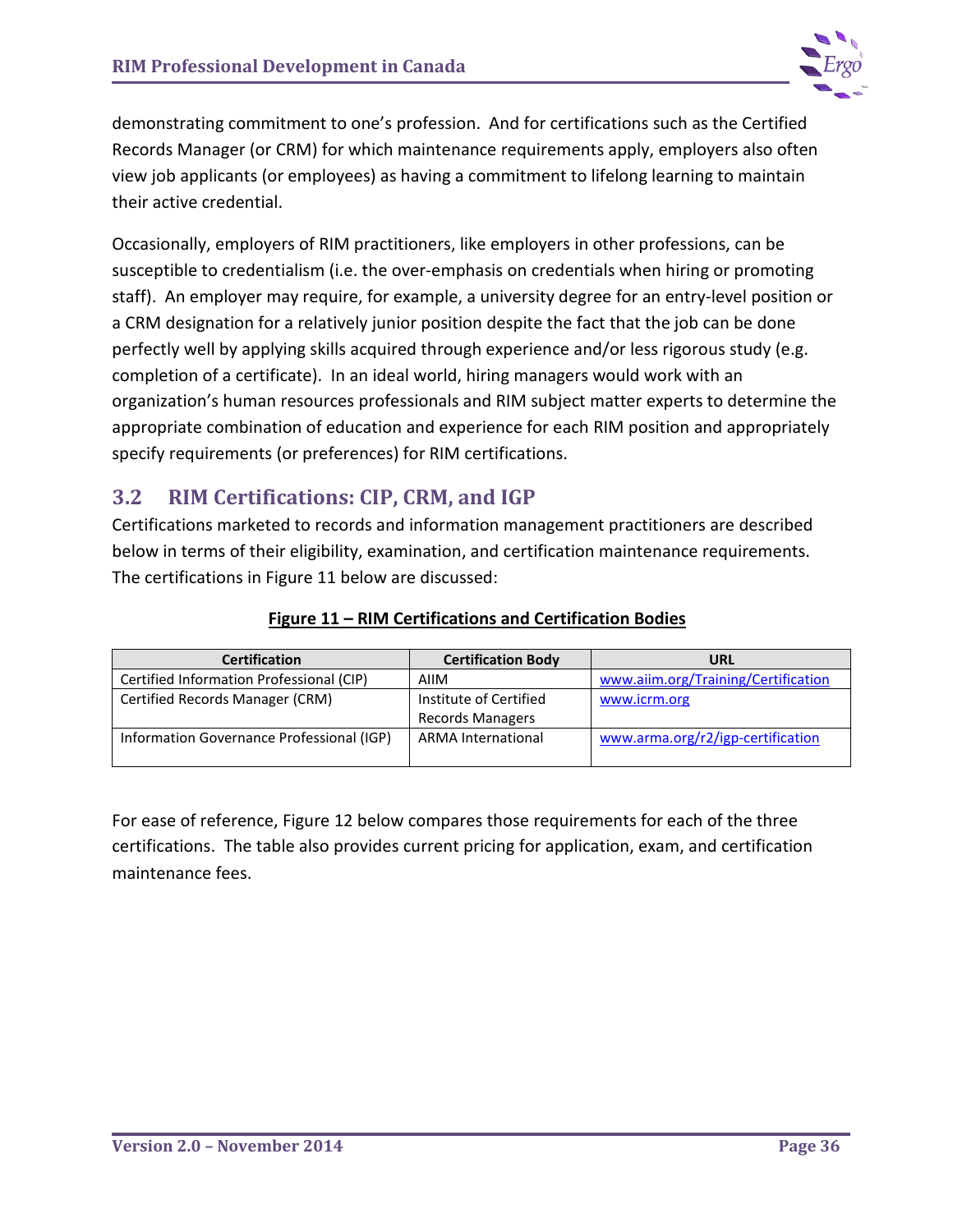

### **Figure 12 – Comparison of Eligibility, Examination and Certification Maintenance Requirements**

| <b>Certification</b> | Eligibility                                    | <b>Examination</b>                 | <b>Certification Maintenance</b>    | <b>Current Fees</b>                                           |
|----------------------|------------------------------------------------|------------------------------------|-------------------------------------|---------------------------------------------------------------|
|                      | <b>Requirements</b>                            | <b>Requirements</b>                | <b>Requirements</b>                 | (USD)                                                         |
| <b>CIP</b>           | No application process or                      | One exam of 100 multiple choice    | Recertify every 3 years under one   | Application fee: N/A                                          |
|                      | eligibility requirements. You                  | questions to be completed within   | of two options:                     |                                                               |
|                      | don't have to be a member of                   | 120 minutes (2 hours)              |                                     | Exam fee: \$265 USD                                           |
|                      | AIIM to take the exam.                         |                                    | a) Retake the CIP exam and pay      |                                                               |
|                      |                                                | Passing score = 560 on a scale of  | the applicable exam fee, or         | Recertification fee:                                          |
|                      | AIIM recommends candidates                     | 200-800                            | b) Complete and document 45         |                                                               |
|                      | have a minimum of 3 years'                     |                                    | <b>Continuing Education Units</b>   | Exam fee in 3 <sup>rd</sup> year, or<br>a)                    |
|                      | experience and increasing                      |                                    | (CEUs) over a 3 year period         | \$75 USD for the 3-year period<br>b)                          |
|                      | responsibility in one or more                  |                                    | and pay the applicable AIIM         | for AIIM Professional                                         |
|                      | topical areas, or a bachelor's                 |                                    | fee for this option (one            | members or \$150 USD for                                      |
|                      | degree in an information                       |                                    | contact hour of relevant            | non-members who recertify                                     |
|                      | management-related discipline                  |                                    | education counts as 1 CEU)          | via the CEUs option                                           |
|                      | (library science, information                  |                                    |                                     |                                                               |
|                      | technology, information security,              |                                    |                                     |                                                               |
|                      | etc.) + 1 year of experience                   |                                    |                                     |                                                               |
| <b>CRM</b>           | <b>Application process</b>                     | One exam of 100 multiple choice    | Complete and document 100           | Application fee: \$100 USD                                    |
|                      |                                                | questions to be completed within   | contact hours of approved           |                                                               |
|                      | Eligibility requirements:                      | 80 minutes for each of the Parts I | educational activity (4 categories) | Exam fee:                                                     |
|                      |                                                | to V exams (5 exams total)         | in each 5 year cycle                |                                                               |
|                      | Minimum acceptable<br>a)                       |                                    |                                     | Parts I - V: \$100 USD/exam<br>a)                             |
|                      | education is graduation from                   | One Part VI case study exam        |                                     | (exams written in Canada or                                   |
|                      | high school (completion of 12                  | (two, 50 point business cases      |                                     | the US) or \$125 USD/exam                                     |
|                      | grades) or equivalent (e.g.                    | each requiring an essay response   |                                     | (exams written in all other                                   |
|                      | GED certificate) + 5 years of                  | - select 2 of the 3 cases          |                                     | countries)                                                    |
|                      | professional level RIM work                    | presented) to be completed         |                                     | Parts I - V: \$150 USD (exam<br>b)                            |
|                      | experience<br>Preferred education is a 4<br>b) | within 240 minutes (4 hours)       |                                     | written in Canada or the US)<br>or \$175 USD (exam written in |
|                      | year (bachelor's) degree from                  |                                    |                                     | all other countries)                                          |
|                      | an accredited institution of                   | Passing score = 70%                |                                     |                                                               |
|                      | higher education $+1$ year of                  | A candidate must pass all 6        |                                     | Certification maintenance fee:                                |
|                      | professional level RIM work                    | exams within a period of 5         |                                     | \$200 USD (annual dues)                                       |
|                      | experience (graduate degree                    | consecutive years                  |                                     |                                                               |
|                      | implies completion of                          |                                    |                                     |                                                               |
|                      |                                                |                                    |                                     |                                                               |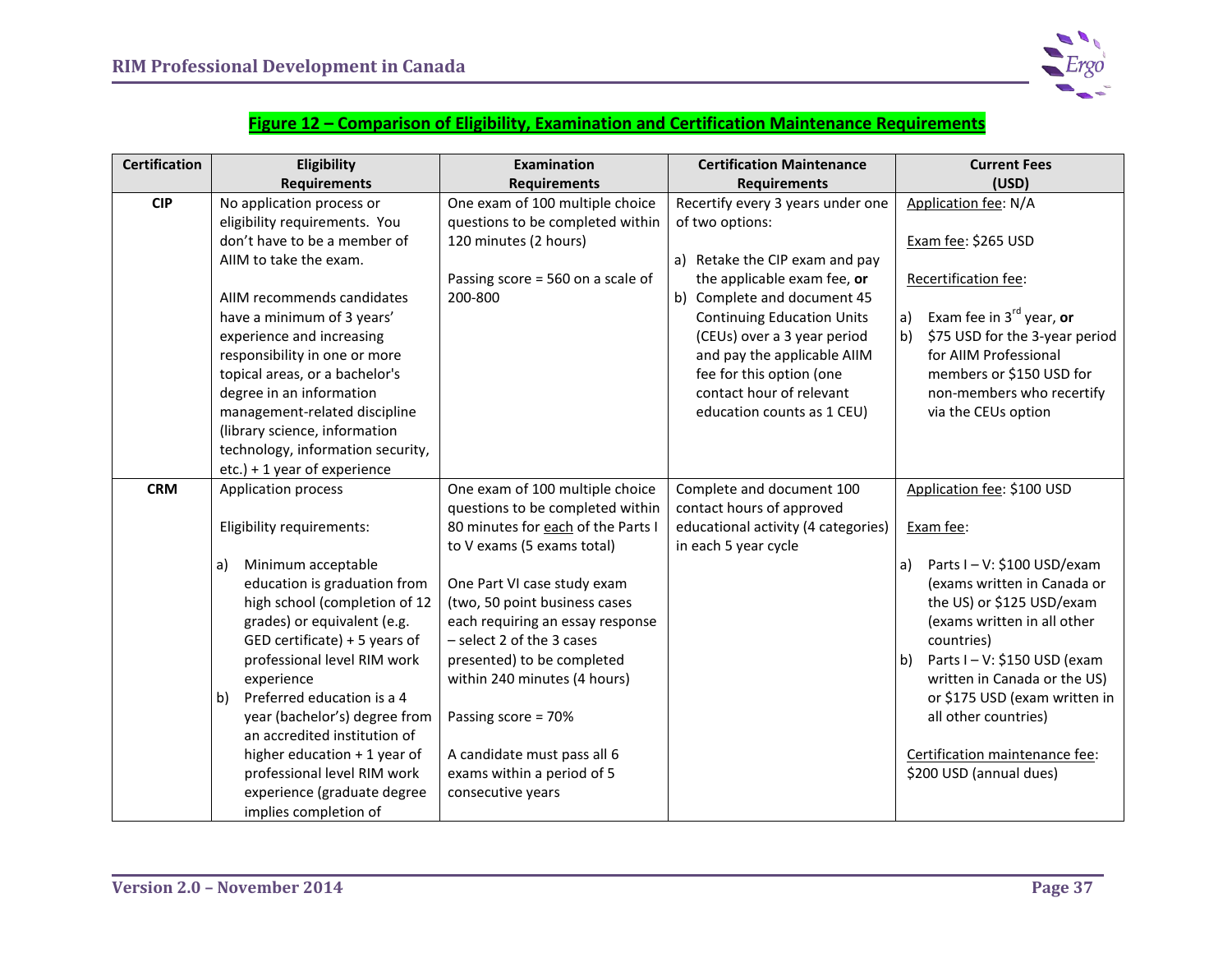

| <b>Certification</b> | Eligibility                                                                                                                                                                                                                                                                                                                                                                                                                                                                                                  | <b>Examination</b>                                                                                                                                                                                             | <b>Certification Maintenance</b>                                                                                                                                                                                                                                          | <b>Current Fees</b>                                                                               |
|----------------------|--------------------------------------------------------------------------------------------------------------------------------------------------------------------------------------------------------------------------------------------------------------------------------------------------------------------------------------------------------------------------------------------------------------------------------------------------------------------------------------------------------------|----------------------------------------------------------------------------------------------------------------------------------------------------------------------------------------------------------------|---------------------------------------------------------------------------------------------------------------------------------------------------------------------------------------------------------------------------------------------------------------------------|---------------------------------------------------------------------------------------------------|
|                      | <b>Requirements</b>                                                                                                                                                                                                                                                                                                                                                                                                                                                                                          | <b>Requirements</b>                                                                                                                                                                                            | <b>Requirements</b>                                                                                                                                                                                                                                                       | (USD)                                                                                             |
|                      | bachelor degree)<br>Various combinations of<br>education and professional RIM<br>work experience are acceptable:<br>i.<br>Bachelor degree + 1 year<br>professional level RIM work<br>experience<br>3 years college + 2 years<br>ii.<br>professional level RIM work<br>experience<br>2 years college + 3 years<br>liii.<br>professional level RIM work<br>experience<br>1 year college+ 4 years<br>iv.<br>professional level RIM work<br>experience<br>High school diploma (or<br>ν.<br>equivalent) + 5 years |                                                                                                                                                                                                                |                                                                                                                                                                                                                                                                           |                                                                                                   |
| <b>IGP</b>           | professional level RIM work<br>experience<br>Application process<br>Eligibility requirements:<br>a) 4-year degree (bachelor's<br>degree or global equivalent)<br>+ a minimum of 3 years of<br>management or leadership<br>experience in any of the<br>following fields: RIM<br>(including archives), law,<br>compliance, audit, IT, privacy,<br>or security, or<br>b) Secondary degree (high<br>school diploma, associate's                                                                                  | One exam of 140 multiple choice<br>questions (of which 15 are<br>pretest questions which are not<br>scored) to be completed within<br>165 minutes (2 hours + 45<br>minutes)<br>Passing score is not publicized | Complete and document 60<br>contact hours of educational<br>event attendance or professional<br>activities (6 categories) in each 3<br>year cycle<br>10 hours are required in each of<br>Legal and IT and the remaining<br>40 hours are at the individual's<br>discretion | Application and exam fee: \$599<br><b>USD</b><br>Certification maintenance fee:<br>Not applicable |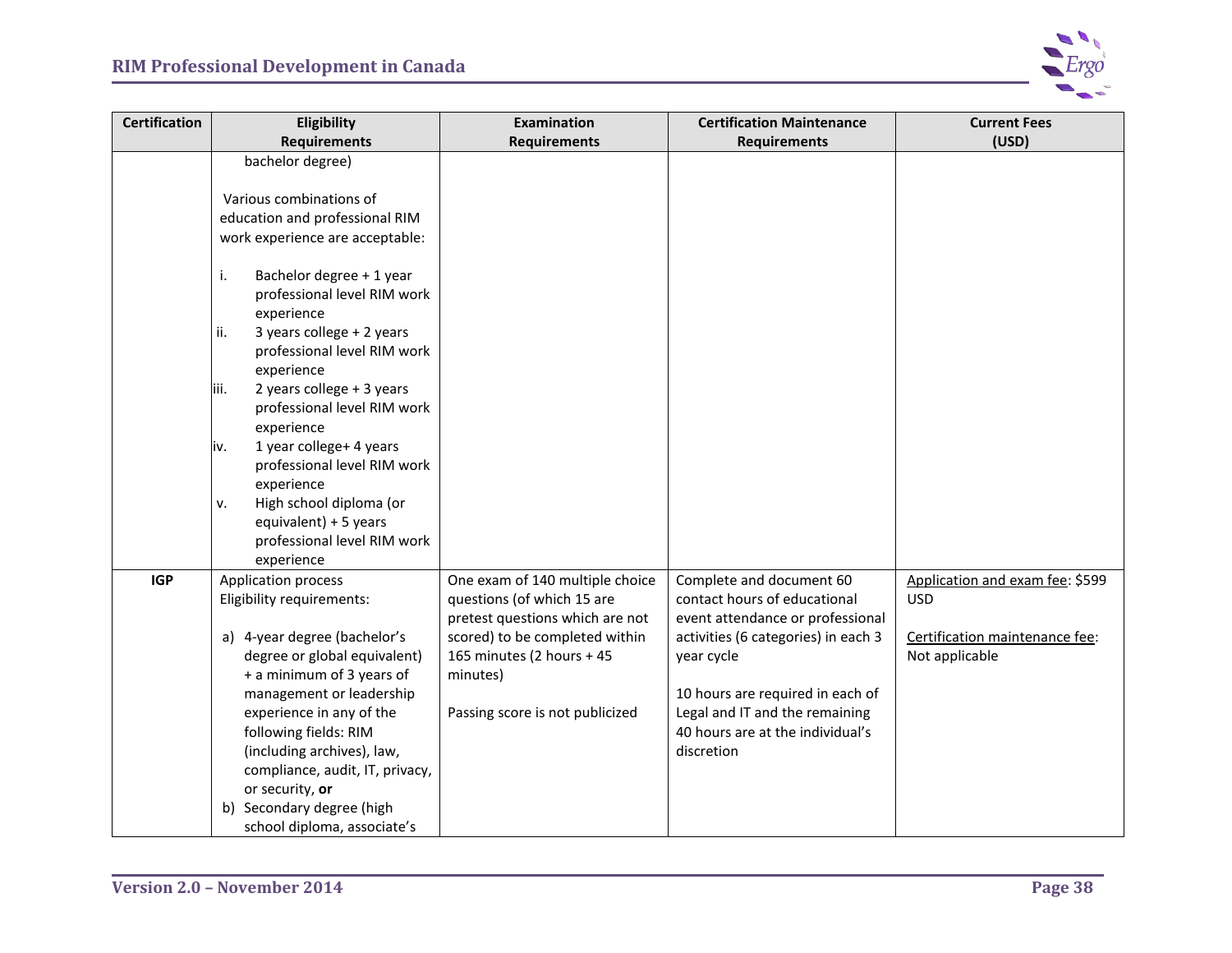

| <b>Certification</b> | <b>Eligibility</b>               | Examination         | <b>Certification Maintenance</b> | <b>Current Fees</b> |
|----------------------|----------------------------------|---------------------|----------------------------------|---------------------|
|                      | <b>Requirements</b>              | <b>Requirements</b> | <b>Requirements</b>              | (USD)               |
|                      | degree, or global equivalent)    |                     |                                  |                     |
|                      | + a minimum of 6 years           |                     |                                  |                     |
|                      | management or leadership         |                     |                                  |                     |
|                      | experience in any one of the     |                     |                                  |                     |
|                      | fields listed in a) above        |                     |                                  |                     |
|                      |                                  |                     |                                  |                     |
|                      | Experience must include          |                     |                                  |                     |
|                      | management of staff or           |                     |                                  |                     |
|                      | overseeing the direction of work |                     |                                  |                     |
|                      | of a department, organization,   |                     |                                  |                     |
|                      | function, or major project or    |                     |                                  |                     |
|                      | initiative related to one of the |                     |                                  |                     |
|                      | fields listed above              |                     |                                  |                     |

Notes:

- a) Additional costs may apply as follows:
	- Exams (e.g. books, study preparation fees, exam study time, time and expenses to travel to the testing centre, and rewrite fees (if applicable)).
	- Certification maintenance (e.g. registration/enrollment fees for acceptable certification maintenance activities such as a university course, attendance at an ARMA chapter education event, etc.), time to complete certification maintenance activities, and any associated expenses (e.g. travel and accommodation for conference attendance).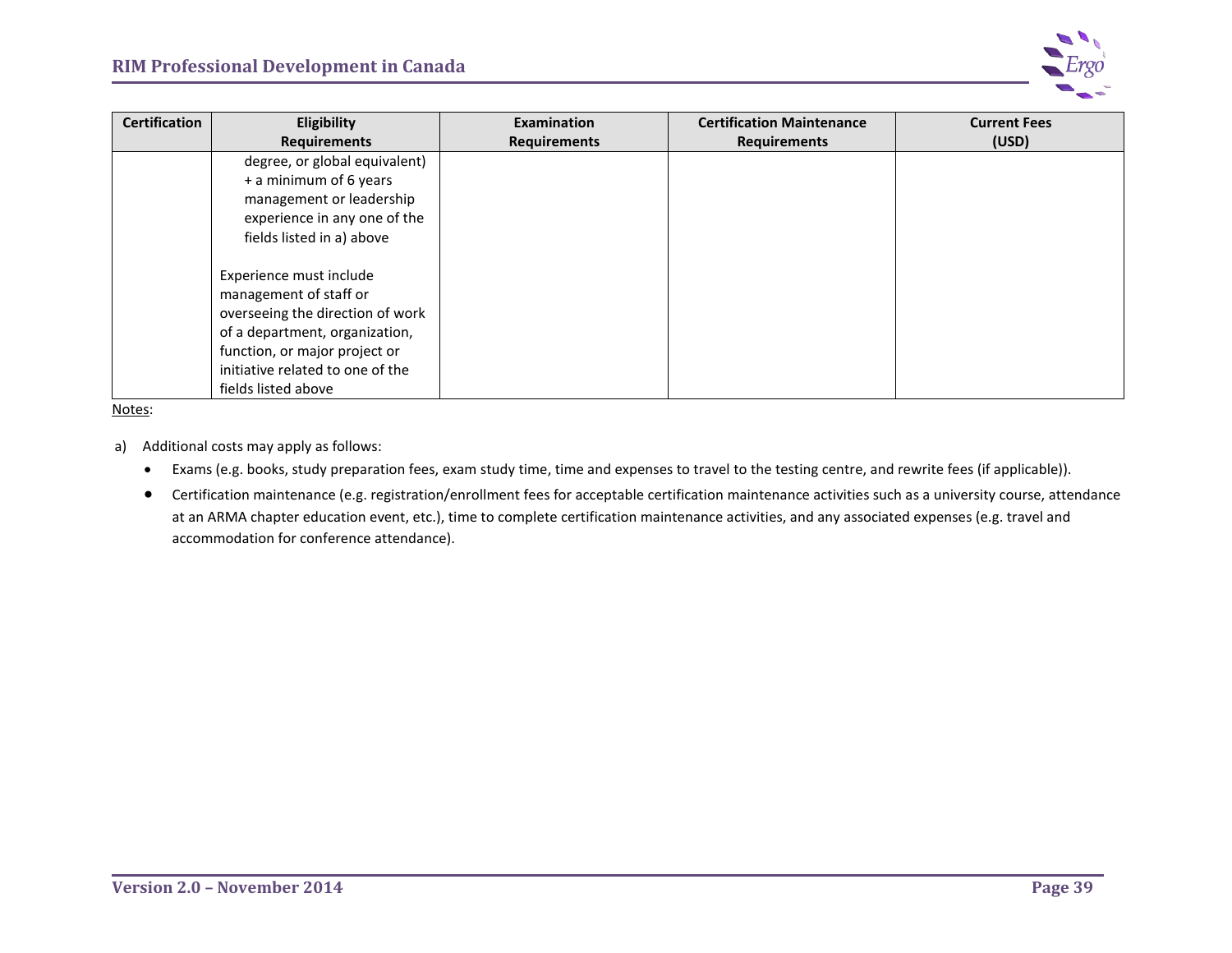

## **3.2.1 Certified Information Professional (CIP)**

Established in 2012, the CIP (or Certified Information Professional) is a relatively new certification in the RIM industry. At press time, there were approximately 880 CIPs worldwide in more than **42** countries. The CIP is awarded by AIIM (Association for Information and Image Management), a non-profit organization which describes its mission as helping individuals and their organizations "survive and thrive in the era of Information Chaos".<sup>[64](#page-44-0)</sup>

The CIP certification arose from AIIM's belief that ". . . the role of information professionals is changing, and changing very quickly. The value-add for information technology in organizations is rapidly shifting from the technology per se to the stewardship, optimization, and application of the information assets themselves."<sup>[65](#page-44-1)</sup> AIIM then consulted with industry stakeholders to "define the body of knowledge necessary for these new information professionals to be successful [and] built a certification and test based upon this body of knowledge".<sup>66</sup> AIIM's belief in the information professional's changing role was influenced by a 2011 Gartner report which stated:

*"The vast majority of organizations see the need to manage information as an enterprise resource rather than in separate "silos," departments or systems, but they don't know how to begin to address the challenge, as it is so large ...Professional roles focused on information management will be different to that of established IT roles…An "information professional" will not be one type of role or skill set, but will in fact have a number of specializations."[67](#page-44-3)*

and reinforced in a 2012 report by Foote Partners which stated:

"*Gone is the tendency to hire specialists and large teams of limited range permanent staff for long-term initiatives. New models require smaller teams made up of multitaskers and multidimensionally skilled workers with subject matter expertise, business savvy, technology skills, and a range of appropriate interpersonal and "political" skills."[68](#page-44-4)*

While AIIM believes "there are a wide variety of audiences for whom the CIP is directly relevant in understanding the challenges – and opportunities – associated with the revolution that is

<span id="page-44-1"></span><span id="page-44-0"></span><sup>&</sup>lt;sup>64</sup> AIIM website, *About AIIM* http://www.aiim.org/About<br><sup>65</sup> AIIM, *The Rise of the Information Professional: A Career Path for the Digital Economy*, 2012, page 4<br>http://www.aiim.org/pdfdocuments/Rise-of-the-Information-

<span id="page-44-3"></span><span id="page-44-2"></span><sup>&</sup>lt;sup>66</sup> Ibid.<br><sup>67</sup> Gartner Inc., *CIO Alert: The Need for Information Professionals* by Debra Logan and Regina Casonato, 2011 as<br>cited in *The Rise of the Information Professional: A Career Path for the Digital Economy, 2012,* 

<span id="page-44-4"></span><sup>&</sup>lt;sup>68</sup> Foote Partners. IT Skills Demand and Pay Trends Report by David Foote, 2012 as cited in The Rise of the *Information Professional: A Career Path for the Digital Economy*, 2012, page 4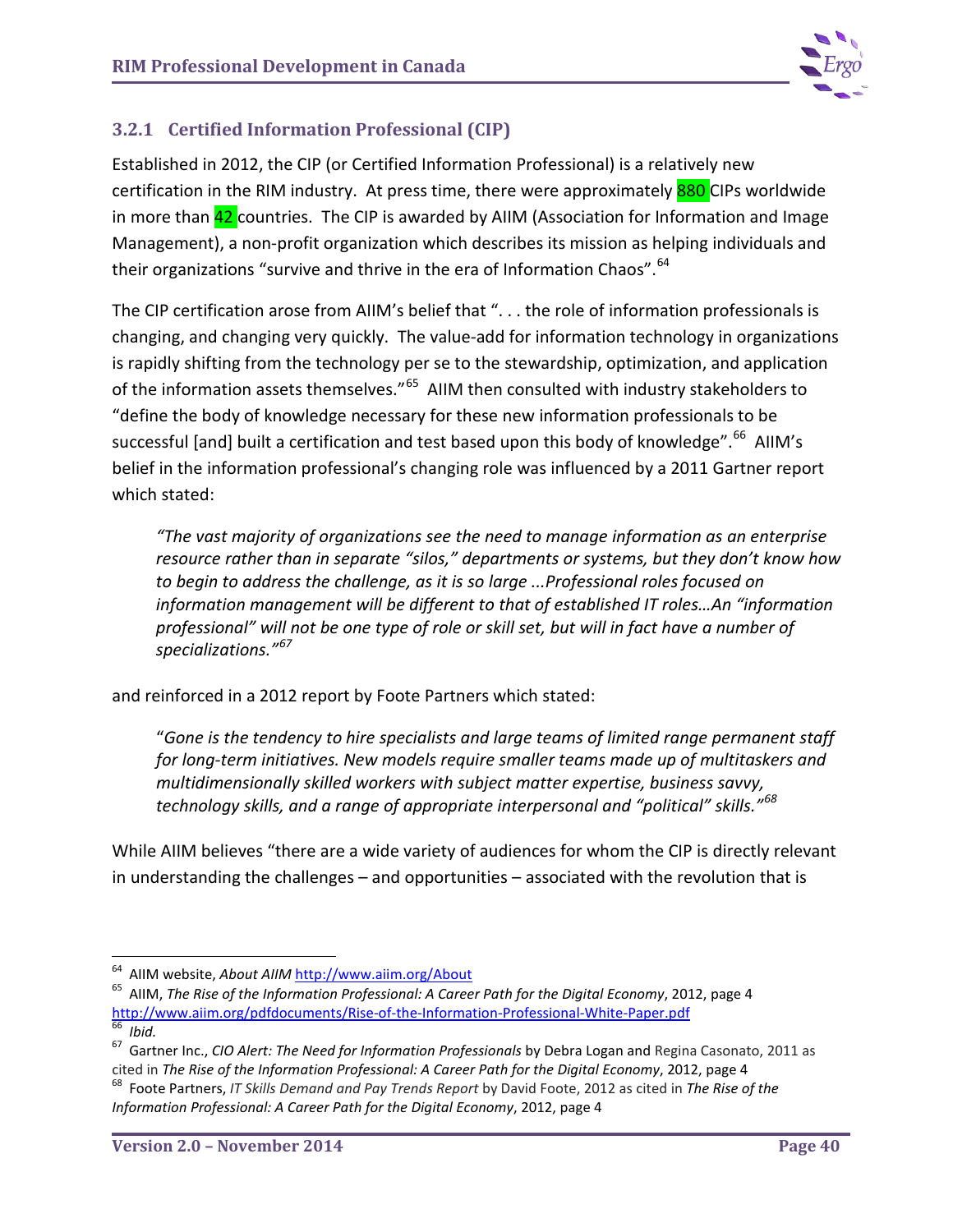

occurring in information management"<sup>69</sup>, AIIM also believes the CIP will help RIM practitioners, legal staff, and archivists to:

- Demonstrate a broad understanding of all information assets, not just records;
- Demonstrate value of information and how to exploit it, rather than simply focusing on compliance;
- Become involved in projects in the planning phase, not just at the end; and
- Enhance existing skills and develop new ones to become more relevant and competitive in the marketplace.<sup>[70](#page-45-1)</sup>

As shown in Figure 13 below, the practice of records management falls under the 'Secure/ Preserve' domain.

AIIM has positioned the CIP as a broad certification that assesses understanding of a variety of information-related technologies and processes. Further, as shown in the following FAQ item from its website, AIIM views the CIP certification as being complementary to other, "more focused certifications" such as the CRM or the PMP (Project Management Professional):

## **"Does the CIP compete with the CRM (or PMP, or CDIA+, etc.)?**

To some extent, insofar as no one person or organization has unlimited resources to spend on every certification in the book. But most of the certifications in the marketplace today focus on very deep coverage of a very narrow area. A Project Management Professional knows a lot about project planning and execution - but may not know very much about how to capture and maintain project artifacts over time. Similarly, a Certified Records Manager knows a great deal about retention schedule development and vital records, but may have little exposure to other information-related systems and concerns. The Information Certification, in contrast, targets those professionals who have to interact with those highly specialized roles. It's a very broad certification that assesses understanding of a variety of information-related technologies and processes. As such, it is very complementary to more focused certifications and allows an information

<span id="page-45-0"></span> <sup>69</sup> AIIM, *The Official AIIM CIP Study Guide,* page 5

<http://www.aiim.org/Membership/Professional/Toolkits/MO2011-CIPStudy>(Note: Access to the study guide is restricted to AIIM Professional Members)

<span id="page-45-1"></span><sup>70</sup> *Ibid.,* page 6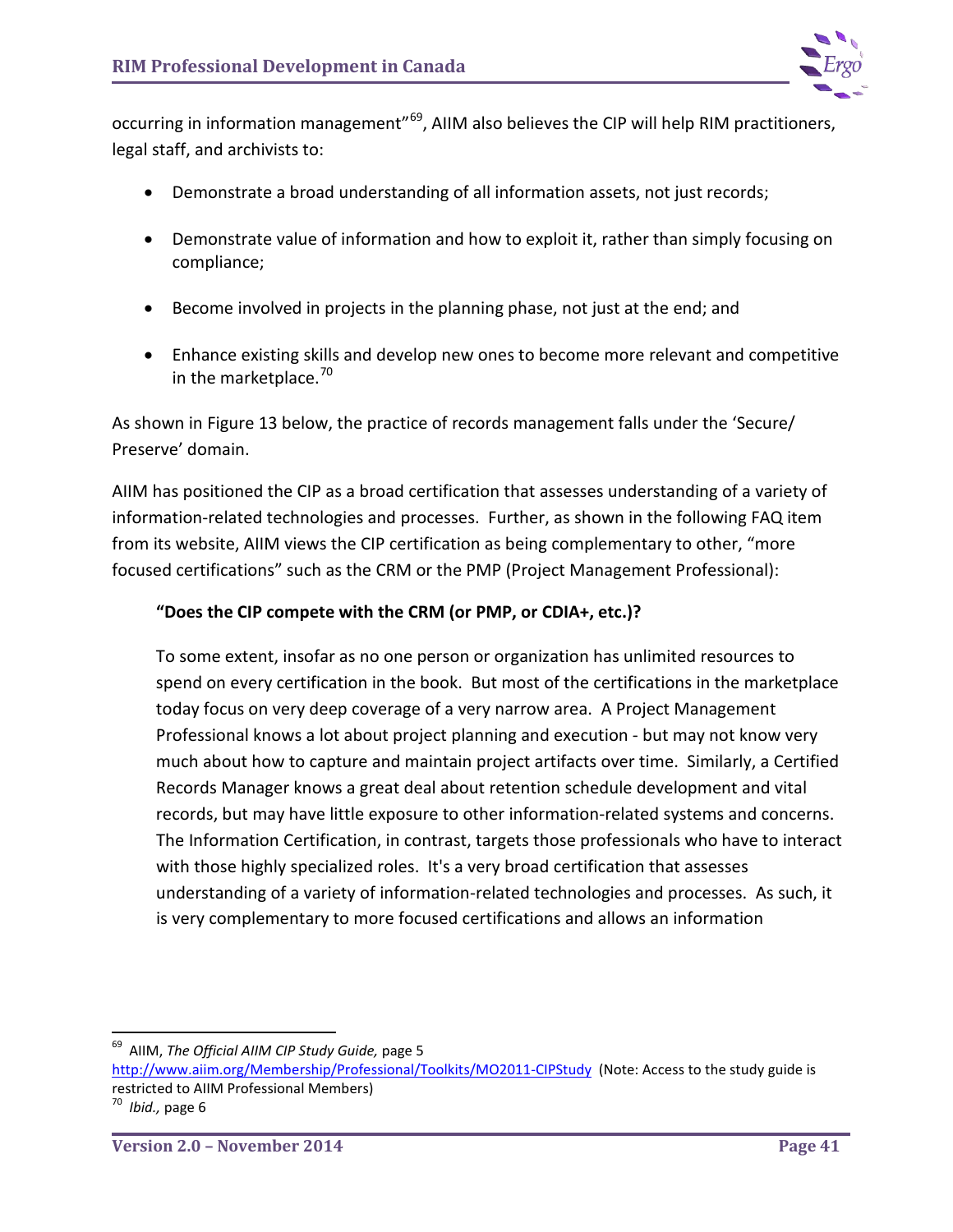

professional to demonstrate both deep expertise in a specific area and a broader understanding of how it relates to other areas."<sup>[71](#page-46-0)</sup>

As mentioned previously, only approximately 880 individuals have achieved the CIP certification since its debut in 2012. Given its positioning and the fact that the competencies involved in obtaining this certification are broader than traditional RIM, it would be interesting to know the professional background of CIP candidates and CIP holders. Only that way will we understand how widely this new certification is being adopted.

### *3.2.1.1 CIP Eligibility Criteria*

Unlike the Certified Records Manager (CRM) certification, there is no application process or mandatory education and experience qualifications for writing the CIP exam. However, AIIM "recommends candidates to have a minimum of three years' experience and increasing responsibility in one or more topical areas, or a bachelor's degree in an information management-related discipline (library science, information technology, information security, etc.) plus one year of experience."<sup>72</sup> According to AIIM, "The path to CIP should be simple for information professionals who already have expertise in one or more knowledge domains." $73$ 

### *3.2.1.2 CIP Exam*

When a candidate is ready to write the exam, s/he simply schedules an appointment online with the testing centre (Prometric, [https://www.prometric.com/en-us/Pages/home.aspx\)](https://www.prometric.com/en-us/Pages/home.aspx) which offers the computer-based CIP exam year-round. The 120 minute (2 hour) exam consists of 100 multiple choice questions covering the following six domains, with each domain weighted as shown in Figure  $13^{74}$  $13^{74}$  $13^{74}$  below:

<span id="page-46-0"></span> <sup>71</sup> AIIM website, *FAQ – The Certified Information Professional Development Process: "Does the CIP compete with*  the CRM (or PMP, or CDIA+, etc.)?, http://www.aiim.org/Training/Certification/FAQs/CIP-Development<br><sup>72</sup> AIIM website, Get Certified http://www.aiim.org/Training/Certification/Get-Certified<br><sup>73</sup> AIIM website, Get Prepared h

<span id="page-46-1"></span>

<span id="page-46-2"></span>

<span id="page-46-3"></span>

<http://education.aiim.org/Training/Certification/Get-Prepared/Videos/Overview?refresh=1>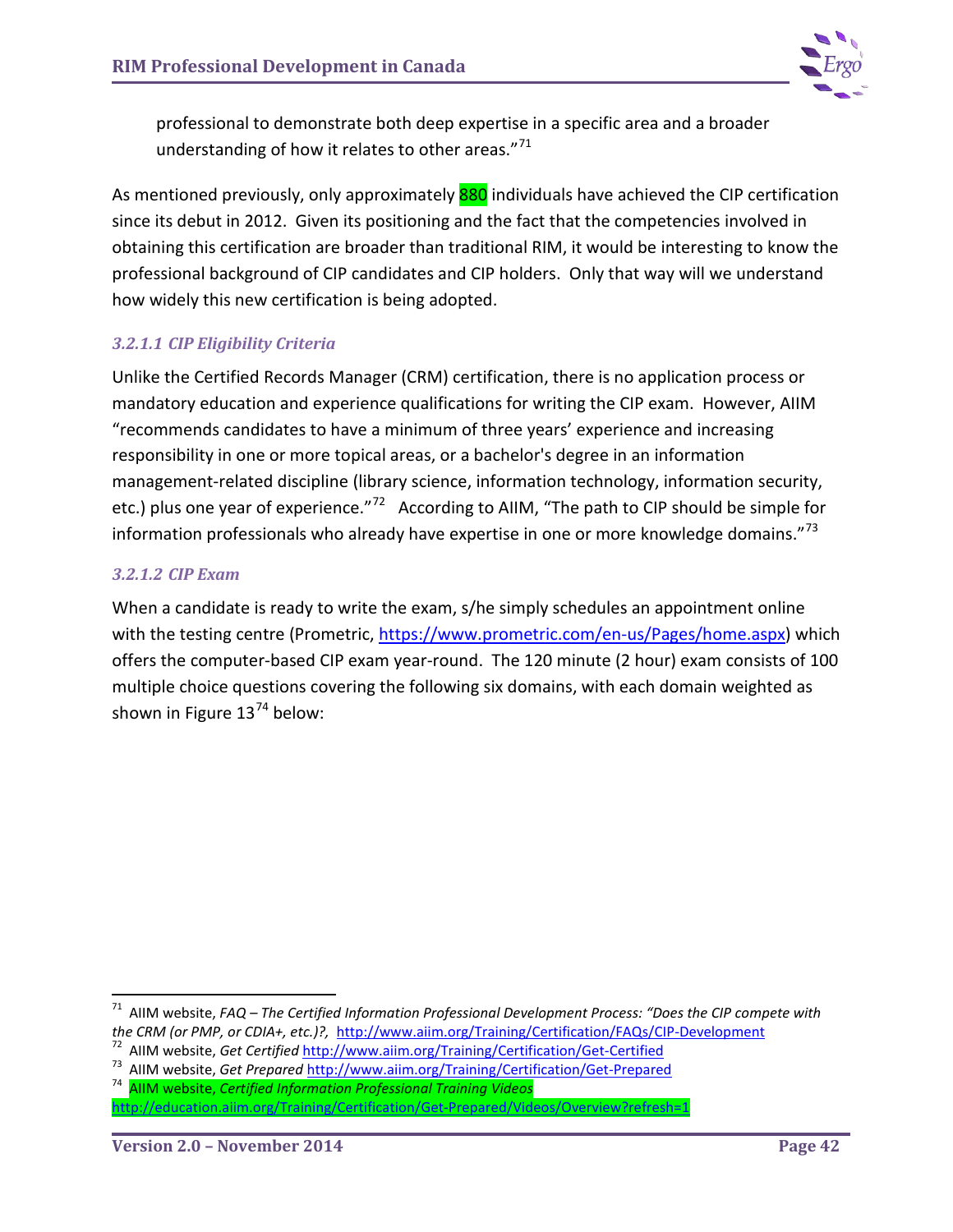

| <b>Knowledge Domain</b> | <b>Focus Area/Sub-domain</b>                                               | Weight |
|-------------------------|----------------------------------------------------------------------------|--------|
| Access/Use              | Enterprise search, business intelligence, master data management, and text | 12%    |
|                         | analytics                                                                  |        |
| Capture/Manage          | Information capture, business process management, knowledge                | 20%    |
|                         | management, email management, and content management                       |        |
| Collaborate/Deliver     | Collaboration, social media, information workplace, instant messaging,     |        |
|                         | telecommuting support, and web conferencing                                |        |
| Secure/Preserve         | Security, records management, data privacy, digital rights management,     | 20%    |
|                         | archiving, and e-discovery                                                 |        |
| Architecture/Systems    | Information architecture, technical architecture, cloud computing, mobile  | 15%    |
|                         | applications, and websites and portals                                     |        |
| Plan/Implement          | Strategic planning, building the business case, implementation planning,   | 15%    |
|                         | requirements definition, solution design, and change management            |        |

A passing score is 560 on a scale of 200-800. Because the exam is computer-graded, candidates receive their test score immediately upon completing the exam.

AIIM has developed the following free resources to help candidates prepare to write the CIP exam:

- a) A self-assessment exam to assess areas of strength and weakness. An individual can request detailed feedback showing the questions s/he answered incorrectly, thus receiving valuable insight to help shape his/her future exam preparation.
- b) An online library of video tutorials categorized by the six CIP knowledge domains and further broken down by focus areas/sub-domains. Each 5-7 minute video focuses on one knowledge statement or area from the exam.

AIIM Professional Members can also download the *CIP Study Guide* which addresses all knowledge domains covered on the exam. The study guide is available for download at [http://www.aiim.org/Membership/Professional/Toolkits/MO2011-CIPStudy.](http://www.aiim.org/Membership/Professional/Toolkits/MO2011-CIPStudy)

AIIM is also in the process of establishing a partner program for the delivery of courses to help candidates prepare to write the CIP exam. The self-assessment exam, video tutorial library, and information on the forthcoming training partner program are available at

[http://www.aiim.org/Training/Certification/Get-Prepared.](http://www.aiim.org/Training/Certification/Get-Prepared) AIIM also encourages candidates to consider forming a study group.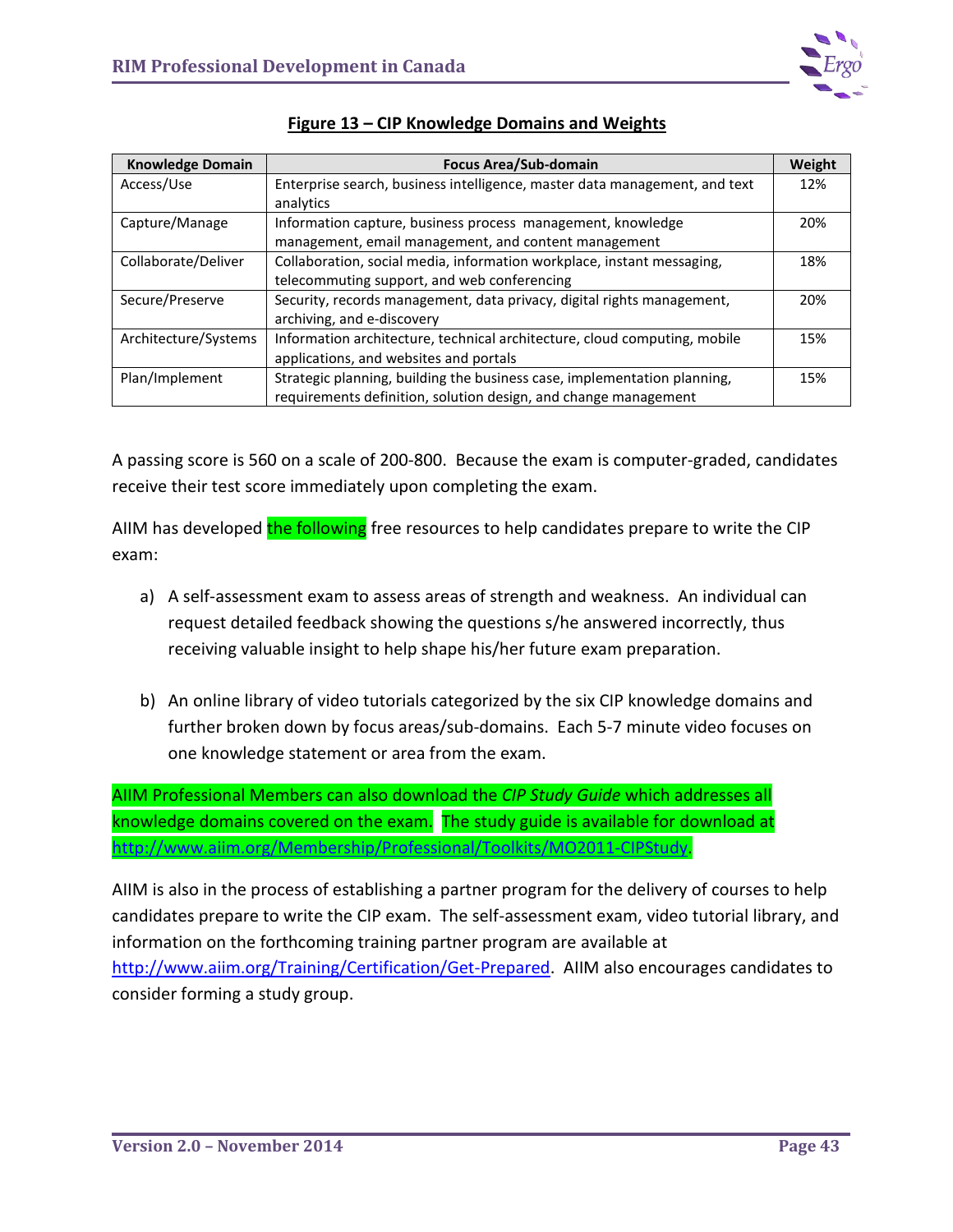

Use of these resources is optional. The AIIM website states: "A number of Information Certified professionals have completed the exam with no formal training, relying on their broad work experience and expertise."<sup>[75](#page-48-0)</sup>

### *3.2.1.3 CIP Certification Maintenance*

A CIP is required to recertify every three years under one of two options:

- 1. Retake the CIP exam and pay the applicable exam fee. AIIM intends to regularly update the exam.
- 2. Take and submit verification of 45 continuing education units (CEUs) over a three year period and pay a fee for the three year period. A maximum of 25 CEUs may be earned in one year.

One contact hour of 'relevant' education is equivalent to one CEU. Relevant education includes:

- a) AIIM-provided education (e.g. AIIM certificate program courses, chapter meetings, or webinars), and
- b) Non-AIIM provided education (e.g. events, courses, etc. provided by other associations such as ARMA International, the Business Forms Management Association (BFMA), or the Project Management Institute (PMI), or events, courses, etc. provided by vendors).

## **3.2.2 Certified Records Manager (CRM)**

Incorporated in 1975, the Institute of Certified Records Managers (ICRM) is "an international certifying organization of and for professional records and information managers."<sup>[76](#page-48-1)</sup> This independent non-profit organization is administered by a Board of Regents in accordance with the institute's constitution and by-laws. Contrary to popular belief, the ICRM operates independently of ARMA International (ARMA); however, the ICRM is the official certifying body for ARMA and many holders of the CRM certification are also ARMA members. The ICRM is also the official certifying body of the Nuclear Information and Records Management Association (NIRMA), awarding the Nuclear Information and Records Specialist (NS) certification to a CRM who passes a Part VII exam that tests for industry-specific RIM knowledge not included in any of the current CRM examinations. As of November 4, 2014, worldwide CRM membership had grown to 978 active (i.e. not retired) Certified Records Managers from only 40 in 1975. Also at that date, just over 9% of active CRMs resided in Canada with 39% of those individuals residing

<span id="page-48-0"></span> <sup>75</sup> AIIM website, *FAQ – Exam Preparation: "Do I have to take a training class?"* [http://www.aiim.org/Training/Certification/FAQs/Exam-Preparation 76](http://www.aiim.org/Training/Certification/FAQs/Exam-Preparation) ICRM website, *home page* http://www.icrm.org/

<span id="page-48-1"></span>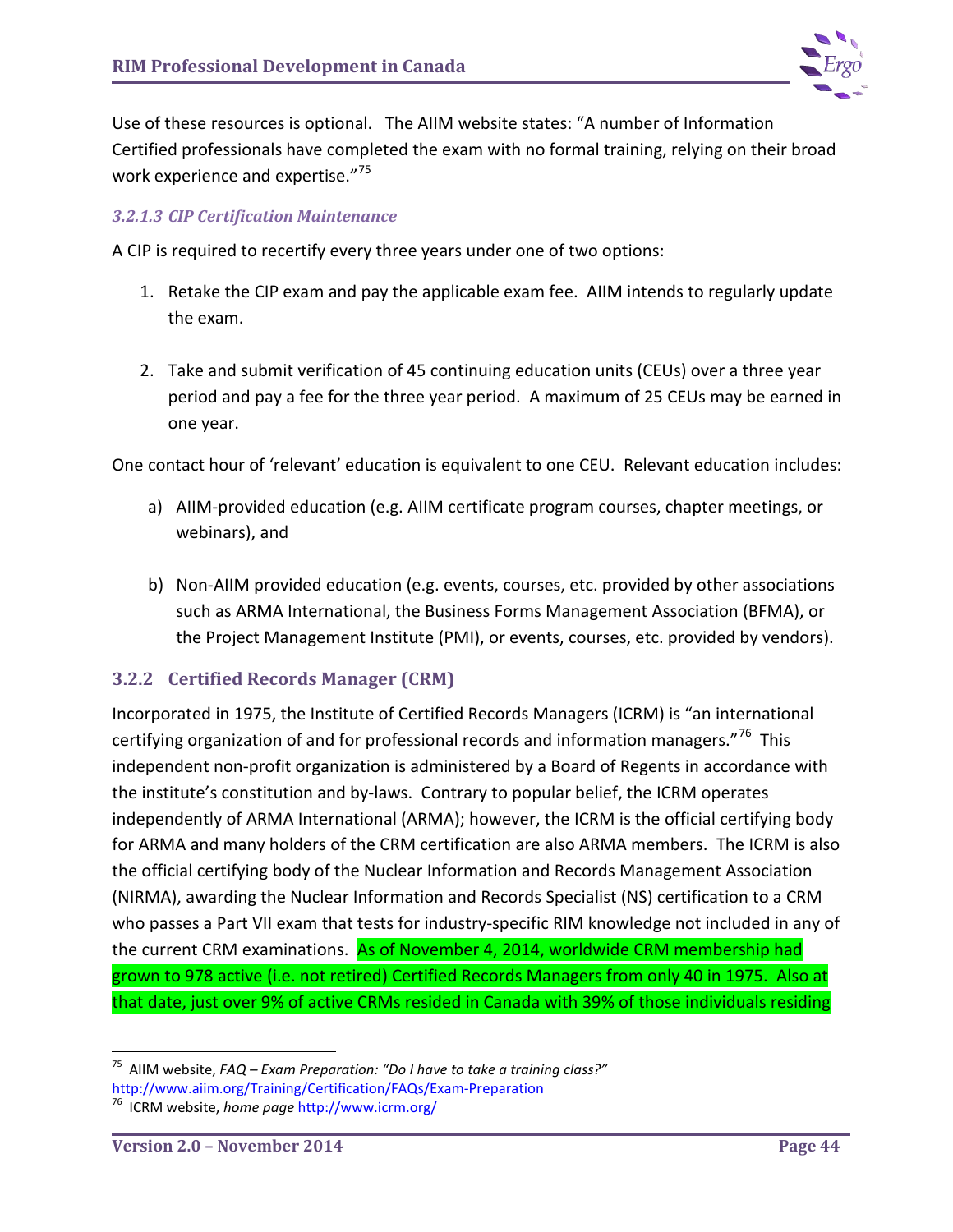

in Ontario, 27% in Alberta, and 13% in British Columbia. The remainder reside in Manitoba, Newfoundland, New Brunswick, Nova Scotia, Quebec, and Saskatchewan.

The CRM, or Certified Records Manager, designation provides "a standard by which persons involved in records and information management . . . [may] be measured, accredited, and recognized according to criteria of experience and capability established by their peers."<sup>77</sup> According to the ICRM, the "CRM credential provides a strong foundation of core skills and competencies for the RIM professional"<sup>[78](#page-49-1)</sup> and attaining "the CRM designation is based on educational background, professional work experience, and the passing of a six part examination."<sup>[79](#page-49-2)</sup>

The CRM certification is viewed as the 'gold standard' of the RIM profession by many practitioners and employers. It is the oldest and most established RIM certification. It represents the traditional core competencies of the RIM profession and it is relatively difficult to achieve given the requirement to pass five multiple choice and one case studies exam. It is also the only one of the RIM certifications which tests candidates on their analytical and report writing skills, crucial skills when making recommendations and dealing with senior management and other stakeholders. It will be interesting to see whether the number of CRMs grows due to the ICRM's relaxing of the requirements for professional level experience or whether numbers remain constant. Although neither the CIP nor the IGP have been positioned to compete with the CRM, it will be interesting to see more RIM practitioners gravitate to the less onerous application, examination, and certification maintenance requirements of those certifications in the future.

## *3.2.2.1 CRM Eligibility Criteria*

A candidate is required to apply to write the CRM exam. The ICRM's Certification Standards Committee reviews and evaluates each applicant's credentials to determine whether the qualification requirements have been met. An applicant will not be considered a 'CRM candidate' and will not be scheduled to write the exam until his/her application has been approved.

An applicant must satisfy a combination of education and experience requirements as follows: "Applicants who properly demonstrate achievement of a 4-year (bachelor's) degree from an accredited institution of higher education must also demonstrate one year of professional Records and Information Management (RIM) experience. Alternatively, one year of

<span id="page-49-1"></span><span id="page-49-0"></span><sup>&</sup>lt;sup>77</sup> ICRM website, *About Certification* <http://www.icrm.org/about/><br><sup>78</sup> ICRM website, *What are the Advantages of Being a Certified Records Manager (CRM)?* <http://www.icrm.org/wp-content/uploads/2012/09/Advantages-of-Being-A-Certified-Records-Manager-CRM.pdf> 79 ICRM website, *About Certification – The Certification Process* <http://www.icrm.org/about/>

<span id="page-49-2"></span>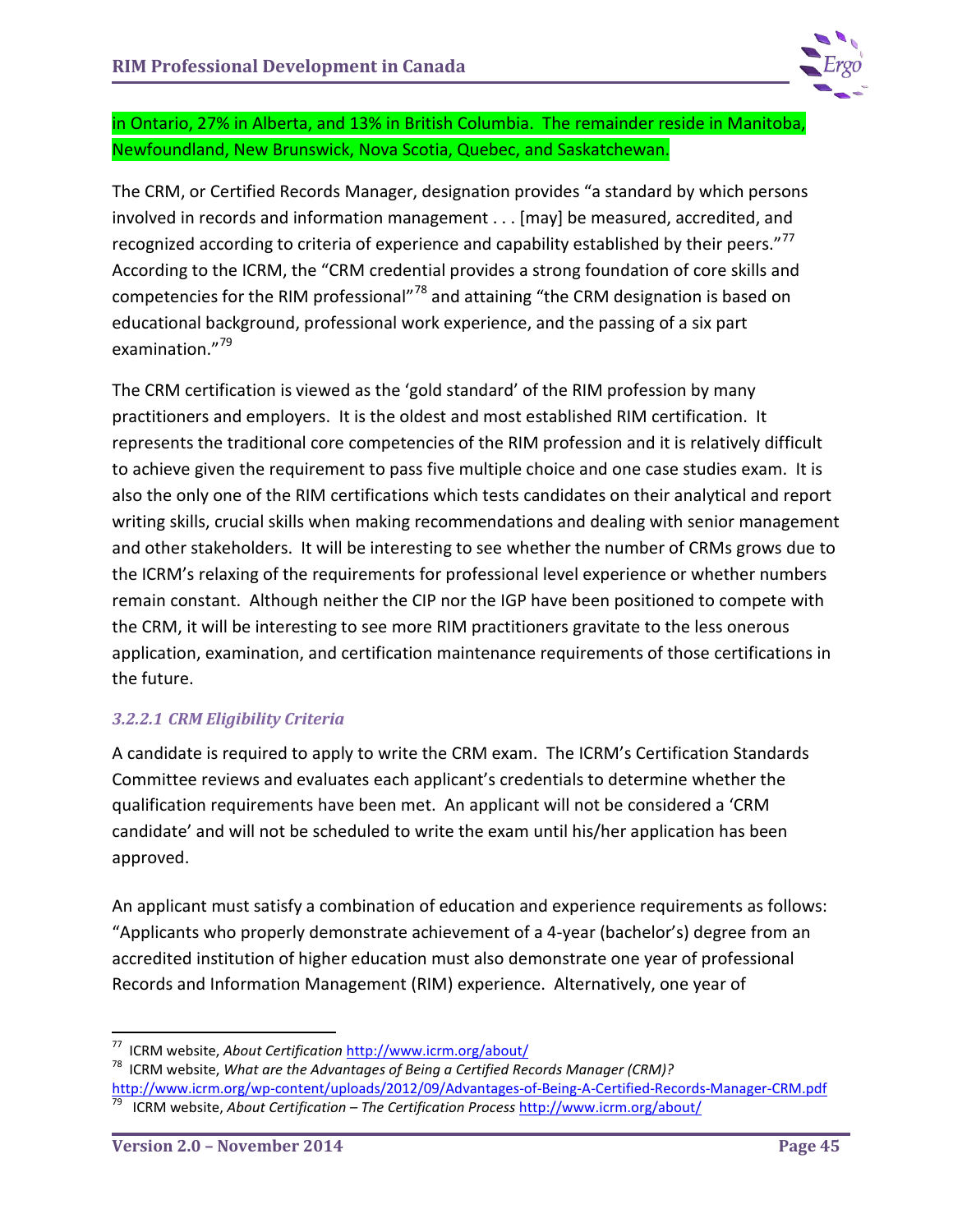

professional Records and Information Management (RIM) experience can be substituted for each year of college education."<sup>[80](#page-50-0)</sup> Therefore, a candidate with a high school education would need a minimum of 5 years of professional experience. These qualification requirements took effect August 31, 2011 when the ICRM's Board of Regents unanimously voted to reduce the requirements for professional level experience. Prior to the change, a sliding scale of education and experience applied (i.e. the higher the level of one's education, the fewer years of professional experience required). For example the previous education and experience matrix required an applicant with a high school diploma to have 11 years of professional experience while a candidate with a 4 year (bachelor's) degree needed 3 years of professional experience. The then Chair of the ICRM's Board of Regents explained the revised education and experience qualifications as follows:

"The exams really stand on their own now. This is the industry's most rigorous series of exams, culminating in the credential that has been respected for the last 36 years.

We're pleased to make the application process more approachable for potential candidates, without the need for them to jump through administrative hurdles of proving areas of expertise. The exams prove an applicant's professional work experience quite adequately."<sup>[81](#page-50-1)</sup>

Candidates are required to submit external, written verified proof of education (e.g. transcripts) and experience. Experience documentation may include job descriptions or a letter from an employer for each professional level position held (for RIM practitioners), letters differentiating acceptable experience from sales work (for RIM vendors and consultants), and syllabi of courses taught and letters from department heads (for full-time RIM faculty). Further, to be deemed 'acceptable' by the ICRM, a candidate's professional level experience must be from any of the following categories:

- Conducting surveys and studies;
- Developing, designing, and implementing RIM systems;
- Direct managerial/operational RIM program responsibility; and/or
- Teaching courses in RIM for an accredited institution of higher education on a full-time basis.

<span id="page-50-1"></span><span id="page-50-0"></span> <sup>80</sup> ICRM website, *About Certification – Education* <http://www.icrm.org/about/> 81 ARMA International website, *ICRM Announces New Qualification Standards* [http://www.arma.org/r1/publications/general-arma-news---main/2011/11/18/icrm-announces-new-qualification](http://www.arma.org/r1/publications/general-arma-news---main/2011/11/18/icrm-announces-new-qualification-standards)[standards](http://www.arma.org/r1/publications/general-arma-news---main/2011/11/18/icrm-announces-new-qualification-standards)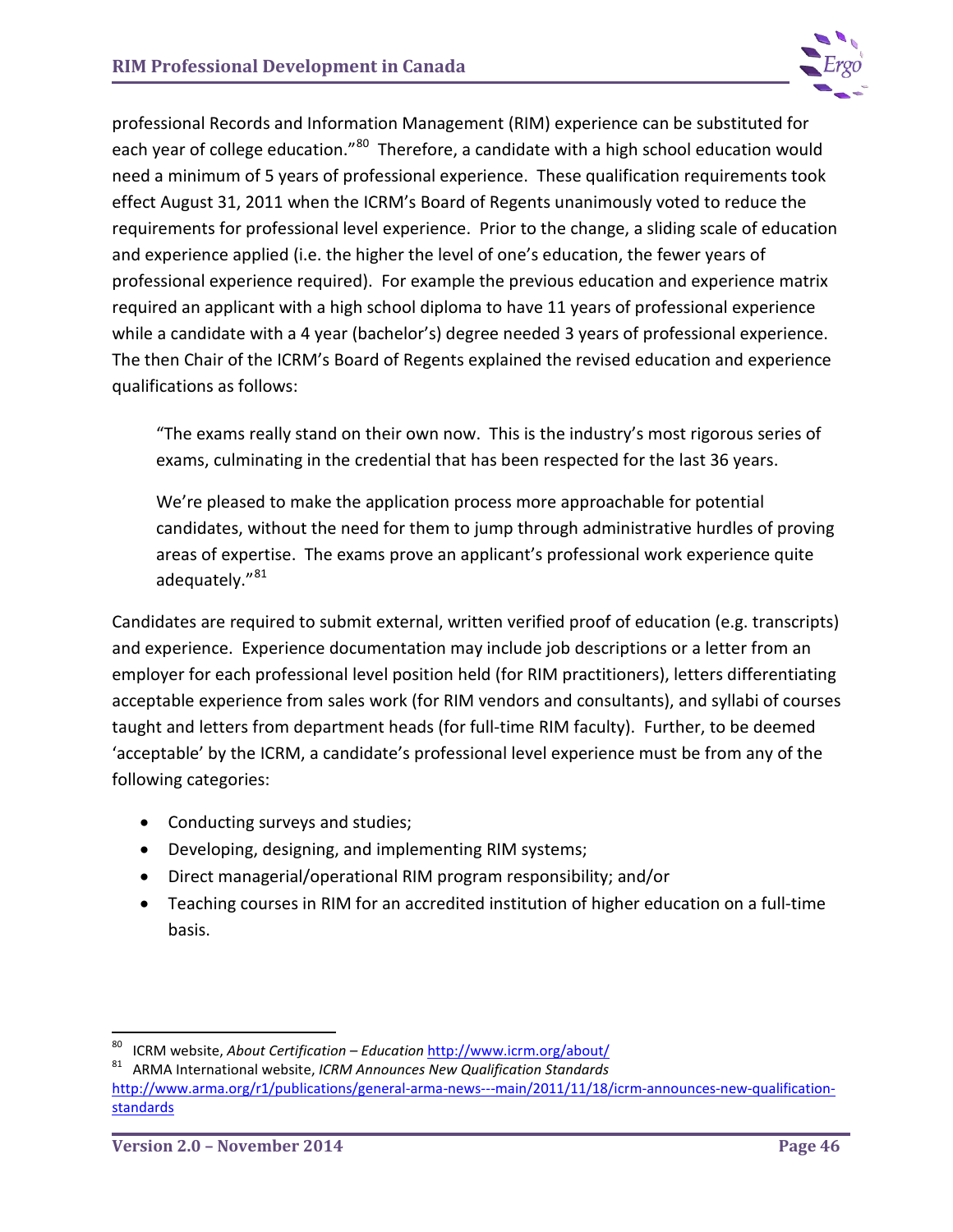

### *3.2.2.2 CRM Exams*

The CRM exam is a six part exam: the first five parts are multiple choice exams each consisting of 100 questions and the final, Part VI exam consists of two case studies. A candidate may take the first five parts in any sequence or "sit for Parts I to V of the examination at one time."<sup>[82](#page-51-0)</sup> However, a candidate may only take the Part VI exam after passing each of the first five exams. The computer-based exams are administered in English only<sup>[83](#page-51-1)</sup> at Pearson VUE testing centres [\(http://www.pearsonvue.com/\)](http://www.pearsonvue.com/). According to *The CRM Handbook*:

"Parts I through VI are offered Monday through Friday in the first and second full weeks of February, May, August and November each year. Candidates may select the day, time and location that meet their particular schedule. Candidates who have passed Parts I through V may, if a test site is available, take Part VI in the same cycle after they have passed the last of Parts I through V. (Due to the short time frame for this extended registration, there is no guarantee a site will be available.)" $84$ 

The exams cover "general management principles and all aspects of recordkeeping from creation, management, control, storage and disposition, through in-depth areas of recordkeeping technologies." $85$  The first five exams are divided by subject as follows:

- Part I Management Principles and the RIM Program;
- Part II Records and Information: Creation and Use;
- Part III Records Systems, Storage and Retrieval;
- Part IV Records Appraisal, Retention, Protection and Disposition; and
- Part V Technology.

Questions in the exams are "based on fundamental records and information management practices, and are meant to represent the best practices in the industry."<sup>86</sup> A candidate has 80 minutes to complete each of the first five exams. Because that works out to 48 seconds per question, a candidate needs to have a good knowledge base and be able to perform well under pressure.

<span id="page-51-2"></span>84 Institute of Certified Records Managers, *The CRM Handbook*, page 12 [http://www.icrm.org/wp](http://www.icrm.org/wp-content/uploads/2014/07/ICRM_Handbook_2014-07-16_17th_Ed-Final.pdf)[content/uploads/2014/07/ICRM\\_Handbook\\_2014-07-16\\_17th\\_Ed-Final.pdf](http://www.icrm.org/wp-content/uploads/2014/07/ICRM_Handbook_2014-07-16_17th_Ed-Final.pdf)<br><sup>5</sup> ICRM website, *What are the Advantages of Being a Certified Records Manager (CRM)?* 

<span id="page-51-3"></span><http://www.icrm.org/wp-content/uploads/2012/09/Advantages-of-Being-A-Certified-Records-Manager-CRM.pdf> 86 Institute of Certified Records Managers, *The CRM Handbook*, page 12 [http://www.icrm.org/wp-](http://www.icrm.org/wp-content/uploads/2014/07/ICRM_Handbook_2014-07-16_17th_Ed-Final.pdf)

<span id="page-51-1"></span><span id="page-51-0"></span><sup>&</sup>lt;sup>82</sup> ICRM website, *About Certification – Taking the Examination* <http://www.icrm.org/about/><br><sup>83</sup> Upon advance request, a candidate whose native language is not English is entitled to an additional 20 minutes of test time to complete each of the Parts I to V exams and an additional 60 minutes of test time for the Part VI exam.

<span id="page-51-4"></span>[content/uploads/2014/07/ICRM\\_Handbook\\_2014-07-16\\_17th\\_Ed-Final.pdf](http://www.icrm.org/wp-content/uploads/2014/07/ICRM_Handbook_2014-07-16_17th_Ed-Final.pdf)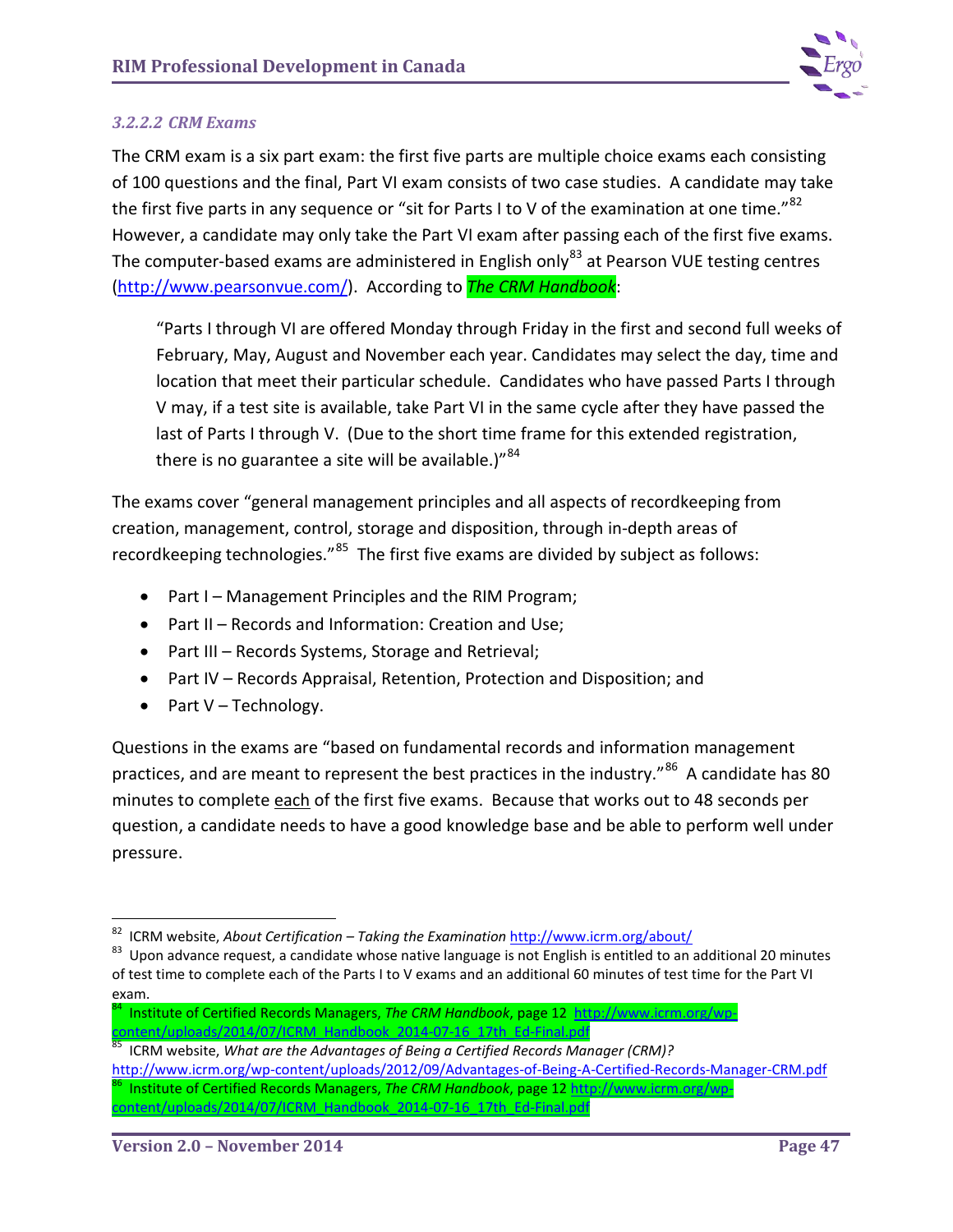

In Part VI, CRM candidates are required to leverage their knowledge of the subjects tested in the first five exams plus their RIM experience "by writing two business case studies that demonstrate their ability to apply and convey their knowledge to upper management, clients, and other constituents."<sup>87</sup> Candidates are required to analyze hypothetical but real-world problems, use managerial judgement and tone, and make recommendations in a clear and concise written format as they complete two, 50 point case studies. Candidates select two of the three case studies presented in the exam. Part VI must be completed within four hours.

The Parts I to V multiple choice exams are computer graded so a candidate usually receives his/ her exam score immediately after completing each exam. Candidates receive individualized feedback before leaving the testing centre. This feedback "consists of the outline parts of that particular part that contained the questions missed. Candidates can then use that feedback to guide their further study."[88](#page-52-1)

Part VI exams are graded by Certified Records Managers who are expected to provide narrative feedback – both positive and negative – on a candidate's "technical knowledge, writing ability, problem analysis, and appropriateness of answer."<sup>[89](#page-52-2)</sup> Each of a candidate's case study responses is graded by different CRMs.

The passing grade for each exam part is 70% and a candidate may retake any part of the exam as often as necessary, provided the candidate does so within five years from the date s/he passed the first examination and upon payment of the applicable retesting fee. Part VI grades of 60-69% are automatically re-graded by different graders before the grade is issued and a candidate who fails the Part VI exam by less than eight points (63%-69%) may appeal the failing grade if s/he has a legitimate reason to believe there was a grading error.

There is a five **consecutive** year time limit to pass all six parts of the exam. The following process applies if a candidate does not meet that time requirement: "If a Candidate fails to do so, they must reactivate their eligibility and the part(s) taken and passed initially must be repeated so that the passing of all parts occurs consecutively within a five-year period. The time for passing the exam begins from the date of approval as a Candidate, or the date of Reactivation."[90](#page-52-3)

- <span id="page-52-0"></span> 87 ICRM website, *What are the Advantages of Being a Certified Records Manager (CRM)?* <http://www.icrm.org/crm-advantages/><br><sup>88</sup> Institute of Certified Records Managers, *The CRM Handbook*, page 15 [http://www.icrm.org/wp-](http://www.icrm.org/wp-content/uploads/2014/07/ICRM_Handbook_2014-07-16_17th_Ed-Final.pdf)
- <span id="page-52-1"></span>ontent/uploads/2014/07/ICRM\_Handbook\_2014-07-16\_17th\_Ed-Final.pdf<br>| *Ibid.*, page 15<br>| Institute of Certified Records Managers, *The CRM Handbook*, page 14 [http://www.icrm.org/wp-](http://www.icrm.org/wp-content/uploads/2014/07/ICRM_Handbook_2014-07-16_17th_Ed-Final.pdf)

<span id="page-52-2"></span>

<span id="page-52-3"></span>[content/uploads/2014/07/ICRM\\_Handbook\\_2014-07-16\\_17th\\_Ed-Final.pdf](http://www.icrm.org/wp-content/uploads/2014/07/ICRM_Handbook_2014-07-16_17th_Ed-Final.pdf)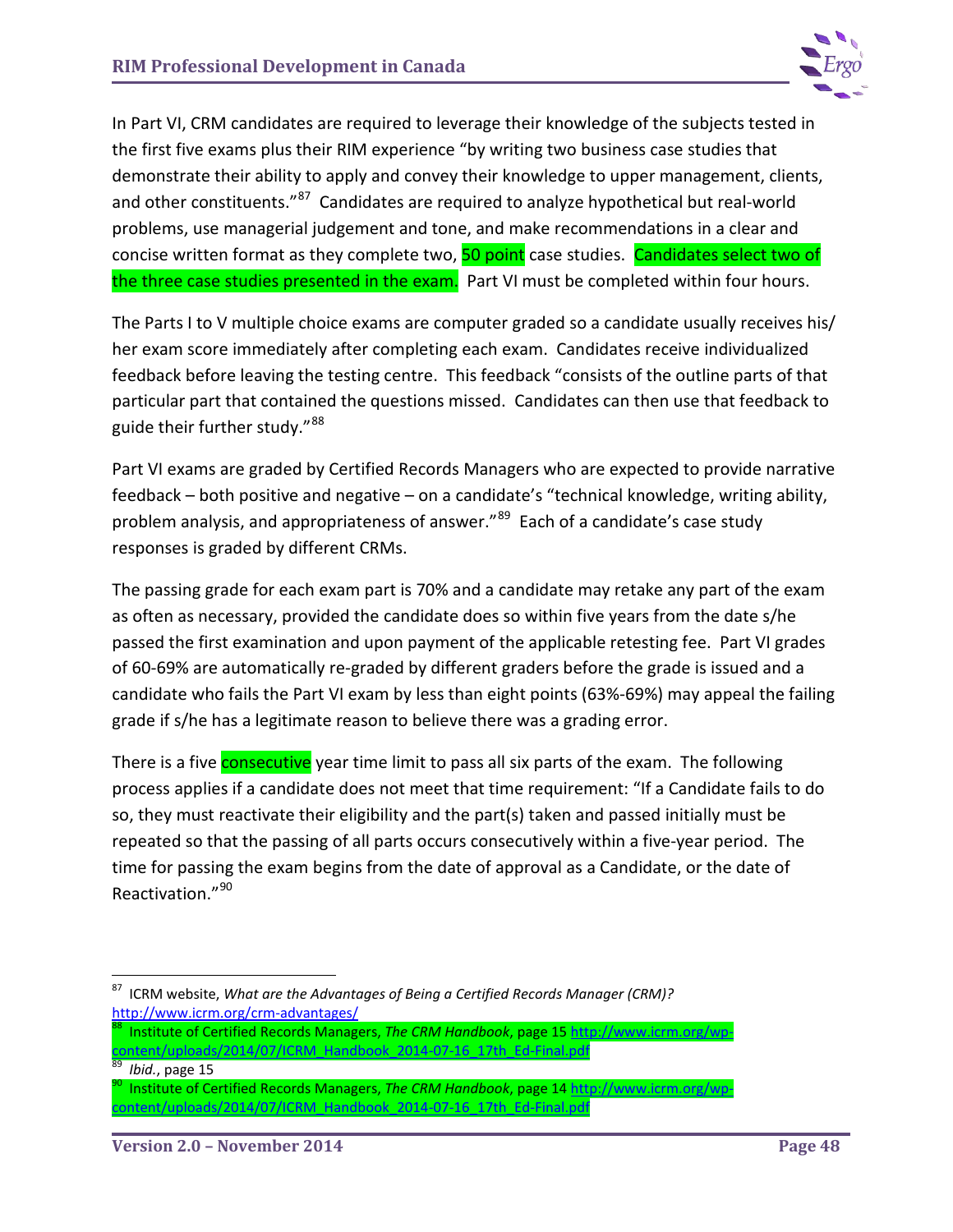

There is no one course or educational program that teaches all of the content covered by the CRM exam; consequently, most candidates prepare to write the exam through self-study. *The CRM Handbook* published by the ICRM is an invaluable resource for understanding the topics on which the exam questions are based. It also provides sample questions and a bibliography of books for each subject area in the exam. ARMA International also recently began selling study packs corresponding to the topics addressed in the Parts I to V exams<sup>[91](#page-53-0)</sup>. In conjunction with the annual ARMA International conference, the ICRM usually offers a two day pre- or postconference workshop which includes the opportunity to take practice exams under timed conditions. Those workshops are sometimes offered in other parts of the United States and Canada. Some candidates find it helpful to have a mentor, particularly for the Part VI exam. CRMs serve as mentors in the ICRM's mentoring program and some ARMA Chapters have established study groups led by a member who holds the CRM designation.

#### *3.2.2.3 CRM Certification Maintenance*

To remain a CRM in good standing and be authorized to use the designation of CRM, a Certified Records Manager must pay annual dues and conform to the ICRM's *Code of Ethics[92](#page-53-1)*. In addition, because the ICRM "believes it is vital that Certified Records Managers remain current in the dynamic field of records and information management"<sup>[93](#page-53-2)</sup>, s/he must fulfill the requirements of the ICRM's Certification Maintenance Program (CMP). The CMP was established "to ensure members maintain professional competence, update existing knowledge and skills, and attain new or additional knowledge and skills."<sup>94</sup> A CRM is required to complete 100 contact hours of approved educational activity during each five year cycle following initial certification. A maximum of 30 points may be awarded for a single activity within a category. Qualifying educational activities are grouped under the following four categories (reduced from 11 categories effective July 16, 2014):

- 1) Attend: Attend a meeting, seminar, webinar, conference, employer-sponsored activity, college/university/correspondence course or certificate program. Educational content of the course or program must relate to the CRM exam outline.
- 2) Present: Teach/lecture/present/panel participation. "Live audience" instruction and/or presentations, webinar/webcast presenter. Also includes in-house RIM training and/or management presentations.

- 
- <span id="page-53-2"></span><span id="page-53-1"></span>92 ICRM website, *Governance – Code of Ethics* <http://www.icrm.org/about/code-of-ethics/> 93 Institute of Certified Records Managers, *The CRM Handbook*, page 16 [http://www.icrm.org/wp](http://www.icrm.org/wp-content/uploads/2014/07/ICRM_Handbook_2014-07-16_17th_Ed-Final.pdf)[content/uploads/2014/07/ICRM\\_Handbook\\_2014-07-16\\_17th\\_Ed-Final.pdf 94](http://www.icrm.org/wp-content/uploads/2014/07/ICRM_Handbook_2014-07-16_17th_Ed-Final.pdf) *Ibid.*

<span id="page-53-0"></span> <sup>91</sup> ICRM website, *Exam Preparation Resources – ARMA Study Packs* [http://www.icrm.org/exam-preparation](http://www.icrm.org/exam-preparation-resources/)[resources/](http://www.icrm.org/exam-preparation-resources/)

<span id="page-53-3"></span>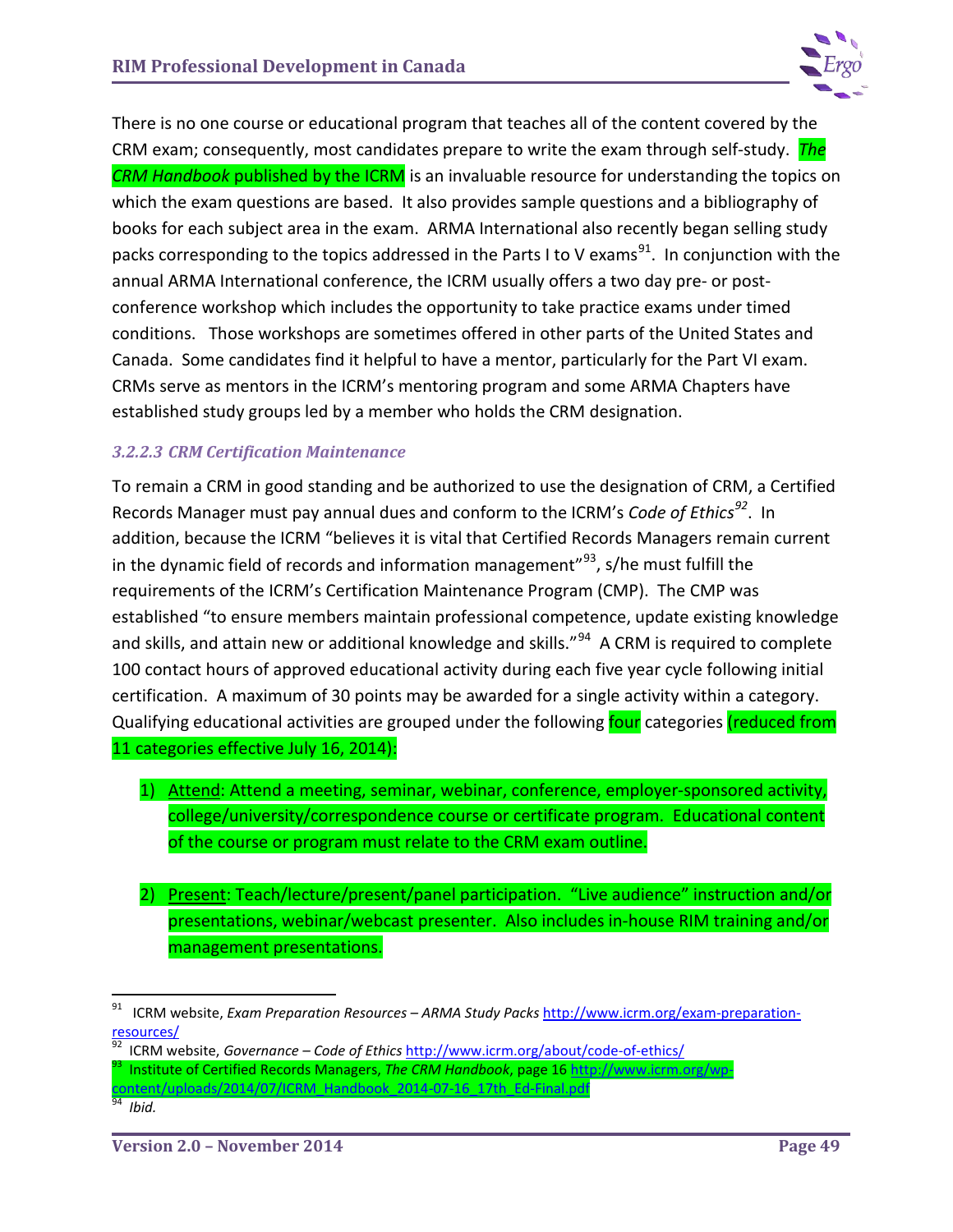

- 3) Publish: Articles, monographs, whitepapers and books. Published articles may appear in a formal publication of regional or national distribution, or published in an electronic format on the internet or company intranet. Content must be related to the CRM exam outline. Reprints of published materials do not qualify for points.
- 4) Other: Work-related activities or other RIM-related activities. Other activities, including on-the-job and other miscellaneous activities, may quality for points if the activity results in (1) a work product or (2) the development of knowledge for the individual or the RIM field. To gain points for these activities, a CRM must be able to identify what RIM-related knowledge was gained and where the activity falls in the CRM exam outline.

Effective May 1, 2014, CMP requests for events lasting 1/2 to two hours are being automatically approved by the online CMP submission system and it is not necessary to include supporting documentation with a request. CRMs are responsible for ensuring that their requests map to the areas of the CRM exam outline and for providing a description that includes both the sponsor and the session title. They are also encouraged to retain their supporting documentation for at least one year because the ICRM's Regent, Certification Maintenance may request additional information or documentation about any or all requests.

All other requests (i.e. requests for activities greater than 2 points) must be verified through the submission of documentation acceptable to the ICRM. Further, documentation for those requests must be received by the ICRM within 30 days of the application date or the request will be denied.

Requests for CMP points are made online. CRMs who are unable to submit online requests are encouraged to contact the ICRM's administrative office for instructions.

There is a provision to carry over to the next five year cycle up to 50 CMP points earned during the last year of a cycle provided those points exceed the required 100 hours needed to maintain certification in the current cycle.

A CRM who fails to complete 100 contact hours of approved activity in a 5 year cycle will "receive formal notice indicating that they are no longer eligible to use the CRM designation and will be dropped from the ICRM rolls. Restoration of lost certification can be achieved only by submitting a Reinstatement Application within 5 years of de-certification, include the required fee to become a Reinstatement Candidate, and pass Part IV of the exam. A Reinstatement Candidate must retake and pass Part IV of the CRM examination within 5 years."[95](#page-54-0)

<span id="page-54-0"></span> <sup>95</sup> ICRM website, *Certification Maintenance General Information* <http://www.icrm.org/cm-general-info/>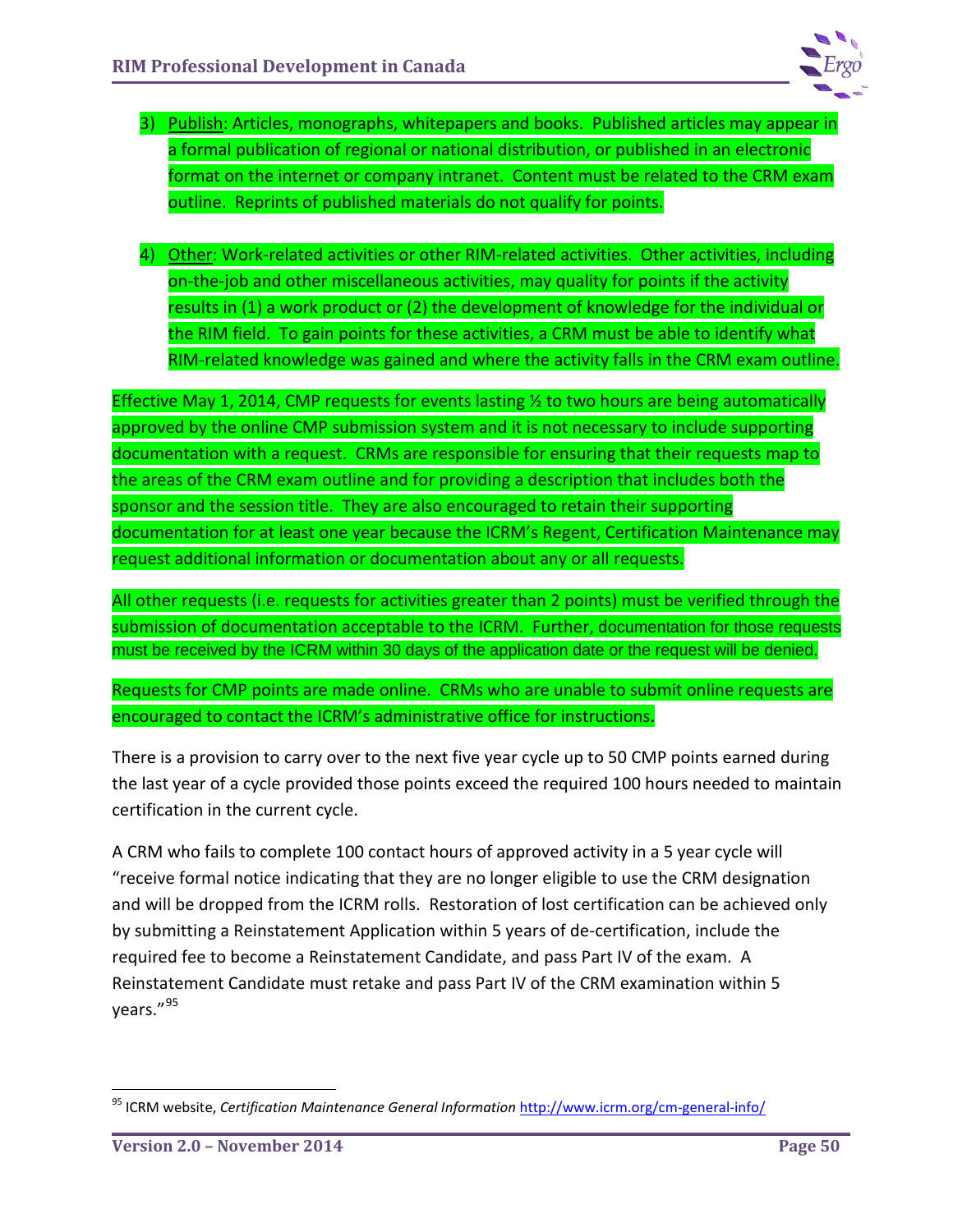

## **3.2.3 Information Governance Professional (IGP)**

The newest RIM industry certification is the IGP, or Information Governance Professional. It is awarded by ARMA International (ARMA), a not-for-profit professional association established in 1955 which describes itself as "the authority on governing information as a strategic asset." $96$ According to its website, ARMA's "approximately 27,000+ members include information managers, information governance professionals, archivists, corporate librarians, imaging specialists, legal professionals, IT managers, consultants, and educators, all of whom work in a wide variety of industries, including government, legal, healthcare, financial services, and petroleum in the United States, Canada, and more than 30 other countries around the globe."<sup>[97](#page-55-1)</sup>

A certified Information Governance Professional "creates and oversees programs to govern the information assets of the enterprise. The IGP partners with the business to facilitate innovation and competitive advantage, while ensuring strategic and operational alignment of business, legal, compliance, and technology goals and objectives. The IGP oversees a program that supports organizational profitability, productivity, efficiency and protection."<sup>98</sup> ARMA further describes the position of an IGP as follows<sup>[99](#page-55-3)</sup>:

"Information governance professionals are strategic in nature. They are in or work with those in the highest levels of the organization. Their span of control and influence is broader than traditional RIM and is heavily influenced by information technology. The IGP also takes on a proactive role in identifying opportunities and business needs that are not being met, determining what content an organization should create and how it can be effectively used within the organization.

IGPs routinely interact with those key functional areas that are necessary to implementing and maintaining good information governance; in addition to IT, they frequently interact with legal/compliance, records management, and business unit leaders. They have a firm grasp on key interdisciplinary strategies required to respond to litigation, implement new systems, and incorporate new technologies – in short, to do all of the things that are characteristic of good information governance!

<span id="page-55-1"></span><span id="page-55-0"></span><sup>&</sup>lt;sup>96</sup> ARMA International website, *Who We Are* <http://www.arma.org/r2/who-we-are><br><sup>97</sup> Ibid.<br><sup>98</sup> ARMA International website, *Information Governance Professional Competency Domains* 

<span id="page-55-2"></span><http://www.arma.org/r2/igp-certification/domains><br><sup>99</sup> ARMA International website, *IGP FAQ: "What does the information governance professional's job look like?"* 

<span id="page-55-3"></span><http://www.arma.org/r2/igp-certification/igporigin>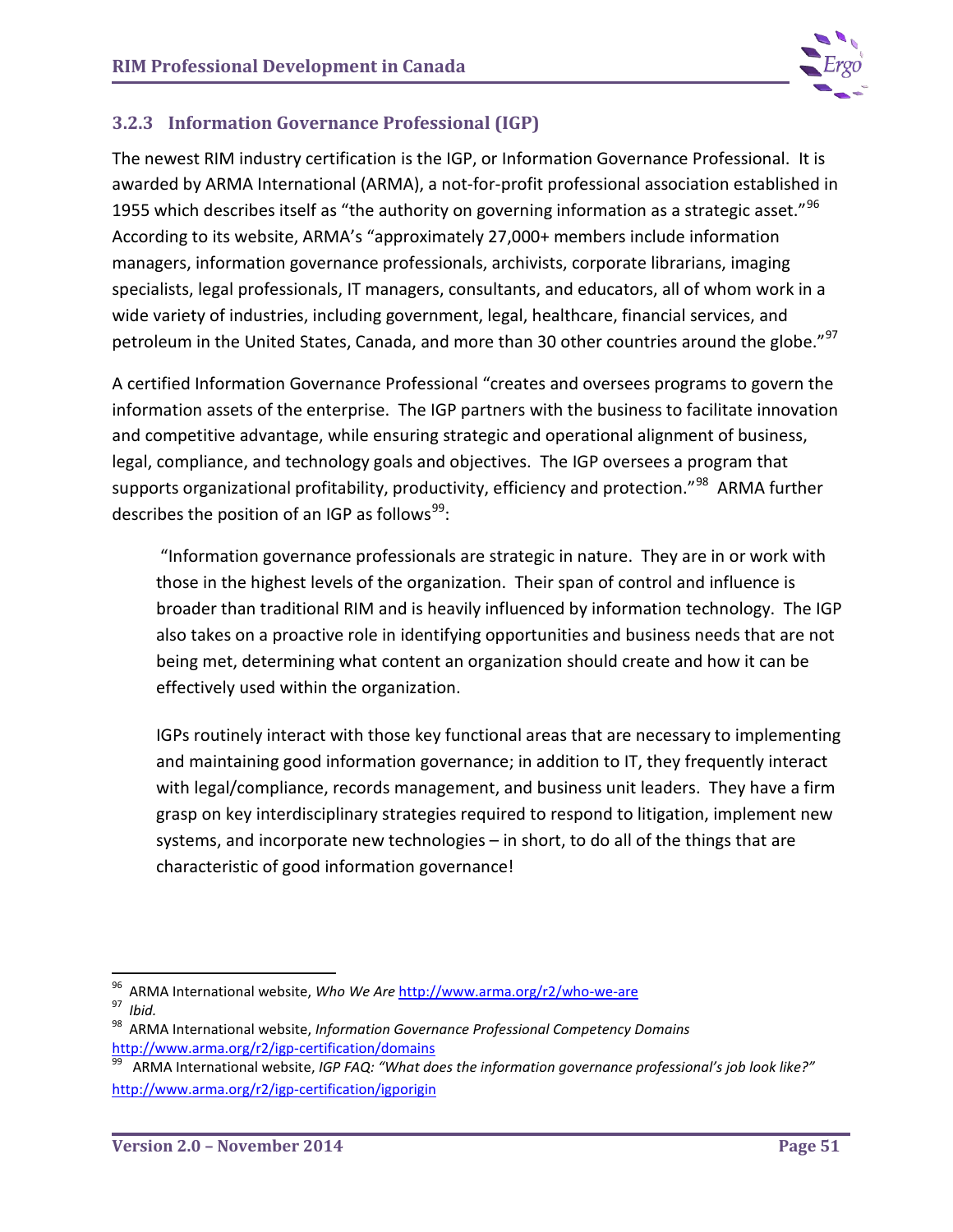

Finally, they are able to communicate effectively with the C-suite in order to achieve support – both financially and rhetorically – for the way all information is handled within the organization.

ARMA developed the IGP certification to "provide an information governance credential within an ethical and professional framework to support individuals to deliver organizational value and reduce risk"<sup>[100](#page-56-0)</sup> and recognize "the efforts of those professionals who are most accomplished with respect to the implementation of the Generally Accepted Recordkeeping Principles<sup>®</sup>."<sup>[101](#page-56-1)</sup> While the IGP certification is seen as "one of the natural career paths for anyone in the RIM profession" it is also positioned to appeal to "others in careers concerned about various aspects of information governance." ARMA therefore describes the positioning of the IGP certification as follows:

"the IGP certification is geared toward the professional working at a strategic level, and assesses competence in various topics, including information privacy, information security, risk management, corporate transparency and accountability, information integrity and authenticity, software solutions, quality audits, and continuous improvement. A certified information governance professional may not actually execute many of the tasks required to implement an effective program. But those who earn the IGP certification will have proven that they have the knowledge and skills required to drive the governance of *all* of the information within an organization."[102](#page-56-2) 

Because the IGP is relatively new, it is not yet known how it will be regarded by the RIM community or RIM employers. It will also be interesting to see whether it will be widely embraced by individuals working in the other information governance domains of IT, legal, privacy, and security.

## *3.2.3.1 IGP Eligibility Criteria*

A candidate is required to apply to write the IGP exam. The IGP's Certification Board reviews and assesses each applicant's credentials to determine whether the qualification requirements have been met. An applicant will not be authorized to write the exam until his/her application has been approved. There are two options for eligibility, as shown in Figure  $14^{103}$  $14^{103}$  $14^{103}$ :

<span id="page-56-0"></span> <sup>100</sup> ARMA International website, *Information Governance Professional – Mission of the IGP Certification Program*

<span id="page-56-1"></span>http://www.armationaltyperties.com<br>certification of *ARMA* International website, *Information Governance Professional FAQ* [http://www.arma.org/r2/igp](http://www.arma.org/r2/igp-certification/igporigin)**[certification/igporigin](http://www.arma.org/r2/igp-certification/igporigin)** 

<span id="page-56-2"></span><sup>&</sup>lt;sup>102</sup> ARMA International website, *Information Governance Professional FA:* "What is the relationship between the IGP and the CRM?" http://www.arma.org/r2/igp-certification/igporigin

<span id="page-56-3"></span><sup>&</sup>lt;sup>103</sup> ARMA International website, *Information Governance Professional Eligibility Requirements <http://www.arma.org/r2/igp-certification/eligibility>*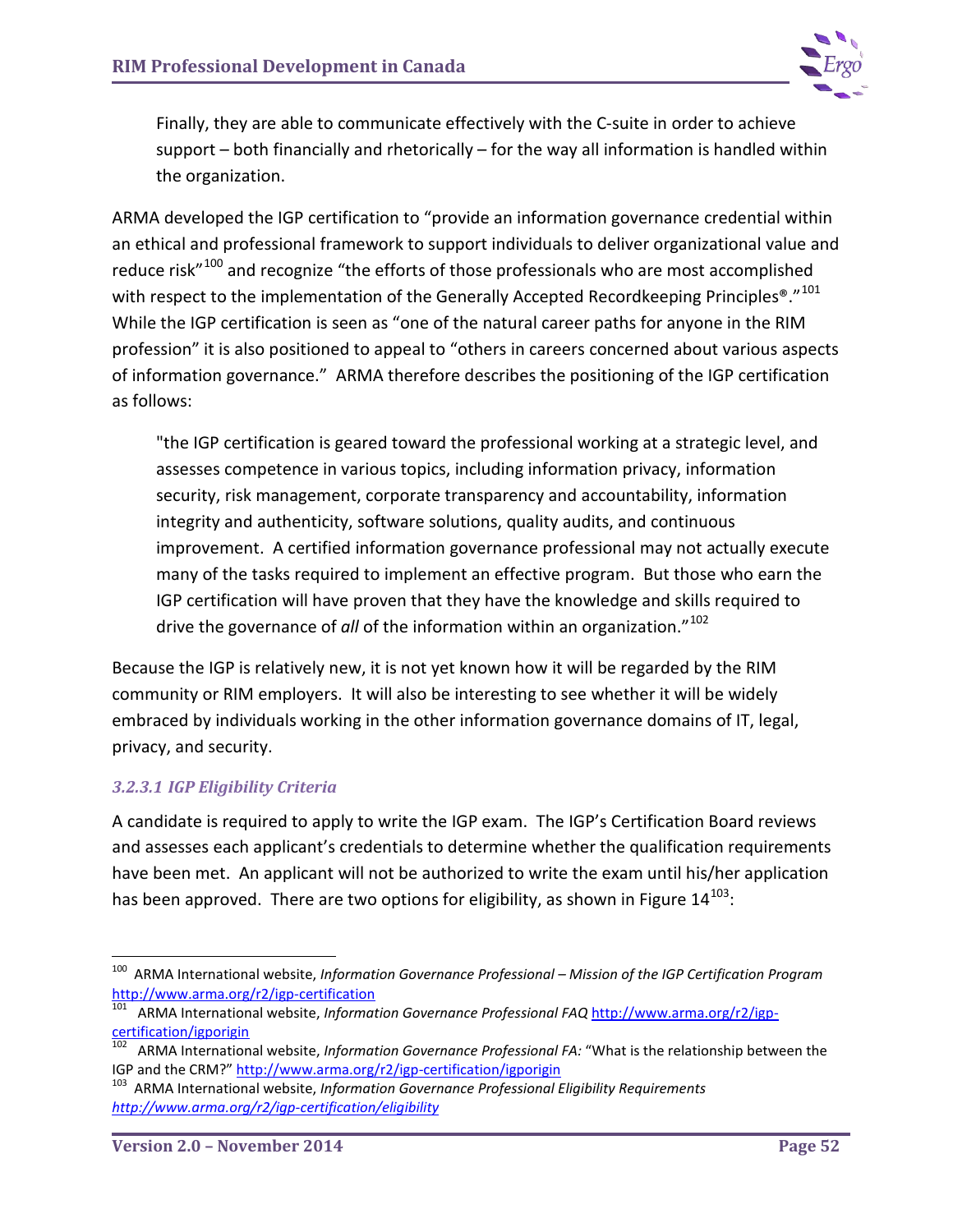

| <b>Option</b>  | <b>Educational Background</b>          | <b>Management and Leadership</b>         | <b>Required</b>          |
|----------------|----------------------------------------|------------------------------------------|--------------------------|
|                |                                        | <b>Experience in Information</b>         | <b>Documentation, If</b> |
|                |                                        | Governance                               | <b>Audited</b>           |
| $\mathbf{1}$   | Four-year degree (bachelor's degree    | Minimum of three years of                | A final transcript       |
|                | or global equivalent)                  | management or leadership experience      | that indicates the       |
|                |                                        | in any of the following fields: RIM      | date of graduation       |
|                | Candidates must submit a transcript    | (including archives), law, compliance,   | and degree title.        |
|                | or report from a global equivalence    | audit, IT, privacy, or security.         |                          |
|                | credentialing firm that is a member in | Experience must include management       | Work experience          |
|                | good standing of the National          | of staff or overseeing the direction of  | documentation.           |
|                | Association of Credential Evaluation   | work of a department, organization,      |                          |
|                | Services (NACES). All associated costs | function, or major project or initiative |                          |
|                | are the candidate's responsibility.    | related to one of the fields above.      |                          |
|                | www.naces.org                          |                                          |                          |
|                |                                        | <b>OR</b>                                |                          |
| $\overline{2}$ | Secondary degree (high-school          | Minimum of 6 years of management         | A final transcript       |
|                | diploma, associate's degree, or global | or leadership experience in any of the   | that indicates the       |
|                | equivalent)                            | following fields: RIM (including         | date of graduation       |
|                |                                        | archives), law, compliance, audit, IT,   | and degree title.        |
|                | Candidates must submit a transcript    | privacy, or security. Experience must    |                          |
|                | or report from a global equivalence    | include management of staff or           | Work experience          |
|                | credentialing firm that is a member in | overseeing the direction of work of a    | documentation.           |
|                | good standing of NACES. All            | department, organization, function, or   |                          |
|                | associated costs are the candidate's   | major project or initiative related to   |                          |
|                | responsibility.                        | one of the fields above.                 |                          |
|                | www.naces.org                          |                                          |                          |

## **Figure 14 – IGP Eligibility Requirements**

Unlike the CRM certification, a candidate is not required to submit external, written proof of education or experience when applying to write the IGP exam. However, the Certification Board plans to audit a percentage of applicants prior to awarding the credential. If selected for audit, an applicant will be required to submit the necessary verification documentation.

The IGP application form includes an applicant's declaration to abide by the *Information Governance Professional Code of Ethics*. For example, an applicant is required to declare that s/he will adhere to the requirement to "affirm the legal, ethical, and moral use of information" and the requirement to "maintain professional competence in all areas of responsibility and undertake assignments only when qualified by education and/or experience."<sup>[104](#page-57-0)</sup>

Detailed information on the application procedures, eligibility requirements, and policies guiding certification decisions is provided in the *IGP Candidate Handbook[105](#page-57-1)*.

<span id="page-57-0"></span><sup>&</sup>lt;sup>104</sup> ARMA International website, *The Code of Ethics* <http://www.arma.org/r2/igp-certification/ethics> 105 Available at<http://www.arma.org/docs/igp/igphandbook.pdf>

<span id="page-57-1"></span>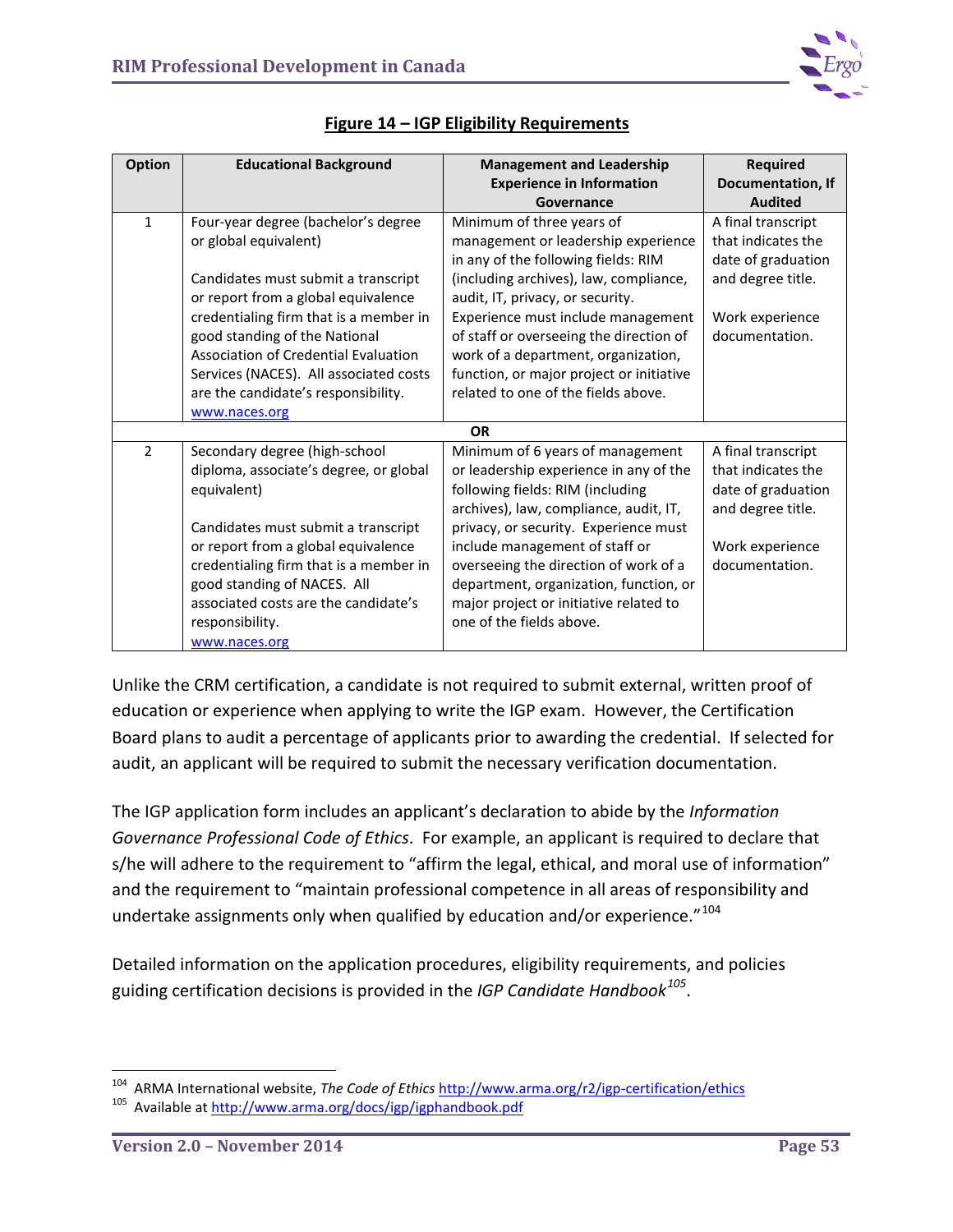

### *3.2.3.2 The IGP Exam*

Once approved, a candidate contacts the testing centre (Pearson VUE,

[http://www.pearsonvue.com/\)](http://www.pearsonvue.com/) to schedule his/her exam. The exam consists of 140 multiple choice questions to be completed within 165 minutes $106$ . 125 questions are scored and only the correct answers to those questions are counted. The other 15 questions are pre-tested for statistical purposes but not scored; therefore, no feedback is provided for those questions. The computer-based exam is administered in English only during testing windows specified by ARMA.

As shown in the *Exam Blueprint[107](#page-58-1)* and reprinted below in Figure 15, the exam questions cover six competency domains. The percentage of the exam questions allocated to each domain is also indicated below.

| <b>Competency Domain</b>                                                                                              | Percentage<br>of Exam |
|-----------------------------------------------------------------------------------------------------------------------|-----------------------|
|                                                                                                                       | <b>Questions</b>      |
| Managing Information Risk and Compliance: Understanding and mitigating information-related                            | 15%                   |
| risks through such activities as researching and monitoring legal, regulatory and industry-specific                   |                       |
| compliance requirements; and creating and monitoring internal policies and procedures. The IGP                        |                       |
| collaborates with stakeholders to determine acceptable risk levels, and then designs and                              |                       |
| implements methods for measuring and monitoring the effectiveness of the organization's plan to<br>mitigate its risk. |                       |
| Developing IG Strategic Plan: Developing a strategic plan that demonstrates an in-depth                               | 15%                   |
| understanding of the organization's business goals, corporate culture, financial resources, and                       |                       |
| commitments.                                                                                                          |                       |
| Developing IG Framework: Establishing the parameters of the organization's IG efforts, including                      | 17%                   |
| developing policies and standards the organization should meet; defining the authority, roles, and                    |                       |
| responsibilities the organization must establish; designing IG program communications and                             |                       |
| training; and developing audit and enforcement mechanisms to ensure the IG program can be                             |                       |
| measured, controlled, and improved.                                                                                   |                       |
| Establishing the IG Program: Determining the IG program scope and goals, such as identifying                          | 17%                   |
| specific program components, acquiring a mandate from executive leadership, establishing                              |                       |
| reporting requirements, assigning specific roles and responsibilities, establishing specific program                  |                       |
| metrics and desired outcomes, and implementing and managing the IG program.                                           |                       |
| Establishing IG Business Integration and Oversight: Aligning the IG strategy and program to                           | 18%                   |
| enhance business goals, needs, and objectives. The IGP works closely with business units to                           |                       |
| determine steps for implementing the IG program in their divisions and for ensuring it is monitored                   |                       |
| and audited periodically to confirm the business is complying with changing laws and to confirm the                   |                       |
| IG program does not impede the business goals.                                                                        |                       |
| Aligning Technology with the IG Framework: Partnering with IT leadership to understand the                            | 18%                   |
| organization's technology landscape, the ways technology is used by the business, and how to align                    |                       |

### **Figure 15 – IGP Competency Domains**

<span id="page-58-0"></span><sup>&</sup>lt;sup>106</sup> Each test appointment is scheduled for three hours to allow five minutes to complete the IGP exam nondisclosure agreement, and a tutorial of the testing software. The balance of the appointment (2 hours, 45 minutes) is allocated to writing the exam.<br><sup>107</sup> ARMA International website, *IGP Examination Blueprint* <http://www.arma.org/r2/igp-certification/blueprint>

<span id="page-58-1"></span>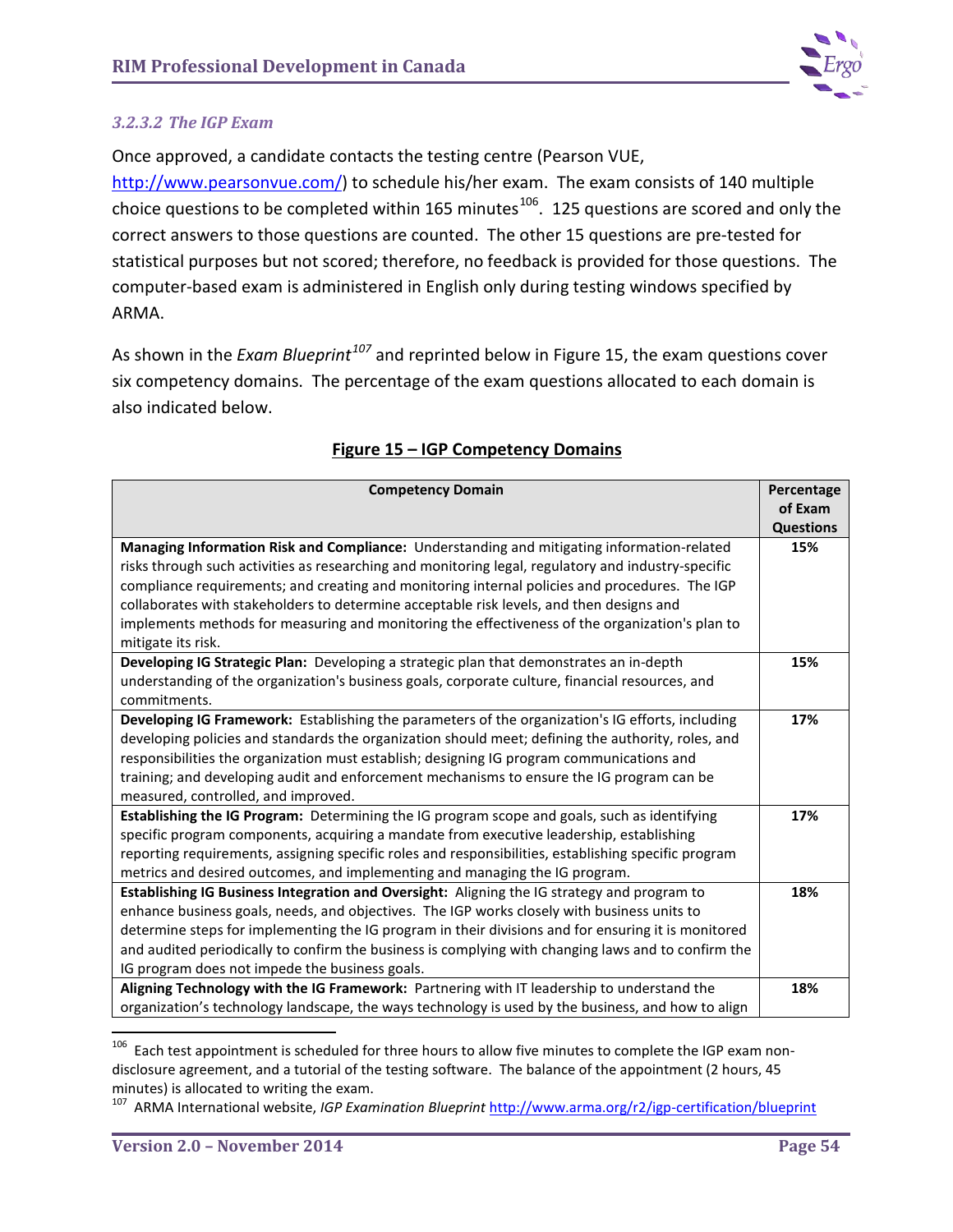

| <b>Competency Domain</b>                                                                           | Percentage       |
|----------------------------------------------------------------------------------------------------|------------------|
|                                                                                                    | of Exam          |
|                                                                                                    | <b>Questions</b> |
| the IG and Technology teams' strategies and operations, including hardware, software, and data     |                  |
| lifecycle management. The IGP also evaluates technology trends that affect IG and partners with IT |                  |
| to assess opportunities and threats.                                                               |                  |

The *Information Governance DACUM Chart[108](#page-59-0)* provides a complete list of duties, tasks, and steps required, including the knowledge, skills, and attributes making up the exam components.

The exam is computer-graded so a candidate will receive his/her score report at the test centre. Results are reported as 'pass' or 'fail'. If a candidate fails, s/he will receive a diagnostic report of his/her overall performance on each content area to assist in preparing to retake the exam. ARMA advises, however, that scores issued at a test centre are not official pending performance of a post-exam quality check before ARMA's certification staff issue an official score report. At press time, a passing score was not publicized. Upon successful completion of the exam, a candidate will be entitled to use the IGP designation and will receive a certificate from ARMA International.

As with the CRM certification, there is no one course or educational program that teaches all of the content covered by the IGP exam; consequently, most candidates prepare to write the exam through self-study. ARMA recommends candidates "have a strong command of the *Generally Accepted Recordkeeping Principles*®[109](#page-59-1), current industry issues, e-discovery, technology, and case law – all of the key components of information governance."<sup>110</sup> To assist candidates to prepare, ARMA developed sample questions<sup>[111](#page-59-3)</sup> so candidates can familiarize themselves with the types of questions on the exam and a *Suggested Reading List* [112o](#page-59-4)f books, periodical articles, and online courses for each domain. In addition, ARMA sells specially priced packages of recommended resources from the *Suggested Reading List*. ARMA cautions, however, that "Purchasing courses, publications, or other resources from ARMA International does not automatically guarantee successfully passing any certification examination. Candidates should evaluate the scope of each certification examination carefully and determine the best course of action for that candidate's unique situation."<sup>[113](#page-59-5)</sup>

<span id="page-59-0"></span> <sup>108</sup> Available at<http://www.arma.org/docs/igp/dacumchart1012.pdf> 109 Information about *The Principles* and a download of *The Principles* are available at

<span id="page-59-2"></span><span id="page-59-1"></span><http://www.arma.org/r2/generally-accepted-br-recordkeeping-principles><br>
<sup>110</sup> ARMA International website, *IGP FAQ: "Is coursework required before the exam?"*<br>
http://www.arma.org/r2/igp-certification/igporigin<br>
<sup>111</sup> Avail

<span id="page-59-5"></span>

<span id="page-59-4"></span><span id="page-59-3"></span><sup>&</sup>lt;sup>111</sup> Available at <http://www.arma.org/r2/igp-certification/sample-questions><br><sup>112</sup> Available at<http://www.arma.org/r2/igp-certification/suggested-reading><br><sup>113</sup> ARMA International website, *IGP Resources from ARMA Internat* [resources](http://www.arma.org/r1/bookstore/igp-resources)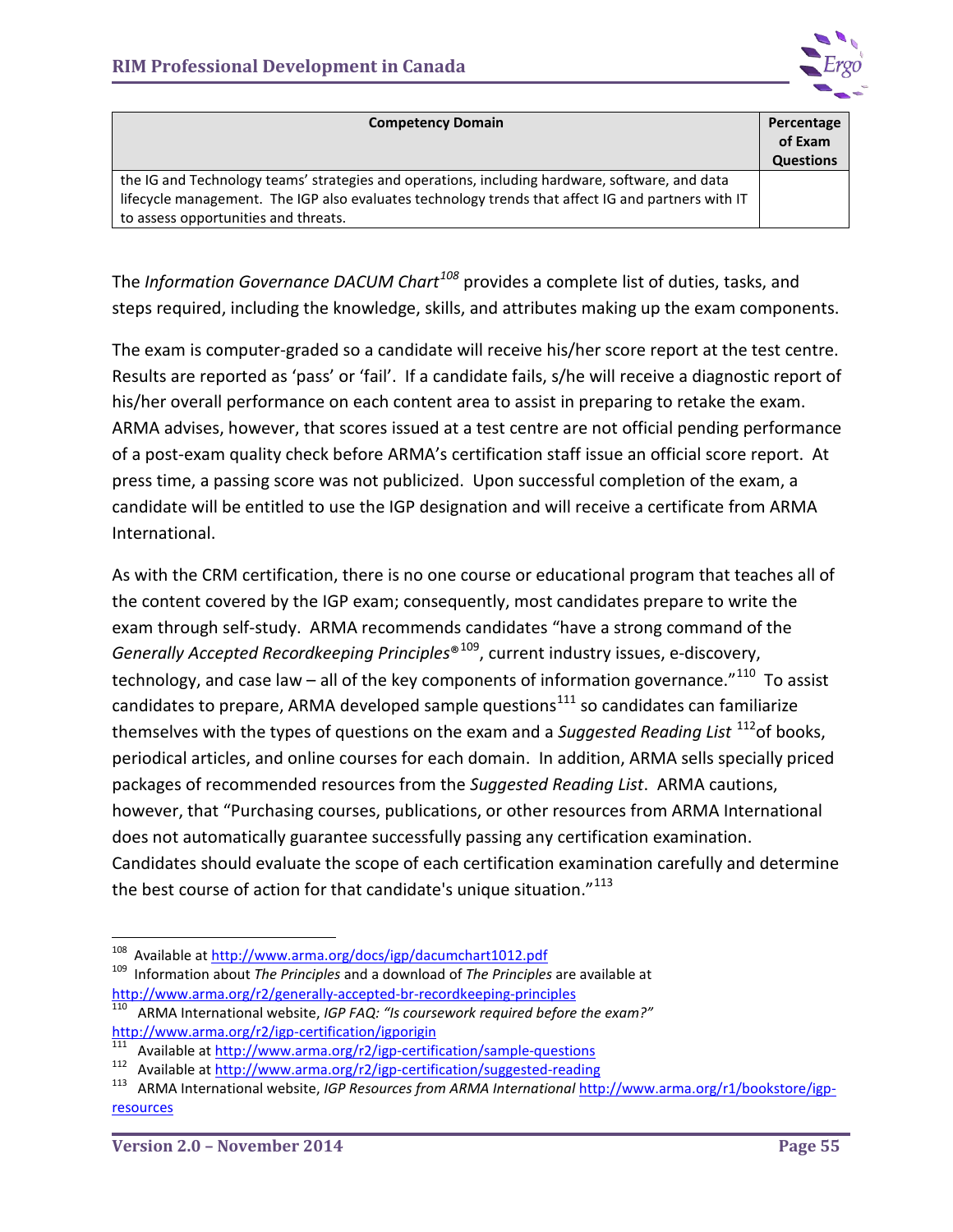

### *3.2.3.3 IGP Certification Maintenance*

An IGP certification is awarded for a period of three years; therefore, an IGP will need to recertify prior to the end of his/her three year cycle to maintain his/her designation. As stated in the *IGP Candidate Handbook[114](#page-60-0)*, an IGP is required to complete and document 60 contact hours of education event attendance or professional activities in each three year cycle. Because "Legal and IT change more rapidly than the other areas . . . a minimum amount of continuing education is required."<sup>[115](#page-60-1)</sup> Therefore, an IGP is required to complete 10 contact hours in each of the Legal and IT domains. The remaining 40 hours are at the individual's discretion. Credit requests (and supporting documentation) are submitted online.

## Credits are awarded as follows $^{116}$  $^{116}$  $^{116}$ :

- a) Attendance at educational events (chapter workshops, seminars, conferences) that map to the IGP exam domains.
- b) Participation in item writing for the IGP exam.
- c) Participation in formal standards-writing activities pertaining to an IG domain as defined by ARMA.
- d) Professional contributions such as speaking at in-person conferences and workshops, creating education materials for virtual or electronic delivery (e.g. web seminars, DVDs, live streaming).
- e) Publication of articles and books (the item must be published by a recognized commercial or professional association publisher – blogs, Twitter feeds, LinkedIn postings and other social media outlets do not quality for this category).
- f) College or university course related to the defined IG domains.

## **3.3 RIM-related Certifications**

Information governance, as illustrated in the *Information Governance Reference Model[117](#page-60-3)* in Figure 16 below, encompasses the domains of RIM, IT, legal, privacy, and security.

<span id="page-60-0"></span> <sup>114</sup> ARMA International, *IGP Candidate Handbook*, page 1[6 http://www.arma.org/docs/sharepoint-roadshow/igp](http://www.arma.org/docs/sharepoint-roadshow/igp-candidate-handbook-feb-14.pdf)candidate-handbook-feb-14.pdf<br>
<sup>115</sup> *Ibid.*, page 16<br>
<sup>116</sup> *Ibid.*, page 17<br>
<sup>117</sup> Available at<http://www.edrm.net/projects/igrm>

<span id="page-60-1"></span>

<span id="page-60-2"></span>

<span id="page-60-3"></span>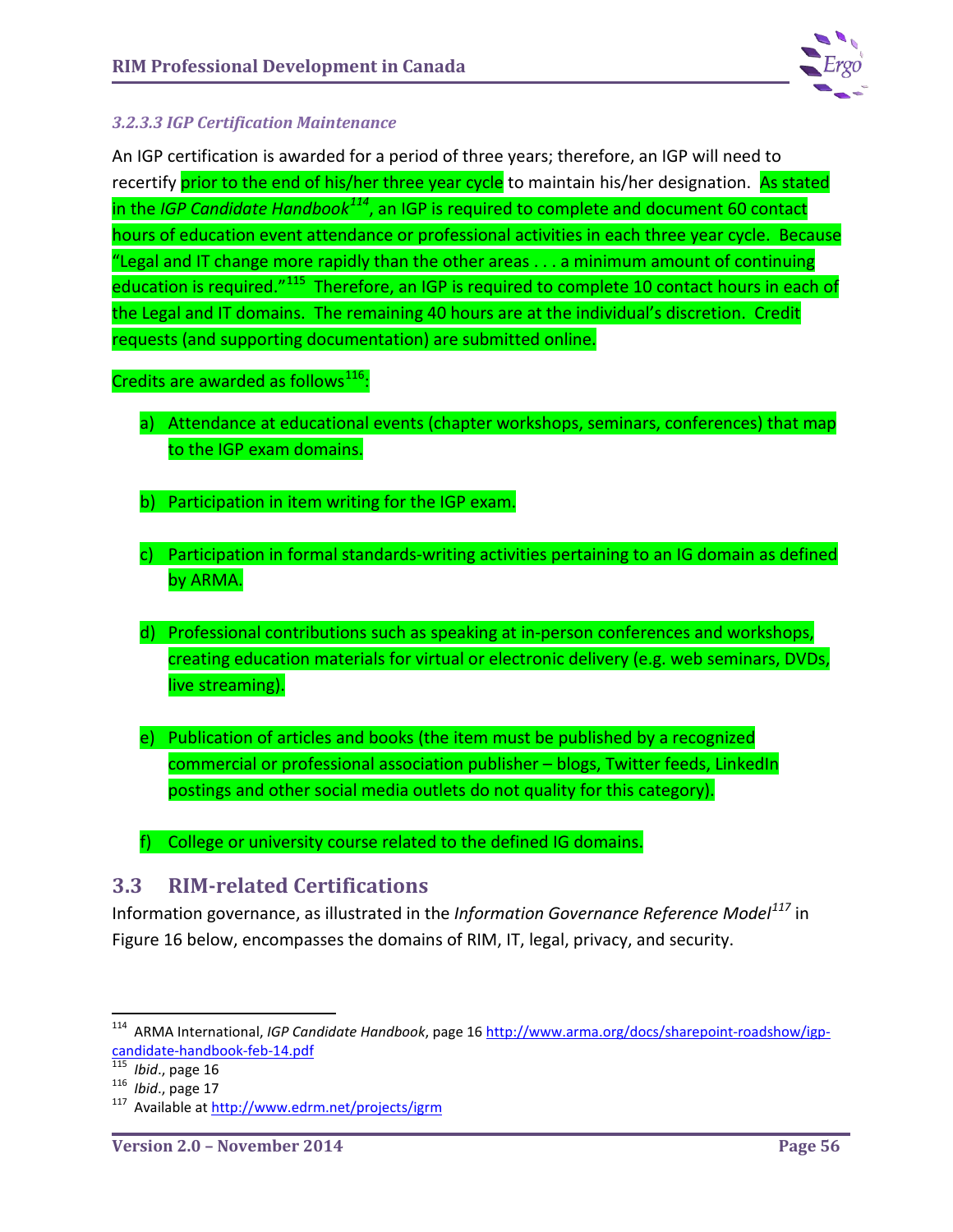

### **Figure 16 – Information Governance Reference Model**

## **Information Governance Reference Model (IGRM)**

Linking duty + value to information asset = efficient, effective management



Information Governance Reference Model / © 2012 / v3.0 / edrm.net

Therefore, to the preceding list of RIM certifications, we can add several additional certifications of potential interest and benefit to RIM professionals who work with stakeholders to develop, implement, and maintain information governance (IG) programs. In addition, some RIM professionals may find certification in archives and/or project management beneficial. While this list is not exhaustive, it serves to illustrate the breadth of additional potential certifications. The certifications listed in Figure 17 are described briefly by area of specialty below: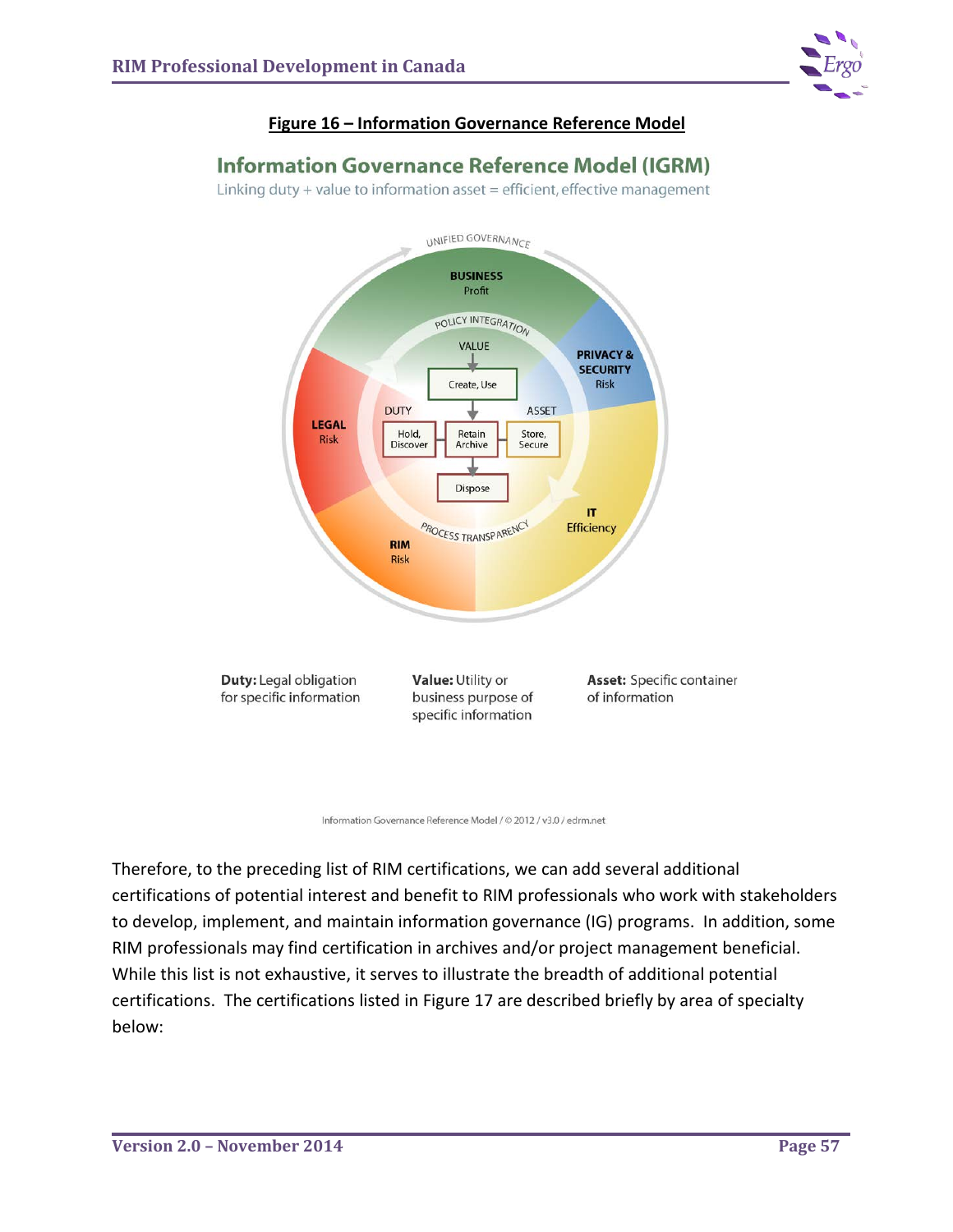

## **Figure 17 – RIM-related Certifications and Certification Bodies**

| Area of          | <b>Certification</b>                       | <b>Certification Body</b>     | <b>URL</b>                                                                         |
|------------------|--------------------------------------------|-------------------------------|------------------------------------------------------------------------------------|
| <b>Specialty</b> |                                            |                               |                                                                                    |
| Archives         | Certified Archivist (CA)                   | Academy of Certified          | www.certifiedarchivists.org/                                                       |
|                  |                                            | Archivists                    |                                                                                    |
| Audit            | Certified Internal Auditor (CIA)           | The Institute of Internal     | https://na.theiia.org/certification/CIA-Certification/Pages/CIA-Certification.aspx |
|                  |                                            | Auditors                      |                                                                                    |
| E-discovery      | Certified Specialist in E-Discovery (CEDS) | Association of Certified E-   | www.aceds.org/                                                                     |
|                  |                                            | <b>Discovery Specialists</b>  |                                                                                    |
| IT               | Certified Document Imaging Architect       | CompTIA                       | http://certification.comptia.org/getCertified/certifications/cdia.aspx             |
|                  | $(CDIA+)$                                  |                               |                                                                                    |
|                  |                                            |                               |                                                                                    |
| Privacy          | <b>Certified Information Privacy</b>       | International Association for | www.privacyassociation.org/certification/cipp_certification_programs               |
|                  | Professional (CIPP)                        | <b>Privacy Professionals</b>  |                                                                                    |
| Project          | Project Management Professional (PMP)      | <b>Project Management</b>     | www.pmi.org/en/Certification/Project-Management-Professional-PMP.aspx              |
| Management       |                                            | Institute                     |                                                                                    |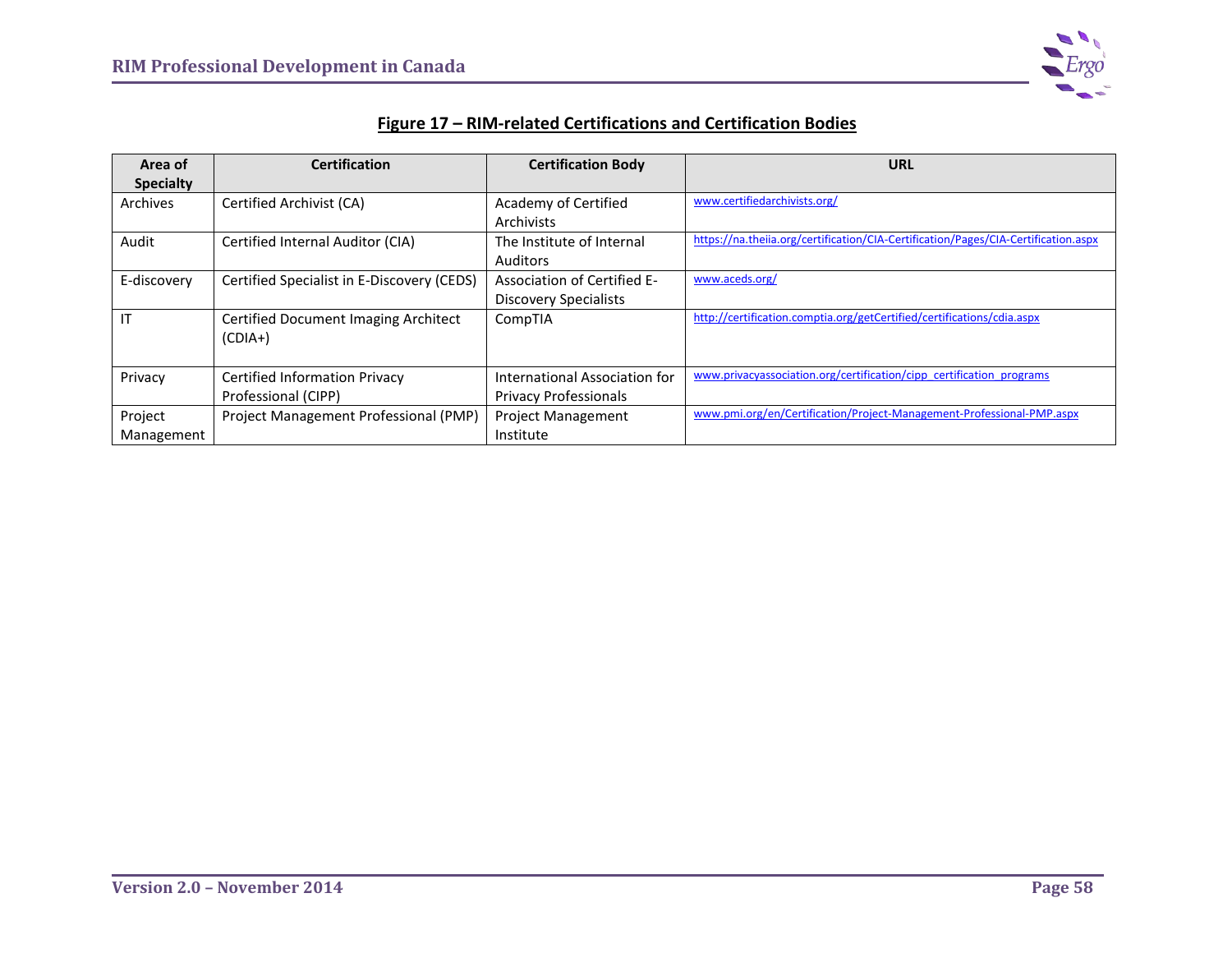

## **3.3.1 Archives**

An archivist is "a professional who specializes in the management of information for permanent usability. Archival work includes the classification, arrangement, preservation, migration, reformatting, description, and selection of all types of permanently valuable documents, data, and images."<sup>[118](#page-63-0)</sup> The ARMA International website describes the Certified Archivist (CA) certification as follows:

"The Academy of Certified Archivists . . . is an independent, nonprofit certifying organization of professional archivists. Individual members qualify for certification by meeting a series of defined professional standards. They have either passed the examination for Certified Archivist (CA), first offered in September 1989, or have qualified by petition for Certified Archivist. The petition program was closed in September 1989. Today, archivists can become certified only by meeting educational and experience requirements and passing the archival certification examination."[119](#page-63-1)

### *3.2.1.1 CA Eligibility Requirements*

A candidate may qualify to sit the CA exam under one of the following education and experience options:

- a) Master's degree with a concentration in archival administration plus one year qualifying professional archival experience; or
- b) Master's degree without a concentration in archival administration plus two years of qualifying professional archival experience; or
- c) Previously qualified certified archivist (lapsed certification).

There is also an option to take the CA exam to become provisionally certified. As stated in the Handbook for Archival Certification published by the Academy of Certified Archivists (ACA), "This option is particularly intended for recent graduates of graduate archival programs. It requires a master's degree that includes at least 9 semester hours or 12 quarter hours of graduate study in archival administration. Individuals who qualify under this option may take the exam without meeting professional work experience requirements. If they pass, they are provisionally certified. They become fully certified and may use the title "Certified Archivist" upon presenting evidence of a minimum of one year's qualifying professional archival

<span id="page-63-0"></span><sup>&</sup>lt;sup>118</sup> Academy of Certified Archivists website, *FAQs: "What is an archivist anyway?"* http://www.certifiedarchivists.org/other-resources/faqs/

<span id="page-63-1"></span>http://www.arma.org/r1/professional-<br>ARMA International website, *Certified Archivist* [http://www.arma.org/r1/professional](http://www.arma.org/r1/professional-development/certification/ca)[development/certification/ca](http://www.arma.org/r1/professional-development/certification/ca)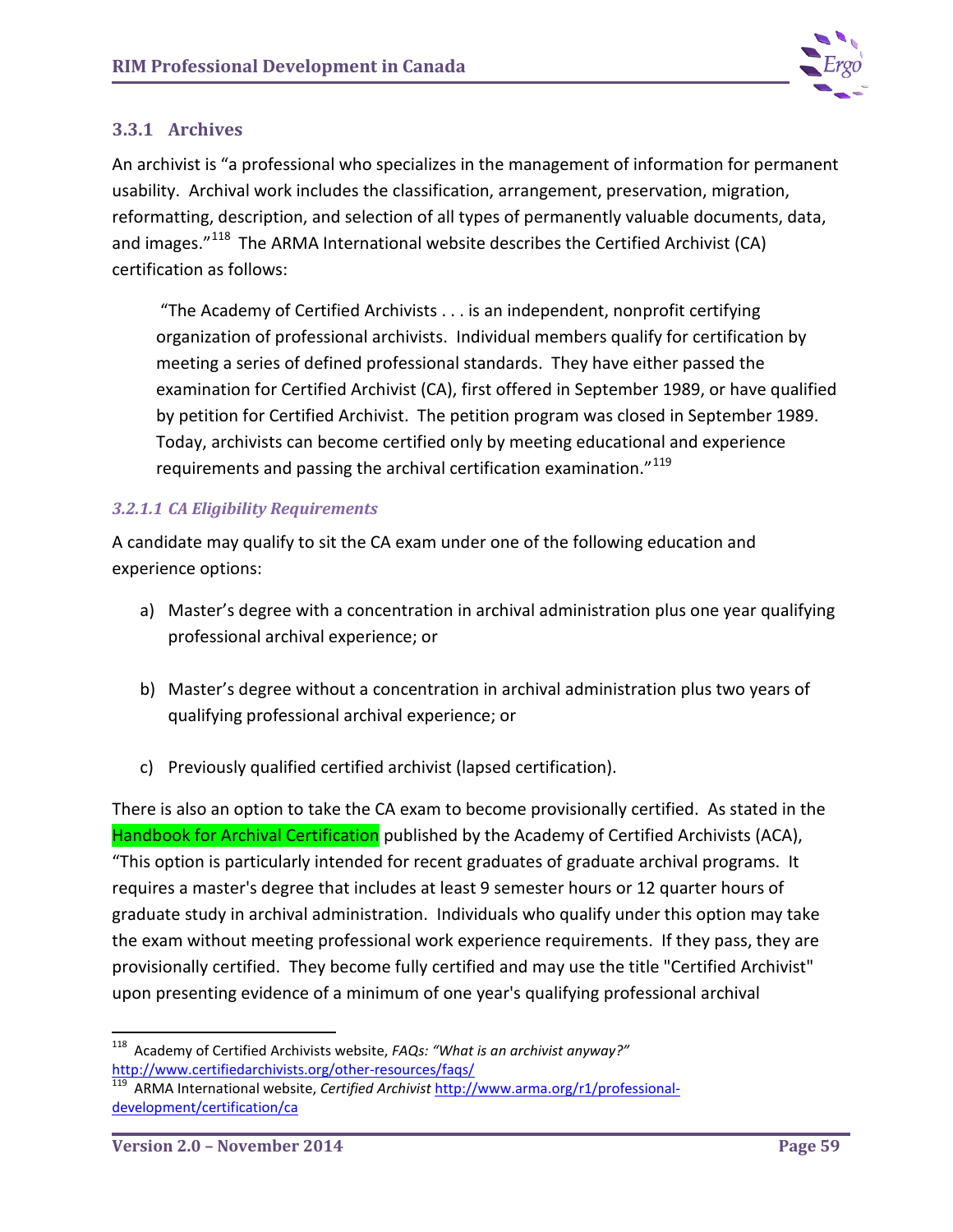

experience."<sup>120</sup> A provisionally Certified Archivist has three years in which to earn one year of professional qualifying experience and payment of the certification fee is deferred until that time.

An applicant is required to submit an application and remit the non-refundable application fee (\$50 USD at press time). The application review process evaluates an applicant's education and experience to determine whether the applicant qualifies to take the exam.

### *3.3.1.1 CA Exam*

The 100 question multiple choice exam is offered annually in conjunction with the annual meeting of the Society of American Archivists (SAA), at previously announced sites selected by the ACA's Board of Regents, and at petition sites (i.e. a candidate petitions the ACA to schedule the exam in a city of his/her choice). The exam is completed in hard copy and scored by a professional testing expert (Capitol Hill Management Services). Test scores are reported approximately four to six weeks after the exam date. The exam tests a candidate's knowledge of the seven domains as listed in Figure 18 below:

### **Figure 18 – CA Exam Domains**

| <b>Domain</b><br><b>Number</b> | Domain                                            |
|--------------------------------|---------------------------------------------------|
|                                | Selection, Appraisal, and Acquisition             |
|                                | Arrangement and Description                       |
| 3                              | Reference Services and Access                     |
| 4                              | Preservation and Protection                       |
|                                | Outreach, Advocacy, and Promotion                 |
| 6                              | <b>Managing Archival Programs</b>                 |
|                                | Professional, Ethical, and Legal Responsibilities |

The *Handbook for Archival Certification[121](#page-64-1)* provides useful information about the CA certification such as the role delineation on which the exam is based and resources (i.e. sample questions, a study guide, and a bibliography). For more information or to apply, visit the Academy of Certified Archivists website <http://www.certifiedarchivists.org/get-certified/>

Individuals who successfully complete the exam and who have demonstrated the necessary qualifications and experience are required to pay the certification fee (\$150 USD at press time) within thirty days of being notified that they have passed the exam. Annual dues (\$50 USD at press time) become payable starting July 1 of the following year. Note: Provisional members do

<span id="page-64-0"></span><sup>&</sup>lt;sup>120</sup> Academy of Certified Archivists, *Handbook for Archival Certification*, page 10<br>http://www.certifiedarchivists.org/wp-content/uploads/2013/07/handbook.pdf

<span id="page-64-1"></span><sup>&</sup>lt;sup>121</sup> Available at<http://www.certifiedarchivists.org/wp-content/uploads/2013/07/handbook.pdf>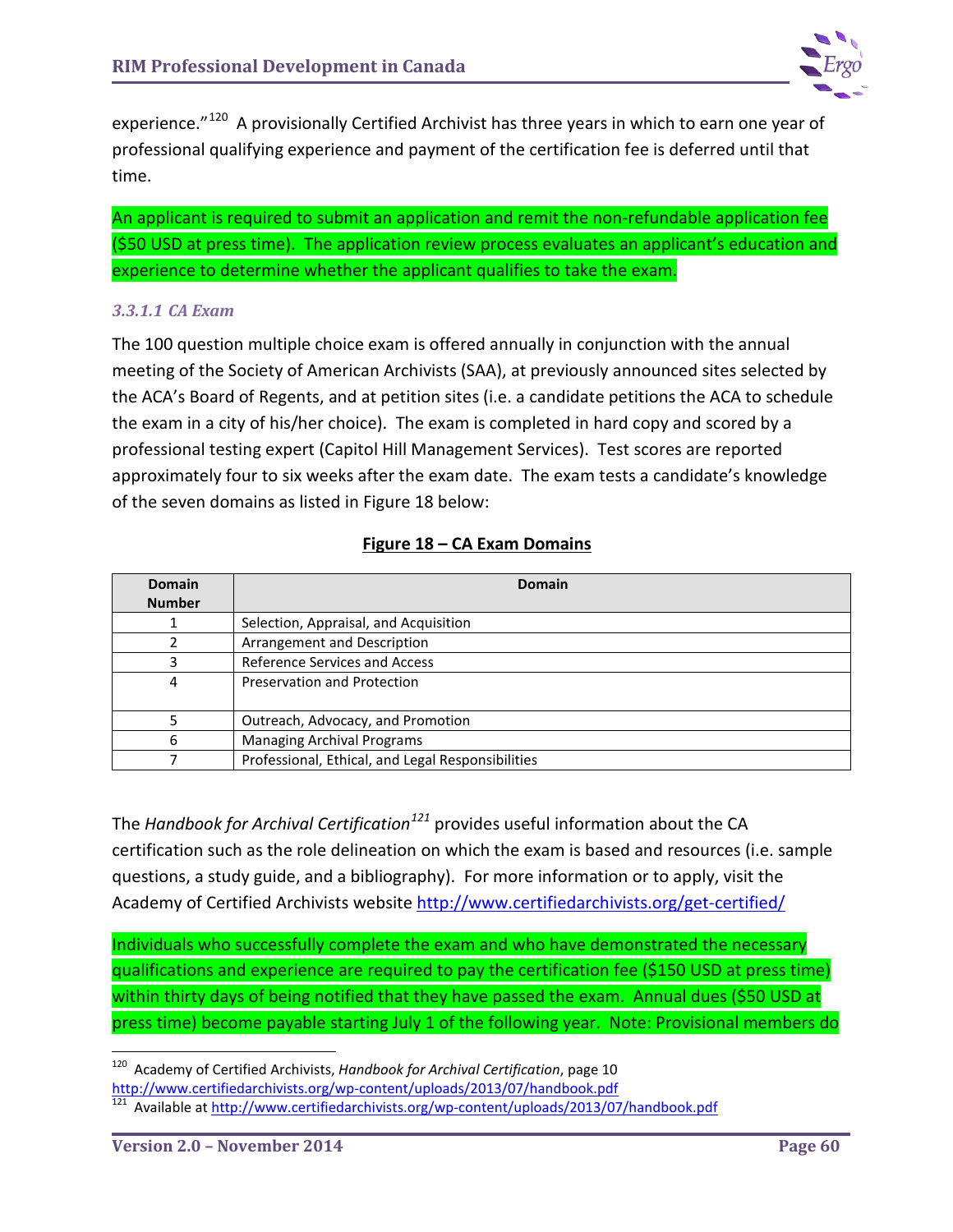

not have to pay the certification fee or dues until they have acquired one year of qualifying professional experience.

### *3.3.1.2 CA Certification Maintenance*

Recertification is required at the end of each five year period. A CA may recertify by examination (i.e. take the CA exam again) or petition (i.e. a point system by which experience, continuing education, and contributions to the profession are rewarded). Recertification by petition operates on the honour system; a CA is not required to submit verification documentation. There is no recertification fee; however, a CA is required to pay annual dues.

### **3.3.2 Audit**

The Certified Internal Auditor (CIA) certification is offered by the Institute of Internal Auditors (IIA). The ARMA International website describes this certification as follows:

"The Institute of Internal Auditors developed the Certified Internal Auditor (CIA) examination as the only globally accepted certification for internal auditors and remains the standard by which individuals demonstrate their competency and professionalism in the internal auditing field.

The CIA credential elevates your standing in the audit community, boosting your career opportunities and earning you increased credibility and respect within the profession and your organization.

Ultimately, the CIA designation will:

- Distinguish you from your peers.
- Carry weight with internal staff and external clients.
- Develop your knowledge of best practices in the industry.
- Demonstrate your proficiency and professionalism.
- Give you personal satisfaction of achievement.
- Lay a foundation for continued improvement and advancement.

Earning the CIA designation is a valuable accomplishment and a professional advantage for auditors at all stages of their careers, including chief audit executives, audit managers,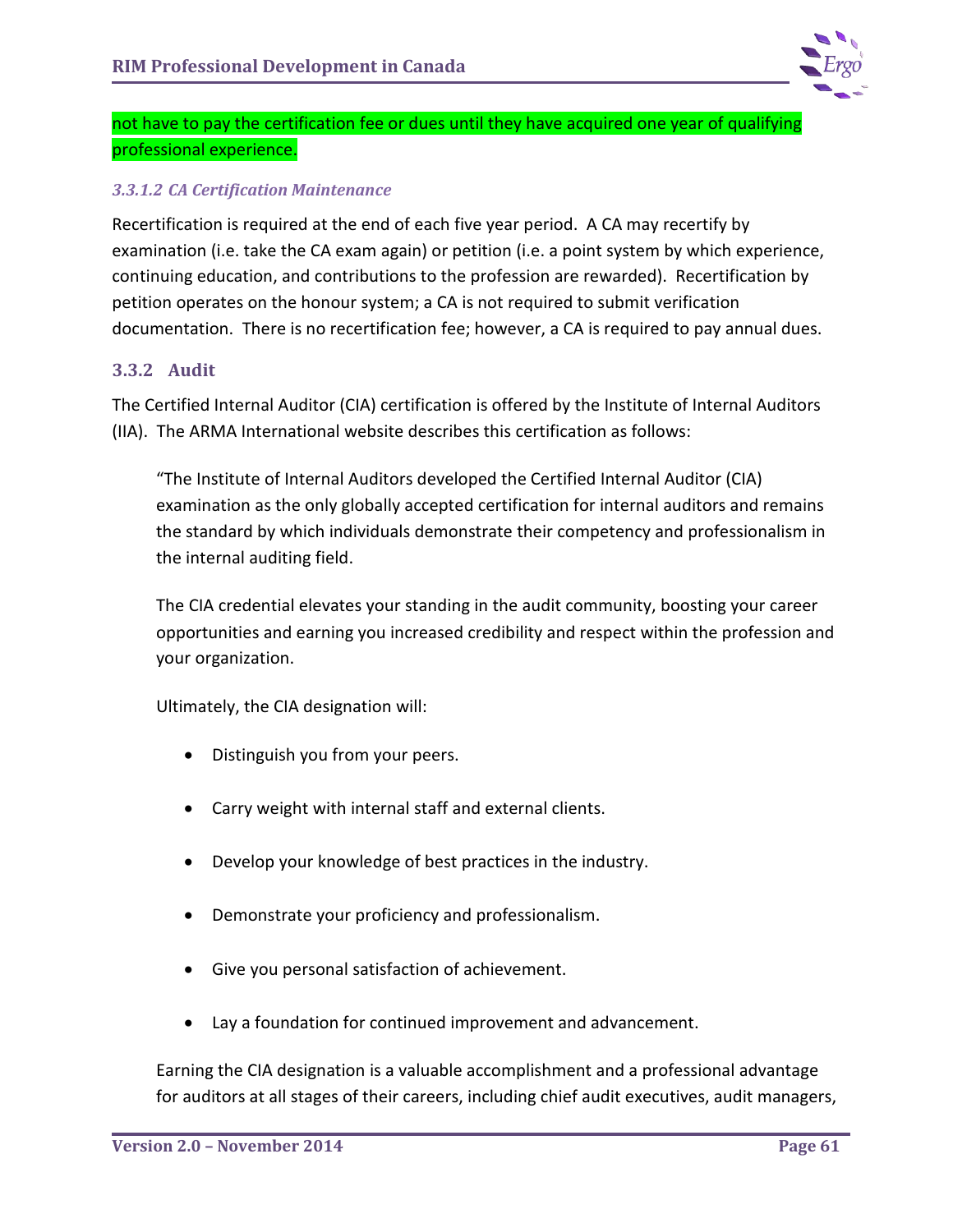

audit staff, risk management staff, and also students enrolled in an accounting or other business or financial degree program."<sup>[122](#page-66-0)</sup>

## *3.3.2.1 CIA Eligibility Requirements*

There are eligibility requirements for education, character, and work experience. Candidates must hold a 4-year degree (or higher) or its equivalent from an accredited university, exhibit 'high moral and professional character' and submit a *Character Reference Form* signed by a designated individual (e.g. a CIA, a supervisor, etc.), and complete at least twenty-four months of internal auditing experience or its equivalent. A Master's degree can substitute for twelve of the required months. Consult the *Certification Candidate Handbook[123](#page-66-1)* for more information about the eligibility requirements and the verification documentation to be submitted when applying to write the CIA exam.

### *3.3.2.2 CIA Exam*

According to the IIA website, the CIA exam is "a four-part exam that remains the standard by which individuals demonstrate their comprehensive competence and professionalism in the internal auditing field."<sup>124</sup> A candidate may choose to take a specialty exam (i.e. Certification in Control Self-Assessment, Certified Government Auditing Professional, Certified Financial Services Auditor, or Certification in Risk Management Assurance) as credit for Part 4 of the CIA exam. The computer-based exam is administered in English and several other languages at Pearson VUE testing centres [\(http://www.pearsonvue.com/\)](http://www.pearsonvue.com/). A certificate is issued upon successful completion.

### *3.3.2.3 CIA Certification Maintenance*

A CIA who is performing internal auditing functions (i.e. a practising CIA) must complete a total of 40 annual hours of acceptable Continuing Professional Education (CPE) requirements. CIAs self-certify their completion of the required hours in accordance with guidelines set by The IIA's Professional Certification Board. While it is not necessary to submit supporting documentation with the CPE reporting form, The IIA requires a CIA to keep the supporting documentation (and a copy of the CPE reporting form) for a minimum of three years.

### **3.3.3 E-discovery**

The Certified E-Discovery Specialist (CEDS) is offered by the Association of Certified E-Discovery Specialists (ACEDS). ACEDS describes itself as "an international membership organization for

<span id="page-66-0"></span> <sup>122</sup> ARMA International website, *Certified Internal Auditor* [http://www.arma.org/r1/professional](http://www.arma.org/r1/professional-development/certification/iia)[development/certification/iia](http://www.arma.org/r1/professional-development/certification/iia)<br><sup>123</sup> Available for download at https://na.theiia.org/certification/Pages/Certification-Candidate-Handbook.aspx

<span id="page-66-2"></span><span id="page-66-1"></span><sup>&</sup>lt;sup>124</sup> Institute of Internal Auditors website, Six Steps to Certification - Decide Which Certification is Right for You <https://na.theiia.org/certification/new/Pages/Six-Steps-to-Certification.aspx>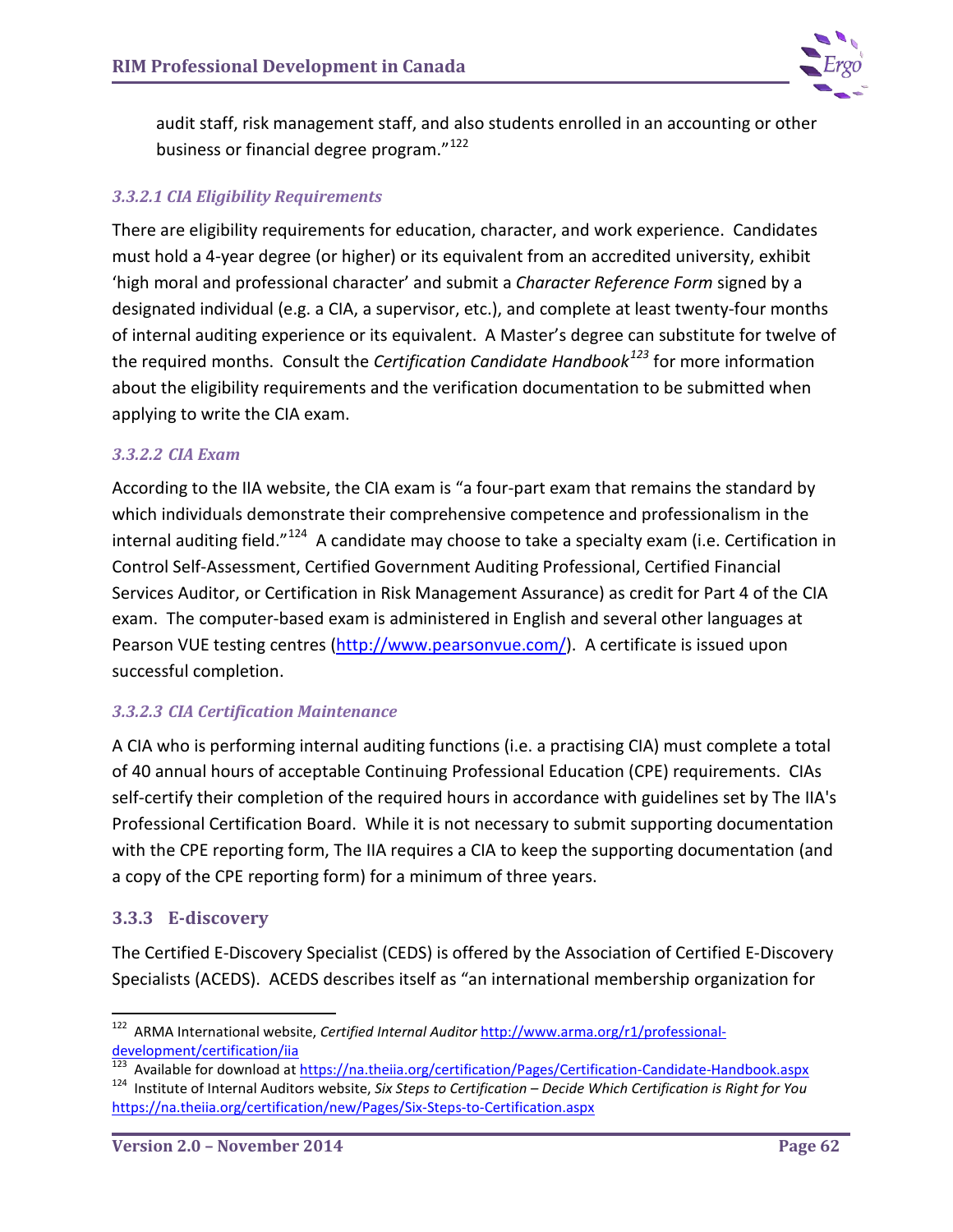

private and public sector persons in law, litigation support, technology, and records management, and others who face e-discovery in their work."<sup>[125](#page-67-0)</sup> According to ARMA International, the CEDS certification "responds to the need for an objective, verifiable measurement of skill in an area of high risk and high costs . . . verifies knowledge and skill . . . [and] lets those who earn it stand out from their peers, validate their expertise and advance their careers."<sup>[126](#page-67-1)</sup>

## *3.3.3.1 CEDS Eligibility Requirements*

There are no eligibility requirements to sit the exam. However, the timing for satisfying the eligibility requirements for CEDS certification differs from the other certifications previously discussed. The difference is that a candidate who passes the CEDS exam without having already submitted the following documentation will be granted 'CEDS in waiting' status and given up to two years to submit the documentation before earning the CEDS certification. The following documentation is required $^{127}$  $^{127}$  $^{127}$ :

- a) Document at least 40 CEDS credits in e-discovery and closely related fields based on education, training, and professional certifications in the field.
- b) Provide two professional references.

#### *3.3.3.2 CEDS Exam*

Available year-round at ACEDS-Kryterion Testing Centres, the computer-based exam consists of 145 multiple choice questions which test the following e-discovery subjects $^{128}$  $^{128}$  $^{128}$ :

- Information Management and Litigation Readiness.
- Project Planning.
- Litigation Hold Implementation.
- Collection Planning and Implementation.
- Data Processing.
- Data Culling.
- Review Planning.
- Document Review.

<span id="page-67-0"></span><sup>&</sup>lt;sup>125</sup> ACEDS press release, *UBIC's Sunil Mudunuri appointed to ACEDS Advisory Board*, July 18, 2013<br>http://www.aceds.org/ubic-sunil-mudunuri-appointed-to-aceds-advisory-boar/

<span id="page-67-1"></span>http://www.aceds.org/ubic-sunil-mudule-to-aceds-advisory-acedus-advisory-advisory-<br><sup>126</sup> ARMA International website, *Certified E-Discovery Specialist* [http://www.arma.org/r1/professional](http://www.arma.org/r1/professional-development/certification/ceds)[development/certification/ceds](http://www.arma.org/r1/professional-development/certification/ceds)

<span id="page-67-2"></span><sup>127</sup> Association of Certified E-Discovery Specialists website, *Certification – Eligibility Requirements* <http://www.aceds.org/certification/eligibility/>

<span id="page-67-3"></span><sup>128</sup> Association of Certified E-Discovery Specialists website, *Certification – What the Exam is About* <http://www.aceds.org/certification/what-the-exam-is-about/>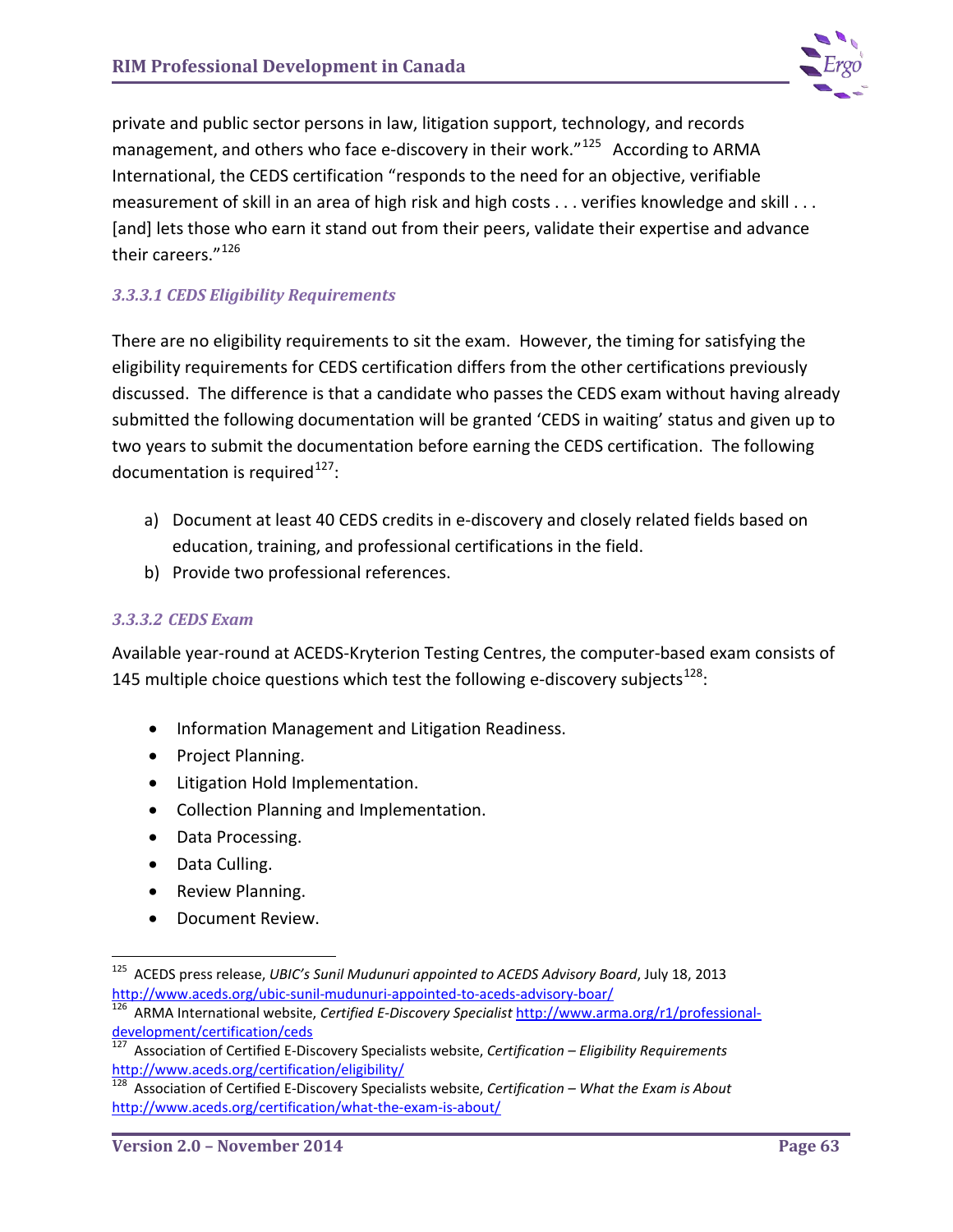

- Data Production.
- Project Management.
- Legal Framework and Obligation.
- International Discovery.
- Ethics.
- Technology.
- Budgeting.

Results are provided immediately upon exam completion. According to the ACEDS website, "The passing score for the CEDS exam is about 70%." $129$  For more information about the exam, consult the *Certified E-Discovery Specialist Examination Candidate Handbook*[130.](#page-68-1)

### *3.3.3.3 CEDS Certification Maintenance*

A CEDS is required to complete forty continuing education credits every two years and pay a recertification fee to maintain his/her CEDS certification. It is not necessary to submit supporting documentation with the recertification application; however, ACEDS recommends retaining that documentation in the event of an audit<sup>131</sup>.

### **3.3.4 IT**

The Certified Document Imaging Architect (CDIA+) certification is awarded by CompTIA which describes itself as follows: "(we are) the voice of the world's information technology (IT) industry. As a non-profit trade association, we advance the global interests of IT professionals and IT channel organizations and enable them to be more successful with industry-leading IT certifications and IT business credentials, IT education, resources and the ability to connect with like-minded, leading IT industry experts.<sup>"[132](#page-68-3)</sup> CompTIA offers four IT certification series that test different knowledge standards, from entry-level to expert.<sup>[133](#page-68-4)</sup> CompTIA's other programs are membership, education, public advocacy, and philanthropy.

According to CompTIA, the CDIA+ is a vendor neutral, internationally recognized credential "acknowledging competency and professionalism in the document imaging/records management industry."<sup>[134](#page-68-5)</sup> Specifically, the CDIA+ certification "covers all major areas in the

<span id="page-68-0"></span> <sup>129</sup> Association of Certified E-Discovery Specialists, *FAQs: "What is the passing score on the exam?"*  <http://www.aceds.org/about/faq/>

<span id="page-68-2"></span><span id="page-68-1"></span> $^{130}$  Available for download at  $\frac{http://aceds.org/wp-content/uploads/2012/08/CEDS-Candidate-Handbook-April.pdf}{\text{Association of Certified E-Discovers Specialists website, Certification – Recertification and Renewal}$ 

<span id="page-68-4"></span>

<span id="page-68-3"></span><http://www.aceds.org/certification/recertification-and-renewal/><br>
<sup>132</sup> CompTIA website, About CompTIA <http://www.comptia.org/aboutus.aspx><br>
<sup>133</sup> CompTIA website, IT Certifications http://www.comptia.org/about-us/our-story/

<span id="page-68-5"></span><http://certification.comptia.org/Training/testingcenters/examobjectives.aspx>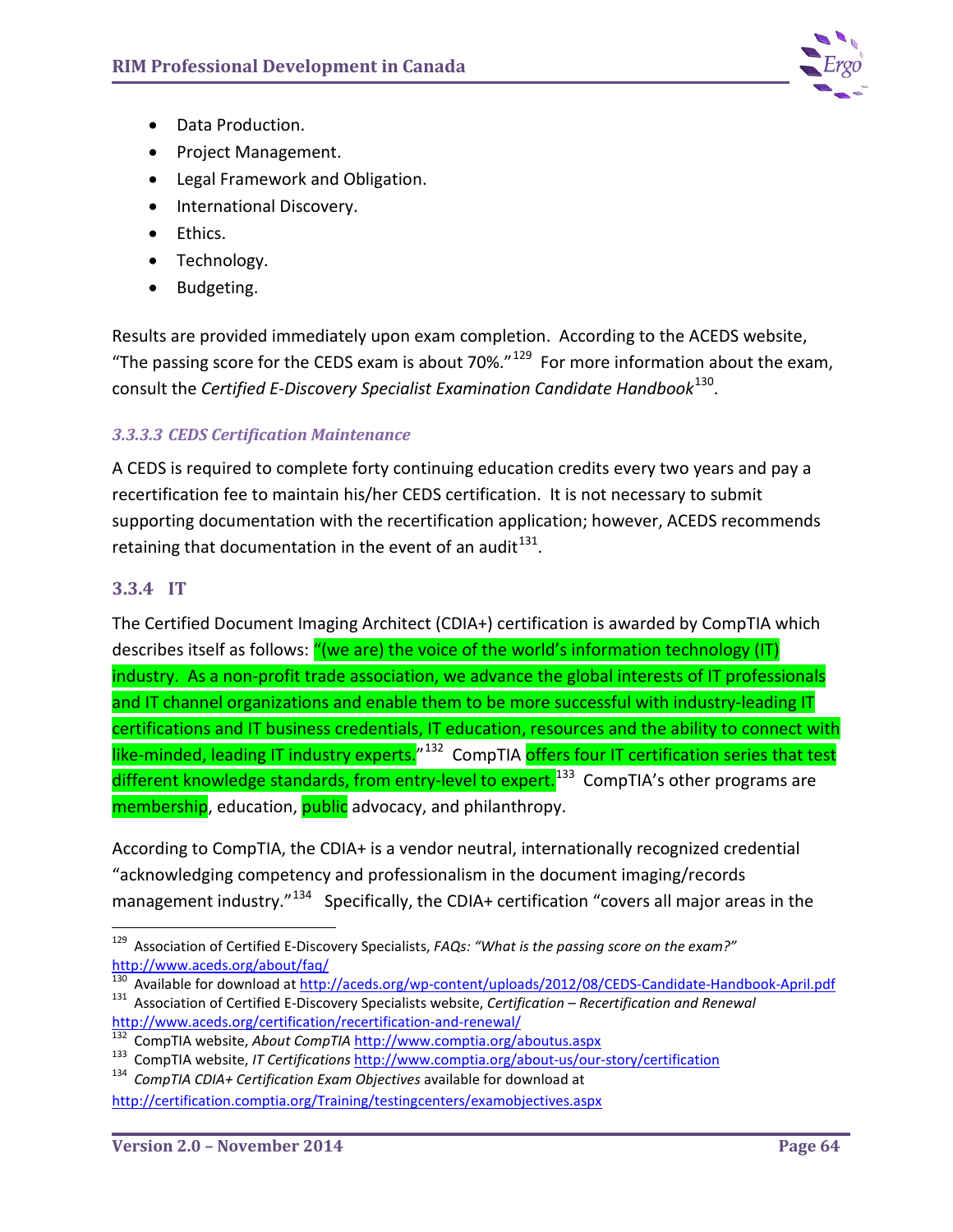

technologies and best practices used to plan, design, and specify a digital imaging and content management system. Skills and knowledge measured by this exam are consistent with those of a professional with at least 24 months of on-the-job experience in this growing field."<sup>135</sup> While this certification appeals to individuals working in the imaging or ECM industries such as Enterprise Content Management (ECM) consultants or administrators, and Solution Sales Specialists, it also appeals to RIM practitioners who wish to demonstrate mastery of best practices and technologies for imaging and ECM.

### *3.3.4.1 CDIA+ Eligibility Requirements*

No eligibility requirements apply to write the exam.

#### *3.3.4.2 CDIA+ Exam*

The exam consists of 100 multiple choice questions with a passing score of 700 on a scale of 100-900. A candidate is given 90 minutes to complete the exam, with a potential 30 minute extension for candidates whose native language is not English. The domains measured by the exam and their relative percentage weights are listed in Figure 19 below:

#### **Figure 19 – CDIA+ Exam Domains and Exam Question Percentages**

| Domain                               | <b>Percentage of Exam</b> |
|--------------------------------------|---------------------------|
| <b>Enterprise Content Management</b> | 20%                       |
| Capture                              | 23%                       |
| Storage and networking               | 13%                       |
| Security and compliance              | 16%                       |
| Analysis, design and implementation  | 28%                       |

The CDIA+ exam is administered electronically at Pearson VUE testing centres [\(http://www.pearsonvue.com/\)](http://www.pearsonvue.com/).

As with the CRM certification, most individuals prepare to write the CDIA+ exam through self-study. Sample questions are available on the CompTIA website<sup>[136](#page-69-1)</sup>, and CompTIA offers classroom training, study materials (books and study guides), and e-learning to assist candidates to prepare.

## *3.3.4.3 CDIA+ Certification Maintenance*

Successful completion of the exam results in an individual being certified as having "the knowledge and skills required to explain content management concepts, including business analysis processes, content lifecycle and workflow, and concepts related to integrating a

<span id="page-69-0"></span><sup>&</sup>lt;sup>135</sup> CompTIA website<http://certification.comptia.org/getCertified/certifications/cdia.aspx><br><sup>136</sup> Visit http://certification.comptia.org/Training/testingcenters/samplequestions.aspx

<span id="page-69-1"></span>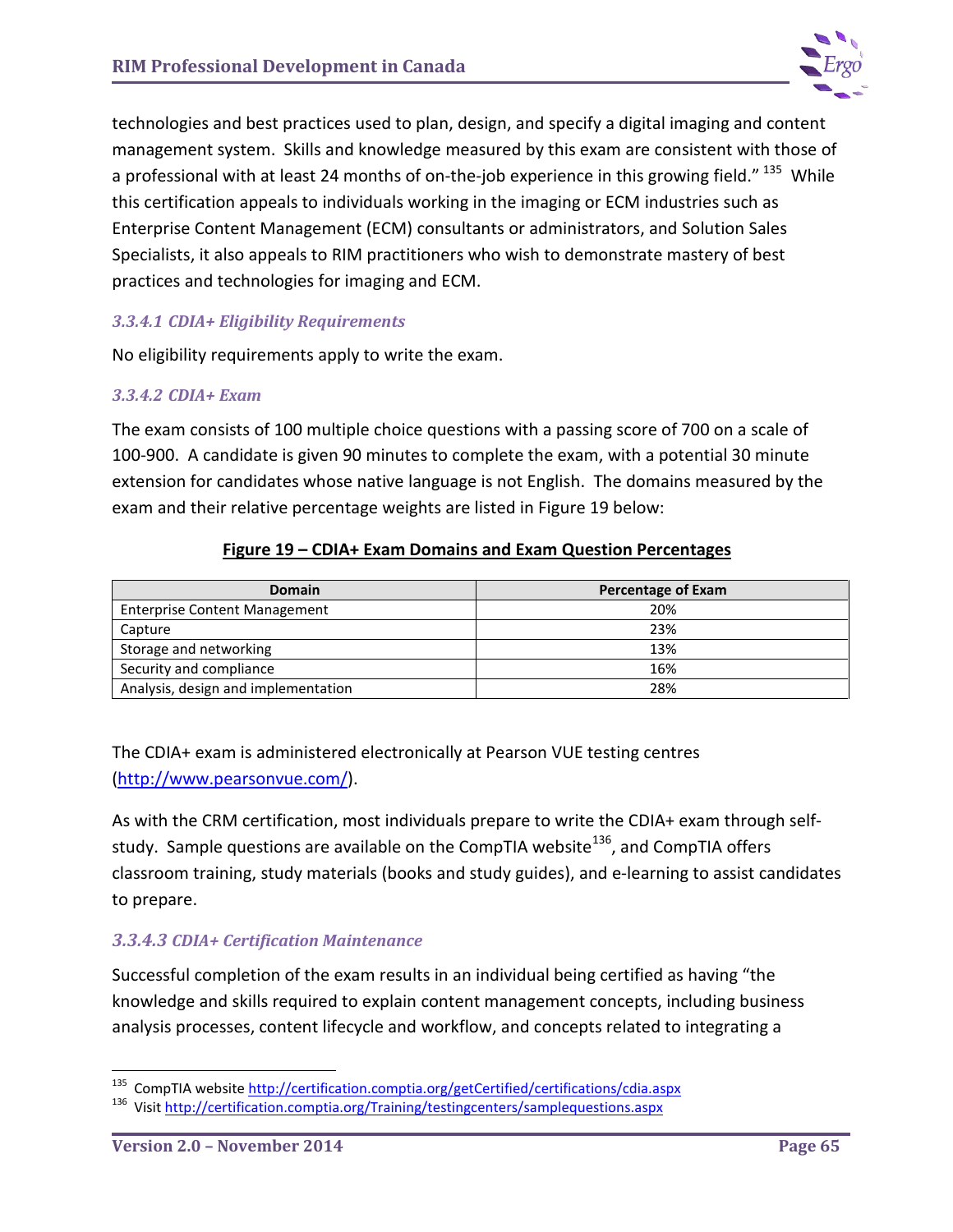

content imaging system with business applications using project management fundamentals" and being "able to implement scanning technology infrastructure and participate in the design of capture solutions, while addressing security requirements."<sup>137</sup> There are no certification maintenance requirements for the CDIA+ designation.

## *3.3.4.4 Additional IT Certifications*

Additional IT certifications of potential interest to RIM professionals are the Certified in the Governance of Enterprise IT (CGEIT) and the Certified Information Systems Auditor (CISA), both offered by ISACA. For more information, visit the CGEIT website at [http://www.isaca.org/certification/cgeit-certified-in-the-governance-of-enterprise](http://www.isaca.org/certification/cgeit-certified-in-the-governance-of-enterprise-it/pages/default.aspx)[it/pages/default.aspx](http://www.isaca.org/certification/cgeit-certified-in-the-governance-of-enterprise-it/pages/default.aspx) and the CISA website at [http://www.isaca.org/Certification/CISA-](http://www.isaca.org/Certification/CISA-Certified-Information-Systems-Auditor/Pages/default.aspx)[Certified-Information-Systems-Auditor/Pages/default.aspx](http://www.isaca.org/Certification/CISA-Certified-Information-Systems-Auditor/Pages/default.aspx)

## **3.3.5 Privacy**

The Certified Information Privacy Professional (CIPP) certification is granted by the International Association for Privacy Professionals (IAPP). ARMA International describes this designation as "The must-have credential for information governance professionals" and "the global standard for professionals who manage, handle and access data. $"138"$ 

There are four CIPP concentrations, each built on top of the Certification Foundation program which covers global, elementary privacy concepts. Each concentration is focused on a specific region or sector as listed below: [139](#page-70-2)

- US private-sector (CIPP/US)
- Canada (CIPP/C)
- Europe (CIPP/E)
- US government (CIPP/G).

For more information about each concentration, see the *IAPP Privacy Certification Candidate Handbook*. [140](#page-70-3)

<span id="page-70-0"></span> <sup>137</sup> *CompTIA CDIA+ Certification Exam Objectives* are available for download at <http://certification.comptia.org/Training/testingcenters/examobjectives.aspx>

<span id="page-70-1"></span><sup>138</sup> ARMA International website, *Certified Information Privacy Professional* [http://www.arma.org/r1/professional](http://www.arma.org/r1/professional-development/certification/cipp)[development/certification/cipp](http://www.arma.org/r1/professional-development/certification/cipp)

<span id="page-70-2"></span><sup>139</sup> International Association of Privacy Professionals website, *CIPP Certification* https://privacyassociation.org/certify/cipp/<br><sup>140</sup> Available at

<span id="page-70-3"></span>https://privacyassociation.org/media/pdf/certification/IAPP\_Privacy\_Certification\_Candidate\_Handbook.pdf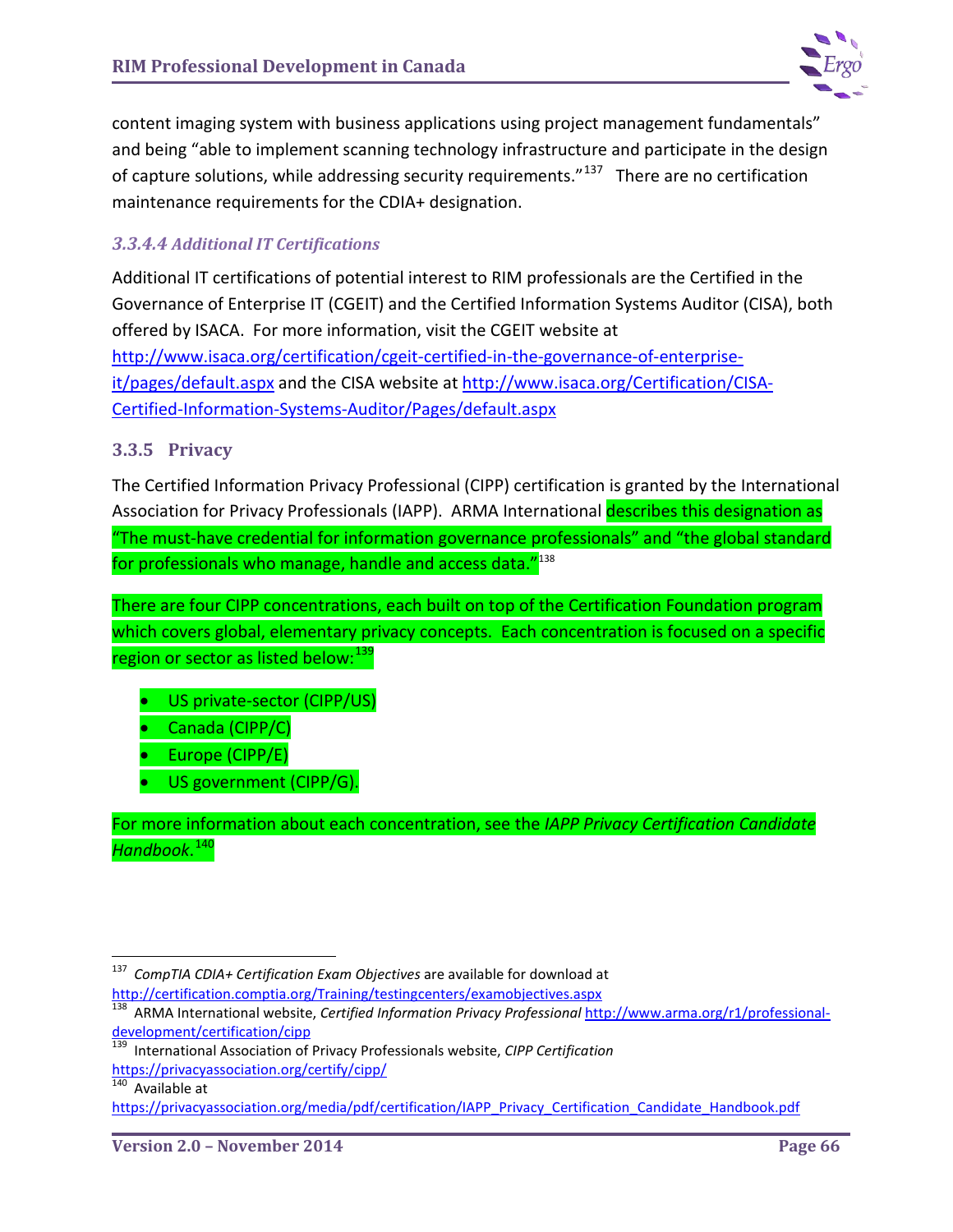

According to the IAPP website, a CIPP has "a foundational understanding of both broad global and concepts of privacy and data protection law and practice" and knowledge of the following components within his/her concentration:

- Jurisdictional laws, regulations, and enforcement models or rules and standards
- Essential privacy concepts and principles
- Legal requirements for handling and transferring data.  $^{141}$  $^{141}$  $^{141}$

### *3.3.5.1 CIPP Eligibility Requirements*

Apart from becoming an IAPP member prior to testing, there are no other eligibility requirements for writing the CIPP exams.

### *3.3.5.2 CIPP Exam*

The Certification Foundation exam<sup>[142](#page-71-1)</sup> and the CIPP concentration exams (i.e. one exam for each of the CIPP/US, CIPP/C, CIPP/E, and CIPP/G designations) are available during pre-set examination windows each year. The Certification Foundation exam consists of 90 scored multiple choice items and 15 non-scored multiple choice trial items. Each CIPP concentration exam consists of 60 scored multiple choice items and 12 non-scored multiple choice trial items. Some of these items are associated with scenarios. The passing score for all exams is 300 on a scale of 100 to 500.

Exams can be completed online at specified testing centres and paper (hard copy) exams are offered at most of the IAPP's major annual conferences.<sup>143</sup> If you complete an exam at a test centre, you will receive your result immediately upon completion. Results for exams completed at an IAPP event are issued within six weeks of the exam date.

The Certification Foundation Exam "assesses understanding of fundamental concepts of privacy and data protection and covers common privacy principles and approaches, global data protection models, information security controls and online privacy protections. These practice areas are relevant to all privacy professionals regardless of legal jurisdiction, geographic location or practice specialization."<sup>144</sup> The **CIPP concentration** exams cover subjects specific to the individual designation. For example, the CIPP/C designation exam covers Canadian privacy fundamentals, and Canadian privacy laws and practices for both the private and public sectors.

<span id="page-71-1"></span><span id="page-71-0"></span><sup>141</sup>*Ibid*. 142 According to the *IAPP Privacy Certification Candidate Handbook*, page 20, the foundation exam is "required as

<span id="page-71-2"></span>a requiste for all first-time IAPP certification candidates."<br><sup>143</sup> International Association of Privacy Professionals website, *Certification Testing*<br>https://privacyassociation.org/certify/testing/

<span id="page-71-3"></span><sup>&</sup>lt;sup>144</sup> International Association of Privacy Professionals website, *CIPP/C Certification Requirements* [https://www.privacyassociation.org/certification/cipp\\_certification\\_programs/cipp\\_c#requirements](https://www.privacyassociation.org/certification/cipp_certification_programs/cipp_c#requirements)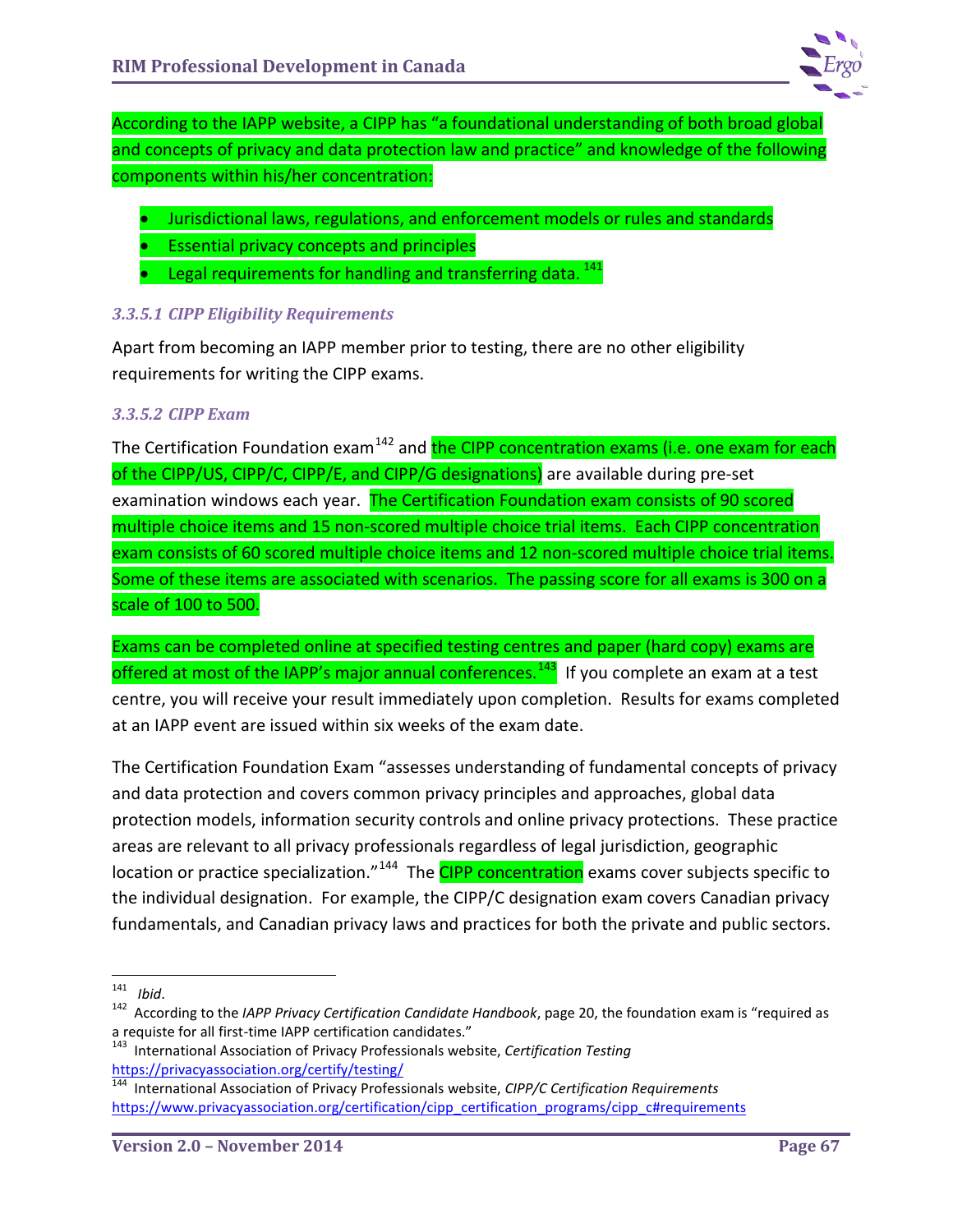

In addition to selling textbooks and practice tests<sup>[145](#page-72-0)</sup>, the IAPP offers both in-person and online privacy training<sup>[146](#page-72-1)</sup> to help candidates prepare to write the exams. The IAPP has also published a variety of free exam preparation resources such as a study guide<sup>[147](#page-72-2)</sup> and glossary of privacy terms $^{148}$  $^{148}$  $^{148}$ .

## *3.3.5.3 CIPP Certification Maintenance*

According to the *IAPP Privacy Certification Candidate Handbook*, the following certification maintenance requirements apply: "All CIP (CIP/US, CIP/C, CIP/E, CIP/G) holders must met two minimum requirements over the term of their certification in order to maintain credentialed status: (1) pay an annual certification maintenance fee (for members this fee is included in their membership fee) and (2) fulfil 20 hours of continuing privacy education (CPE) per two-year period for each credential, with a minimum of 10 hours from group A and a maximum of 10 hours from group B for each credential."<sup>[149](#page-72-4)</sup> Those groups are defined below.

- a) Group A CPE is defined as any program, event, forum, book or other published written material, presentation, course of instruction or speaking engagement that relates to specific content on the IAPP exam blueprints and bodies of knowledge, whether it is provided, published or hosted by the IAPP or other approved organizations.
- b) Group B CPE is defined as any program, event, forum, book or other published written material, presentation, course of instruction or speaking engagement hat does NOT correspond to IAPP exam blueprints and bodies of knowledge, but advances one's professional development, advances one's general privacy knowledge or contributes to the strength of the privacy profession, whether it is provided, published or hosted by the IAPP or other approved organizations.

Individuals who hold more than one IAPP credential, must meet the group A CPE-credit requirements for each credential they hold per certification term.

## *3.3.5.4 Other Privacy Certifications*

The International Association of Privacy Professionals also offers the CIPM (Certified Information Privacy Manager) and CIPT (Certified Information Privacy Technologist) designations. For more information about those designations, visit

<span id="page-72-1"></span><span id="page-72-0"></span><sup>145</sup> Available at https://privacyassociation.org/certify/get-started/<br>146 International Association of Privacy Professionals website, *Certification Training*<br>https://privacyassociation.org/certify/training/

<span id="page-72-4"></span>

<span id="page-72-3"></span><span id="page-72-2"></span><sup>&</sup>lt;sup>147</sup> Available at<https://privacyassociation.org/l/free-study-guide/><br><sup>148</sup> Available at<https://privacyassociation.org/certify/get-started/><br><sup>149</sup> International Association of Privacy Professionals, IAPP Privacy Certificat [https://privacyassociation.org/media/pdf/certification/IAPP\\_Privacy\\_Certification\\_Candidate\\_Handbook.pdf](https://privacyassociation.org/media/pdf/certification/IAPP_Privacy_Certification_Candidate_Handbook.pdf)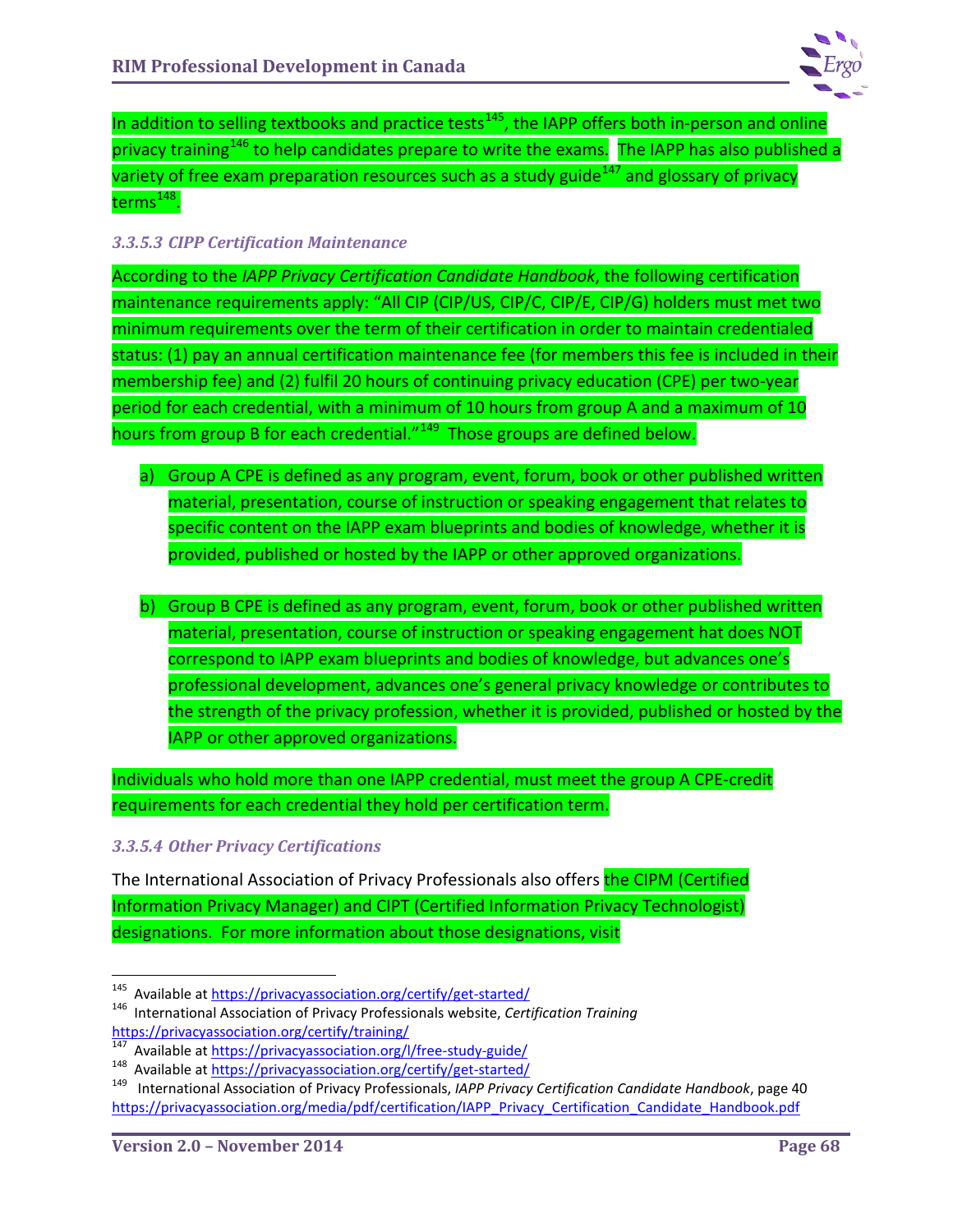

<https://privacyassociation.org/certify/cipm/> for the CIPM and <https://privacyassociation.org/certify/cipt/> for the CIPT.

## **3.3.6 Project Management**

The Project Management Professional (PMP) certification is offered by the Project Management Institute. According to ARMA International, the PMP is "the most important industryrecognized certification for project managers. Globally recognized and demanded, the PMP® demonstrates that you have the experience, education and competency to lead and direct projects . . . The PMP recognizes demonstrated competence in leading and directing project teams."<sup>150</sup> The following role delineation or job analysis for a candidate for the PMP certification provides a blueprint for the exam and links the exam questions to the role $^{151}$  $^{151}$  $^{151}$ :

- Perform their duties under general supervision and are responsible for all aspects of the project for the life of the project.
- Lead and direct cross-functional teams to deliver projects within the constraints of schedule, budget, and scope.
- Demonstrate sufficient knowledge and experience to appropriately apply a methodology to projects that have reasonably well-defined requirements and deliverables.

## *3.3.6.1 PMP Eligibility Requirements*

To apply to write the PMP exam, a candidate requires one of the two combinations of education and both project management experience and education shown in Figure 20 below $^{152}$  $^{152}$  $^{152}$ :

<span id="page-73-0"></span> <sup>150</sup> ARMA International website, *Project Management Professional* [http://www.arma.org/r1/professional](http://www.arma.org/r1/professional-development/certification/pmi)[development/certification/pmi](http://www.arma.org/r1/professional-development/certification/pmi)

<span id="page-73-1"></span><sup>151</sup> Project Management Institute, *Project Management Professional (PMP®) Handbook*, page 7 [http://www.pmi.org/Certification/~/media/PDF/Certifications/pdc\\_pmphandbook.ashx](http://www.pmi.org/Certification/~/media/PDF/Certifications/pdc_pmphandbook.ashx)

<span id="page-73-2"></span><sup>152</sup> *Ibid*., page 8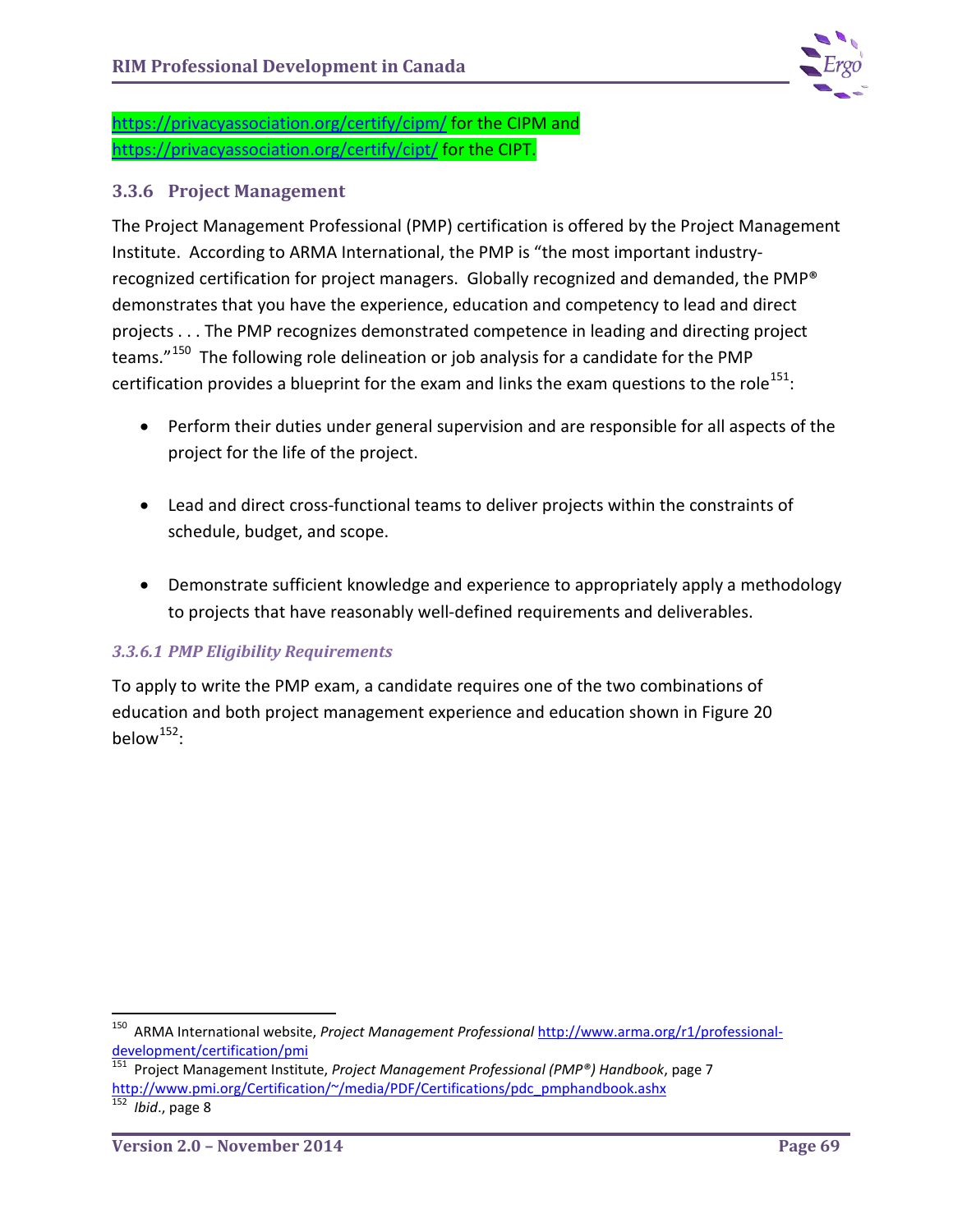

| Option         | <b>Educational Background</b>                                                         | <b>Project Management</b>                                                                                                                                                                     | <b>Project Management</b>               |  |
|----------------|---------------------------------------------------------------------------------------|-----------------------------------------------------------------------------------------------------------------------------------------------------------------------------------------------|-----------------------------------------|--|
|                |                                                                                       | <b>Experience</b>                                                                                                                                                                             | <b>Education</b>                        |  |
| $\mathbf{1}$   | Secondary degree (high school<br>diploma, associate's degree or<br>global equivalent) | Minimum 5 years/60 months<br>unique non-overlapping<br>professional project                                                                                                                   | 35 contact hours of formal<br>education |  |
|                |                                                                                       | management experience                                                                                                                                                                         |                                         |  |
|                |                                                                                       | during which at least 7,500                                                                                                                                                                   |                                         |  |
|                |                                                                                       | hours were spent leading and                                                                                                                                                                  |                                         |  |
|                |                                                                                       | directing the project*                                                                                                                                                                        |                                         |  |
| <b>OR</b>      |                                                                                       |                                                                                                                                                                                               |                                         |  |
| $\overline{2}$ | Four-year degree (bachelor's<br>degree or global equivalent)                          | Minimum 3 years/36 months<br>unique non-overlapping<br>professional project<br>management experience during<br>which at least 4,500 hours were<br>spent leading and directing the<br>project* | 35 contact hours of formal<br>education |  |

## **Figure 20 – PMP Eligibility Requirements**

\*Leading and directing the project as identified with the tasks, knowledge, and skills specific in the Project Management Professional Examination Content Outline.

Further, a candidate is required to have experience in all five process groups across all of his/her project management experience submitted on the application; however, s/he does not need to have experience in all five groups on a single project. All project management experience must have been accrued within the last eight consecutive years prior to a candidate's application submission.

All applications are subject to audit; **however, "only a percentage of applications are selected** for audit. The selection of an application for audit is random." $153$  A candidate selected for audit will be asked to submit supporting documentation (e.g. copy of diploma/global equivalent, signature of the supervisor(s) or manager(s) from the project(s) recorded in the experience verification section of the application, etc.).

Individuals who do not meet the eligibility requirements may be eligible for the Certified Associate in Project Management (CAPM) certification. Detailed information about PMP eligibility requirements is available in the *Project Management Professional (PMP) Handbook[154](#page-74-1)*.

<span id="page-74-1"></span>154 Available for download at [http://www.pmi.org/Certification/~/media/PDF/Certifications/pdc\\_pmphandbook.ashx](http://www.pmi.org/Certification/~/media/PDF/Certifications/pdc_pmphandbook.ashx)

<span id="page-74-0"></span> <sup>153</sup> Project Management Institute, *Project Management Professional (PMP®) Handbook*, page 16 [http://www.pmi.org/Certification/~/media/PDF/Certifications/pdc\\_pmphandbook.ashx](http://www.pmi.org/Certification/~/media/PDF/Certifications/pdc_pmphandbook.ashx)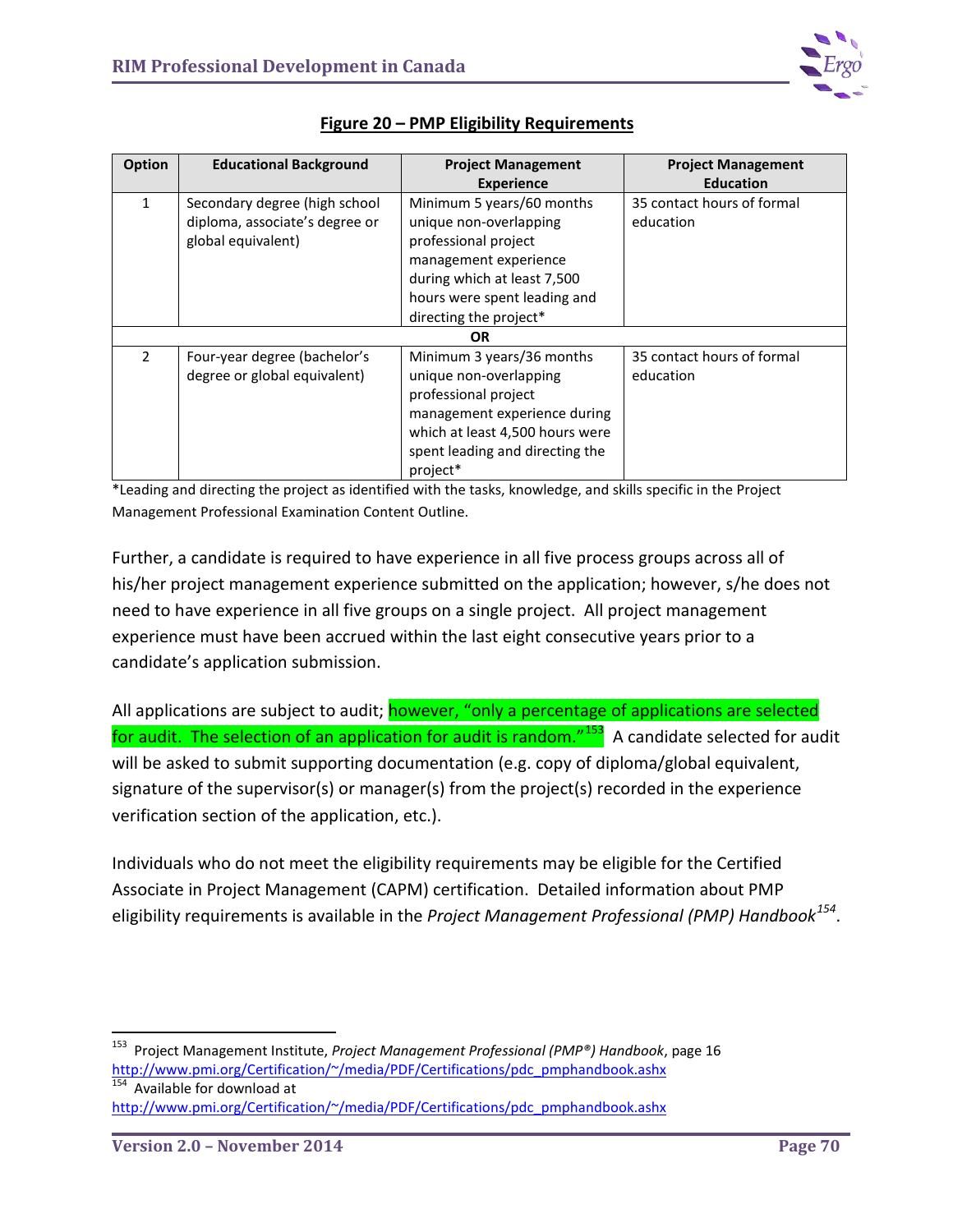

#### *3.3.6.2 PMP Exam*

A candidate is given four hours to complete the computer-based exam consisting of 200 multiple choice questions of which twenty-five questions are pretest (and unscored) questions used to test the validity of future exam questions. Paper-based testing is available in limited circumstances. The exam is based on the PMP examination blueprint in the *Project Management Professional (PMP) Examination Content Outline[155](#page-75-0)*. The domains and percentage of questions per domain are shown in Figure 21 below.

| <b>Domain</b>              | <b>Percentage of Exam</b> |
|----------------------------|---------------------------|
| Initiation                 | 13%                       |
| Planning                   | 24%                       |
| Executing                  | 30%                       |
| Monitoring and Controlling | 25%                       |
| Closing                    | 8%                        |

## **Figure 21 – PMP Domains and Exam Question Percentages**

The exam is administered in English at Prometric test centres [\(https://www.prometric.com/en](https://www.prometric.com/en-us/Pages/home.aspx)[us/Pages/home.aspx\)](https://www.prometric.com/en-us/Pages/home.aspx). Complimentary language aids in thirteen languages are available for candidates whose native language is not English. A printed copy of the test result (i.e. pass/fail status based on the candidate's overall performance on the exam and diagnostic performance information categorized as 'proficient', 'moderately proficient' or 'below proficient' based on the number of questions answered correctly for each domain) is available immediately upon completion for an exam written at a test centre. A credential certificate is issued to each candidate who passes the exam.

## *3.3.6.3 PMP Certification Maintenance*

In each three year cycle, a PMP must obtain at least sixty professional development units (PDUs) in education categories (i.e. self-directed learning, continuing education, or courses offered by PMI's R.E.P., chapters or communities) and 'giving back to the profession' categories (i.e. volunteer service, working as a professional in project management, or creating new project management knowledge). A maximum of forty-five 'giving back the profession' PDUs may be earned in each three year cycle. The Project Management Institute describes the PDUs as follows: "PDU activities for PMP credential holders must be related to project management topics that are substantially consistent with the knowledge areas and processes outlined in the

<span id="page-75-0"></span>155 Available for download at [http://www.pmi.org/~/media/PDF/Certifications/PMP%20Examination%20Content%20Outline\\_2010.ashx](http://www.pmi.org/~/media/PDF/Certifications/PMP%20Examination%20Content%20Outline_2010.ashx)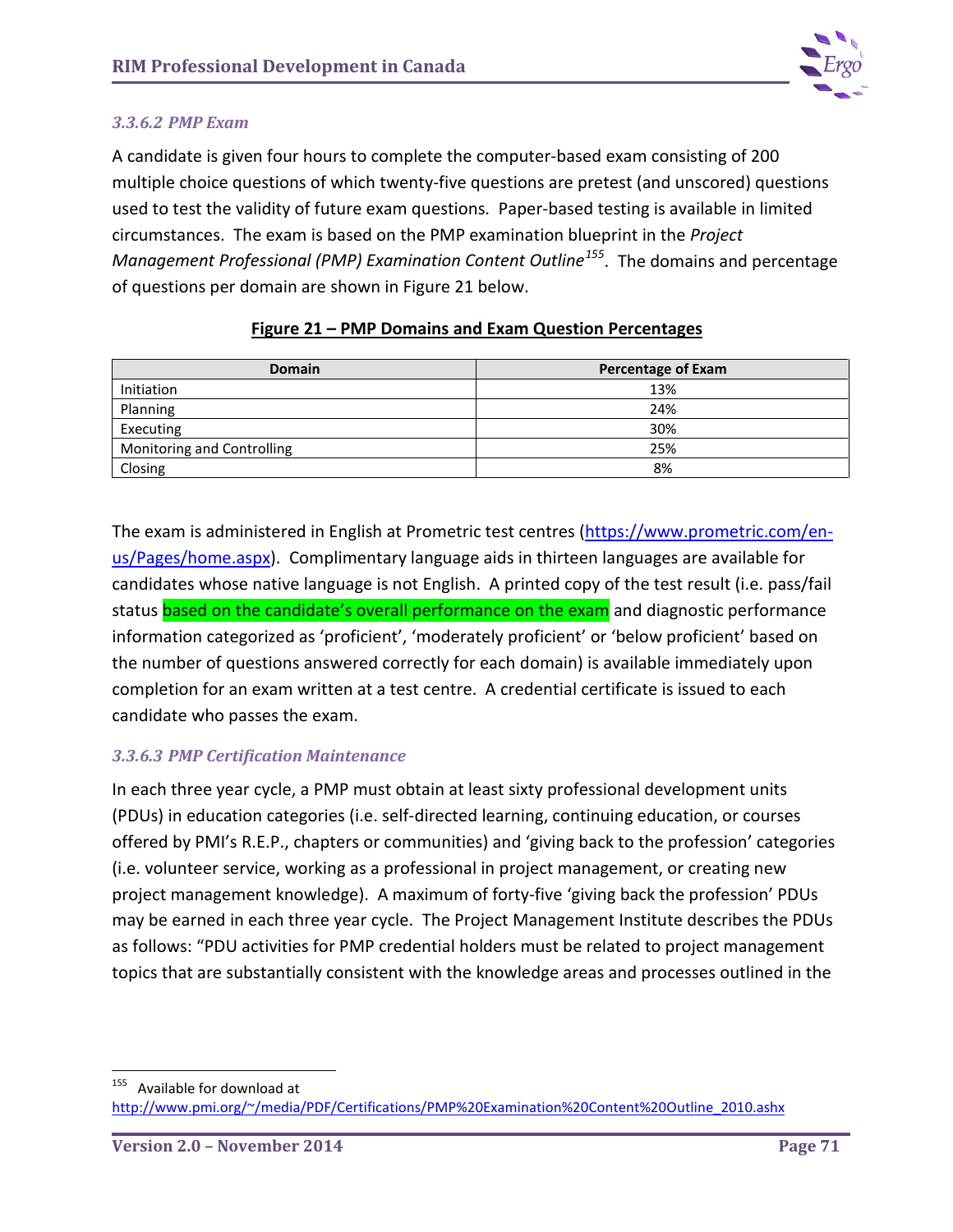

current edition of *A Guide to the Project Management Body of Knowledge* (*PMBOK® Guide*) and involve appropriate expert resources."[156](#page-76-0)

<span id="page-76-0"></span> <sup>156</sup> Project Management Institute, *Project Management Professional (PMP) Management Handbook*, page 41 [http://www.pmi.org/Certification/~/media/PDF/Certifications/pdc\\_pmphandbook.ashx](http://www.pmi.org/Certification/~/media/PDF/Certifications/pdc_pmphandbook.ashx)